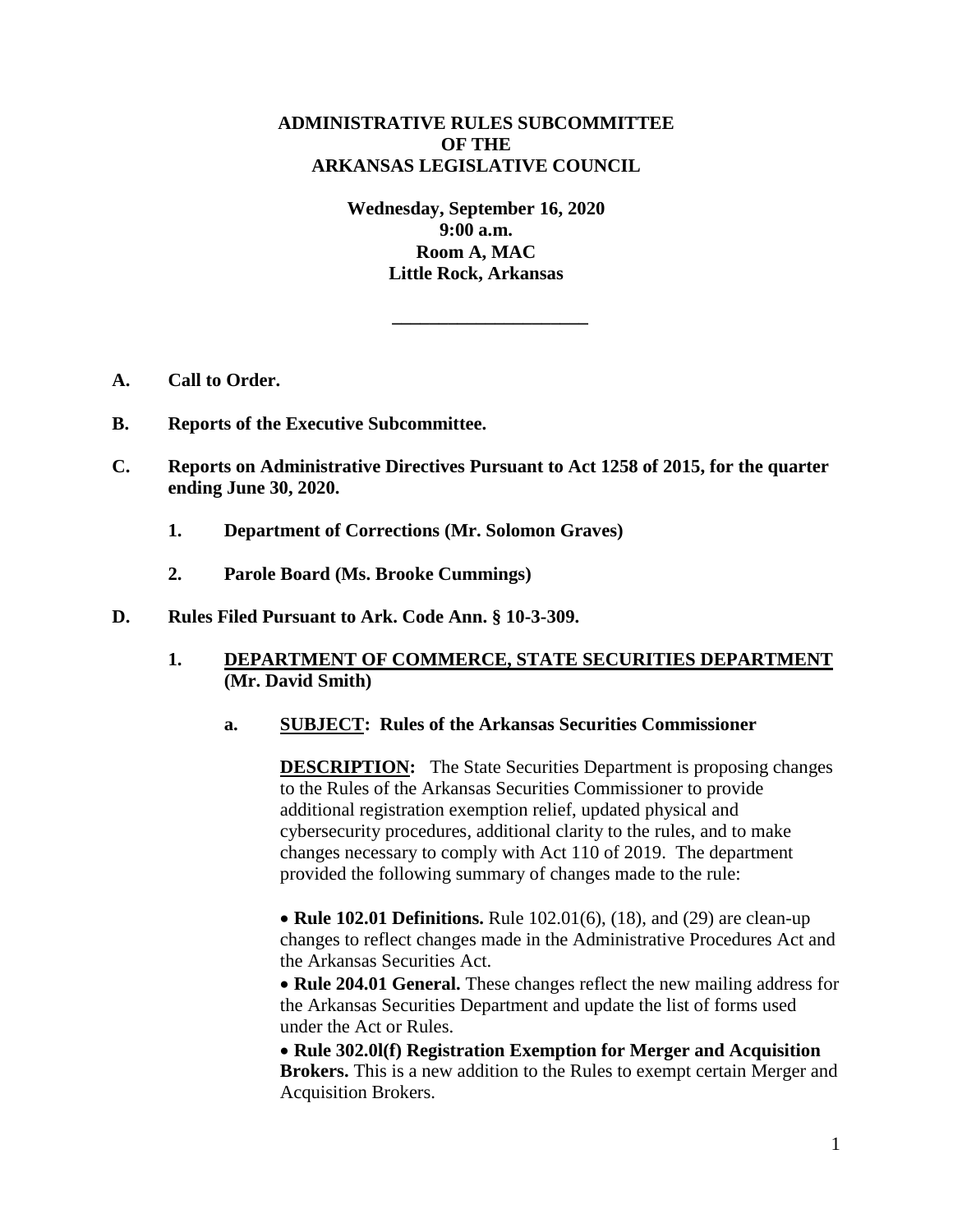**Rule 302.02(i). Registration Procedure, Investment Adviser.** This is a new addition to the Rules to require an investment adviser to maintain policies and procedures for physical and cybersecurity.

• Rule 306.02 Business Records. New provisions were added to incorporate model physical security and cybersecurity policies and procedures into the business records. Also added to business records are provisions to require preservation of books and records of a registrant that ceases business operations.

 **308.0l (d) Unfair, Misleading, And Unethical Practices of Broker-Dealer or Agent.** Rule 308.01(d) is updated to clarify suitable investments for direct participation plans offered and sold by broker-dealers and agents.

 **Rule 308.02 Fraudulent, Deceptive, Dishonest, or Unethical Practices of lnvestment Advisers.** Amendments made to add additional prohibited activities for investment advisers and representatives that concern suitability requirements, advertising, accessing client accounts, and compliance with policy or procedures.

 **Rule 404.01. Registration Statements General Requirements.** New provisions to allow an issuer or an agent of an issuer to deliver documents over the internet and the use of electronic signatures.

 **Rules 503.01 and 504.01 Securities and Transactions Exemptions.** Exemptions for non-profit organization securities and provisions for manual transaction exemptions are updated to conform with current nationally recognized guidelines.

 **Rule 509.01. Notice Filings.** These Rules amendments contain provisions for certain notice filings that rely on Federal Securities Exemptions to conform with the statutory requirements and to provide better clarity.

**PUBLIC COMMENT:** A public hearing was held on August 11, 2020. The public comment period expired on August 11, 2020. The State Securities Department received no public comments.

Suba Desikan, an attorney with the Bureau of Legislative Research, asked the following questions and received the following answers:

**1.** Concerning 102.01(18), why was the language regarding business brokers removed from the rule? **RESPONSE:** The addition of the North American Securities Administrators Association ("NASAA") model rule concerning merger and acquisition brokers eliminated the need for the language regarding business brokers in 102.01(18). (See #2.)

**2.** Concerning 302.01(f),

**(a)** What is the Department's reasoning for creating registration exemptions for certain merger and acquisition brokers? **RESPONSE:**  This is a Model Rule adopted by the NASAA, an organization of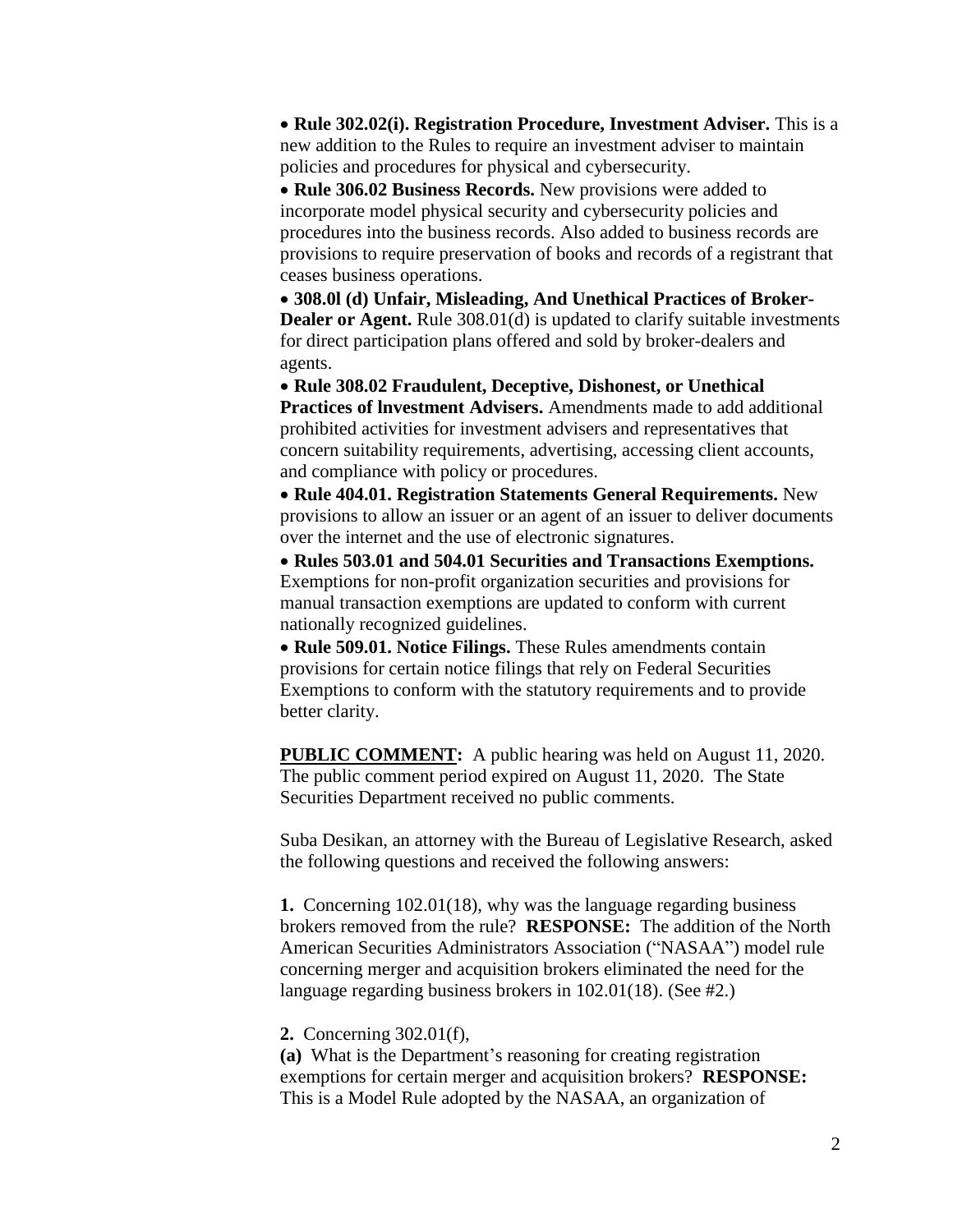Securities Regulators of which Arkansas is a voting member, on September 29, 2015. Local attorneys had requested the Department consider adopting the rule.

**(b)** Could you please cite authority which allows the commission to create this exemption? **RESPONSE:** The Commissioner is authorized to adopt rules under Ark. Code Ann. § 23-42-204.

**(c)** Is this change based upon changes to federal law or regulation? **RESPONSE:** No.

**3.** Concerning 302.02(i) and 306.02,

**(a)** Please provide background on where this language comes from. **RESPONSE:** This is from a model law adopted by NASAA on May 19, 2019. Cybersecurity has become an increasing concern for all registrants. **(b)** Are the physical security and cybersecurity policies and procedures of the proposed rules based upon/taken from a specific statutory or regulatory source, or taken from guidelines? **RESPONSE:** As stated above, the Department modeled the rules after a Model Rule adopted by NASAA on May 19, 2019.

**4.** Concerning, 308.01(d) and 308.02(a),

**(a)** Please provide background on where the presumption language come from. **RESPONSE:** Multiple states have similar provisions regarding non-traded direct participation programs.

**(b)** Why did the Department choose to include the presumption? **RESPONSE:** To address an issue the Department has repeatedly seen in cases, unsuitable practices by registrants marketing concentrations of illiquid securities (non-traded REITS) more directly.

**(c)** Where does the language come from (federal/state statute, rule, guidelines, etc.)? **RESPONSE:** States such as Tennessee, Kansas, Indiana, Alabama, Illinois have similar presumption language.

**5.** The Department has made several changes to its rules. Could you please identify the changes that were made to comply with Act 110 of 2019? **RESPONSE:** The Department included that provision for any clean up language needs from Act 110 of 2019, such as clean-up of definitions and changing the Department's address.

The proposed effective date is October 1, 2020.

**FINANCIAL IMPACT:** The State Securities Department indicated that the proposed rules do not have a financial impact.

**LEGAL AUTHORIZATION:** The Securities Commissioner has authority to make, amend, and rescind any rules which are necessary to carry out the provisions of Title 23, Chapter 42 of the Arkansas Code, concerning the Arkansas Securities Act. *See* Ark. Code Ann. § 23-42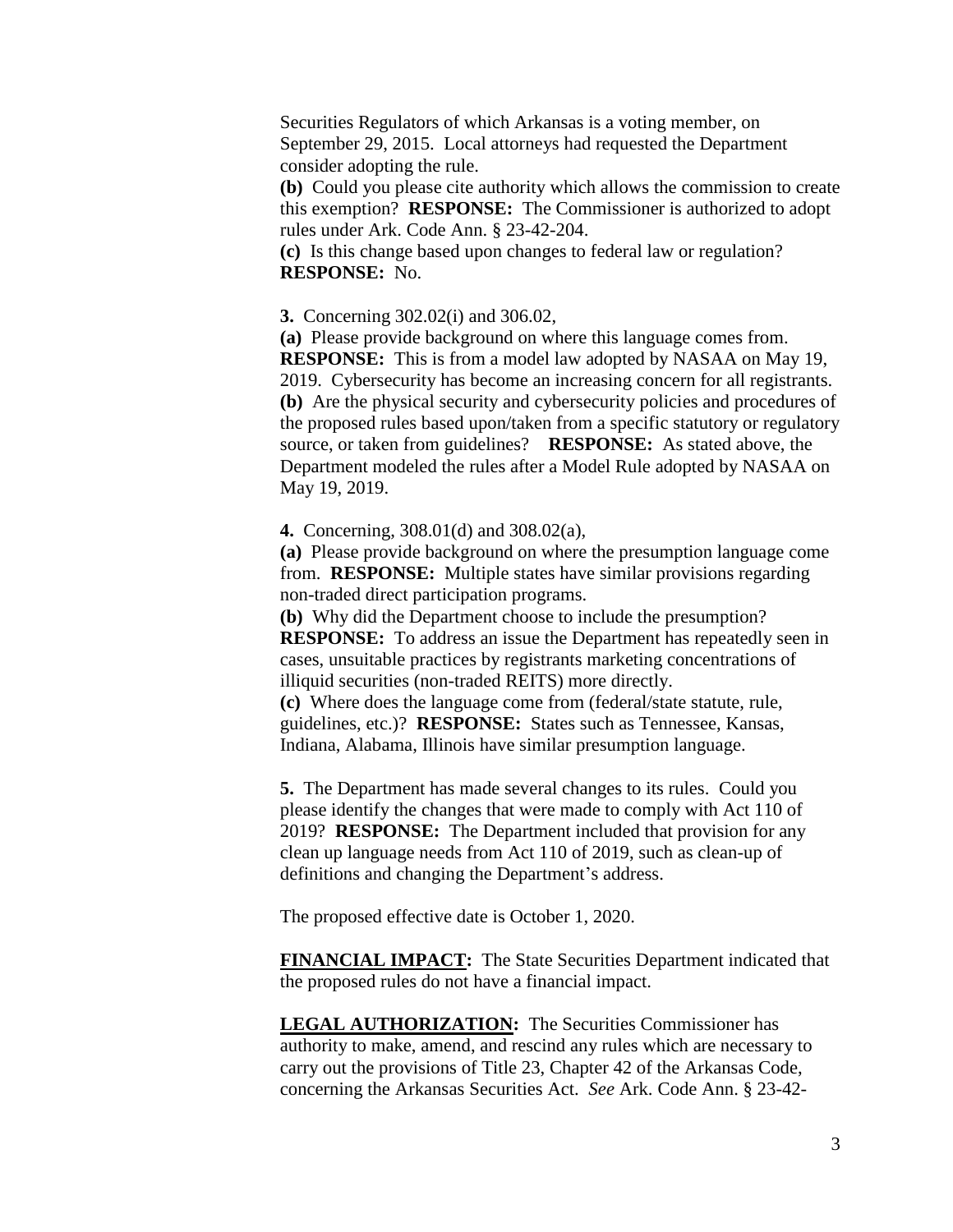204(a). This includes rules governing registration statements, applications, notice filings, reports, and defining any terms, whether or not used in this chapter, insofar as the definitions are not inconsistent with the provisions of Chapter 42. *See* Ark. Code Ann. § 23-42-204(a). For the purpose of rules and forms, the Commissioner may classify securities, persons, and matters within his or her jurisdiction and prescribe different requirements for different classes. *See* Ark. Code Ann. § 23-42-204(a). No rule may be made, amended or rescinded unless the commissioner finds that the action is necessary or appropriate in the public interest, or for the protection of investors, and consistent with the purposes fairly intended by the policy and provisions of this Chapter 42. *See* Ark. Code Ann. § 23-42-204(b).

The proposed rules implement Act 110 of 2019, sponsored by Senator Jason Rapert, which amended several definitions under the Arkansas Securities Act, regulated exempt transactions, and clarified filing requirements of certain securities. *See* Act 110 of 2019.

# **2. DEPARTMENT OF EDUCATION, DIVISION OF ELEMENTARY AND SECONDARY EDUCATION (DESE) (Mr. Taylor Dugan)**

# **a. SUBJECT: DESE and ASBN Rules Governing the Administration of Insulin and Glucagon to Arkansas Public School Students Diagnosed with Diabetes**

**DESCRIPTION:** The Division of Elementary and Secondary Education proposes changes to the Division of Elementary and Secondary Education and Arkansas State Board of Nursing Rules Governing the Administration of Insulin and Glucagon to Arkansas Public School Students Diagnosed with Diabetes, pursuant to Act 757 of 2019, § 37, which added language to Arkansas Code Annotated § 6-18-711, concerning the administration of medication to a public school student with diabetes. The language allows that a public school employee may be trained and may administer glucagon to a student with Type I diabetes. This language has been added to Section 4.03 of the rules. All other changes were to change "Department" to "Division."

**PUBLIC COMMENT:** A public hearing was held on May 26, 2020. The public comment period expired on June 8, 2020. The Division provided the following summary of the comments that it received and its responses thereto: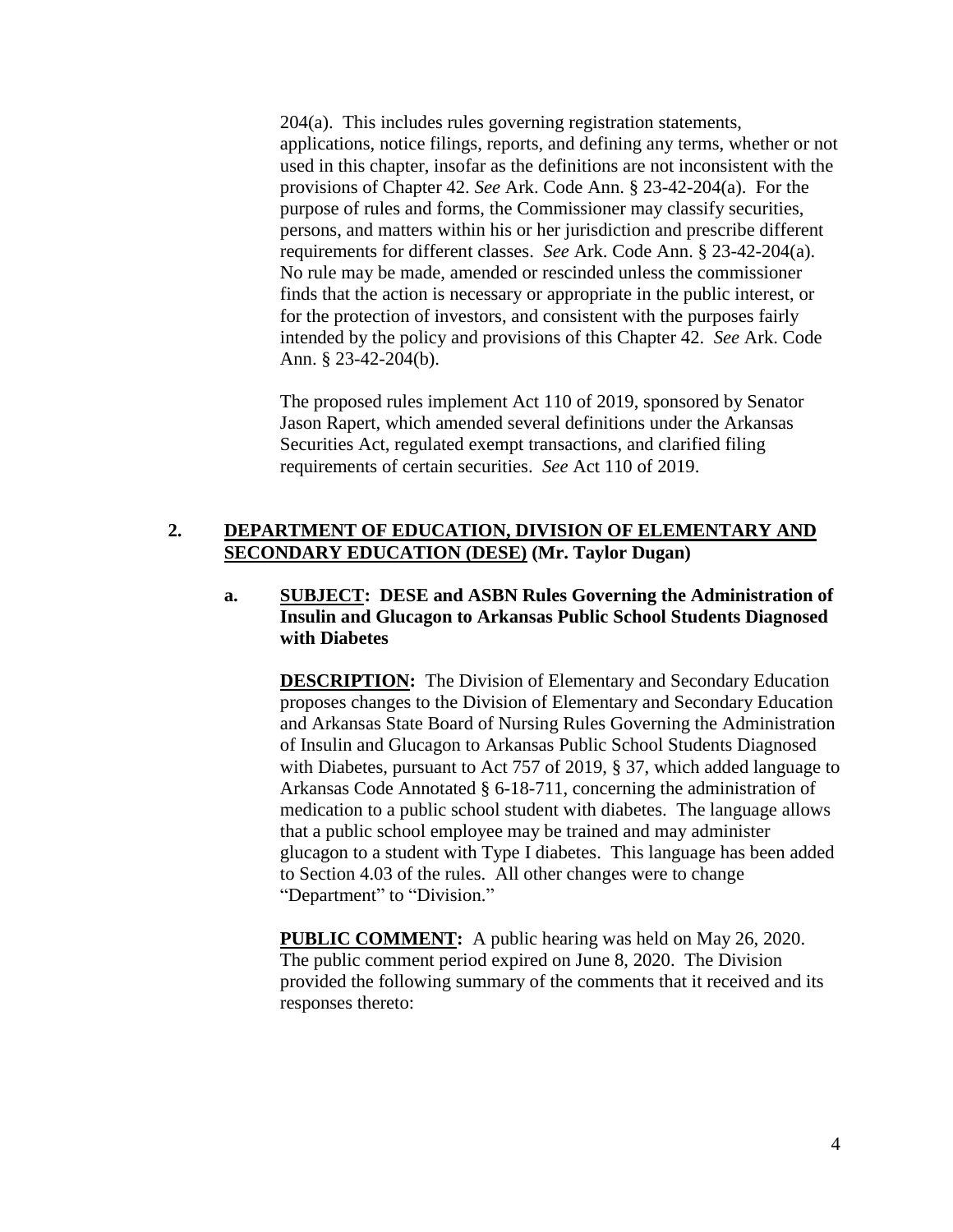### **Lucas Harder, Arkansas School Boards Association**

3.02: I would recommend changing "altered mental status" to "altered mental state."

There is a comma missing from between "seizure" and "or."

3.04: As "licensed health care practitioner" is defined at 3.05, there is no need to include the same list here as contained in the definition.

3.08.7: It appears that the semicolon here was accidentally struck.

4.0910: The "has" at "Once other qualified staff has" should be "have."

6.03: Based on the language in 4.056, I believe that the "8" at "3.08" is being unnecessarily struck.

7.02: There appears to be a comma missing here and so I would recommend changing this for clarity to read: "district shall maintain a copy of the student's health plan, a list." **Response:** All comments considered, and non-substantive changes made.

Rebecca Miller-Rice, an attorney with the Bureau of Legislative Research, asked the following question:

It appears that these rules are jointly promulgated by both the Division of Elementary and Secondary Education and the State Board of Nursing, in accord with Ark. Code Ann. § 17-87-103(11)(E). Has the State Board of Nursing been consulted concerning the proposed changes? **RESPONSE:** Yes, the Division has been communicating and working with the State Board of Nursing on the proposed rules.

The proposed effective date is pending legislative review and approval.

**FINANCIAL IMPACT:** The agency states that the amended rules have no financial impact.

**LEGAL AUTHORIZATION:** Pursuant to Arkansas Code Annotated § 17-87-103(11)(E), the State Board of Education and the Arkansas State Board of Nursing shall promulgate rules necessary to administer Ark. Code Ann. § 17-87-103(11), which exempts from the requirement of a nursing license certain trained volunteer school personnel who may administer glucagon or insulin, or both, to a student diagnosed with diabetes, as outlined in the statute. *See also* Ark. Code Ann. § 6-18-711(c) (providing that "[a] public school employee may volunteer to be trained to administer and may administer glucagon to a student with Type 1 diabetes in an emergency situation as permitted under § 17-87-103(11)"). Changes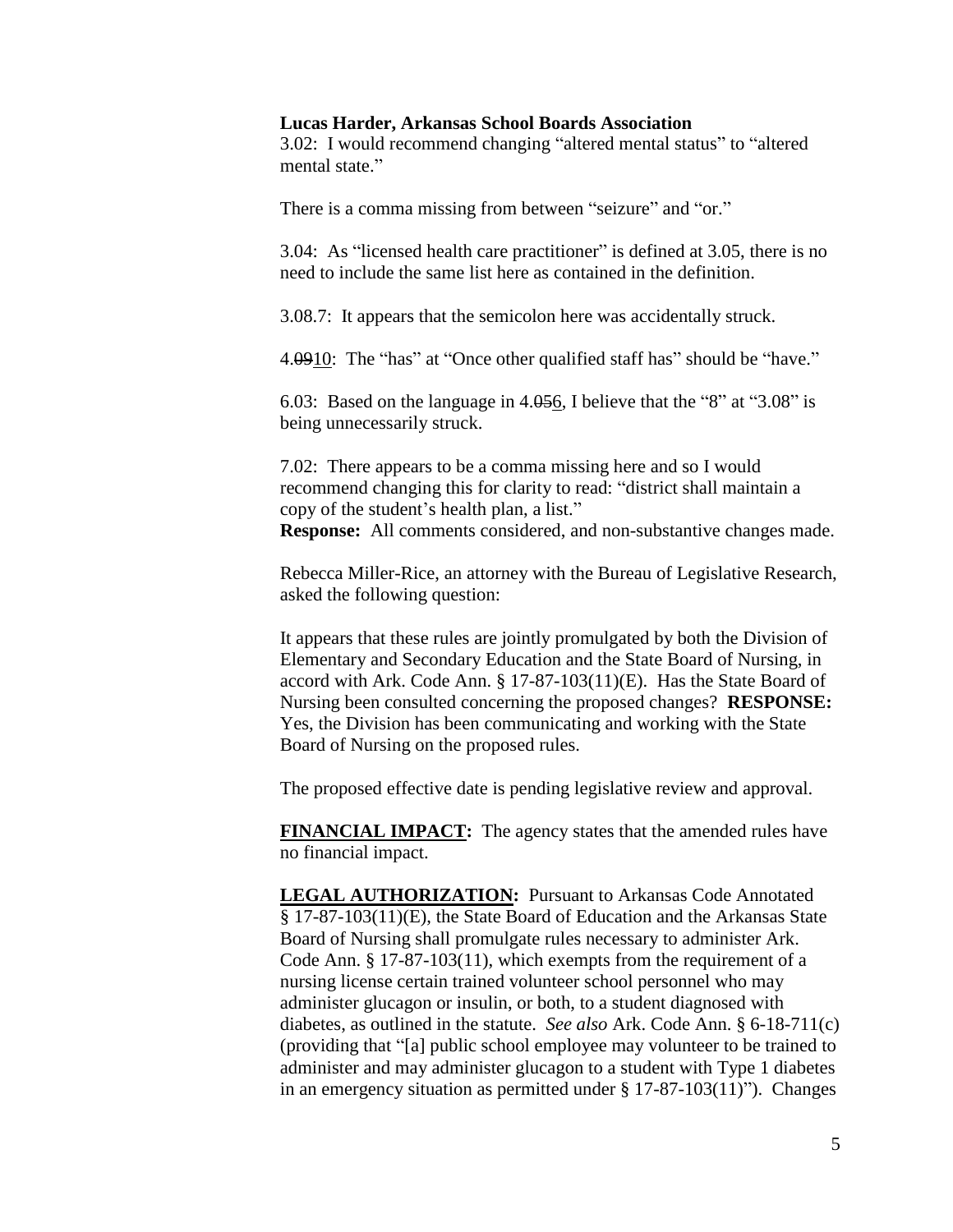to the rules include those made in light of Act 757 of 2019, sponsored by Representative Bruce Cozart, which amended and updated various provisions of the Arkansas Code concerning public education.

# **3. DEPARTMENT OF ENERGY AND ENVIRONMENT, DIVISION OF ENVIRONMENTAL QUALITY (Mr. Micheal Grappe)**

# **a. SUBJECT: APC&EC Rule No. 23 Hazardous Waste Management**

**DESCRIPTION:** The proposed changes to APC&EC Rule No. 23 incorporate federal rules to maintain Arkansas's equivalency and to maintain our authorization for the Hazardous Waste Program. Changes also incorporate state government transformation, as well as Act 315 of 2019, which eliminated unnecessary references to regulations and provided for consistent references to rules throughout the Arkansas Code.

The timely adoption of these proposed changes is supported by the Arkansas regulated community.

The Federal Rules being adopted with this rulemaking and a brief description of each include:

### *Revised Definition of Solid Waste*

• Revised the rules to encourage recycling hazardous waste and improve accountability and oversight of recycling while allowing flexibilities. o Three (3) conditional exclusions:

- Generator Controlled Exclusion
	- Recycling can occur on-site or off-site as long as it is by the same "person"
- Transfer-Based Exclusion
	- Hazardous waste may be transferred to an off-site third-party reclamation facility
- Remanufacturing Exclusion
	- Allows the transfer of certain spent solvents from one manufacturer to another for "remanufacturing"
	- Only available to the pharmaceutical, organic chemical, plastics and resins, and/or paints and coatings industries

o Codified the definition of legitimate recycling (distinguishes between real recycling and sham recycling)

• Reclamation must be legitimate: 3 Factors are mandatory and 1 Factor must be considered

- Must provide a useful contribution (mandatory)
- Must produce a valuable product or intermediate (mandatory)
- Must be managed as a valuable product (mandatory)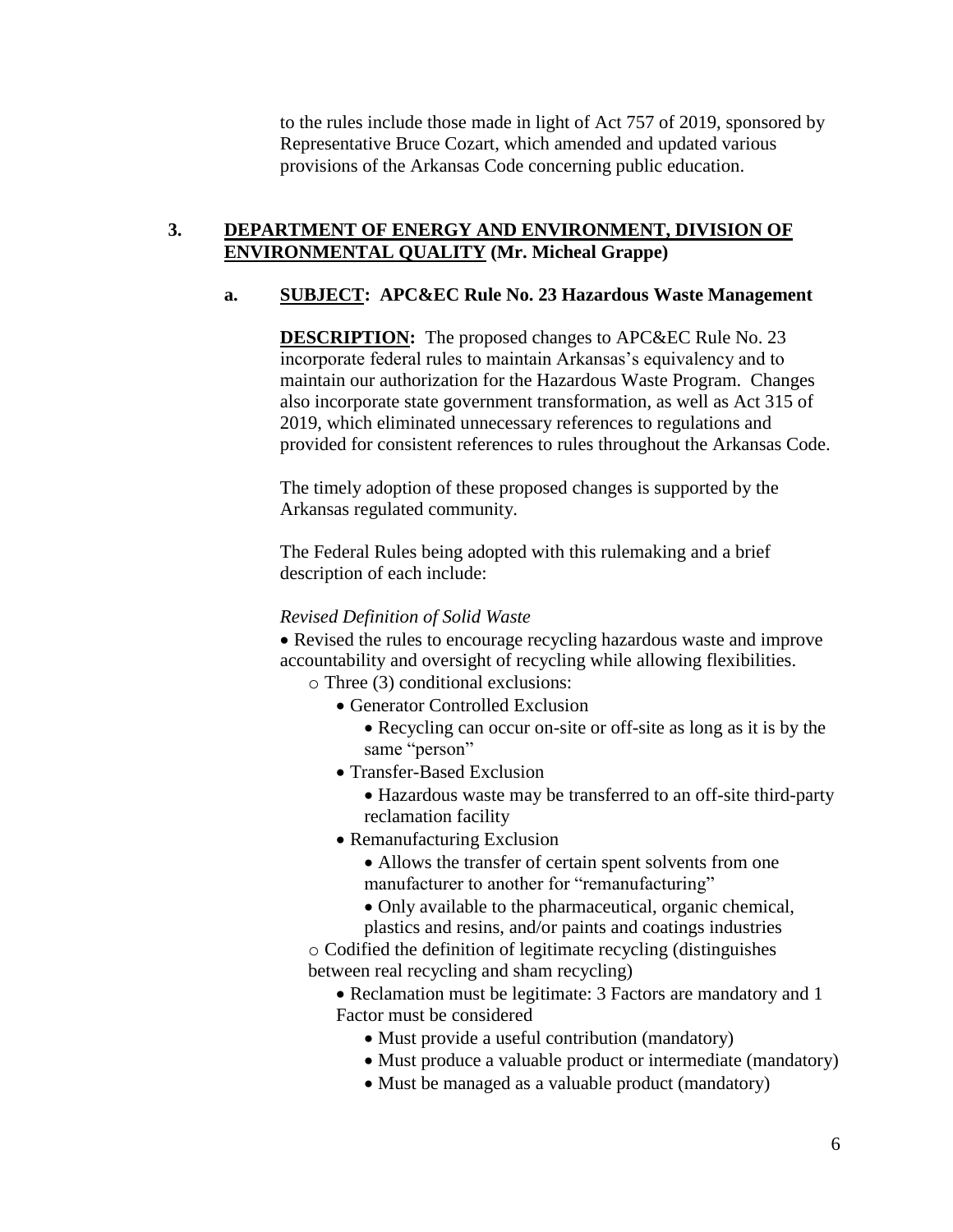The final product should not contain significant concentrations of hazardous constituents that aren't found in analogous products (must be considered)

### *Generator Improvements Rule*

• Revises the hazardous waste generator regulations by making them easier to understand and provides greater flexibility in how hazardous waste is managed

o Primary objective of the rule is to consolidate most of the generator requirements into Section 262 and to reduce cross-references o The rule directly responds to feedback EPA received from the regulated community, states, communities, and other stakeholders o Reorganizes, consolidates, and explains requirements in greater detail

o Clarifies and incorporates guidance, notices, and policies

### *e-Manifest User Fee Rule*

 Establishes the method EPA will use to determine user fees to the electronic and paper manifests submitted to the national e-Manifest system ADEQ must adopt the User Fee Rule to maintain equivalency, but will not be authorized; EPA will retain enforcement authority

### *Import/Export Rule*

 EPA published the regulations governing imports and exports of hazardous waste and certain other materials in order to strengthen public accessibility and transparency of import and export related documentation

o Provides that no Confidential Business Information (CBI) claims may be asserted by any person with respect to documents related to the export, import, and transit of hazardous waste and export of excluded cathode ray tubes (CRTs)

o EPA does not authorize States to administer the Federal import/export provisions of the hazardous waste regulations

 ADEQ must adopt this rule to maintain equivalency with the Federal program, but will not be authorized

*Coal Combustion Residuals (CCR) for exclusion from hazardous waste* Expands the current exclusion in APC&EC Rule No. 23, Section 261.4(b)(4) to include specific waste streams associated with combustion of coal or other fossil fuels

**PUBLIC COMMENT:** A public hearing was held on July 20, 2020. The public comment period expired on August 3, 2020. No comments were received.

The proposed effective date is November 10, 2020.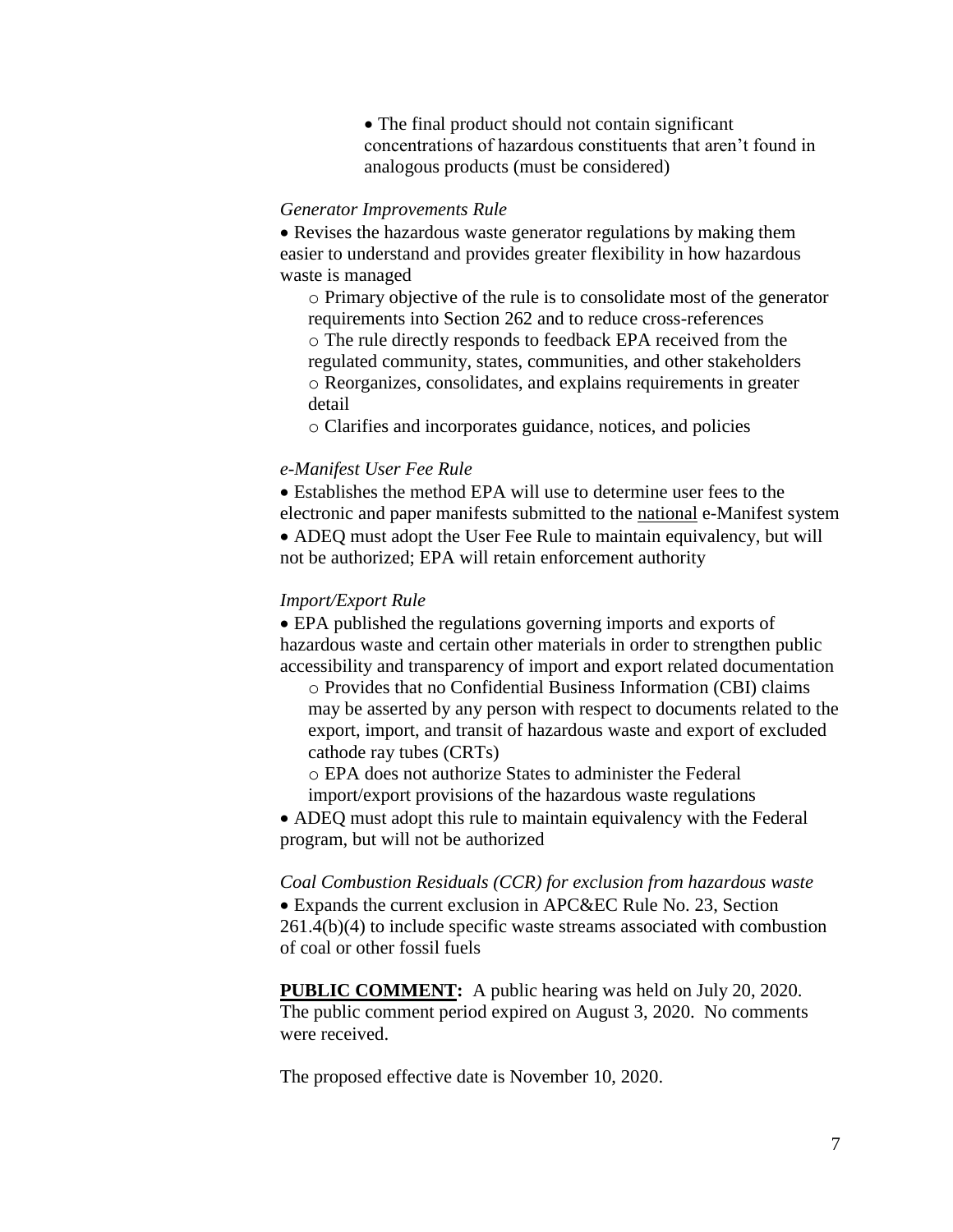**FINANCIAL IMPACT:** The agency states that the amended rule has no financial impact. However, the agency estimates that the cost to implement the federal regulation is \$811,874.00 in federal funds for the current fiscal year and \$776,794.00 in federal funds for the next fiscal year.

**LEGAL AUTHORIZATION:** Pursuant to Arkansas Code Annotated § 8-7-209(b)(1), the Arkansas Pollution Control and Ecology Commission has the power and duty to adopt, after notice and public hearing, and to promulgate, modify, repeal, and enforce rules regarding hazardous waste management as may be necessary or appropriate to implement or effectuate the purposes and intent of the Arkansas Hazardous Waste Management Act of 1979 ("Act"), Ark. Code Ann. §§ 8-7-201 through 8- 7-227, and the powers and duties of the Division of Environmental Quality under the Act, including, but not limited to, rules for: the containerization and labeling of hazardous waste, which rules, to the extent practicable, shall be consistent with those issued by the United States Department of Transportation, the United States Environmental Protection Agency, the State Highway Commission, and the Arkansas Department of Transportation; establishing standards and procedures for the safe operation and maintenance of facilities; identifying those wastes or combination of wastes which are incompatible and which may not be stored or disposed of together and procedures for preventing the storage, disposal, recovery, or treatment of incompatible wastes together; the reporting of hazardous waste management activities; establishing standards and procedures for the certification of supervisory personnel at hazardous waste treatment or disposal facilities or sites as required under § 8-7-219(3); and establishing a manifest system for the transport of hazardous waste and prohibiting the receipt of hazardous waste at storage, processing, recovery, disposal, or transport facilities or sites without a properly completed manifest.

The agency states that the rule is required to comply with federal regulations, specifically, 40 C.F.R. Parts 260-279.

# **4. DEPARTMENT OF HEALTH, CENTER FOR LOCAL PUBLIC HEALTH (Ms. Laura Shue, Mr. Terry Paul)**

# **a. SUBJECT: Rules Pertaining to Septic Tank Cleaners**

**DESCRIPTION:** The following changes have been made to the Rules Pertaining to Septic Tank Cleaners:

Updated entire rule to reflect requirements of Act 315 of the 2019 General Assembly.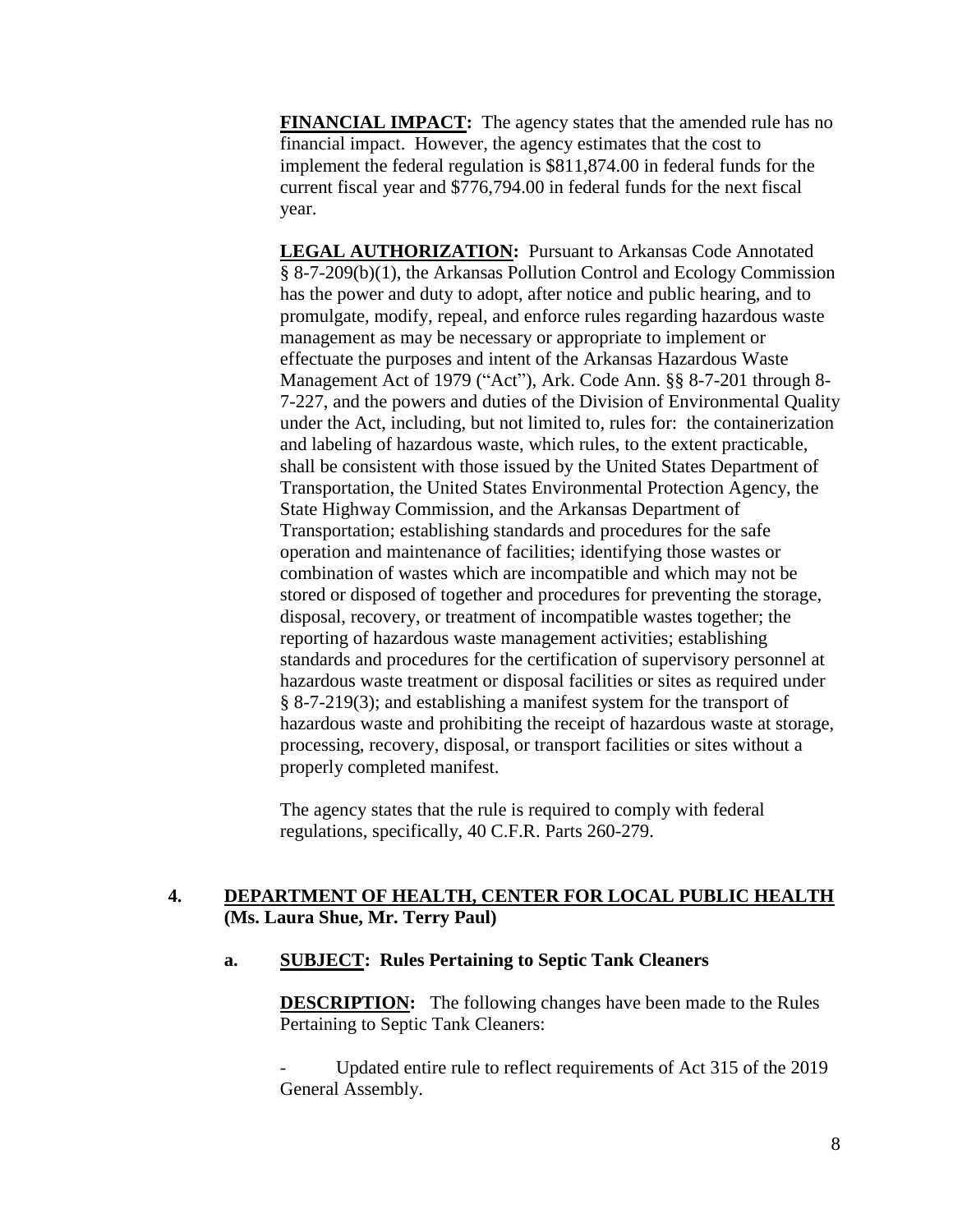Added Section VII to reflect changes due to Act 426, Act 990, and Act 1011 of the 2019 Arkansas General Assembly.

**PUBLIC COMMENT:** A public hearing was held on this rule on October 4, 2019. The public comment period expired October 4, 2019. The agency provided the following summary of the public comments it received and its responses to those comments:

Commenter's Name: Nuckles and Son Septic Services

**COMMENT SUMMARY:** Mr. and Mrs. Nuckles commented on grease traps. Their concern is the fact that it is against the law to haul it out of the waste district, but the waste district won't take it.

**RESPONSE:** ADH has reviewed your comment and would refer you to the Department of Environmental Quality. Waste districts and grease trap waste disposal are regulated through their rules. Mr. Bryan Leamons with their Office of Water Quality Permits Branch at 501-683-5406 should be able to answer any questions.

Commenter's Name: Rodney Walker, Alrite Septic Tank Services

**COMMENT SUMMARY:** Mr. Walker commented on Section V, Subsection H. "Each pumper vehicle shall maintain and have on board a bound service record listing the operator's name, the date and location of each septic tank, treatment plant, holding tank, marine sanitation device, portable toilet, or other sewage handling facility pumped, the vector and pathogen reduction method used, the date and location of disposal."

Mr. Walker commented that this section was burdensome due to the handwriting of receipts and manifests. He also noted that there is no time frame for how long records must be kept, and it does not allow for any electronic means of record keeping, from the vehicle itself or another location.

**RESPONSE:** ADH has reviewed your comment and we have allowed alternate methods including electronic means for accounting for waste removal and disposal. Mr. Sam Dunn, Senior Environmental Specialist, may be able to offer suggestions on electronic methods of compliance acceptable to the Department. We will retain your concern on record retention for the next update of this rule.

Lacey Johnson, an attorney with the Bureau of Legislative Research, asked the following question and received the following answer: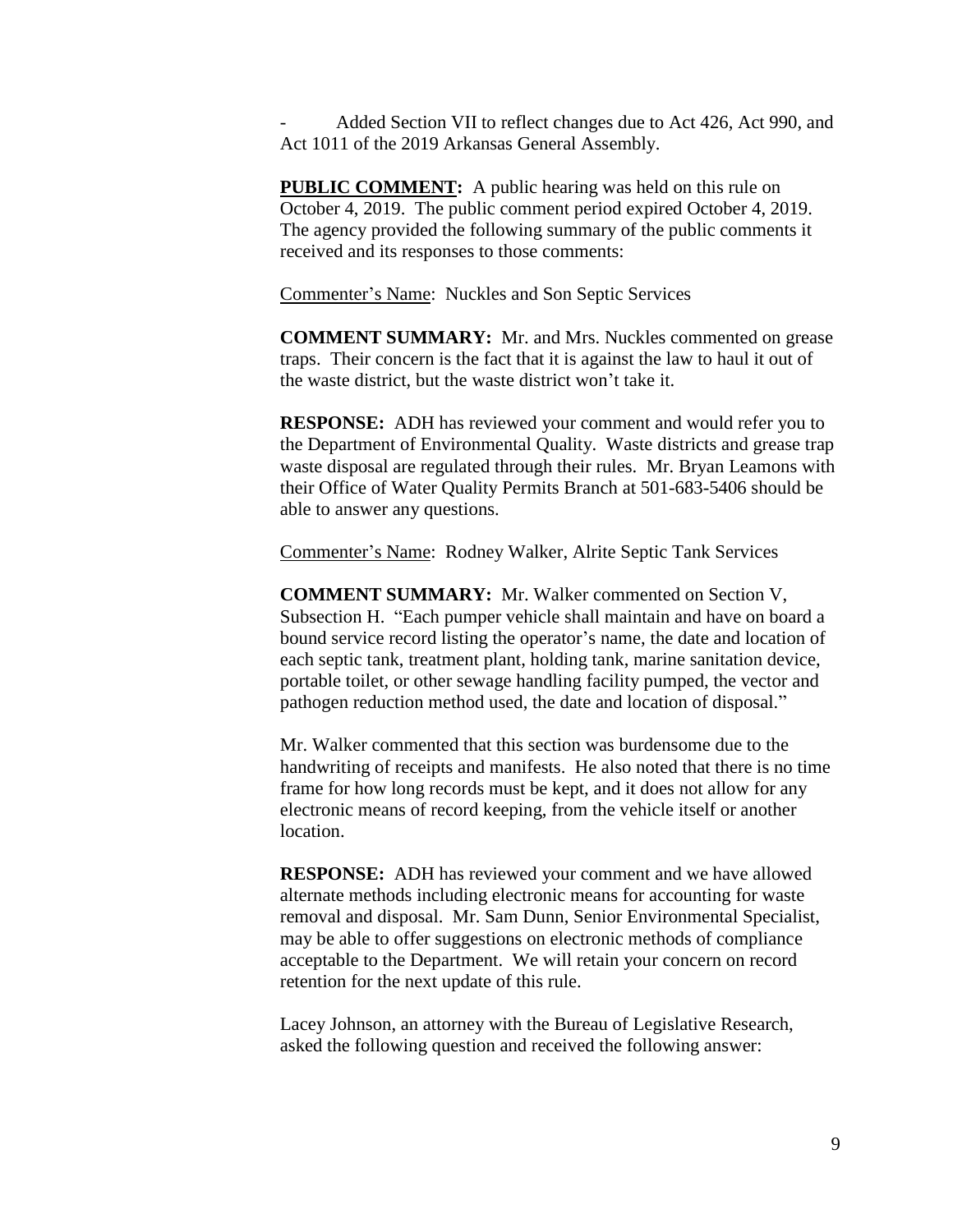**QUESTION**: A portion of Section VII.B deals with automatic licensure for active duty service members, returning military veterans, and their spouses who hold substantially equivalent licenses in other United States jurisdictions. Are such individuals required to hold their licenses in good standing? **RESPONSE:** Yes. That is the intent and our belief is that substantially equivalent implies the license is in good standing.

The proposed effective date is pending legislative review and approval.

**FINANCIAL IMPACT:** The agency indicated that this rule does not have a financial impact.

**LEGAL AUTHORIZATION:** The Arkansas Department of Health has authority to license septic tank cleaners and to promulgate rules necessary for the administration of its duties. Ark. Code Ann. §§ 17-45-102, -103. The proposed rules implement Acts 426, 820, 990, and 1011 of 2019.

Act 426, sponsored by Representative Bruce Cozart, created the Red Tape Reduction Expedited Temporary and Provisional Licensure Act and authorized occupational licensing entities to grant expedited temporary and provisional licensing for certain individuals. The Act requires occupational licensing entities to "by rule adopt the least restrictive requirements for occupational licensure" for certain individuals. Ark. Code Ann. § 17-1-108(b), *as created by* Act 426.

Act 820, sponsored by Senator Missy Irvin, amended the law concerning the occupational licensure of active duty service members, returning military veterans, and their spouses and provided automatic licensure.

Act 990, sponsored by Senator John Cooper, amended the laws regarding criminal background checks for professions and occupations to obtain consistency regarding criminal background checks and disqualifying offenses for licensure. The Act requires licensing entities to adopt rules necessary for its implementation. Ark. Code Ann. § 17-2-104, *as created by* Act 990.

Act 1011, sponsored by Representative Jim Dotson, amended the law concerning licensing, registration, and certification for certain professions and established a system of endorsement, recognition, and reciprocity for licensing, registration, and certification for certain professions.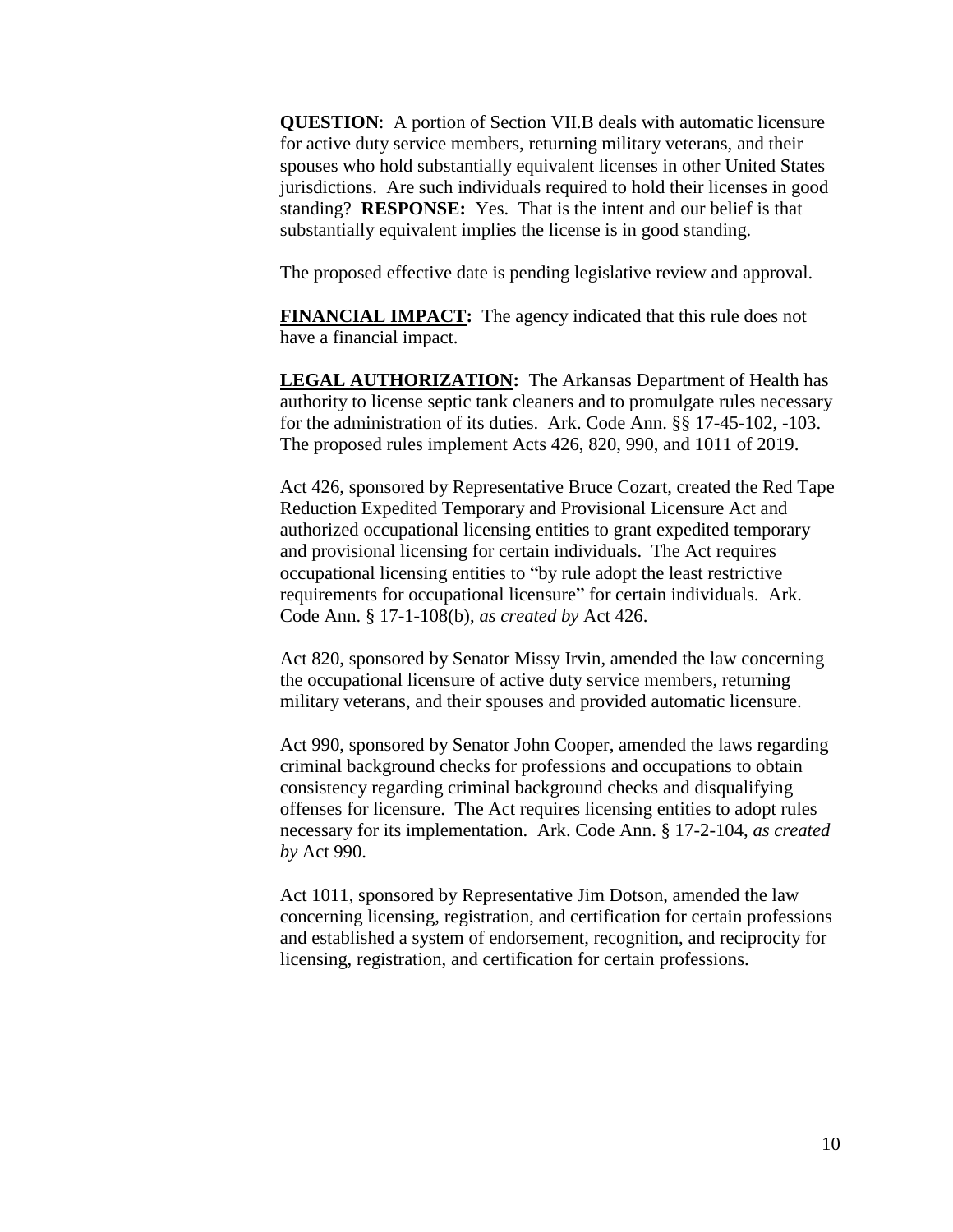# **b. SUBJECT: Rules Pertaining to Plumbers License Fee, Expiration, Renewal, Journeyman Plumber, Master Plumber and Restricted Plumber Qualifications**

**DESCRIPTION:** This proposed rule removes the word "regulation" and replaces it with "rule," as well as adding or changing wording that addresses licensing reciprocation, licensing reinstatement, criminal background, temporary-provisional licensing, and licensing consideration for military veterans and their spouses.

**Definitions** 

- Added definitions for "apprentice plumber," and "backflow testing & repair technicians."

- Added definition for "substantially similar."

Section VIII – Reinstatement of License

- Added that licensing requirement shall not require apprenticeship, education or training as a prerequisite.

- Added the terms "apprentice" and "restricted plumber" throughout the section.

Section X – Reciprocal

- Added expanded language to allow for reciprocation as well as the requirements.

Section XII – Master, Journeyman and Restricted Plumber Qualifications - Changed Paragraph B to approve of candidates for examination that have out-of-state licensing similar to Arkansas.

- Added language for licensing candidates that have no licensing backgrounds.

- Added Pre-Licensure Criminal Background Check.

Section XVI – Revocation

- Added clean-up language to cover all plumber licensing.

Section XVII – Temp Permits/Provisional Licensing - Revised the language to be more specific regarding the criteria for temporary/provisional licensing.

Section XVIII – Licensing of Active Duty Service Members, Veterans, and Spouses

- Added this section to comply with laws regarding the detailed processes for the licensing of active duty service members, veterans, and spouses.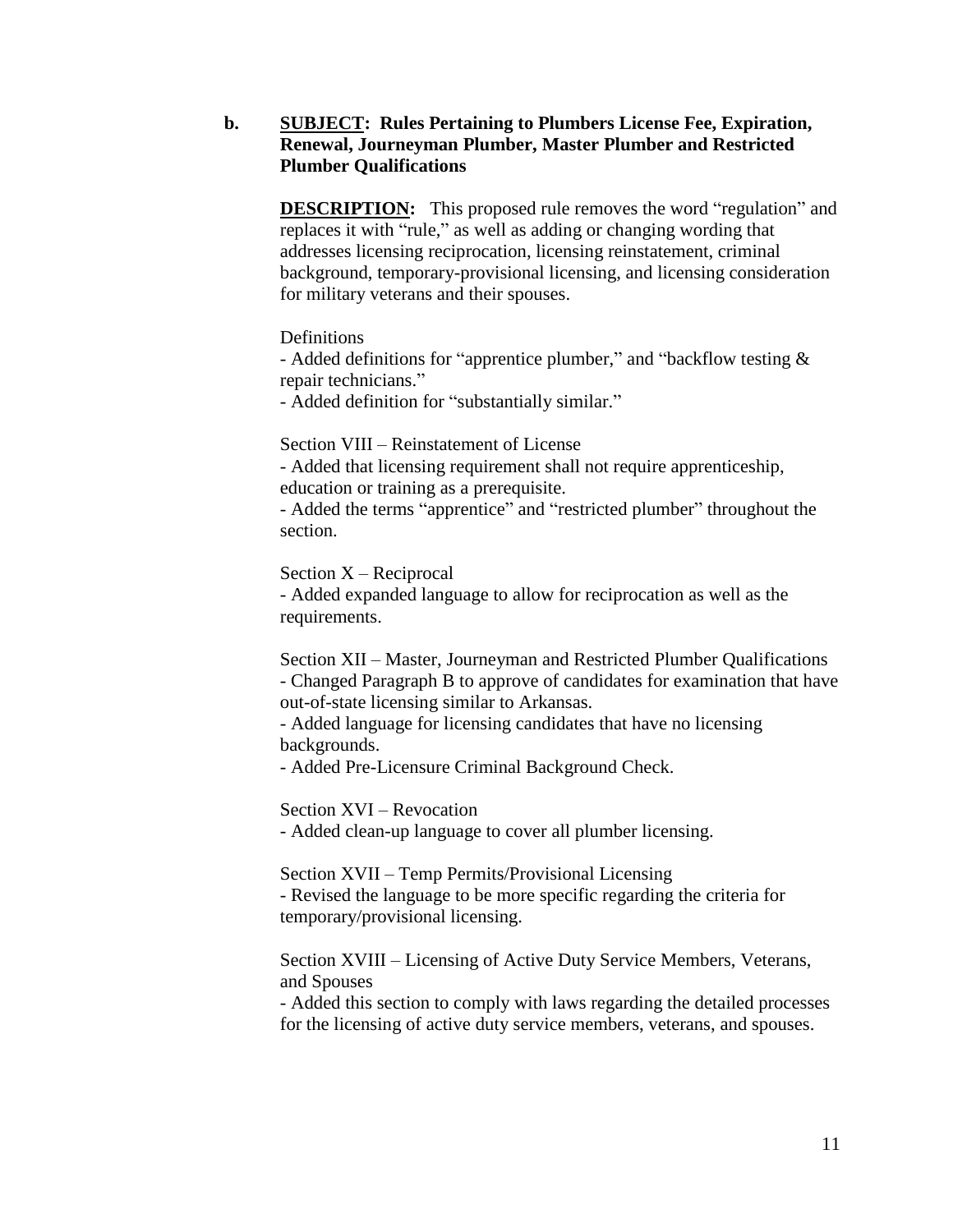**PUBLIC COMMENT:** A public hearing was held on this rule on October 4, 2019. The public comment period expired on October 4, 2019. The agency indicated that it received no public comments.

Lacey Johnson, an attorney with the Bureau of Legislative Research, asked the following question and received the following answer:

**QUESTION:** Where does the definition of "backflow testing and repair technicians" come from? **RESPONSE:** The definition for "backflow tester and repair technicians" appears to be from the 2006 plumbing code 614.a) "A Testing Technician or Repair Technician is any person meeting all applicable licensing and/or certification requirements of the State Administrative Authority."

The proposed effective date is pending legislative review and approval.

**FINANCIAL IMPACT:** The agency indicated that this rule does not have a financial impact.

**LEGAL AUTHORIZATION:** The State Board of Health has the power to adopt "rules as to the qualifications, examination, and licensing of master plumbers and journeyman plumbers and for the registration of apprentice plumbers[.]" Ark. Code Ann.  $\S 17-38-201(a)(3)$ , (d)(1). These proposed rules implement Acts 426, 820, 990, and 1011 of 2019.

Act 426, sponsored by Representative Bruce Cozart, created the Red Tape Reduction Expedited Temporary and Provisional Licensure Act and authorized occupational licensing entities to grant expedited temporary and provisional licensing for certain individuals. The Act requires occupational licensing entities to "by rule adopt the least restrictive requirements for occupational licensure" for certain individuals. Ark. Code Ann. § 17-1-108(b), *as created by* Act 426.

Act 820, sponsored by Senator Missy Irvin, amended the law concerning the occupational licensure of active duty service members, returning military veterans, and their spouses and provided automatic licensure.

Act 990, sponsored by Senator John Cooper, amended the laws regarding criminal background checks for professions and occupations to obtain consistency regarding criminal background checks and disqualifying offenses for licensure. The Act requires licensing entities to adopt rules necessary for its implementation. Ark. Code Ann. § 17-2-104, *as created by* Act 990.

Act 1011, sponsored by Representative Jim Dotson, amended the law concerning licensing, registration, and certification for certain professions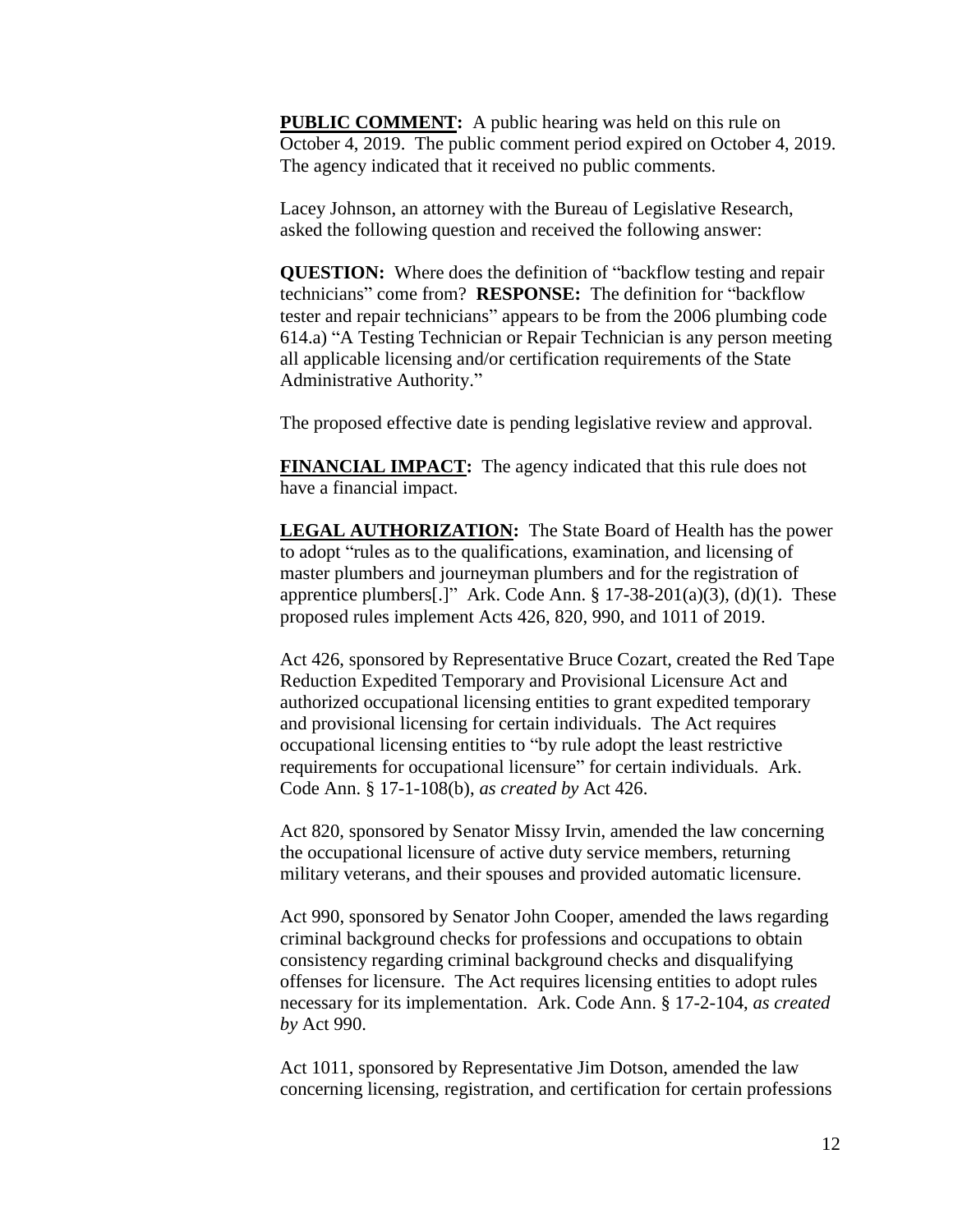and established a system of endorsement, recognition, and reciprocity for licensing, registration, and certification for certain professions.

# **c. SUBJECT: Rules Pertaining to Water Operating Licensing**

**DESCRIPTION:** The Rules Pertaining to Water Operator Licensing are the basis of the program for drinking water system operators in the state of Arkansas to become licensed and deemed competent to operate water systems. A state water operator licensing program is also necessary to fully comply with requirements of the federal Safe Drinking Water Act. Modification of this rule is necessary in order to comply with laws that were passed affecting licensure during the 2019 state legislative session. Those laws are indicated as follows.

Act 315 requires that modified rules and regulations uniformly utilize the word "rule" rather than "rule" and "regulation" being used interchangeably and perhaps creating confusion.

Act 426 concerns issuing of temporary or provisional licenses to reduce barriers to entrance of qualified workers to the labor market.

Act 820 concerns the occupational licensing of active duty service members, returning military veterans, and their spouses. The requirements of the law require an expedited process of issuing a license if the active duty service member, returning military veteran, or spouse holds an equivalent occupational license in another state, territory, or district of the United States.

Act 990 addresses criminal background concerns for professions and occupations to obtain consistency regarding criminal background reviews and disqualifying offenses for licensure.

Act 1011 concerns licensing rules when a license is to be reinstated or issued based upon reciprocity. The law places limits upon the requirements that can be placed upon a person petitioning for a reinstatement of their license or issuance of a license based upon reciprocity.

**PUBLIC COMMENT:** A public hearing was held on this rule on October 4, 2019. The public comment period expired on October 4, 2019. The agency indicated that it received no public comments.

The proposed effective date is pending legislative review and approval.

**FINANCIAL IMPACT:** The agency indicated that this rule does not have a financial impact.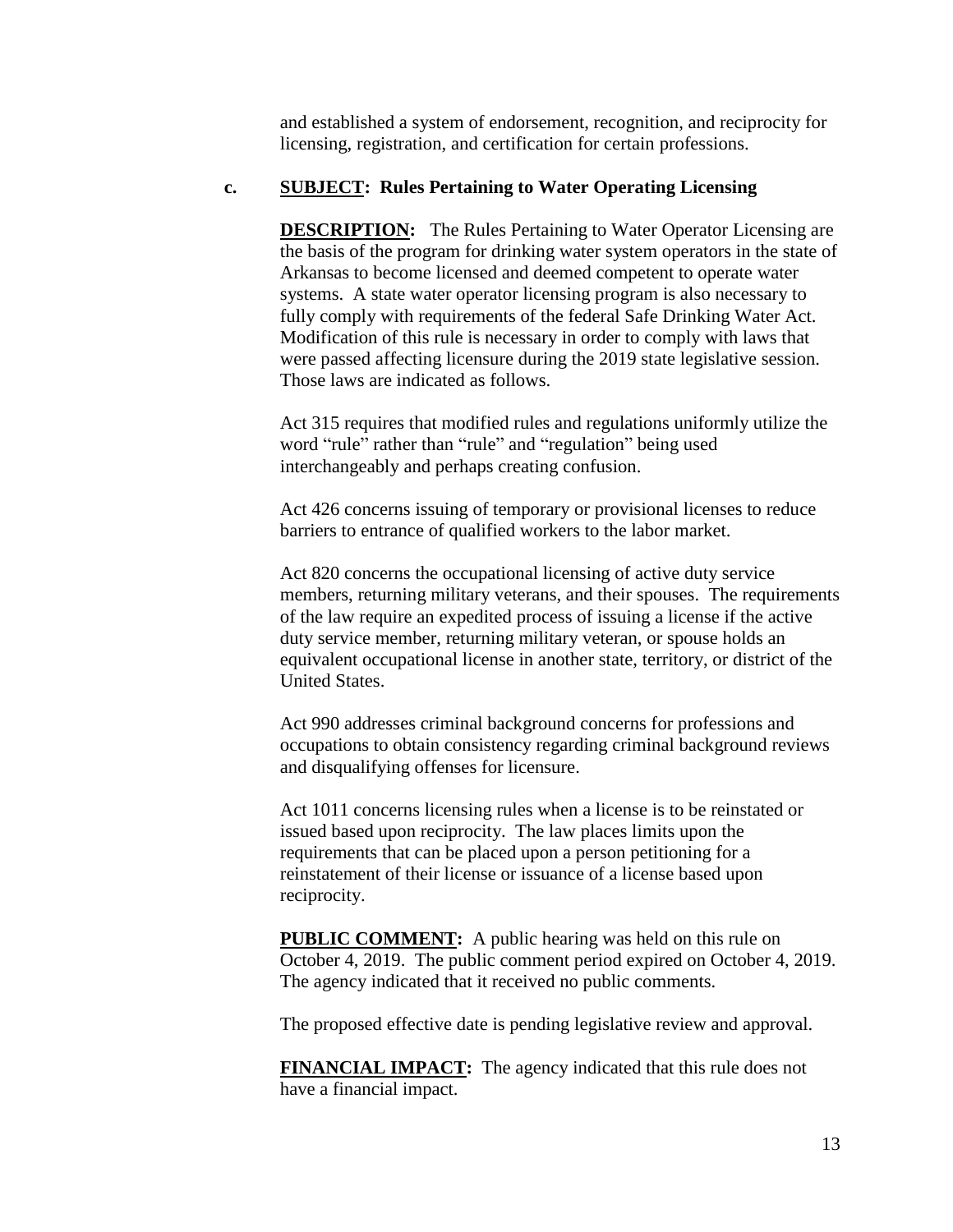**LEGAL AUTHORIZATION:** The Arkansas Department of Health has the authority to license and certify water system operators for "community and certain noncommunity public water systems from which water is sold, distributed, or otherwise offered for human consumption." Ark. Code Ann. § 17-51-201(a). The State Board of Health may promulgate rules as necessary to administer and enforce water operator licensing law. Ark. Code Ann. § 17-51-103(a)(1). These proposed rules implement Acts 426, 820, 990, and 1011 of 2019.

Act 426, sponsored by Representative Bruce Cozart, created the Red Tape Reduction Expedited Temporary and Provisional Licensure Act and authorized occupational licensing entities to grant expedited temporary and provisional licensing for certain individuals. The Act requires occupational licensing entities to "by rule adopt the least restrictive requirements for occupational licensure" for certain individuals. Ark. Code Ann. § 17-1-108(b), *as created by* Act 426.

Act 820, sponsored by Senator Missy Irvin, amended the law concerning the occupational licensure of active duty service members, returning military veterans, and their spouses and provided automatic licensure.

Act 990, sponsored by Senator John Cooper, amended the laws regarding criminal background checks for professions and occupations to obtain consistency regarding criminal background checks and disqualifying offenses for licensure. The Act requires licensing entities to adopt rules necessary for its implementation. Ark. Code Ann. § 17-2-104, *as created by* Act 990.

Act 1011, sponsored by Representative Jim Dotson, amended the law concerning licensing, registration, and certification for certain professions and established a system of endorsement, recognition, and reciprocity for licensing, registration, and certification for certain professions.

# **5. DEPARTMENT OF HEALTH, DIVISION OF HEALTH RELATED BOARDS AND COMMISSIONS, ARKANSAS BOARD OF HEARING INSTRUMENT DISPENSERS (Ms. Stephanie Pratt, Mr. Matt Gilmore)**

### **a. SUBJECT: State Board of Hearing Instrument Dispensers Rules**

**DESCRIPTION:** The State Board of Hearing Instrument Dispensers is amending the procedures and enforcement provisions for those licensed by the board. The board provided the following summary of changes to the rule: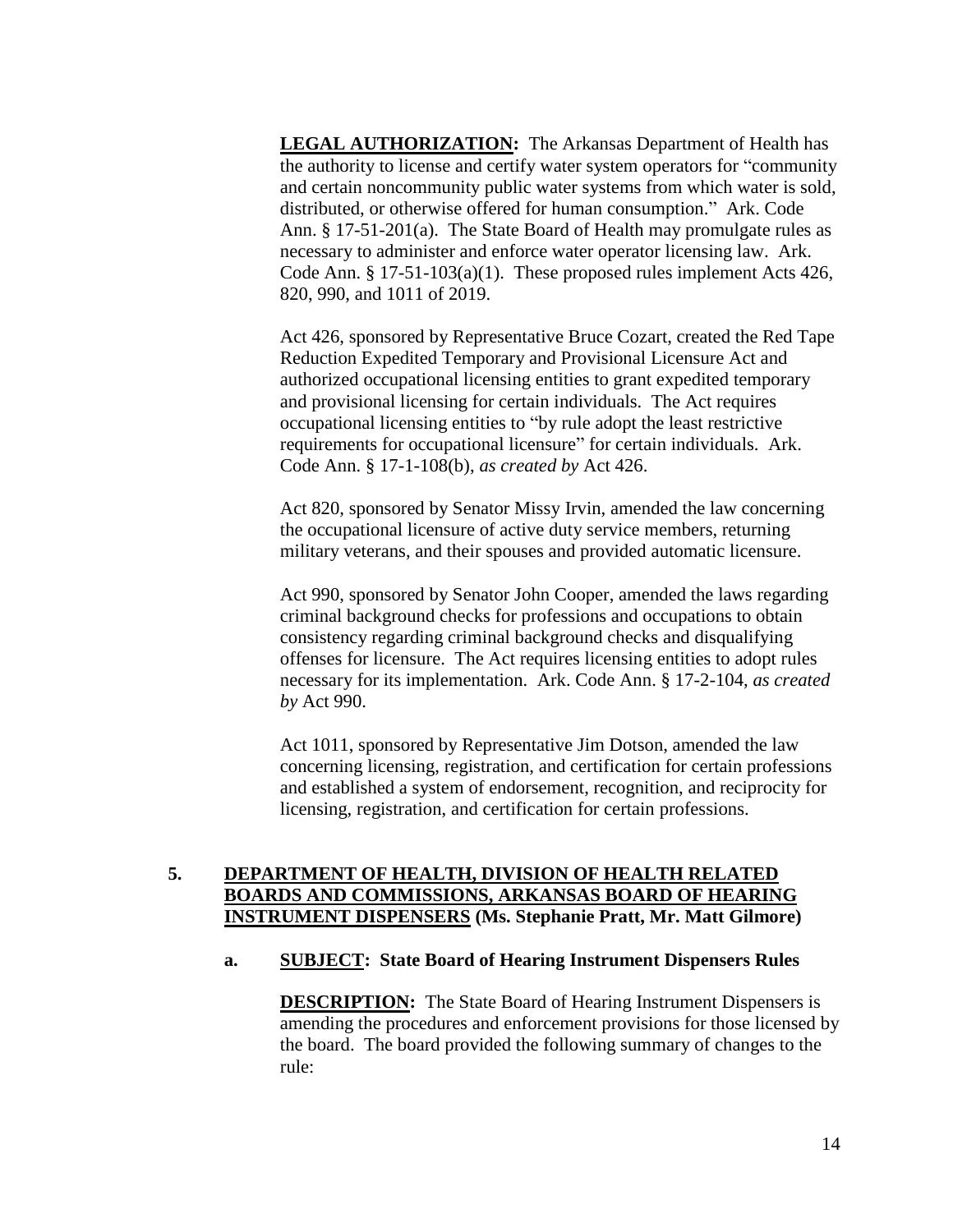Article I, Section 2—removes outdated office address and redirects information request to Board website

Article II, Section 3—updates number of Board members

Article III—deletes current Section 5, which restates statutory language; current Section 6 (now Section 5) eliminates two examination fees, reduces four fees, and creates grace periods for late payments and renewals; current Section 7 becomes Section 6.

Article IV—small language clean-up

Article V—removes reference to out-of-date office address, removes "regulation" to comply with Act 315 of 2019 and redirects prospective applicants to the Board's website in Section 2. In Section 5, a statement has been added clarifying that interns who provide false information to the Board may be expelled from their program. Also includes language and formatting clean-ups throughout.

Article VI—in Section 2, the number of interns a licensee can supervise can be reduced from two (2) to one (1). There are also language and formatting clean-ups throughout.

Article VII—Section 1 replaces current written licensing examination with standardized examination from International Hearing Society; Section 2 and new Section 3 provide standards for the practical portion of the licensing examination; new Section 4 (current Section 3) adds requirements for interns who have taken or are planning to take the examination; current Section 4 is deleted; Section 5's language about interns repeating internships is cleaned-up and clarified; Section 6 lays out re-application process for interns who do not pass the licensing examination

Article VIII—Sections 1 and 2 are language clean-up; Section 3 standardizes continuing education requirements at 12 required hours with 1 ethics hour required; Section 3 also adds 2 additional items to be turned in during license renewals and removes "regulation" to comply with Act 315 of 2019.

Article IX—Sections 1, 2, and 4 have language clean-ups and clarifications; Section 6 sets limits on the copying fees a licensee can charge a patient when complying with a records request.

Article X—language clean-up in Section 4

Article XI—Section 1 clarifies the process by which a person can file a complaint against a licensee and states that unlicensed individuals dispensing hearing instruments are also subject to discipline; Section 2 removes outdated address and states that a licensee has 20 days to respond to any complaint filed against him/her; Section 3 cleans up language regarding Board involvement in complaints; new Section 4 places into rule recusal provisions; new Section 5 (prior Section 4) removes obsolete language.

Current Article XII—deleted because it simply restates statutory language New Article XII (current Article XIII)—Section 1 now requires an applicant for licensure to state whether the applicant will be engaged in the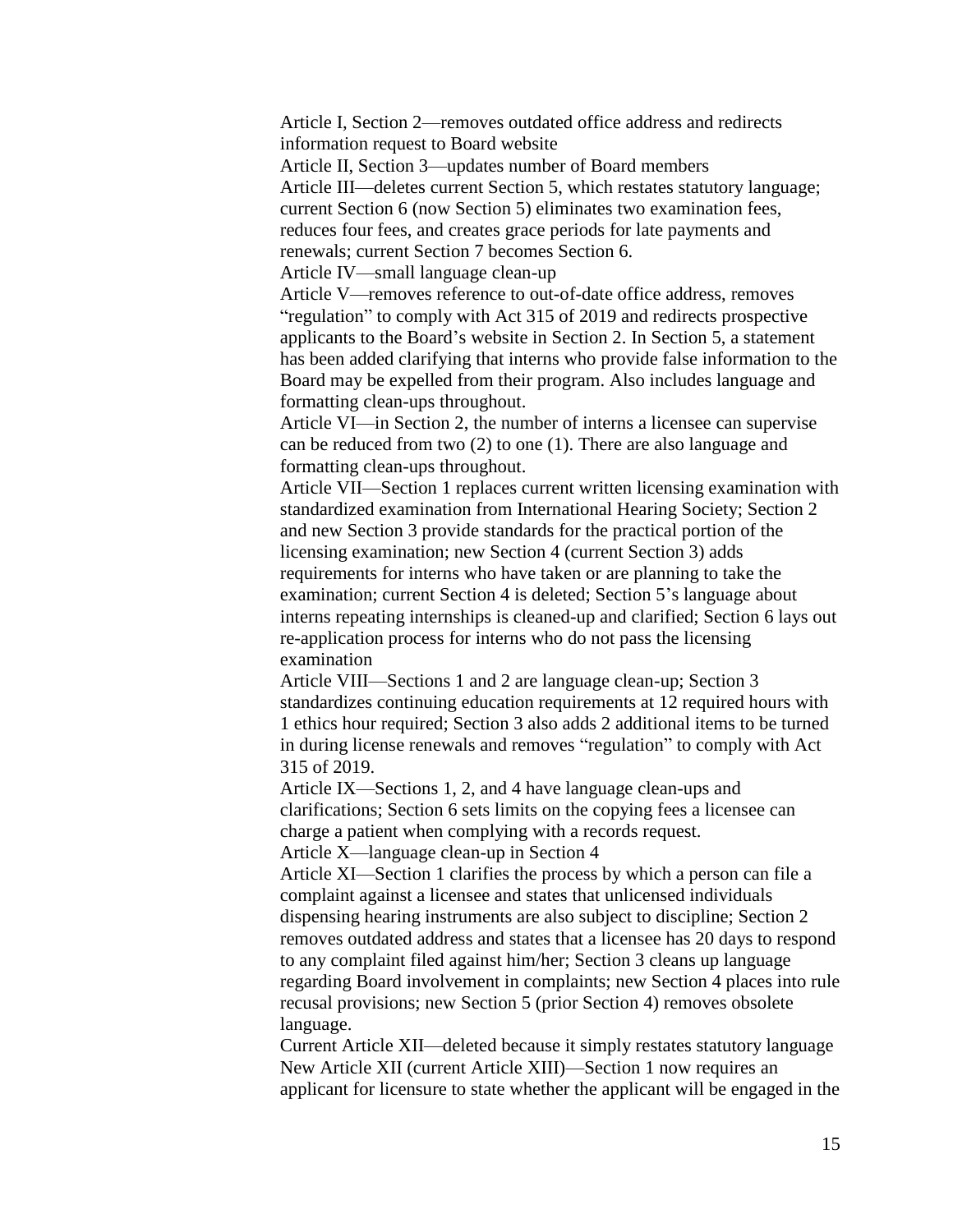practice of dispensing in-office assembled hearing instruments on their application; new Section 2 created with existing language; new Sections 3 and 4 (current Sections 2 and 3) contain language clean-up; new Section 5 states that Board investigator's may enter licensee's place of business without notice.

Current Article XIV is renumbered as Article XIII with no other changes Current Article XV is renumbered as Article XIV with some language clean-up

New Article XV—standardizes requirements for mobile hearing instrument dispensing units

Article XVI—new article to implement reciprocity and temporary licensure provisions for out-of-state individuals with substantial similar licenses, as mandated by Acts 426 and 1011 and 2019

Article XVII—new article that creates process for reciprocal licensing for active duty military members, returning veterans, and spouses of the same, as mandated by Act 820 of 2019

Article XVIII—new article that creates procedure for applicant for licensure to seek a pre-licensing determination on a criminal background check, as mandated by Act 990 of 2019

Article XIX—new article that creates procedure for an applicant for licensure to request that the Board waive a disqualifying felony conviction, as mandated by Act 990 of 2019

The Board has made the following changes to the rules since the initial submission. None of them are substantive in nature. The changes are noted in blue on the mark-up:

1. The Board removed a reference to a \$300 delinquent renewal fee in Article VII Section 2(b). This was a drafting error as the Board had voted to lower the referenced fee as part of amendments to Article II, Section 5.

2. The Board changed a reference to "any licensed hearing instrument dispenser or intern" in Article XI Section 2 to "any person" for clarification purposes.

3. The Board voted to add the definition of automatic licensure to Article XVII, creating a new Section 1(a). The definition comes directly from Act 820 of 2019, and this section has been drafted to comply with that legislation. It does not change any process from the originally submitted rules, but was added at the advice of legal counsel for clarification purposes based on comments ADH had received. The definition of "returning military veteran" is now Section 1(b).

4. A drafting error in Article XVII Section 2(c) has been corrected to change erroneous references to Sections 1(a) and (b) to Sections 2(a) and (b).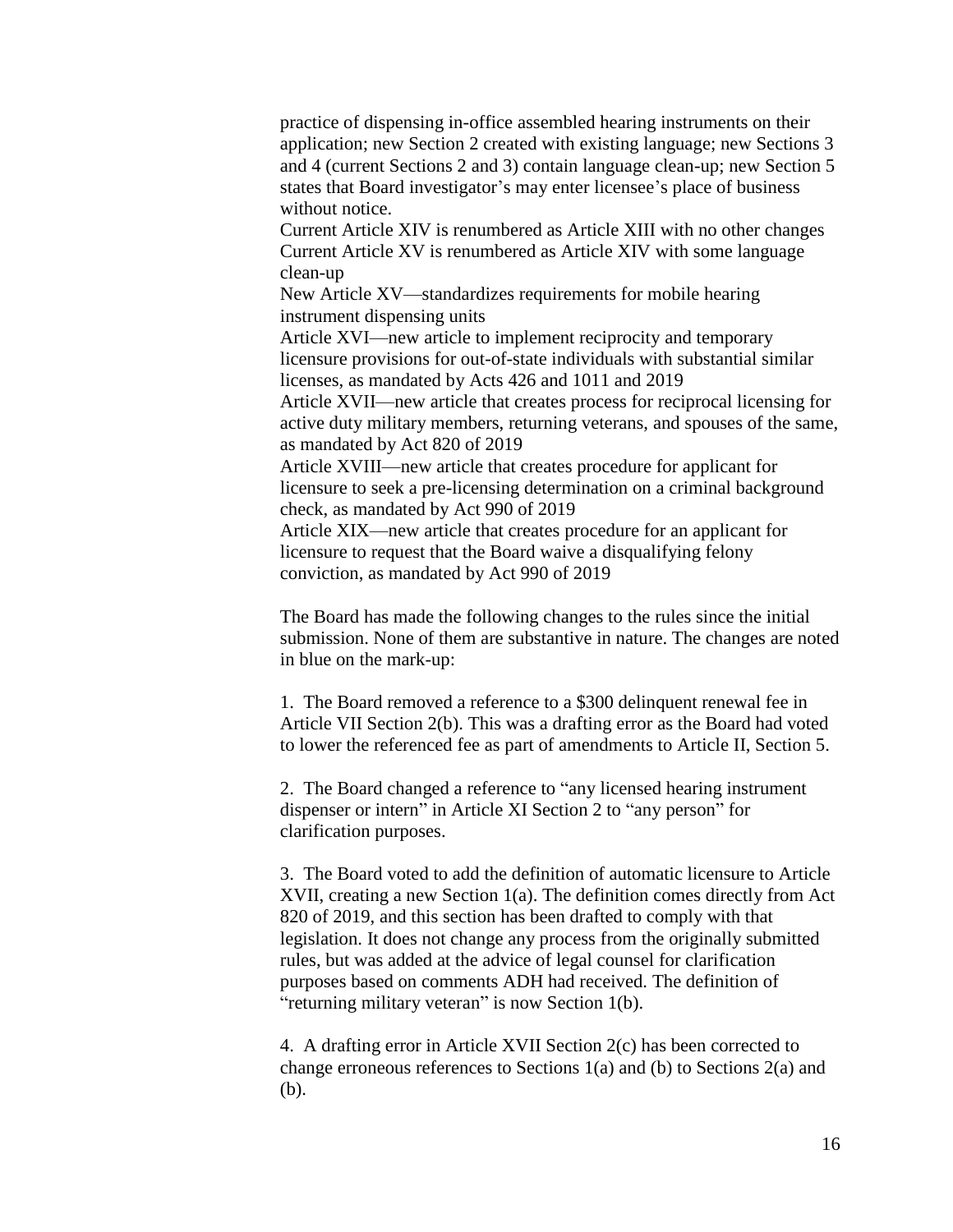5. A reference to the Occupational Criminal Background Check Chapter of the Arkansas Code in Article XIX has been corrected from 17-2-101, et. seq. to 17-3-101, et. seq.

**PUBLIC COMMENT:** A public hearing was held on August 7, 2020. The public comment period expired on July 14, 2020. The board provided the following summary of the comments received and its responses thereto:

### *Comment received from Dan DeLong, 6/16/2020* My Two Cents:

**Article XV Section 2**

It seems reasonable that if ANY licensed HIS is providing services, testing/fitting or dispensing hearing aids ANYWHERE outside of their brick and mortar location, that they provide the board the same information required of those using mobile units.

30 Days notice as to where they will be and proof that their equipment is calibrated and up to the standards the board has in place for all brick and mortar offices. The HIS will need Proof of a sound proof booth in any area if any testing will be done.

Other locations to include: Nursing Homes and Care facilities Factories Senior Centers City or State Offices Or ANY place that is not the brick and mortar location for the HIS.

**Board Response:** These rules mirror the mobile unit statute found at Ark. Code Ann. 17-84-310. The Board already interprets the definition of mobile unit contained in the statute to include all of the locations mentioned by the commenter.

# **Article XI**

### **Section 3**

In regards to the board being able to launch their own investigation, in our offices no patient files will be available for viewing without written consent from each patient. Our patients' privacy is protected by HIPAA.

Don't really know if my opinion matters but wanted to get my point of view out there...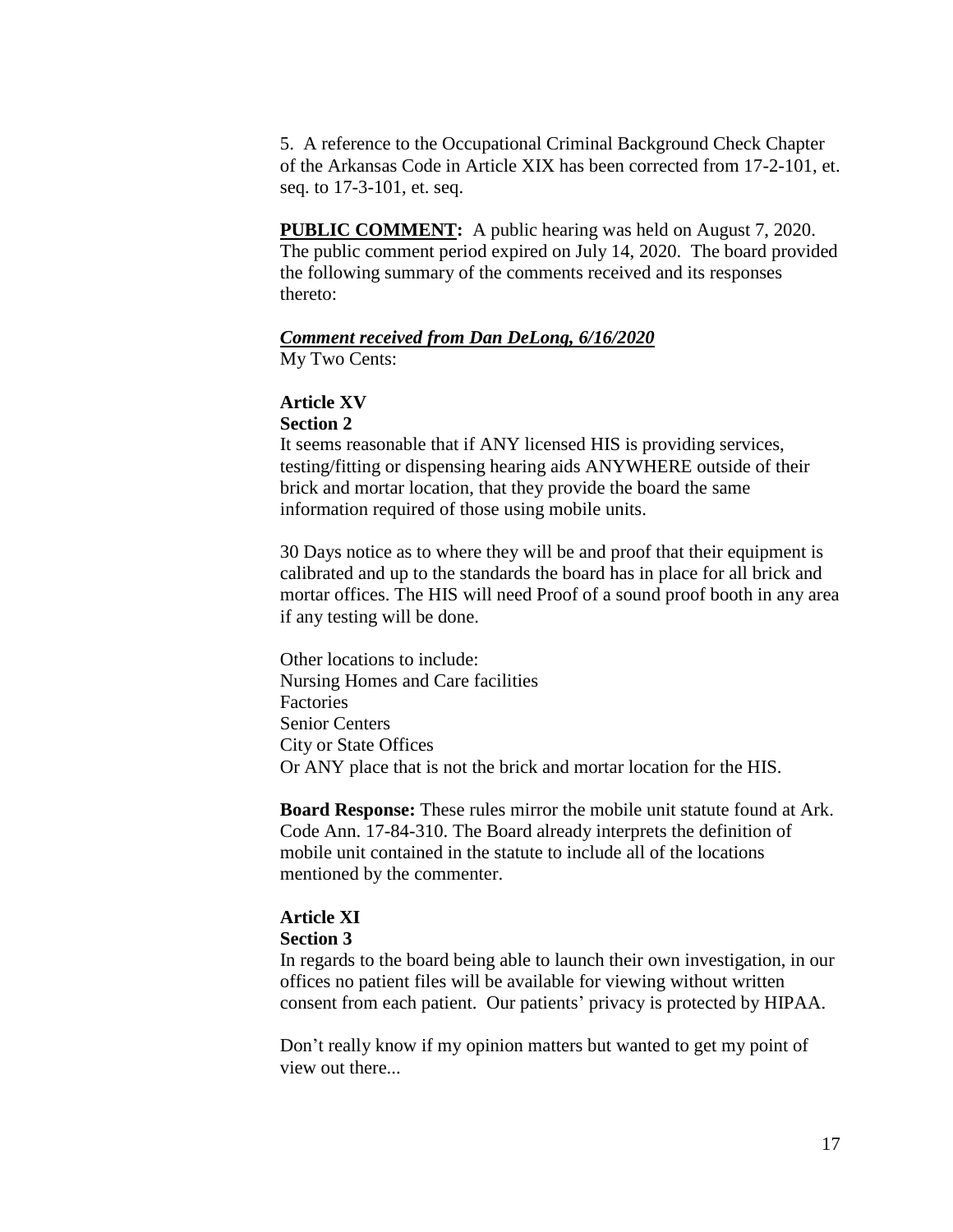**Board Response**: This section is in accordance with the Board's powers to investigate complaints in Ark. Code Ann. 17-84-203(10). This does not violate HIPAA in anyway. No patient files are allowed to be turned over from dispensers to the Board without written consent of the patient. The statute and the rules do not and cannot authorize the Board's members, its agents, or investigators to violate HIPAA or any other law.

# *Comment received from Tammy Payne 7/8/2020* **Article XIII**

**Section 3**.

….<br>……

**AR License Board should consider regulations enforced by neighboring states:**

**\* If CEU is approved by IHS, then the state board does not need to "approve" CEUs.**

**\*CEUs available via online/webinars. If CEUs are already preapproved by IHS, they should be approved by AR License Board automatically.**

**\*Requiring a "special AR Ethics" CEU is not more informative than the IHS or Audiology Online Ethics courses that are offered. I think it'd be more advantageous to open up the ability to take online CEUs or virtual meetings**

**\*Arkansas Hearing Society should not be responsible for offering make-up classes since CEUs are the responsibility of each licensee. Licensees should be required to petition the License Board to make arrangements to obtain their CEUs in the event that the Licensee doesn't attend the yearly convention.**

**Board Response:** The CEU section is being amended to mirror Ark. Code Ann. 17-84-306(d)(1)(A). Changes to the Board's duty to approve all CEUs and requirement of the ethics hour cannot be made by rule because it is governed by the aforementioned code section. The approval of IHS CEUs still remains in the purview of the Board due to the aforementioned statute. The Board has no control over Arkansas Hearing Society as that is a separate private entity not affiliated with the Board.

### **ARTICLE IX**

**Section 2 – The requirement for MCL & UCL testing be conducted should specify whether the test be done via tonal or speech?"**

**Board Response:** The section referenced by the commenter is preexisting language. No changes are being made to this section.

### **ARTICLE IX**

**Section 4 -** . **Since results of verification are stored within the software, how are we going to make this available upon request? It**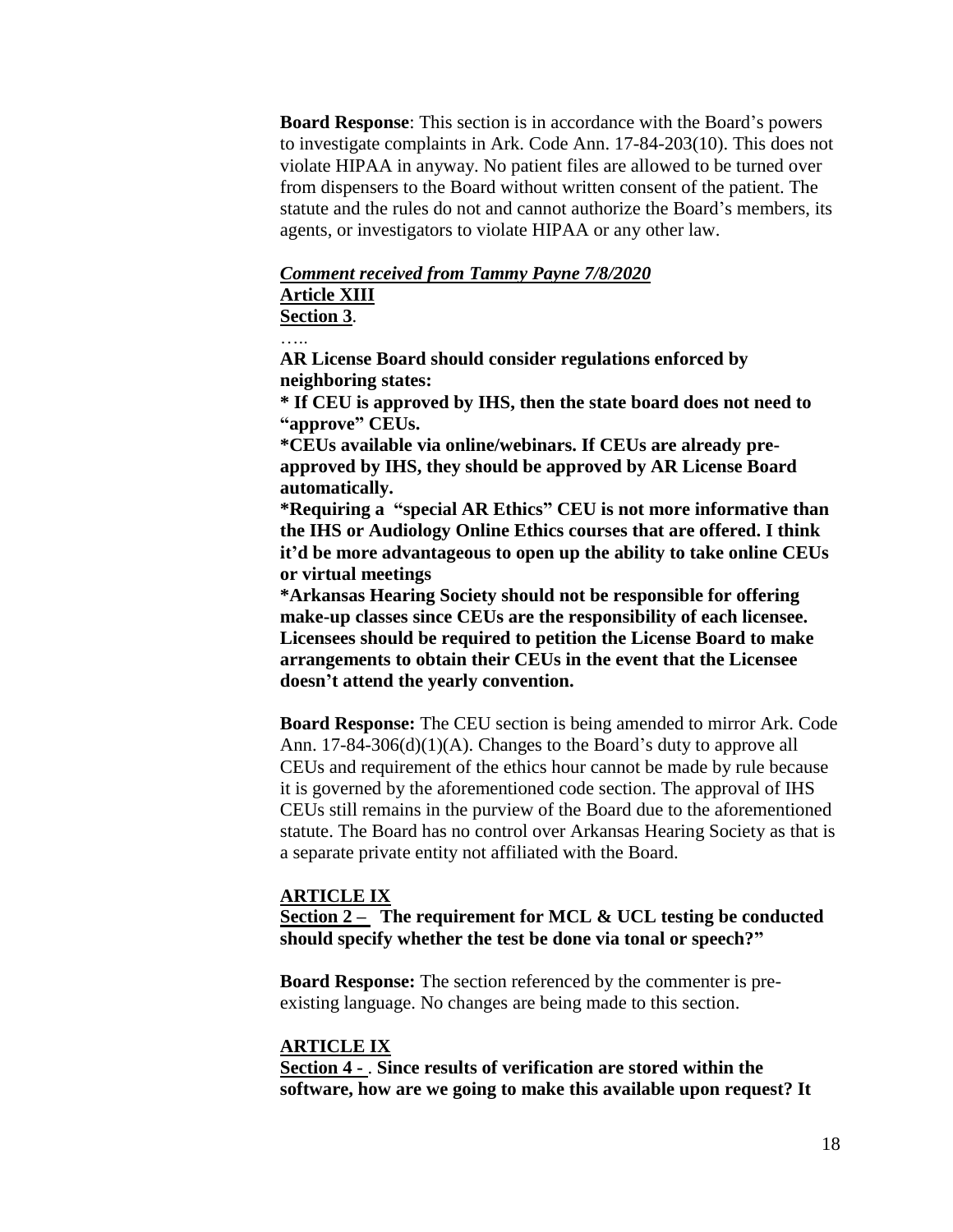### **should be available automatically within the software and should not need board verification to access.**

**Board Response:** This section refers to a Board request for the verification in the case of a disciplinary investigation with a valid HIPAA waiver from the complainant. In that case, a hard copy can be provided to the Board.

# **ARTICLE IX**

### **Section 6 -**

**Section 6 reiterates the HIPAA documentation and is not necessary to include. I am concerned about how these rules/regulations are relevant considering the availability of OTC, which will not pertain to the Licensing Board.**

**Board Response:** The existing HIPAA standard is being placed into rule for clarification sake. The commenter's remark about over-the-counter hearing aids is not germane to this section or any section of the rules since the Board has no authority over those items.

# **ARTICLE XI.**

**Section 3 presents several concerns, primarily about privacy for both the business owners and their patients. It seems that an investigation prompted by the Board would violate HIPPA as businesses are not required to provide any patient files without patient consent.**

**Board Response:** This section is in accordance with the Board's powers to investigate complaints in Ark. Code Ann. 17-84-203(10). This does not violate HIPAA in anyway. No patient files are allowed to be turned over from dispensers to the Board without written consent of the patient. The statute and the rules do not and cannot authorize the Board's members, its agents, or investigators to violate HIPAA or any other law.

### **ARTICLE XII**

Section 3. **Certified letters should also be accepted via e-mail, especially since mail delivery has seen significant delays during the recent pandemic. E-mail has become an acceptable form of communication and would be more efficient.**

**Board Response:** This is merely a language clean-up and not a substantive change. Nevertheless, the language, both the current version and proposed change, mirrors Ark. Code Ann. 17-84-309(c). The notification process cannot be changed by rule because the aforementioned statute governs. Further, the Board finds the certified letter to be a more reliable method than email.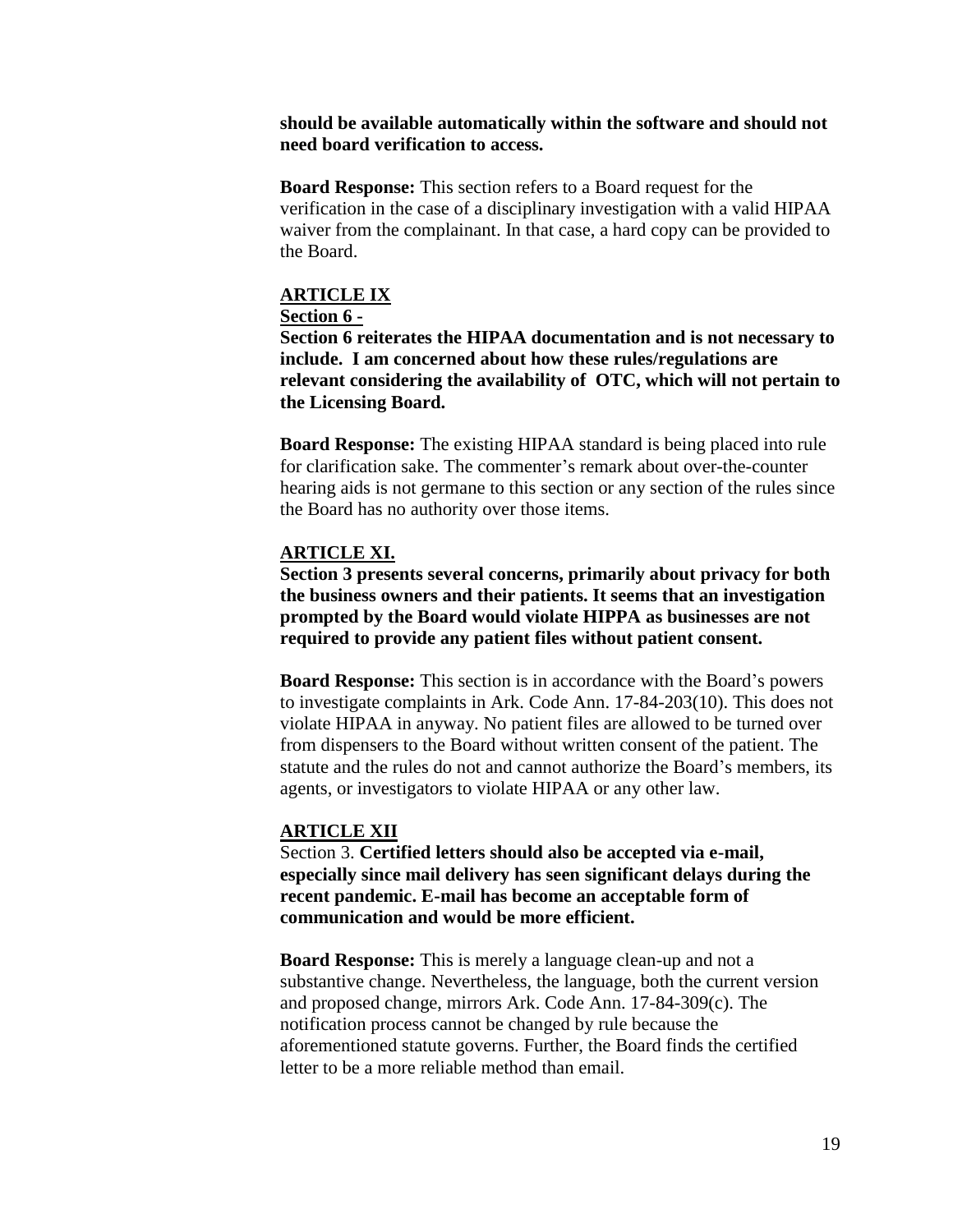### **ARTICLE XII**

Section 3 - **Again, this seems like a potential HIPAA violation that is not mirrored by any neighboring states. I am concerned that by making our license rules more restrictive than other states we will be creating unnecessary obstacles.**

**Board Response:** This section is in accordance with the Board's powers to inspect licensee's place of business Ark. Code Ann. 17-84-204(6)(B). This does not violate HIPAA in anyway. No patient files are allowed to be turned over from dispensers to the Board without written consent of the patient. The statute and the rules do not and cannot authorize the Board's members, its agents, or investigators to violate HIPAA or any other law. This is no more restrictive than what is already in the statute.

**\*\* I am wondering why it is necessary for the AR License Board to make more restrictions to our profession, when folks can order hearing aids off the internet or walk into a retail store and buy them off the shelf in the near future.**

**Board Response:** These changes are in compliance with the sections of the Arkansas Code that govern the Board and are no more restrictive than what is in said statutes. As stated before, OTC hearing aids are beyond the scope of this Board.

### *Comment Received from Jason Massey, 7/10*

I have had the opportunity to review the new proposed rules and regulations form the Arkansas Board of Hearing Instrument Dispensers. There are some great new things in these documents that I think are good and will be more appropriate in a modern era of hearing instrument dispensing. However, I noticed a couple of concerns that I feel I must write you about. 1) (page 8) Section 3. The Board may initiate an investigation, act upon its own motion, or upon written complaint. An investigation may be conducted by one or more of the Board members or agents of the Board. 2) (page 9) Section 5. By accepting or renewing a license, the licensed hearing instrument dispenser grants permission for the investigator, or other designee appointed by the board, to enter the licensee's establishment or place of business without prior notice.

Ladies and Gentlemen, please consider that this is not a good policy with regards to our practices. I understand that there may be some situations that may warrant investigation, however investigations, regardless of warrant or cause, even if there is none, feels like far reaching and possibly over stepping. Please understand, I have the utmost respect and appreciation for our board! I am glad that you are here to protect people from anyone who would try to harm or deceive the public, which protects not only the people of our great state, but also our wonderful hearing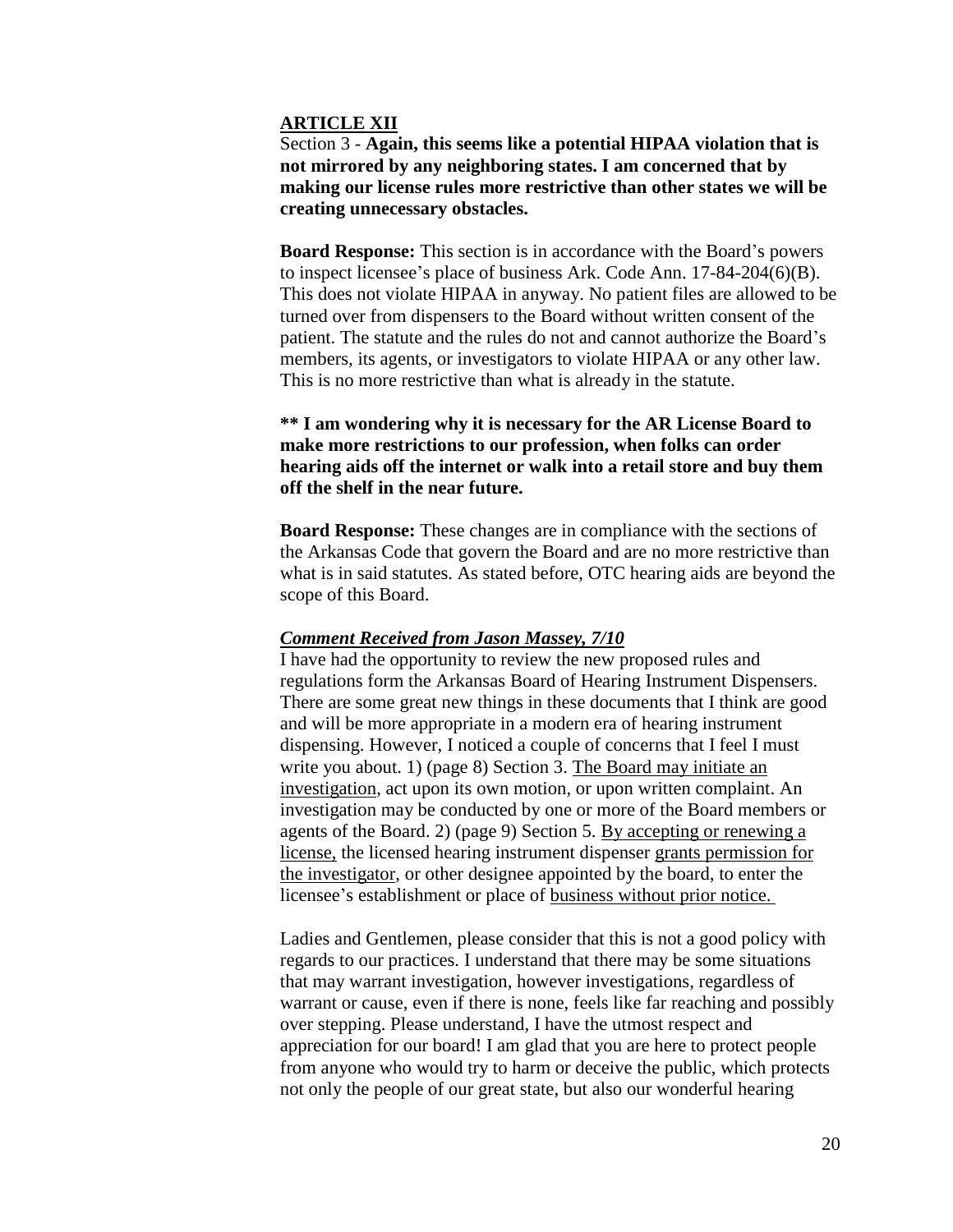professionals. If there are complaints that warrant investigation that is one thing, but unannounced and random investigators does not seem like a prudent use of your time and efforts. Please consider removing these specifications. I am happy to discuss further if you would like.

**Board Response**: All investigatory powers referenced in the rules are within the bounds of Ark. Code Ann. 17-84-203(10). Additionally, provisions exist in the rules and in the Arkansas Code to prevent Board members who have a conflict from taking part in consideration of any a disciplinary complaints.

*Comment received from Shelley York, 7/10/2020* **(Ms. York's comments were received in a PDF form that also contained a copy of the markup. The responses reference the location of each comment. The original PDF is attached.)**

#### Page 3, Comment 1

**Board response:** The Board has authority to set the rules for interns Ark Code Ann 17-84-203(4). The Board is making this decision in order to better further the statutorily required direct and physical supervision of interns by their sponsors.

#### Page 3, Comment 2

**Board Response:** This is pre-existing language. Further, this is in line with Ark. Code Ann. 17-84-304(d)(5), which requires direct and physical supervision of an intern who has not passed the examination.

#### Page 4, Comment 1

**Board Response:** This change is consistent with Ark. Code Ann. 17-84- 305(a) requiring the Board give the examination **at least** one time a year (emphasis added). The removal of the named months from the rules gives the Board more flexibility in when they can give the examination if they choose to meet in months other than those currently listed in the rule.

#### Page 4, Comment 2

**Board Response:** This language is based on Ark. Code Ann. 17-84- 304(d), which clearly states that an intern is still considered an intern until fully licensed.

#### Page 4, Comment 3

**Board Response:** This mostly pre-existing language is based on Ark. Code Ann. 17-84-304(d). The additional language comes directly from the aforementioned statute. The delineation between an intern and fully licensed dispenser also comes from that statute and is not set by rule

Page 5, Comments 1 and 2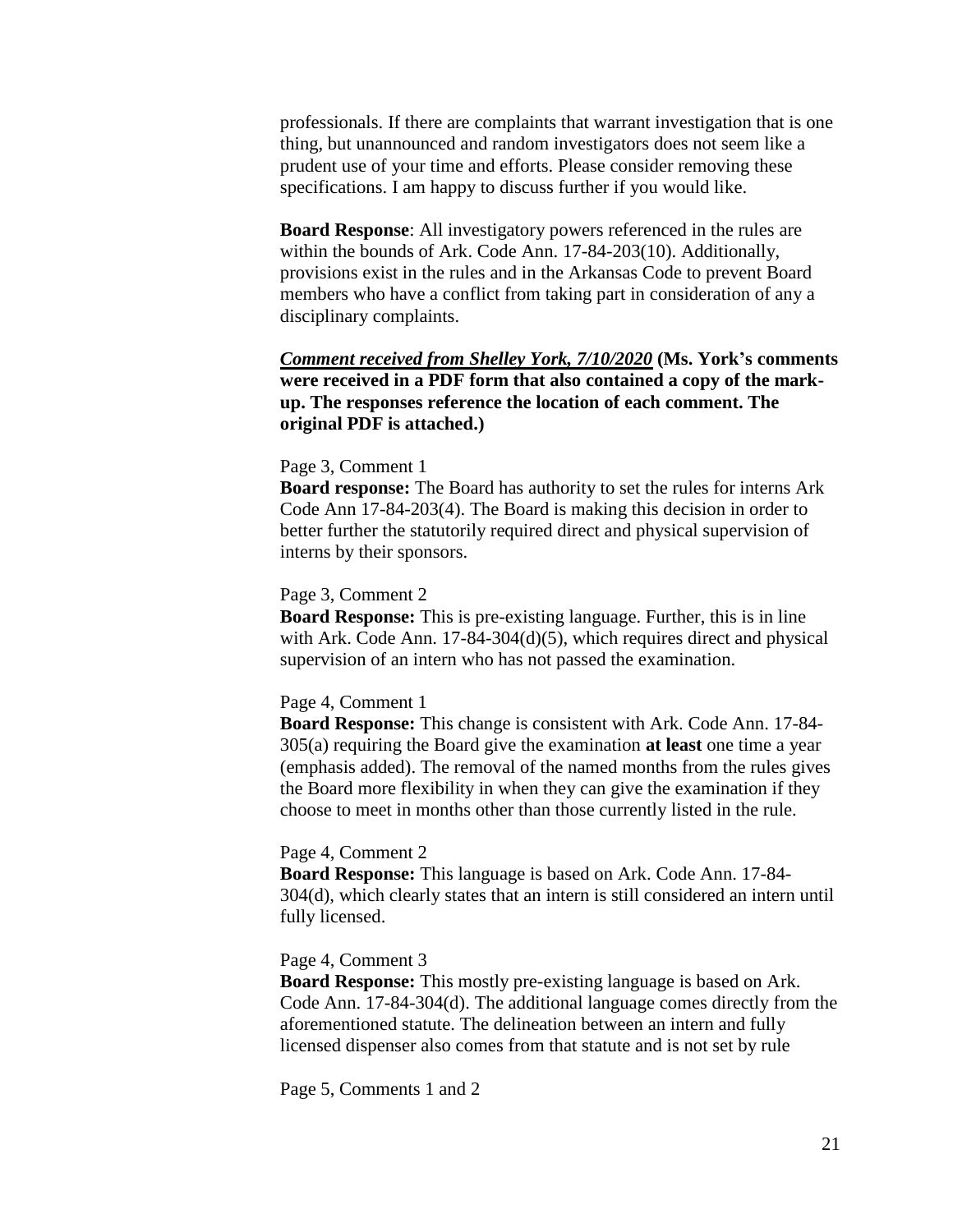**Board Response:** The addition of this language is not a substantive change as it places the language of Ark. Code Ann. 17-84-304 into the rule rather than just give a reference to it. This is already the law.

### Page 5, Comment 3

**Board Response:** The commenter has pointed out some inconsistent language that needed to be deleted. The Board has chosen to reduce the fee as stated in Article III Section 5 of this rule. As a result of this comment, the Board voted to remove a reference to \$300 in this section. Thank you to the commenter for pointing out this needed fix.

### Page 5, Comment 4

**Board Response:** This is a language clean-up that is consistent with Ark. Code Ann. 17-84-306(c)(2)(C). The commenter's concern—the re-test following delinquent payment of the renewal fee—is governed by the aforementioned statute. It cannot be changed by rule and is not being changed with this rule amendment.

### Page 5, Comment 5

**Board Response:** The CEU section is consistent with Ark. Code Ann. 17-  $84-306(d)(1)(A)$ . The Board's duty to approve all CEUs comes from this code section and cannot be changed by rule. The approval of IHS CEUs still remains in the purview of the Board due to the aforementioned statute. The Board has no control over Arkansas Hearing Society as that is a separate private entity not affiliated with the Board.

### Page 6, Comment 1

**Board Response:** The requirement of the ethics hour comes from Ark. Code Ann. 17-84-306(d). The requirement of the ethics hour being taught by an Arkansas licensee is within the purview of the Board's authority to set standards for CEUs. The Board has no control over Arkansas Hearing Society as that is a separate private entity not affiliated with the Board. The Board takes its oversight of the ethics hour and all CEUs very seriously.

### Page 6, Comment 2

**Board Response:** The Board is creating this new class of licensee in order to encourage dispensers who are taking a pause from the business to maintain their licenses rather than let it expire. The CEU paragraph of this section is designed to mirror that of a new licensee who is not required to accumulate CEUs until the end of their second renewal period. It was also designed for a dispenser who re-activates his/her license one month before the renewal period begins so that dispenser would not have to accumulate twelve (12) hours in a single month.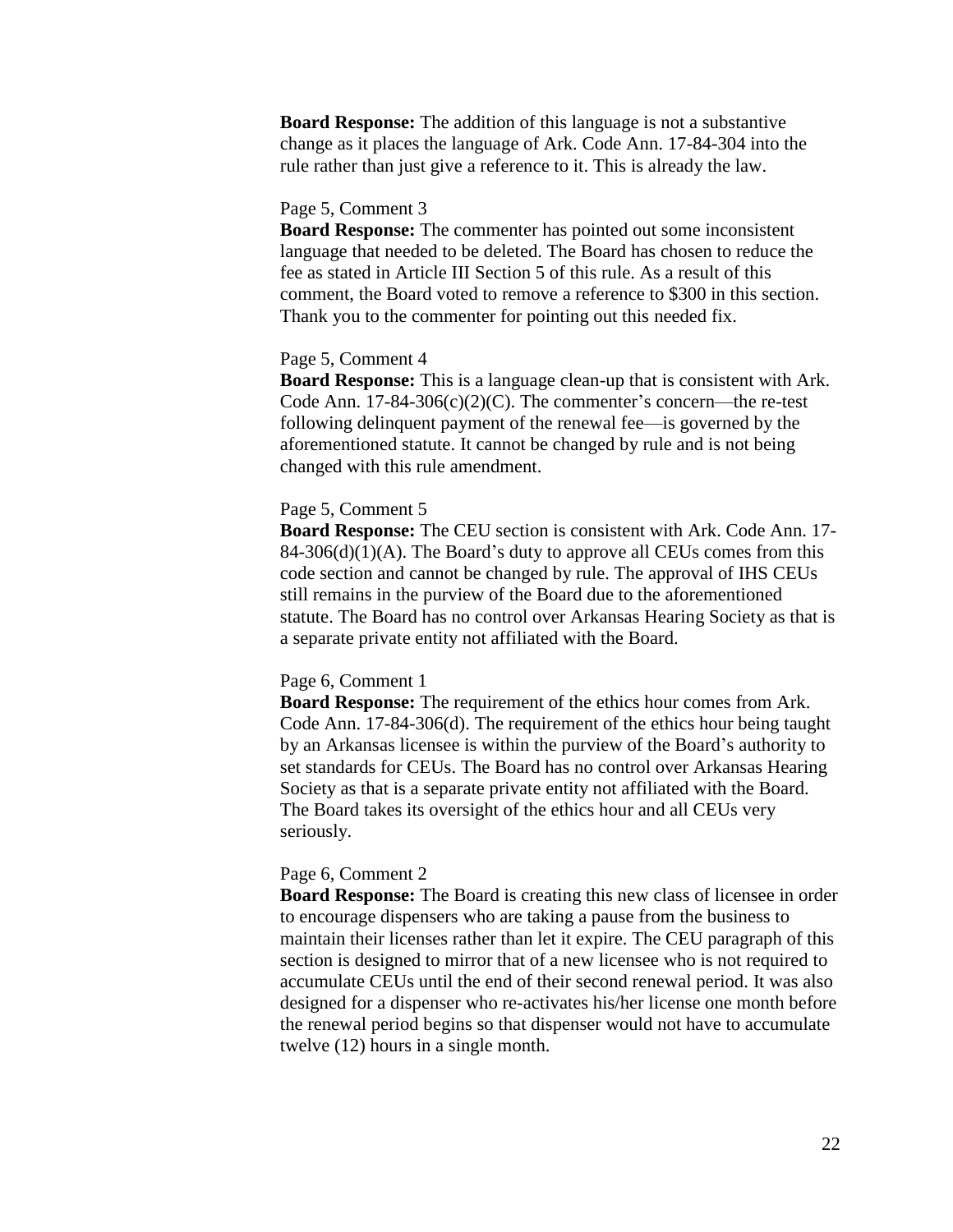### Page 7, Comment 1

**Board Response:** This restatement of HIPAA standard is for clarification sake. While this commenter is well-aware of the standard, the Board has found it still needs to educate other licensees.

#### Page 8, Comment 1

**Board Response:** Based upon this comment, the Board voted to amend this section to include the phrase "any person." This is not a substantive change and is consistent with the due process protections of the Arkansas Administrative Procedures Act.

### Page 8, Comment 2

**Board Response:** All investigatory powers referenced in the rules are within the bounds of Ark. Code Ann. 17-84-203(10). The Board has the authority to authorize the opening an investigation if potential violations are made aware to the full Board. Additionally, provisions exist in the rules and in Ark. Code Ann. 21-8-1001 through 1004 to prevent Board members who have a conflict from taking part in consideration of any a disciplinary complaints.

Page 8, Comments 3 and 4

**Board Response:** The comments for these sections reference pre-existing language. No changes are being made.

### Page 9, Comment 1

**Board Response:** This section is in accordance with the Board's powers to inspect licensee's place of business Ark. Code Ann. 17-84-204(6)(B).

#### Page 11, Comment 1

**Board Response:** The Board respectfully disagrees with the commenter's assertion that it would be difficult to obtain three letters. If a dispenser has been in practice in good standing long enough to establish himself/herself, then he/she should be able to gather three letters from other licensed dispensers. Further, the Board has experienced other states having similar requirements when attempting to achieve licensure by reciprocity or endorsement.

#### Page 11, Comment 2

**Board Response:** This special carve-out for automatic licensure for active duty military, returning veterans, and their spouses was mandated by Act 820 of 2019.

### *Comment received from Mark Shuffield, 7/13/2020*

It came to my attention, not by any effort of this board or their agents, that changes were being proposed to the Rules and Regulations governing the practice of dispensing hearing aids in the State of Arkansas. I have noted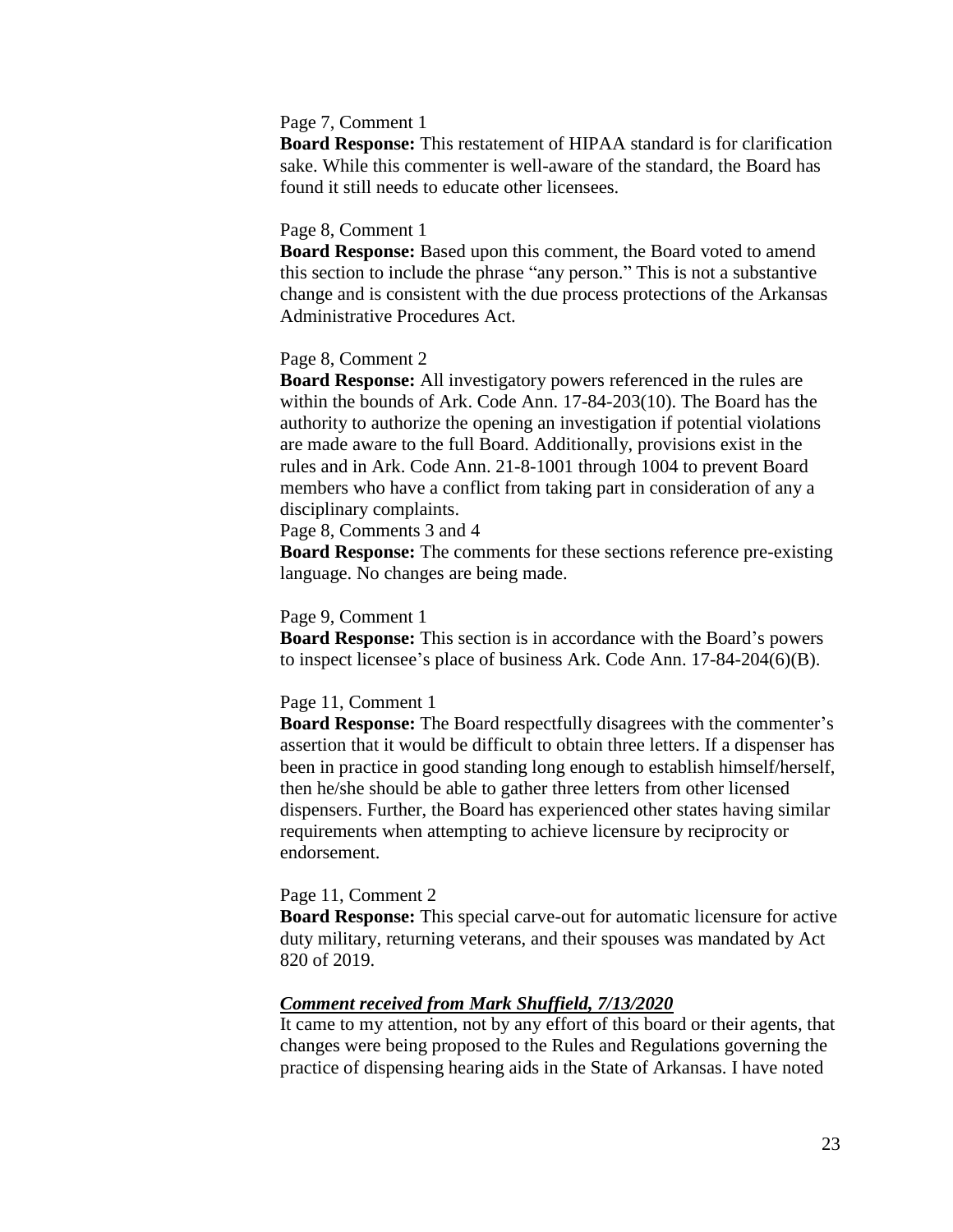my specific concerns below and I urge you to consider them without prejudice.

**Board Response:** The Board wishes to note that it followed all notice requirements mandated by the Administrative Procedures Act. Article IX Standards of Practice

Section 4.Verification; I do not believe anyone can view a document that is part of a patient file without the proper HIPAA release. This includes any verification information.

**Board Response:** The Board cannot and will not seek this without a HIPAA waiver from the patient. That being said, the Board has authority to seek this if it is subject of a complaint investigation and if the patient has provided the Board with a HIPAA waiver.

### Section 6.

Regarding setting the fees for records, I do not believe it necessary to mandate and/or fix the prices a business can charge for copying or providing records. Some offices may incur additional expenses outside this mandate in order to provide documents.

**Board Response:** This is a restatement of HIPAA standard for clarification sake. These fee limits are already mandated by HIPAA.

### Article XI

Section 1 The use of the phrase "Any person" is ambiguous and leaves too much room for abuse or those without legal standing, "a dog in the fight", to file unfounded or frivolous complaints. Part of this board's responsibility is not only to protect the consumer, but the licensed dispensers as a whole.

**Board Response:** Any person" is pre-existing language. As to the concerns about unfounded or frivolous complaints, the Board has the authority to review and dismiss any complaint that does not have evidence of a violation by a licensed dispenser.

Section 3 The board now wants to initiate an investigation and "act upon its own motion" to investigate? That is an overreach. I hope this is not the board attempting to seek personal agendas against duly licensed individuals and businesses. Furthermore, what is "agents of the board'? Will the board have power to appoint anyone as an agent without consideration of credentials, experience or even the ability to be objective?

**Board Response**: All investigatory powers referenced in the rule are within the bounds of Ark. Code Ann. 17-84-203(10). Additionally, provisions exist in the rules and in Ark. Code Ann. 21-8-1001 through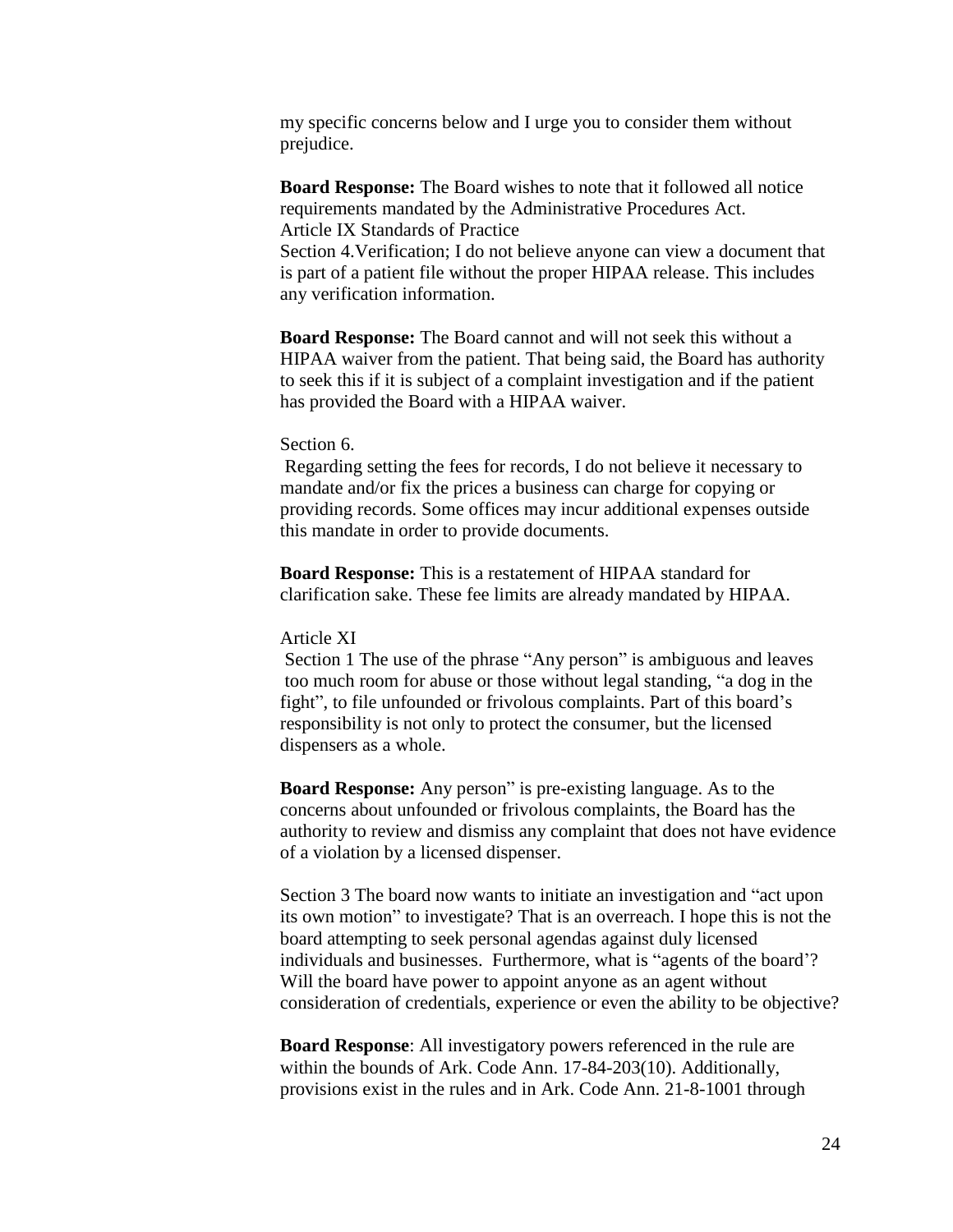1004 to prevent Board members who have a conflict from taking part in consideration of any a disciplinary complaints.

### Article XV. Mobile Units

Section 2 Again, overreach. These requirements could be burdensome to provide the board the exact information requested. To request exact times, hours of operations and locations fails to consider the normal course of business and life. Unexpected delays and other complications are not allowed for in this language. I do not believe it is within the power or scope of the board to be notified of every single event or operation a business undertakes in the course of business. Will all board members and dispensers be required to provide their calendar of events within the same guidelines? You are delving into business operations and marketing practices that are beyond your scope of governance.

**Board Response**: This section mirrors Ark. Code Ann. 17-84-310. This is no more restrictive than what is already authorized by law. All licensees, including current and future members of this Board, are required to abide by this and every other applicable statute and rule.

### Article XVI Reciprocity

True reciprocity can only be achieved if Arkansas recognizes specific states and those states in turn give the same benefit to Arkansas licensed dispenses. The very definition of reciprocity requires "mutual benefit" and I do not see any mutual benefit for current Arkansas licensees. Someone who is granted reciprocity under this language could merely operate in a border state and do business in Arkansas without me, a licensed dispenser in Arkansas, unable to do the same in their state. That is not only unfair, but misguided in the attempt to provide reciprocity for I can only assume select individuals.

**Board Response**: This language was written to implement changes mandated by the Legislature in Acts 426 and 1011 of the 2019 session. The Acts affected several other licensing boards so this action is not exclusive to this Board. The concerns expressed about other states not extending the same opportunities for Arkansas licensees is understandable, but what other states do is beyond the Board's control.

Perhaps, the board sought outside counsel in preparation of these changes and has not considered the full weight or overreach of what is being proposed. This is why I have taken the opportunity to voice my concerns.

Thank you for your consideration and attention to my concerns.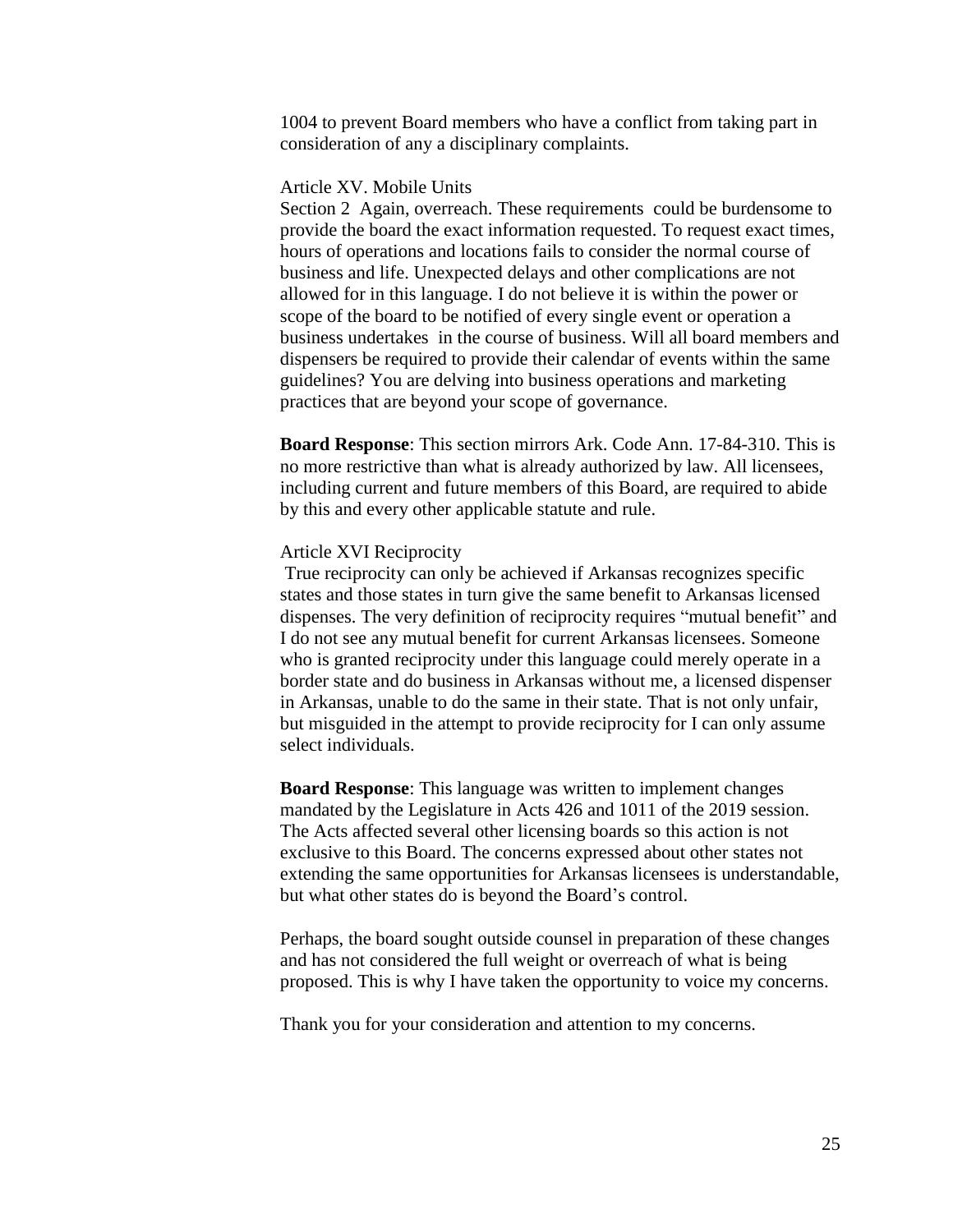# *Comment Received from Dan Delong, 7/13/2020*

As a business owner and a Hearing Instrument Specialist governed by the Arkansas Board of Hearing Instrument Dispensers (HID), I am submitting these comments in response to the "proposed changes" to the Rules and Regulations. My first question is "Why?" And in particular, why now? The Hearing Industry is changing so rapidly. Just last year in the FDA Reauthorization Act Hearing Aids were categorized as OTC (Over the Counter) Again with our patients now being bombarded by OTC Hearing Aid Advertising along with 3<sup>rd</sup> Party Providers why is the Board now trying to make so many bold changes to the Rules and Regulations when they should be trying to protect the consumers from direct to consumer online OTC companies disguising their cheaply made personal sound amplifiers (PSAPs) as hearing aids? Next question is when was this discussed? When was the Board going to let us know about these "proposed changes?" I just happened to be on the Board's website and noticed all the proposed changes highlighted in red. I then asked around and to my amazement not even the Arkansas Hearing Society President was aware of any of these "proposed changes." I then researched the published minutes from previous Board meetings, and again there was no mention of these "proposed changes." This seems odd, and the timing of how we as licensees had to come by this information is alarming. **Board Response:** The Board discussed these changes to the rules at several open Board meetings over the last few years. The final version was voted on at the Board's September 27, 2019, meeting. These rules were then vetted by the Department of Health and the Governor before being submitted for public comment. The Board followed all notice requirements mandated by the Administrative Procedures Act. Additionally, this commenter submitted an earlier comment on June 16 and did not express any of this concern about not being notified. He was, in fact, the first person to comment.

We have been asked if we have any comments or questions with these "proposed changes," that we submit them to the Board to be recognized in the upcoming meetings or hearings. The following are my comments:

# **Article XI**

# **Section 3**

In regard to the board being able to launch their own investigation, I am afraid that this seems to run afoul of HIPAA. Specifically, I am concerned that if our office gives patient files to some sort of investigator without the consent of our patient, that patient would have a privacy rights claim against us under HIPAA. In our offices no patient files will be available for viewing without written consent from each patient. Our patients' privacy rights are protected by HIPAA and must continue to be, and we would have to have some other authority tell us this would not be a HIPAA violation to be comfortable with this section.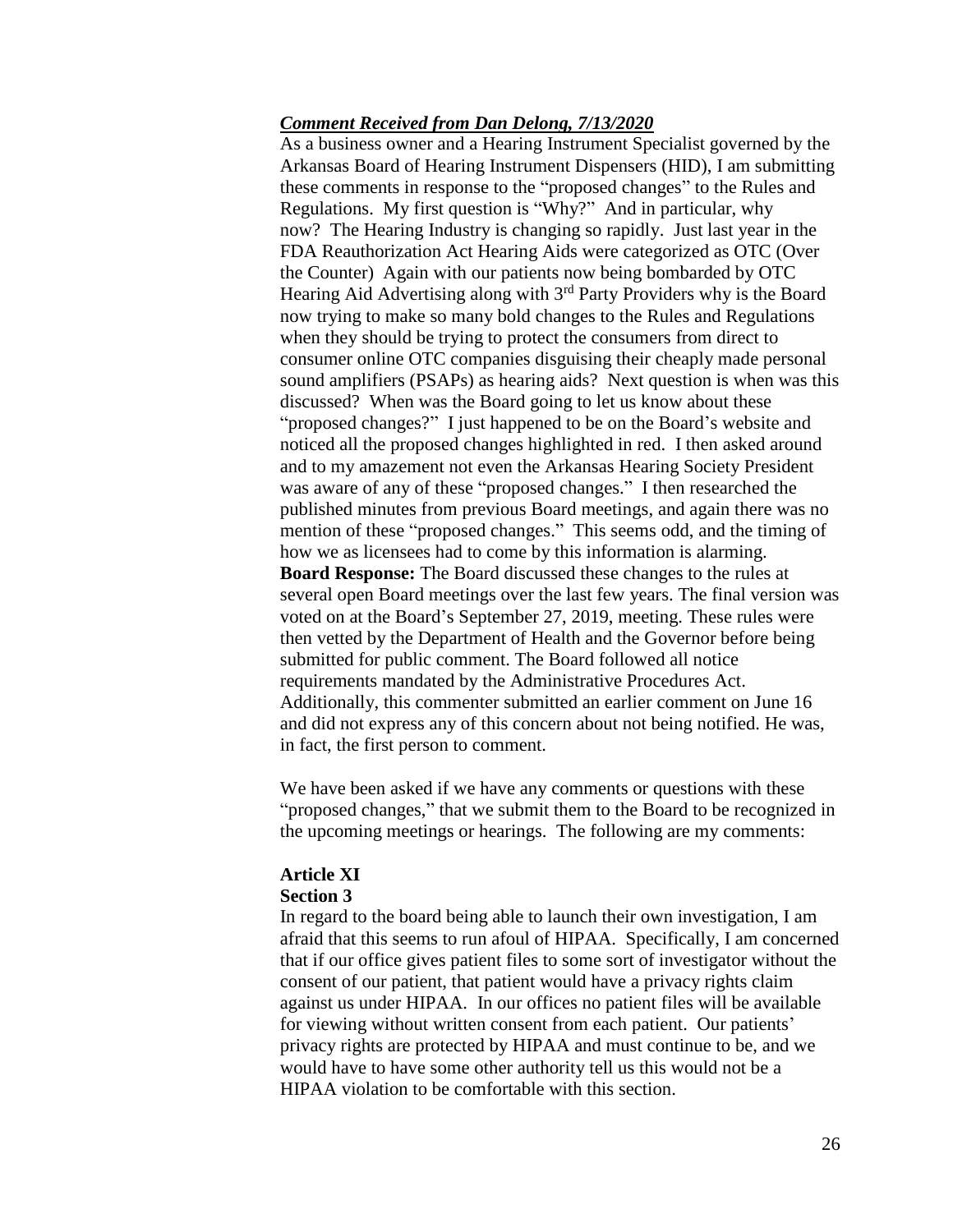**Board Response**: As stated in the response to Mr. DeLong's first comment, this section is in accordance with the Board's powers to investigate complaints in Ark. Code Ann. 17-84-203(10). This does not violate HIPAA in anyway. No patient files are allowed to be turned over from dispensers to the Board without written consent of the patient. The statute and the rules do not and cannot authorize the Board's members, its agents, or investigators to violate HIPAA or any other law.

# **Article XV Section 2**

My first comment / question is against "Why?" First of all, it sure seems this "proposed change" is pointed directly toward Natural Hearing Centers. That is clear because we are the only company that uses Mobile Hearing Clinics. Rather than directly targeting mobile units, it would seem to be reasonable and fair to say that if ANY licensed Hearing Instrument Servicer (HIS) is providing services, testing/fitting or dispensing hearing aids ANYWHERE outside of their regular, brick and mortar location, they must provide the Board the same information required of those using mobile units under these proposed changes.

That would include 30 days' notice as to locations of operation and proof that their equipment is calibrated and up to the standards the Board has in place for all brick and mortar offices. The HIS should be required to have proof of a soundproof booth in any area if any testing will be done. The HIS should have to meet any other requirements related to service standards. In short, if the concern that is driving these proposed changes is really the quality of testing and service by HIS's, then the requirements for ANY location should be the same as those proposed for mobile units.

The locations that should be subject to the same rules include:

Nursing Homes and Care facilities Factories Senior Centers City or State Offices Or ANY other place that is not the regular, brick and mortar location for the HIS.

**Board Response:** As stated in the response to Mr. Delong's first comment, these rules mirror the mobile unit statute found at Ark. Code Ann. 17-84-310. The Board already interprets the definition of mobile unit contained in the statute to include all of the locations mentioned by the commenter.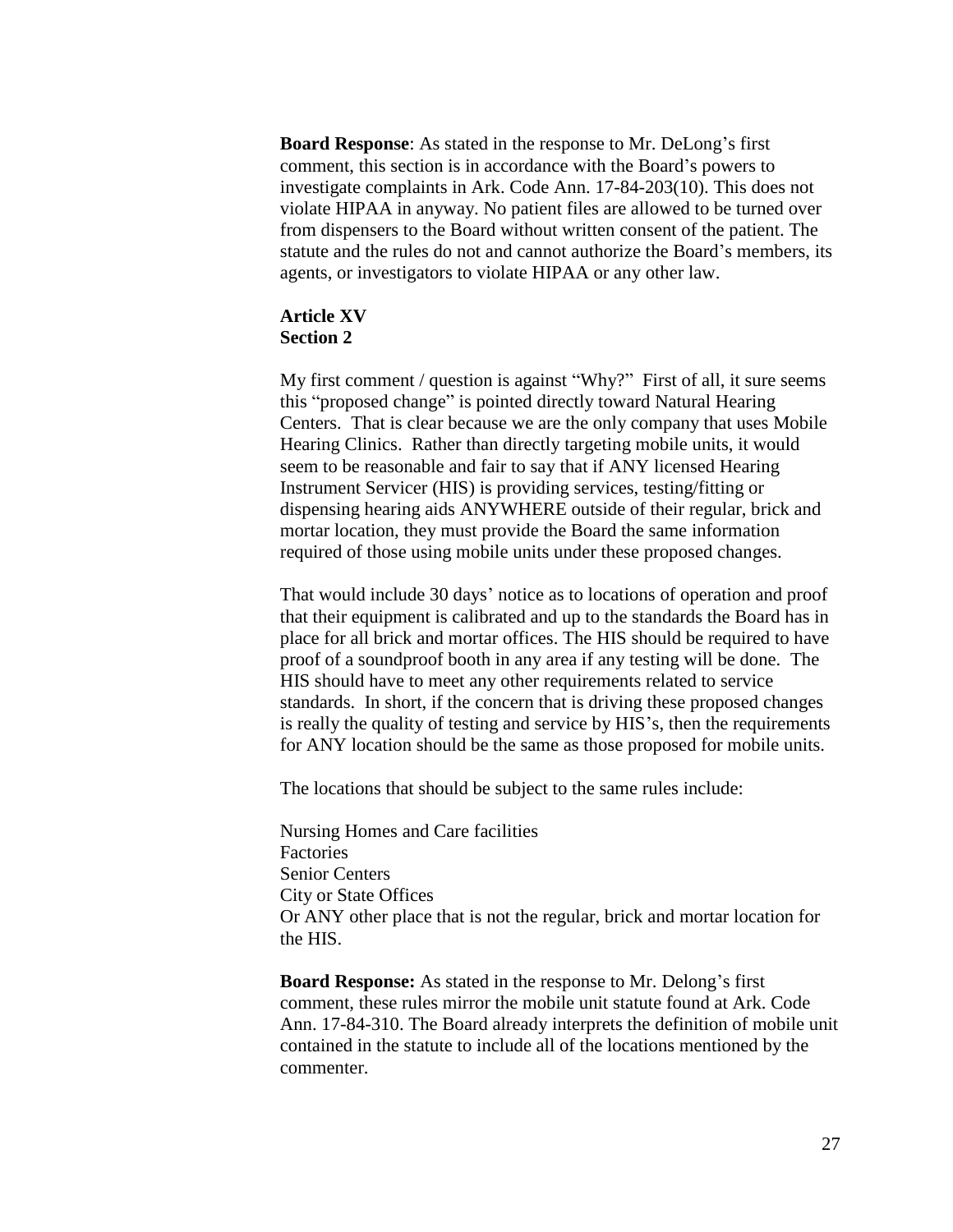# **ARTICLE XVI Licensure by Reciprocity**

The definition of Reciprocity is the practice of exchanging things with others for mutual benefit, especially privileges granted by one country or organization to another. With that in mind, we need to decide if we are going to offer Reciprocity or not. Looking toward the future and this rapidly changing industry we may not even need licenses to fit and dispense hearing aids now that hearing aids are categorized as "Over the Counter." The current way the Rules and Regulations read is way too confusing, with too many stipulations. Going back to the definition, the practice of exchanging things needs to benefit both parties. Plain and simple, if another state will accept Arkansas HID Licenses and offer reciprocity then we should return that privilege and offer it back. Another example of the current outdated thinking is, if a person moves from another state and has taken the time and effort to sit for the National Boards, that person should be granted full Licensure and not have to sit for another State ILE and Practical Exam.

**Board Response**: This language was written to implement changes mandated by the Legislature in Acts 426 and 1011 of the 2019 session. The Acts affected several other licensing boards so this action is not exclusive to this Board. The concerns expressed about other states not extending the same opportunities for Arkansas licensees is understandable, but what other states do is beyond the Board's control. I sincerely hope these comments will be given the proper time and consideration before any future and permanent changes are made to our current Rules and Regulations. With that in mind, I respectfully request that I or a representative of Natural Hearing Centers be permitted to address the Board before any Board consideration of these proposed changes. Thank you.

# *Comment received from Arthur Caiton, 7/14/2020* **(this was received following the close of the public comment period, but the Board chose to consider it anyway)**

We have been informed of proposed rule changes, I have issues with a couple of them.

Some of these rules are not about the welfare of the consumer they are about the power of the board.

Rule proposed to not have a formal complaint against someone before the board investigates them is ridiculous(Upon their own motion),especially given the fact that the board is made up of competitors and business owners themselves who have been known to be jealous of other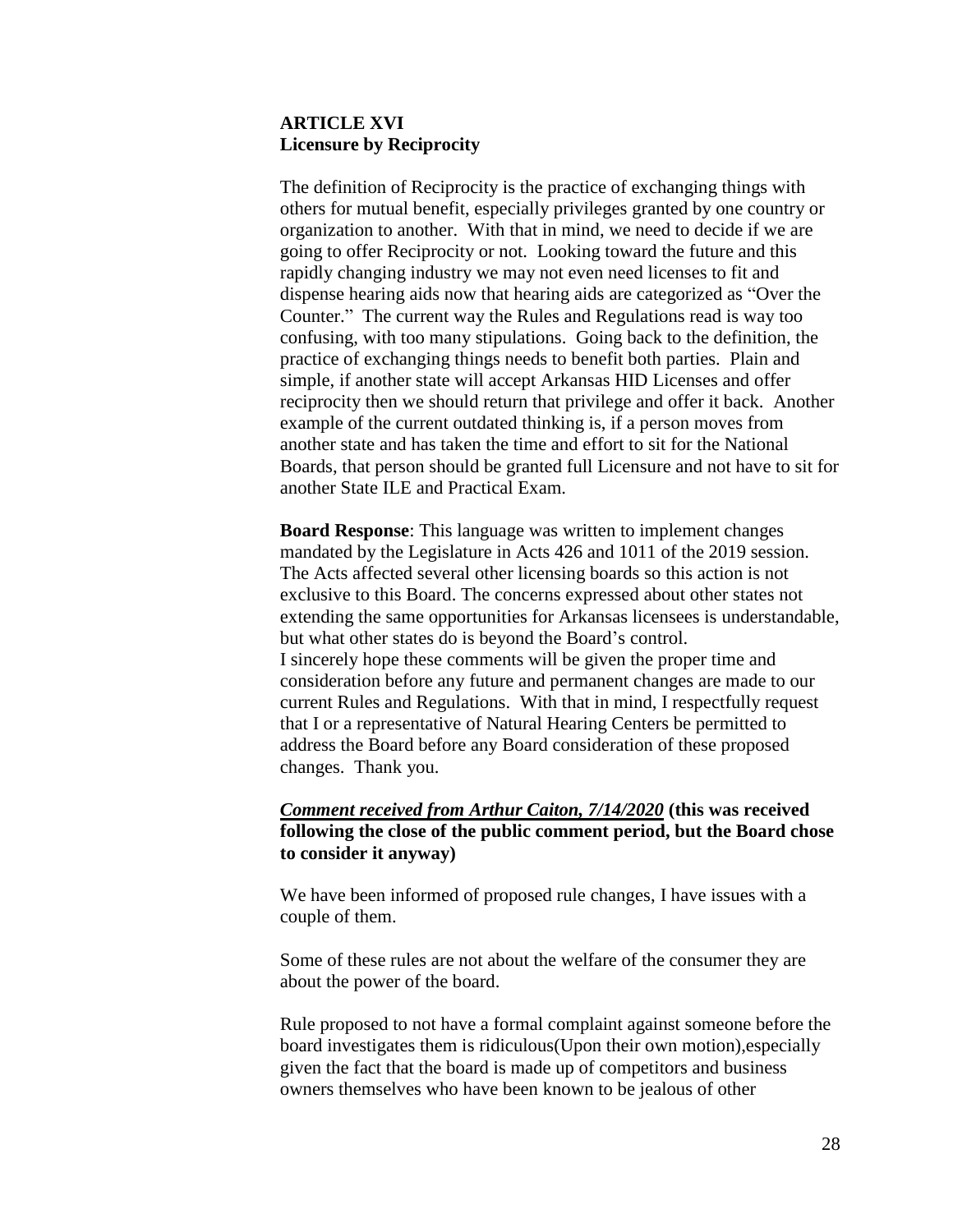companies that outsell them by millions and millions every year. If our patients are taken care of the way a good Hearing Care company should be than the board has no right to be snooping and have the CAPABILITY to put their nose in anytime they please, simply because they wish to do so.(Article xi, section 3)

**Board Response:** All investigatory powers referenced in the rules are within the bounds of Ark. Code Ann. 17-84-203(10). Additionally, provisions exist in the rules and in Ark. Code Ann. 21-8-1001 through 1004 to prevent Board members who have a conflict from taking part in consideration of any a disciplinary complaints.

Secondly having a Mobile Unit schedule before the year is the most hypocritical thing I've ever heard...does the rest of Arkansas businesses and workers in this hearing industry get info concerning the marketing schedule from the dispensers on the board?

A mobile unit has an office within an hour or so of its location, are the members of the board giving us info on where they send they're marketing and how far out they are going??

What's the difference between them marketing 1-2hours away and me going an hour away and doing everything by the law? I am also not sure that is even legal given the conflict of interest from some of the more competitive members on the board, why should a competitor have that information?. With it they can adjust their marketing against it, they can also market against it like some have before. (Entire article XV)

The board is not there as a form of power to be able to stick their noses where they please. They are not here to serve as a dictator to go after anyone they may have a vendetta against like they have in the past. They are there to serve the consumer/patient and make sure the aids being put on those patients are being done lawfully. They have legal cases that show nothing in a mobile unit is illegal or they would have shut it down years ago. This is simply an attempt to have more access to when we'll be in there city and as stated above with the conflict of interest they need to find out how ETHICAL that is of themselves to even propose as a rule.(Article XV)

These are my takes on the new laws and regulations being proposed, thank you!!

**Board Response:** Article XV mirrors Ark. Code Ann. 17-84-310. This is no more restrictive than what is already authorized by law. All licensees, including current and future members of this Board, are required to abide by this and every other applicable statute and rule. In response to the commenter's accusations about the Board using their authority to attack competitors, this is completely without merit. The Board's members take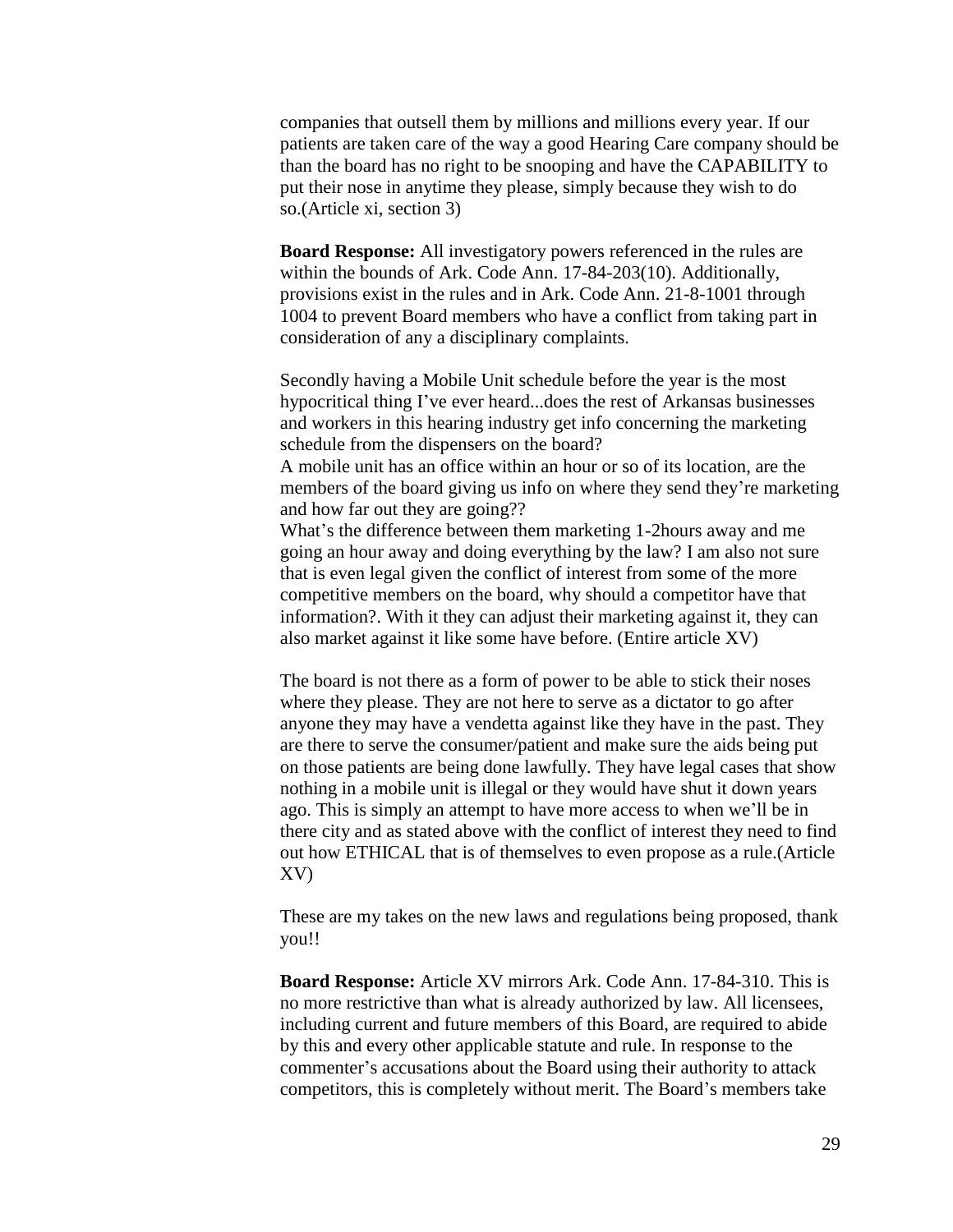the authority granted to them by statute and rule very seriously. They have accepted appointments to this Board to serve the State, not to accumulate power or use their position to attack competitors, as baselessly alleged by this commenter.

Suba Desikan, an attorney with the Bureau of Legislative Research, asked the following questions and received the following responses:

**1.** Concerning Article VI, Section 2, what was the Board's reasoning for limiting hearing instrument dispensers or audiologists who are qualified to act as a sponsor to an intern to one intern at a time? **RESPONSE:** The Board's enabling statutes require direct, personal, and physical supervision of interns by their sponsors. This change will provide a better framework for the sponsors to abide by these requirements.

**2.** In Article III, Section 5, the board eliminated the practical and written examination fees. In Article VII, Section 1, the board adopted the IHS examination as the written portion of the licensing exam, with the applicant required to pay IHS directly. How much is the current examination fee charged by IHS? **RESPONSE:** The IHS currently charges \$225.00 for the test. The Board worded this in such a way that the rules will not have to be changed every time IHS changes their examination fee.

**3.** Concerning Article III, Section 5, would the total fee for the practical examination be \$75.00? **RESPONSE:** Yes.

**4.** Concerning Article VIII, Section 2(b), the fee of \$300 for reinstatement of a license revoked for non-payment appears to be inconsistent with fees in Article II, Section 5. Could you please clarify? **RESPONSE:** This was a drafting error that was the result of these rules amendments being a few years in the making. This error is corrected in the mark-up submitted.

**5.** Concerning Article XVII, Section 2(c), it appears to incorrectly reference Section 1(a) and (b). Should these be changed to  $2(a) \& 2(b)$ instead? **RESPONSE:** Yes, this was a drafting error that is corrected in the new mark-up submitted.

**6.** Concerning Article XVIII, Section 3, what period of time does the board consider a "reasonable" time to respond? **RESPONSE:** Because the determination must be made by the full Board at an open meeting, the request from the potential applicant would be taken up at the next regularly-scheduled Board meeting. The Board generally meets on a quarterly basis. In the case of a request with exigent circumstances, the Board would consider holding a special meeting to consider that request.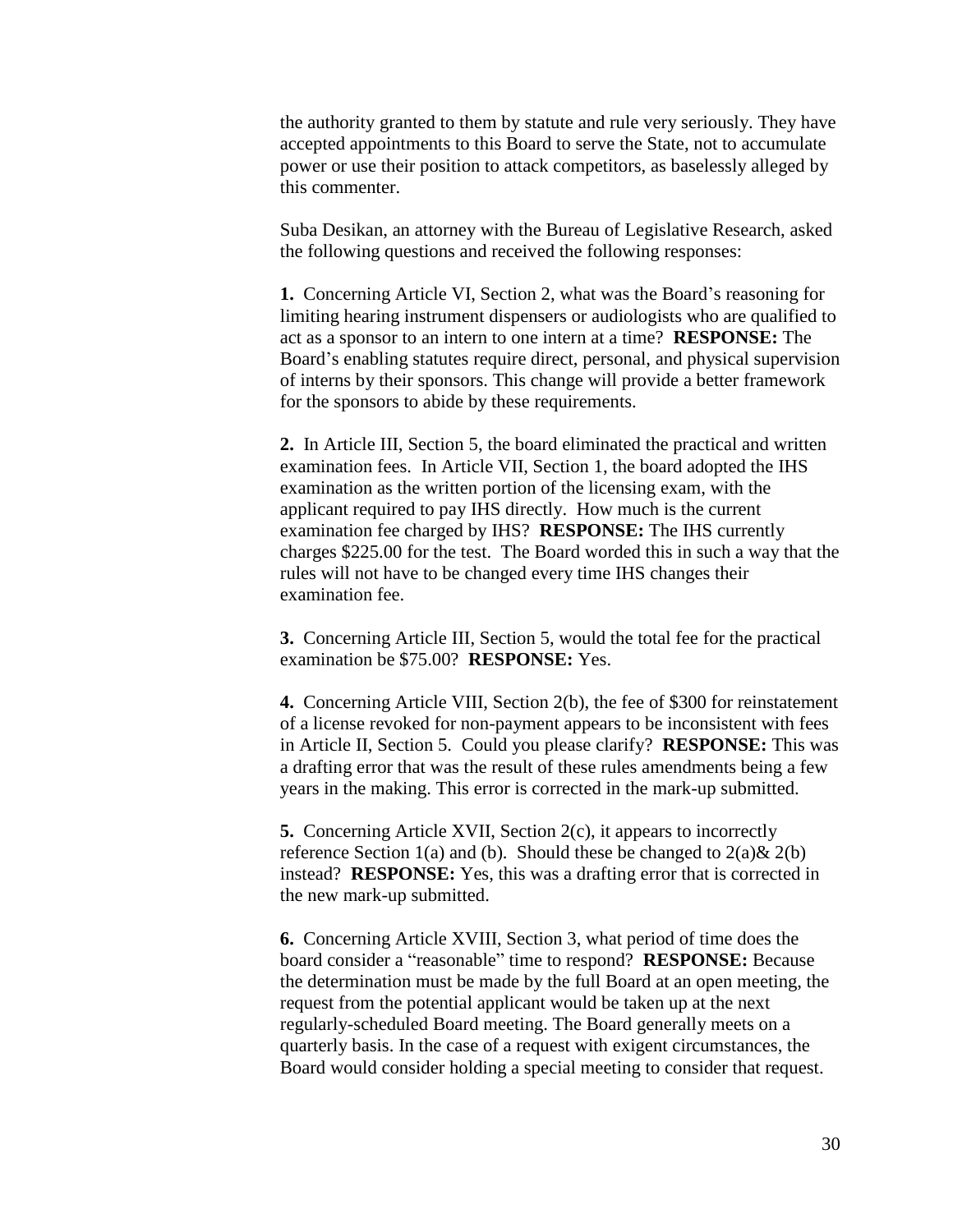**7.** Concerning Article XVIII, Section 6, the board appears to take the position that decisions made by the board in response to pre-licensure criminal background checks are not subject to appeal. Could you please provide the rationale/legal authority for that position? **RESPONSE:** It is not appealable because the determination in Article XVIII is not the final step for someone seeking licensure. If the pre-licensure background check determines the potential applicant has a disqualifying offense, then the potential applicant may seek a waiver for that offense from the Board under Article XIX. That process does include a right to appeal under the Administrative Procedure Act.

**8.** Concerning Article XIX, Section 1, should it reference Ark. Code Ann. § 17-3-102 instead of Ark. Code Ann. § 17-2-102? **RESPONSE:** Yes, this was a drafting error that is corrected in the new mark-up submitted.

**9.** In the board's financial impact statement, there is an estimated cost of \$22,170 for the current fiscal year and \$11,045 for the next fiscal year listed on #5. However, the explanation which follows states that the proposed amendments would have a "positive financial impact." (a) Could you please provide clarification on whether these amounts represent a cost or savings to private individuals, entities and businesses subject to the proposed rules?

(b) Could you please explain how the agency calculated these estimates? **RESPONSE: [**Agency attached a spreadsheet containing the *Positive* financial impact to Dispensers renewing, Dispensers applying, Interns, and Intern applicants.]

The proposed effective date is September 26, 2020.

**FINANCIAL IMPACT:** The board indicated that the proposed rules have a financial impact. The board estimated a cost savings of \$22,170 for the current fiscal year and a cost savings of \$11,045 for the next fiscal year to private individuals, entities, and businesses subject to the proposed rules. Specifically, the board stated that the proposed amendments would have a positive financial impact on applicants for the internship program, dispenser applicants, and dispensers renewing their licenses. Interns would save \$300 on the application process and program, dispenser applicants would save \$250, and dispensers renewing their license would save \$125 annually.

**LEGAL AUTHORIZATION:** The Arkansas Board of Hearing Instrument Dispensers has authority to make rules not inconsistent with the laws of this state that are necessary for the enforcement and orderly administration of Title 17, Chapter 84, concerning hearing instrument dispensers. However, no rule shall be promulgated that in any manner serves to restrict the number of licenses that may be issued in any city,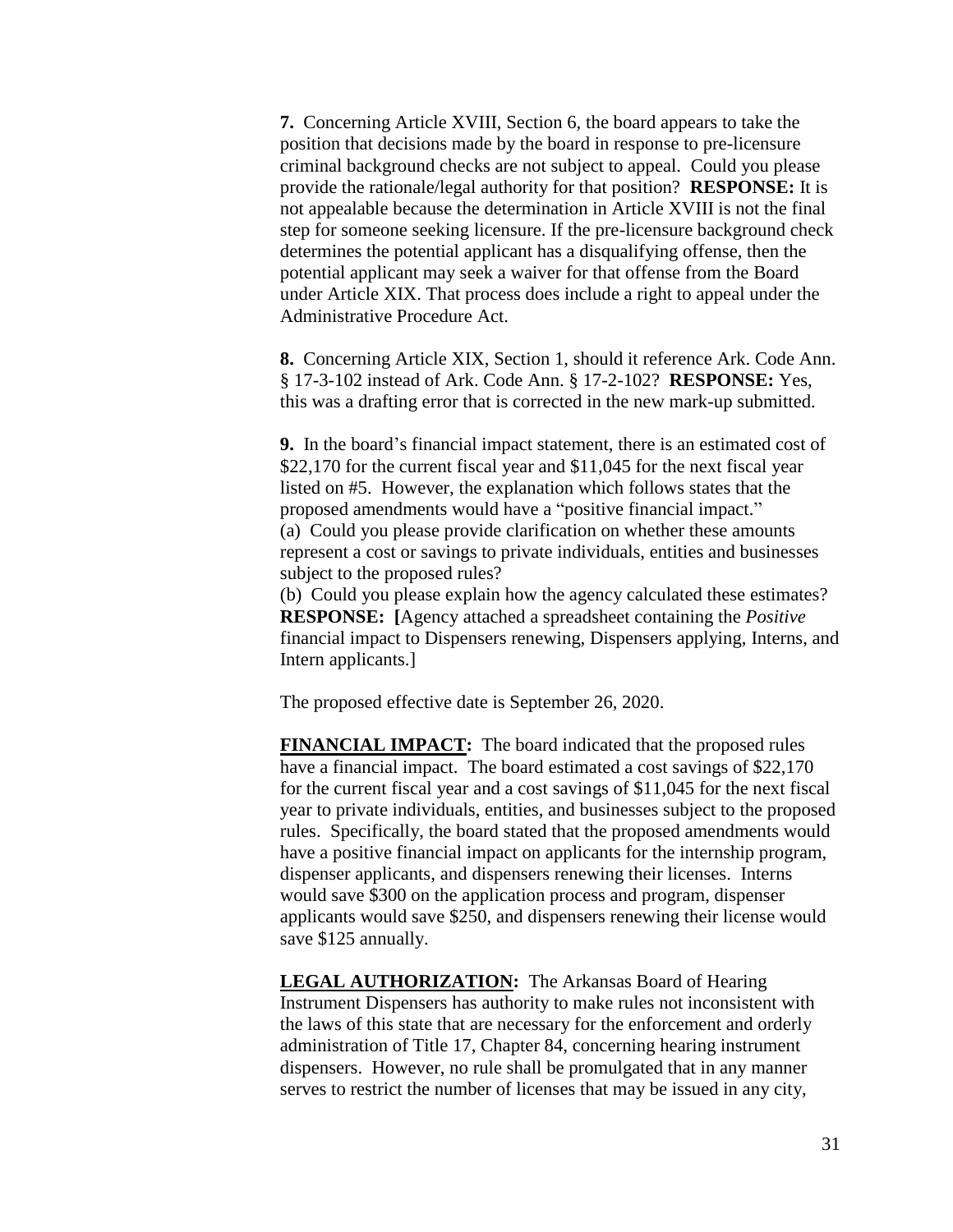town, or county of this state. *See* Ark. Code Ann. § 17-84-203(5). The board has fee-making authority to establish the following fees: application fee (Ark. Code Ann. § 17-84-304(a)(2)); an internship fee (Ark. Code Ann. § 17-84-304(c)(2)); permanent registration fee and annual fee (Ark. Code Ann. § 17-84-306(a)); renewal fee (Ark. Code Ann. § 17-84- 306(c)(1)); late payment penalty (Ark. Code Ann. § 17-84-306(c)(2)). The proposed rules implement the following Acts of the 2019 Regular Session:

Act 315 of 2019, sponsored by Representative Jim Dotson, provides for the uniform use of the term "rule" for an agency statement of general applicability and future effect that implements, interprets, or prescribes law or policy, or describes the organization, procedure, or practice of an agency and includes, but is not limited to, the amendment or repeal of a prior rule throughout the Arkansas Code as envisioned by defining the term in the Arkansas Administrative Procedure Act. *See* Act 315 of 2019,  $§ 1(a)(4).$ 

Act 426 of 2019, sponsored by Representative Bruce Cozart, authorizes occupational licensing entities to grant expedited temporary and provisional licensing for certain individuals. *See* Act 426 of 2019.

Act 820 of 2019, sponsored by Senator Missy Irvin, amended the law concerning the occupational licensure of active duty service members, returning military veterans, and their spouses to provide for automatic licensure. The Act required occupational licensing agencies to grant automatic occupational licensure to these individuals if they hold a substantially equivalent occupational license in good standing issued by another state, territory or district of the United States. *See* Act 820 of 2019, § 2(b).

Act 990 of 2019, sponsored by Senator John Cooper, amended the law regarding criminal background checks for professions and occupations to obtain consistency regarding criminal background checks and disqualifying offenses for licensure. An individual with a criminal record may petition a licensing entity at any time for a determination of whether the criminal record of the individual will disqualify the individual from licensure and whether or not he or she could obtain a waiver under Ark. Code Ann. § 17-3-102(b). *See* Ark. Code Ann. § 17-3-103(a)(1). A licensing entity shall adopt or amend rules necessary for the implementation of Title 17, Chapter 3, of the Arkansas Code, concerning occupational criminal background checks. *See* Ark. Code Ann. § 17-3- 104(a).

Act 1011 of 2019, sponsored by Representative Jim Dotson, amended the law concerning licensing, registration, and certification for certain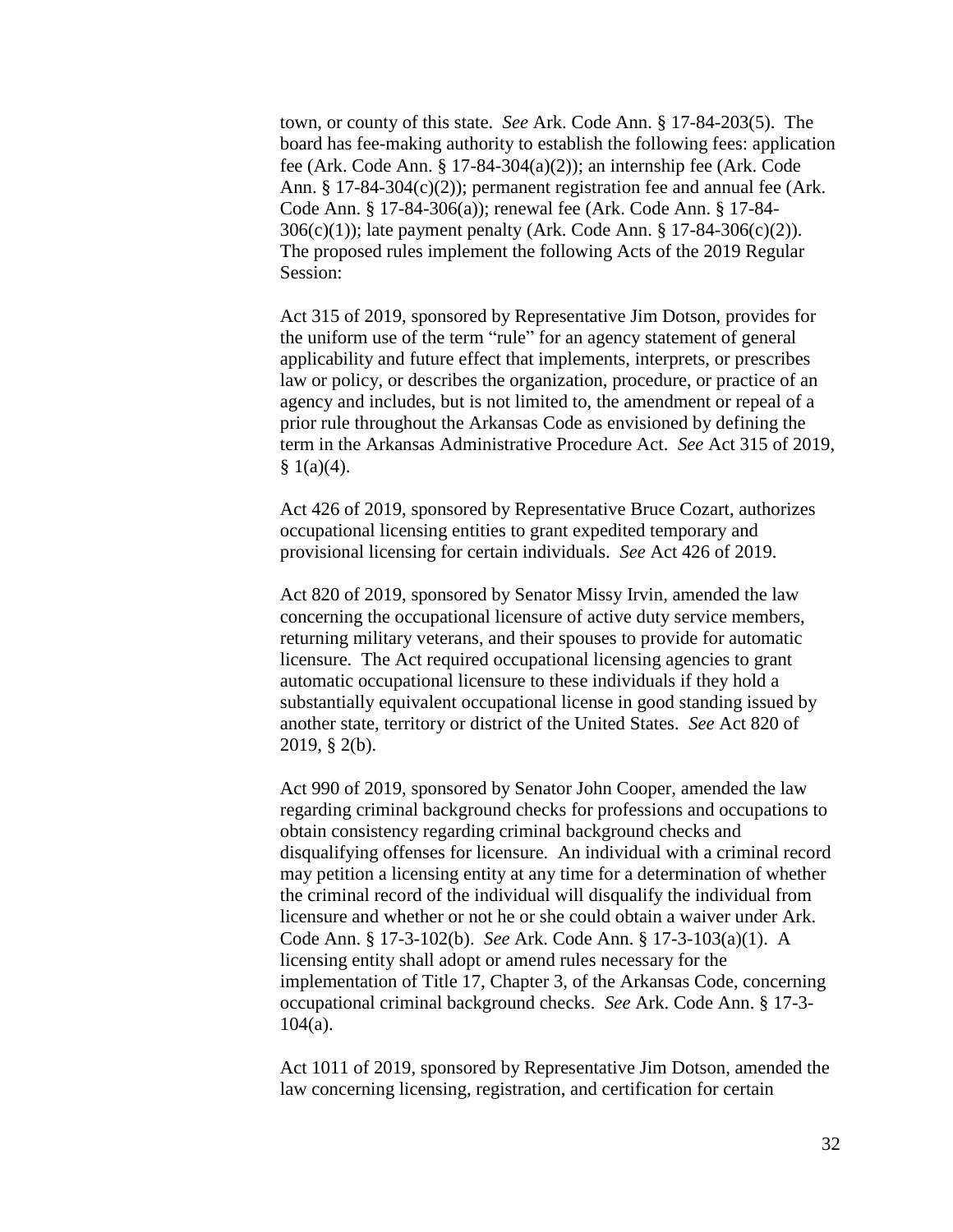professions and established a system of endorsement, recognition, and reciprocity for licensing, registration, and certification for certain professions. *See* Act 1011 of 2019.

# **6. DEPARTMENT OF HEALTH, DIVISION OF HEALTH RELATED BOARDS AND COMMISSIONS, STATE MEDICAL BOARD (Mr. Kevin O'Dwyer, Ms. Amy Embry, Dr. Rhys Branman, Mr. Matt Gilmore)**

# **a. SUBJECT: Rule 46 – Minor Aesthetic/Cosmetic Surgical Procedures**

**DESCRIPTION:** The Arkansas State Medical Board's proposed Rule 46 sets out guidelines for minor aesthetic/cosmetic surgical procedures.

Beginning about five years ago, following numerous complaints received by the Arkansas State Medical Board, the Arkansas State Board of Nursing (ASBN), and the Arkansas State Board of Cosmetology (ASBC), representatives of these Boards began meeting to discuss safety issues regarding the use and complications associated with Botox and "fillers." It was subsequently agreed that the injection of these is the practice of medicine and should be regulated as such. A prescription is required to obtain Botox and fillers and significant complications can occur with their injections. Therefore, appropriate training is important for patient safety.

There has never been such a high level of agreement, cooperation and coordination between ASMB's Board and the ASBN Board. Both Boards are very concerned about the patient safety implications of injecting Botox and fillers, and are in complete agreement that regulation is necessary. So, the Boards decided to work closely in preparing complementary rules, and to support the other Board's Rule. The ASBN rule has already had a public hearing and the ASMB Rule public hearing was held on July 23, 2020.

The detractors point to this rule limiting or prohibiting certain providers from performing procedures or injecting Botox and/or fillers. It does not. The Rule only deals with physicians and physician assistants and either may perform the functions related to Rule 46, so long as they have training. The rule sets up guidelines for the administration of Botox and fillers and the need for training in the application of those products and how to deal with complications. This rule is simply about patient safety. This rule does not limit nurse practitioners at all as the Medical Board does not regulate nurses. The Nursing Board rule, which is supported by the Medical Board, relates to the nursing practitioners.

**PUBLIC COMMENT:** A public hearing was held on July 23, 2020. The public comment period expired on July 23, 2020. The State Medical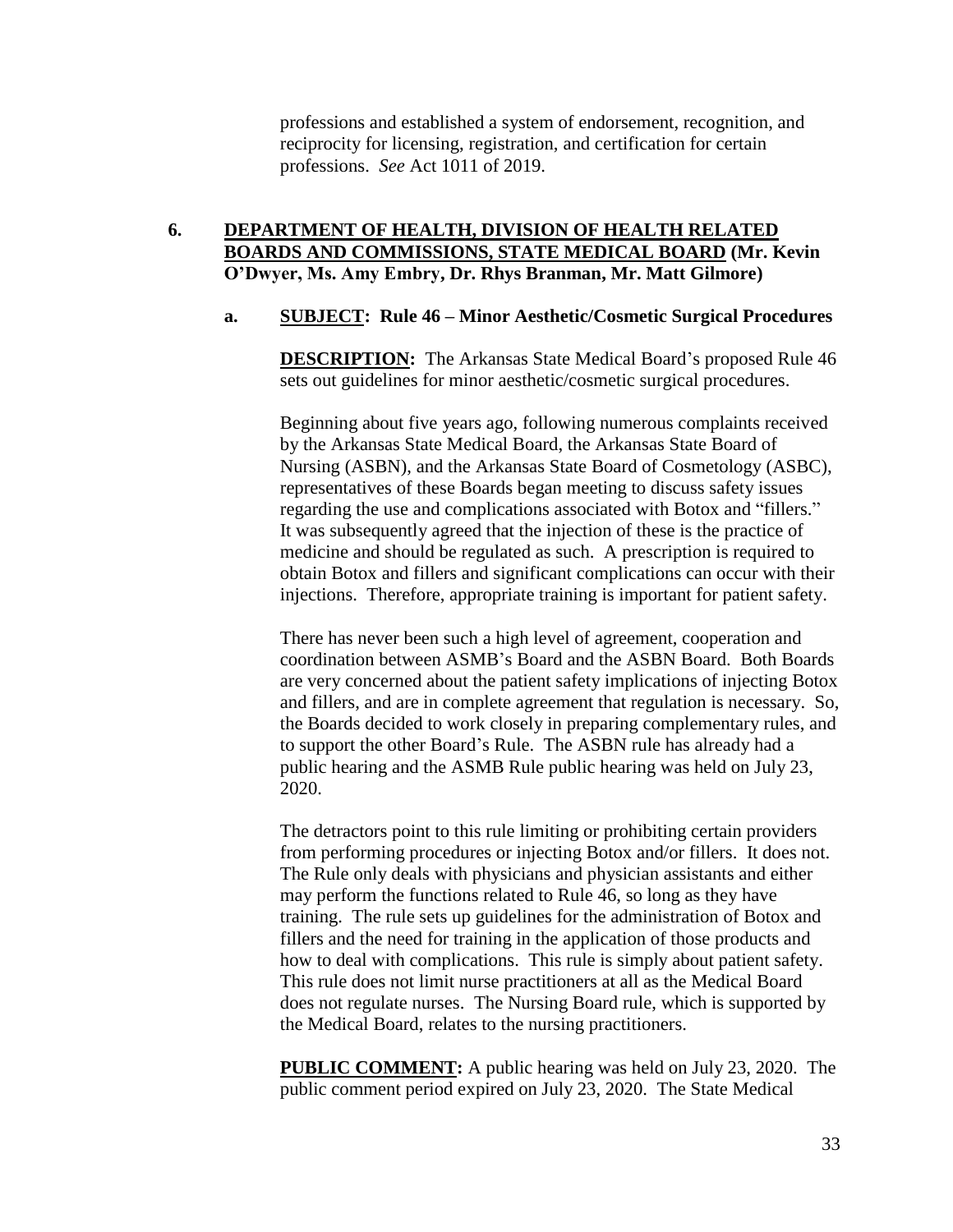Board provided the following summary of the comments received and its responses thereto:

# SUMMARY OF OPPOSITION TO RULE 46 MINOR AESTHETIC COSMETIC SURGICAL PROCEDURES GUIDELINES AND ARKANSAS STATE MEDICAL BOARD RESPONSES

We received a total of 725 letters that includes letters from the Cosmetic Health Coalition (CHC), letters from Newman, MD, Plastic Surgery, Advanced Dermatology & Skin Cancer Center, PLLC, Women's Health Associates, Salman Hashmi, Abeer Hashmi, and Taylor Plastic Surgery in opposition to Rule 46.

At the public hearing, four (4) people spoke. Three (3) were against the Rule and one (1) was for the Rule.

We received 719 letters from CHC and six additional letters from other sources as stated above opposing Rule 46. We received three additional letters approving of Rule 46 as stated above.

The objections are as follows (there is overlap of objections because each letter stated several objections):

Of the total 725 received, the main objections are as follows:

637 -Requires a physician to enter into a collaborative agreement to allow an APRN to provide minor cosmetic procedures, the APRN must have too much training.

BOARD'S RESPONSE: The Board doesn't believe that the Rule states this position. The Rule adequately protects patients and allows physicians who are adequately trained to perform the procedures.

373 -Do not like the documentation requirements.

BOARD'S RESPONSE: The Board doesn't believe that the Rule states this position. The Rule adequately protects patients and allows physicians who are adequately trained to perform the procedures.

373 -This rule is an unreasonable restriction on practice for APRNs in Arkansas.

BOARD'S RESPONSE: The Board doesn't believe that the Rule states this position. The Rule adequately protects patients and allows physicians who are adequately trained to perform the procedures.

637 -The proposed rule requires the physician to personally diagnose wrinkles, yet the diagnosis stage is not the stage which exposes patient to significant risk, which is the delivery stage. The rule permits doctors to delegate duties to a Medical Assistant.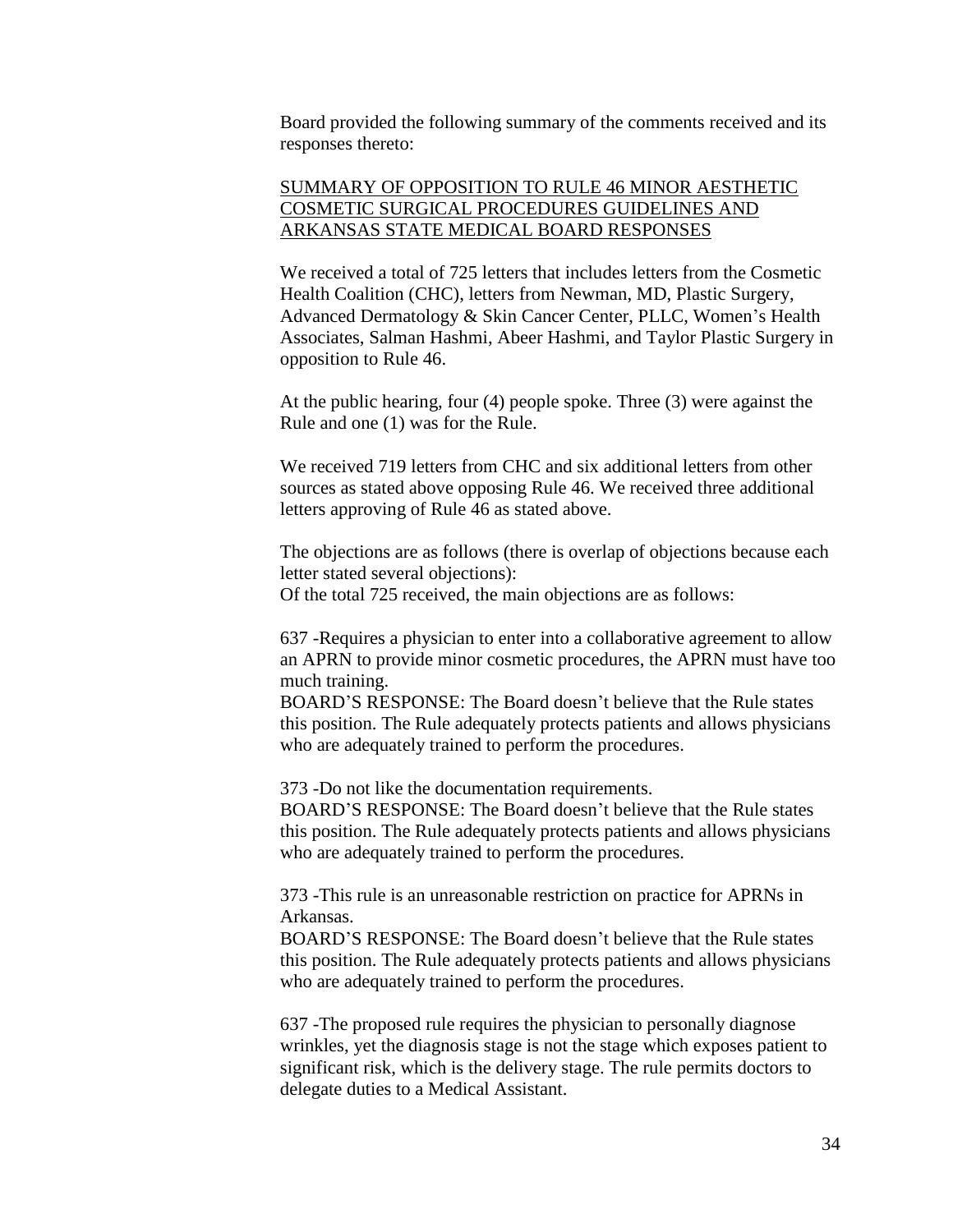BOARD'S RESPONSE: The Board doesn't believe that the Rule states this position. The Rule adequately protects patients and allows physicians who are adequately trained to perform the procedures.

371 - Unfair to collaborating doctors.

BOARD'S RESPONSE: The Board doesn't believe that the Rule states this position. The Rule adequately protects patients and allows physicians who are adequately trained to perform the procedures.

646 - Believe this is just a rerouting of the industry to doctors for profit. This is a scheme to create a monopoly and take money, business and ultimately the livelihood of the individuals currently performing these treatments. This causes a financial burden. This is costly to patients and unnecessary.

BOARD'S RESPONSE: The Board doesn't believe that the Rule states this position. The Rule adequately protects patients and allows physicians who are adequately trained to perform the procedures.

2 - I should be able to choose who I go to. My person has fixed a few mess ups from a dermatologist. Cosmetic decisions should be left to the patient and whom they choose to perform the work.

BOARD'S RESPONSE: The Board doesn't believe that the Rule states this position. The Rule adequately protects patients and allows physicians who are adequately trained to perform the procedures.

2 - This is not considered a medical procedure and should not require a medical approval. Clear case of overreach.

BOARD'S RESPONSE: The Board doesn't believe that the Rule states this position. The Rule adequately protects patients and allows physicians who are adequately trained to perform the procedures.

629 - Advance Practice Nurses are performing much more invasive procedures in the state of Arkansas without this much oversight. BOARD'S RESPONSE: The Board doesn't believe that the Rule states this position. The Rule adequately protects patients and allows physicians who are adequately trained to perform the procedures.

286 - Limits access to healthcare.

BOARD'S RESPONSE: The Board doesn't believe that the Rule states this position. The Rule adequately protects patients and allows physicians who are adequately trained to perform the procedures.

633 -The rule prohibits an aesthetician from delivering any chemical peels even though chemical peels are part of their education and training.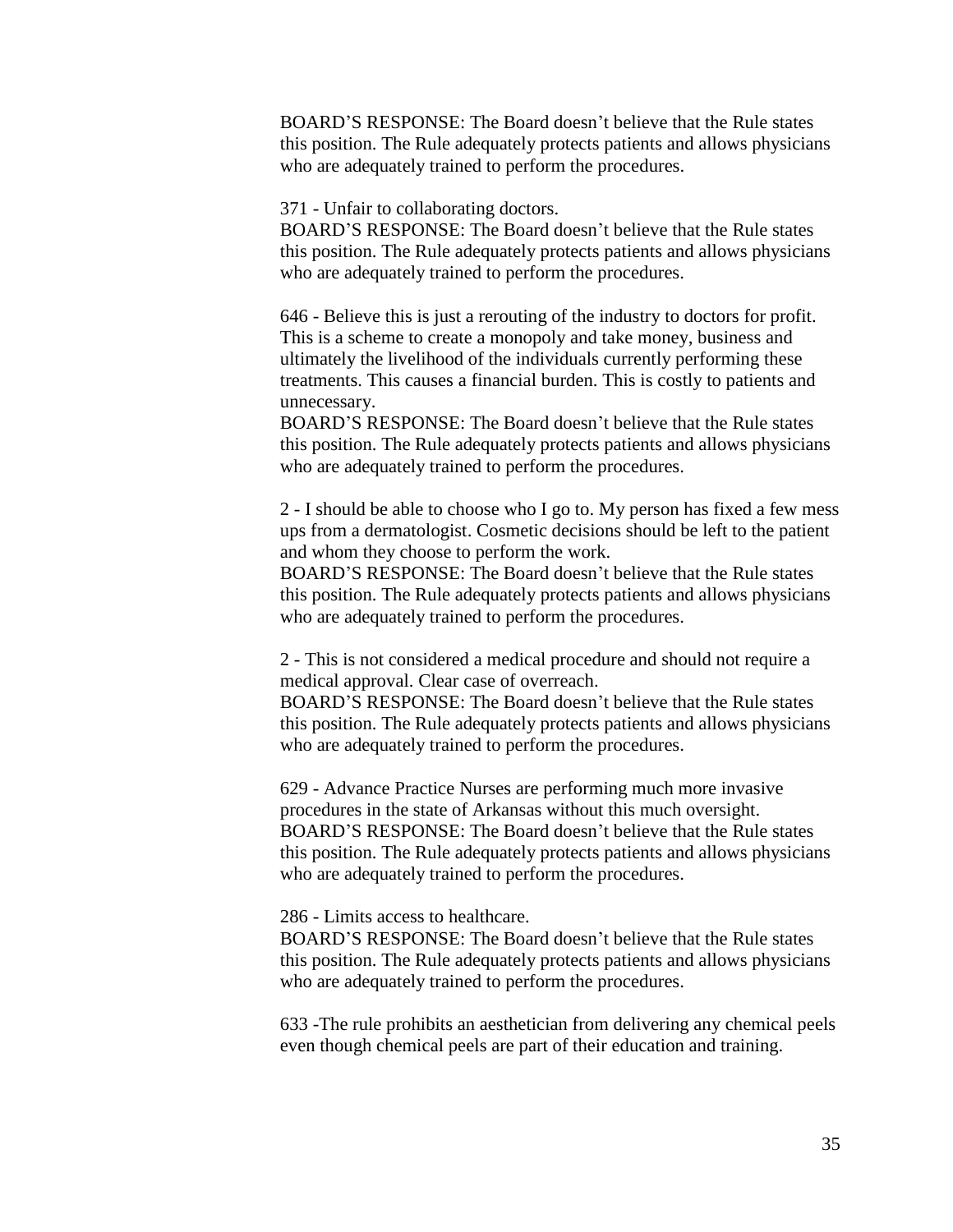BOARD'S RESPONSE: The Board doesn't believe that the Rule states this position. The Rule adequately protects patients and allows physicians who are adequately trained to perform the procedures.

636 -This rule is intended to make the cosmetic industry more complex and competitive and not about patient safety.

BOARD'S RESPONSE: The Board doesn't believe that the Rule states this position. The Rule adequately protects patients and allows physicians who are adequately trained to perform the procedures.

1 -This is a scope of practice and should be controlled by the Legislature. BOARD'S RESPONSE: The Board doesn't believe that the Rule states this position. The Rule adequately protects patients and allows physicians who are adequately trained to perform the procedures.

# SUMMARY OF APPROVAL OF RULE 46 MINOR AESTHETIC COSMETIC SURGICAL PROCEDURES GUIDELINES

We received the following letters from AmSpa, American Society of Plastic Surgeons and Michael Spann, M.D. approving of Rule 46.

### **AmSpa**

Alex R. Thiersch, CEO of AmSpa states that they are glad that the Arkansas State Medical Board has recognized that practitioners in medical spas need to be properly trained. AmSpa is dedicated to ensuring the noninvasive aesthetic industry is safe and that practitioners are trained, qualified and compliant. They applaud and support the decision to address the issue of unsupervised and unqualified practitioners in med spas. The definition of procedures covered by the rule should be clarified. The section addressing neuromodulators should be expanded. The training requirements for physicians should make clear that while board certification is one way to meet the requirements, competency and skill can be gained from a number of sources. Aesthetic medical practices should be able to employ telemedicine to enhance their services. A physician who has sufficient knowledge and experience should be able to delegate a procedure to an APRN with similar training and experience. Licensed practical nurses could perform cosmetic medical procedures under the supervision of a physician or advanced practice registered nurse trained in procedures. In most states, physician assistants and nurse practitioners are permitted to perform patient examinations and prescribe treatments when working in a supervised or collaborative relationship with a physician. AmSpa believes these standards together with the enforcement of existing prohibitions on the unauthorized practice of medicine will eliminate the bad actors and provide the public with confidence that medical spas are safe.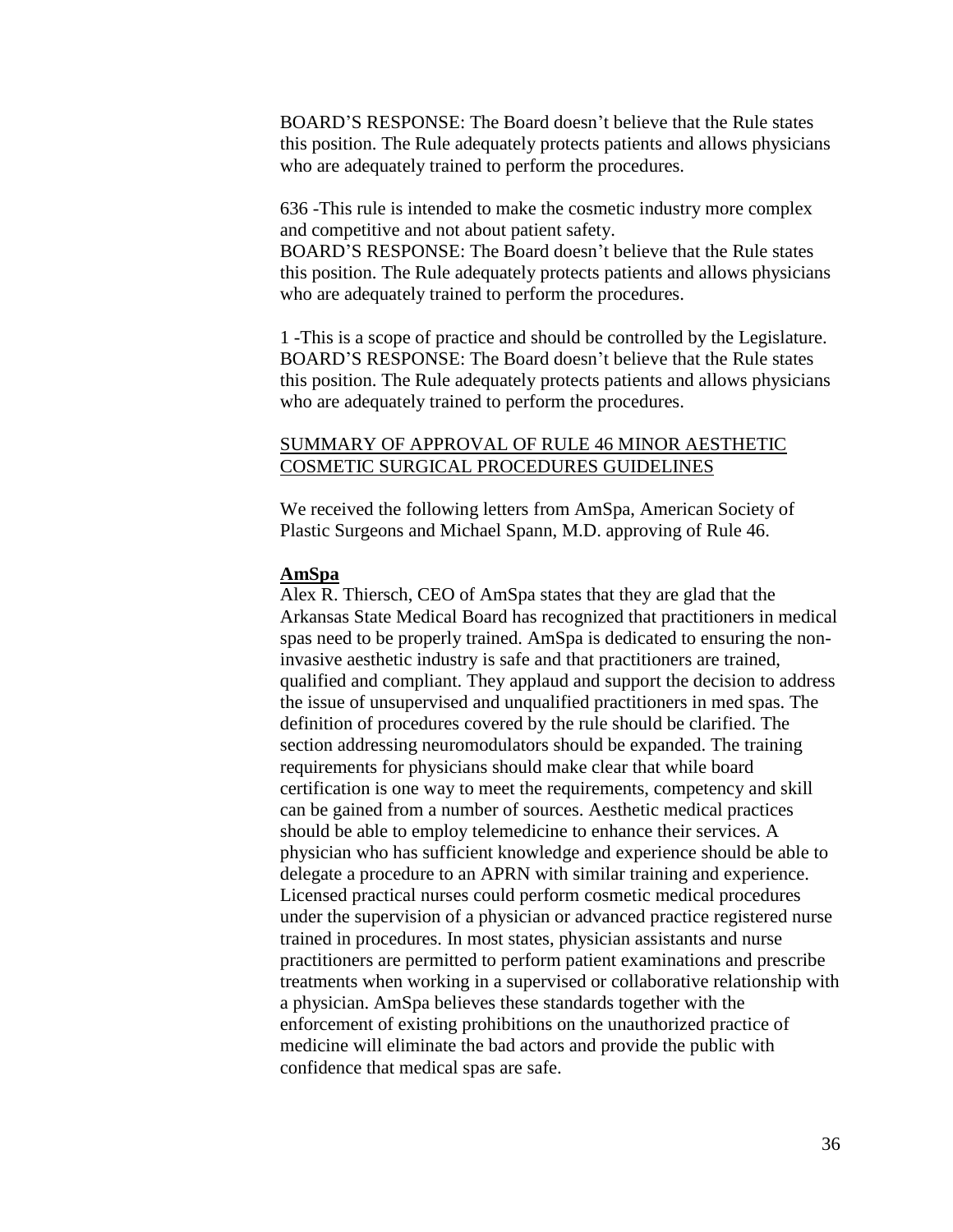## **AMERICAN SOCIETY OF PLASTIC SURGEONS**

Lynn Jeffers, M.D., President of American Society of Plastic Surgeons, states that plastic surgeons in the state are concerned with patient safety. Some med spas are operated independently by nurses and nonmedical aestheticians which leads to non-physician providers performing procedures within the practice of medicine without the supervision of a physicians. Medical directors are involved in ownership of med spas and are not trained to perform and handle potential complications. It is appreciated that Rule 46 will provide guidance to physicians about the required experience and training.

#### **MICHAEL SPANN, M.D.**

Dr. Spann is a plastic surgeon and has board certifications in both general surgery and plastic and reconstructive surgery. The FDA clearly answers that having fillers injected should be considered a medical procedure and not a cosmetic treatment. Most injectors have surprisingly minimal exposure to dealing with complications and essentially learn by trial and error at the expense of the patient. Arkansas law clearly defines the practice of medicine as one who diagnoses, prescribes drugs and performs procedures. The statute makes it clear that the practice of medicine is for those possessing medial degrees. Nurse owned, physician supervised cosmetic clinics falls within the definition of unlicensed practice of medicine. Cosmetic injectors limited learning methods are being employed by or apprentice for a physician who trains them, enrolling in a course or learning by self-study. All of these are inconsistent and inadequate for independent practice. A patient undergoing a medical procedure deserves a competent injector. He asks that Rule 46 be approved.

Suba Desikan, an attorney with the Bureau of Legislative Research, asked the following questions and received the following answers thereto:

**1.** The terms 'surgery' and 'minor aesthetic/cosmetic surgical procedures' are defined in the proposed rule. Are these terms defined only in this rule 46 or are these definitions located in other rules of the board? If they are located in other rules, could you please cite those rules? **RESPONSE:**  The terms are defined in this rule specific to this rule.

**2.** What is the board's rationale for requiring physicians to show sufficient training and experience in the procedures being delegated? **RESPONSE:** To protect patients of Arkansas. The Board has discovered situations in which physicians and those persons to whom the procedure is delegated are not sufficiently trained to ensure safety or even basic knowledge of the procedures and the negative outcomes of the procedures. Complications from these procedures are significant.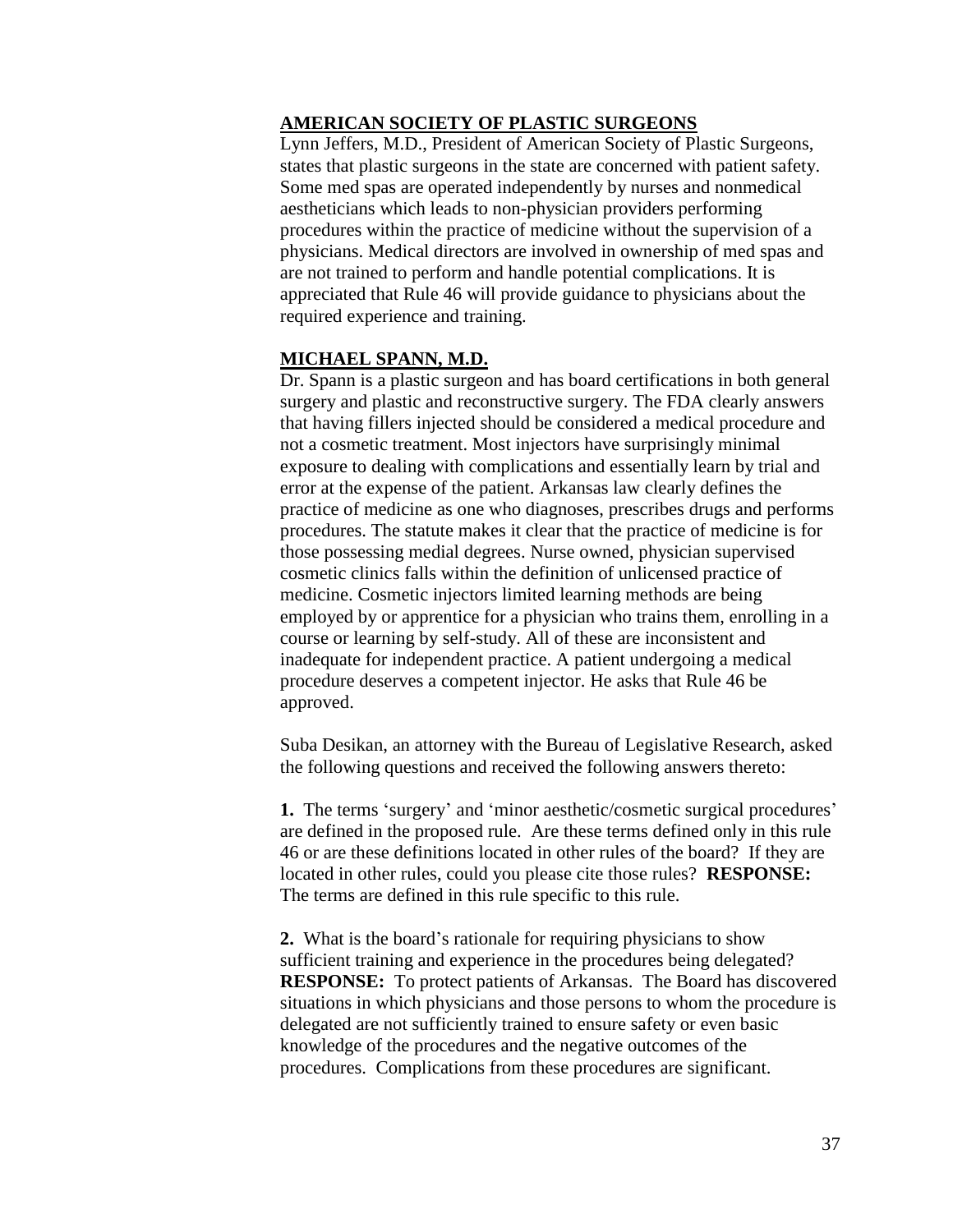**3.** The rule requires that the "physician must personally diagnose and document the condition of the patient, [and] prescribe the treatment and procedure to be performed." What is the board's reasoning behind this requirement? **RESPONSE:** This is really a restatement of an already existing rule. Rule 2.8 requires physicians to establish a proper patient/physician relationship prior to diagnosis and treatment. The reason is to ensure that properly trained professionals are treating patients prior to injecting a prescribed foreign substance into the human body.

**4.** Does this rule preclude practitioners other than physicians from performing minor aesthetic/cosmetic surgical procedures? **RESPONSE:**  No

**5.** Could you please explain the board's reasoning concerning the prohibition of delegation of these procedures to a licensed practical nurse or licensed aesthetician? **RESPONSE:** The practice acts governing those two professionals currently prohibits those practitioners form performing these procedures.

**6.** The rule provides that the physician "must be available at the time the minor surgical procedure is performed." What does the board interpret this to mean (physically present, on site, be able to come on-site if there is a complication, etc.)? **RESPONSE:** It means that the physician must be available by phone and have physician "back-up" should anything go wrong. It does not mean the physician must be "on site".

**7.** Why does the section concerning collaboration with an APRN use mandatory language concerning board certification of the collaborating physician ("must be board certified…"), whereas the general delegation provision only uses permissive language ("may include but is not limited to board certification...")? **RESPONSE:** It does not require board certification. The last part of the sentence states "or must show sufficient training and clinical experience in performing the procedures to be performed by the APRN."

**8.** Concerning the language "the board finds that a physician has; in fact, committed gross negligence if the physician or physicians delegated personnel performs minor surgical procedures on patients without the benefit of appropriate clinical training,"

**(a)** Wouldn't this determination be made on a case-by-case basis depending on the facts alleged in a particular complaint? **RESPONSE:**  Yes. The Board would be required to give notice to the physician of a hearing and serve a "charging document" on the physician. A hearing would have to be conducted and evidence presented in order to determine if the physician violated the rule.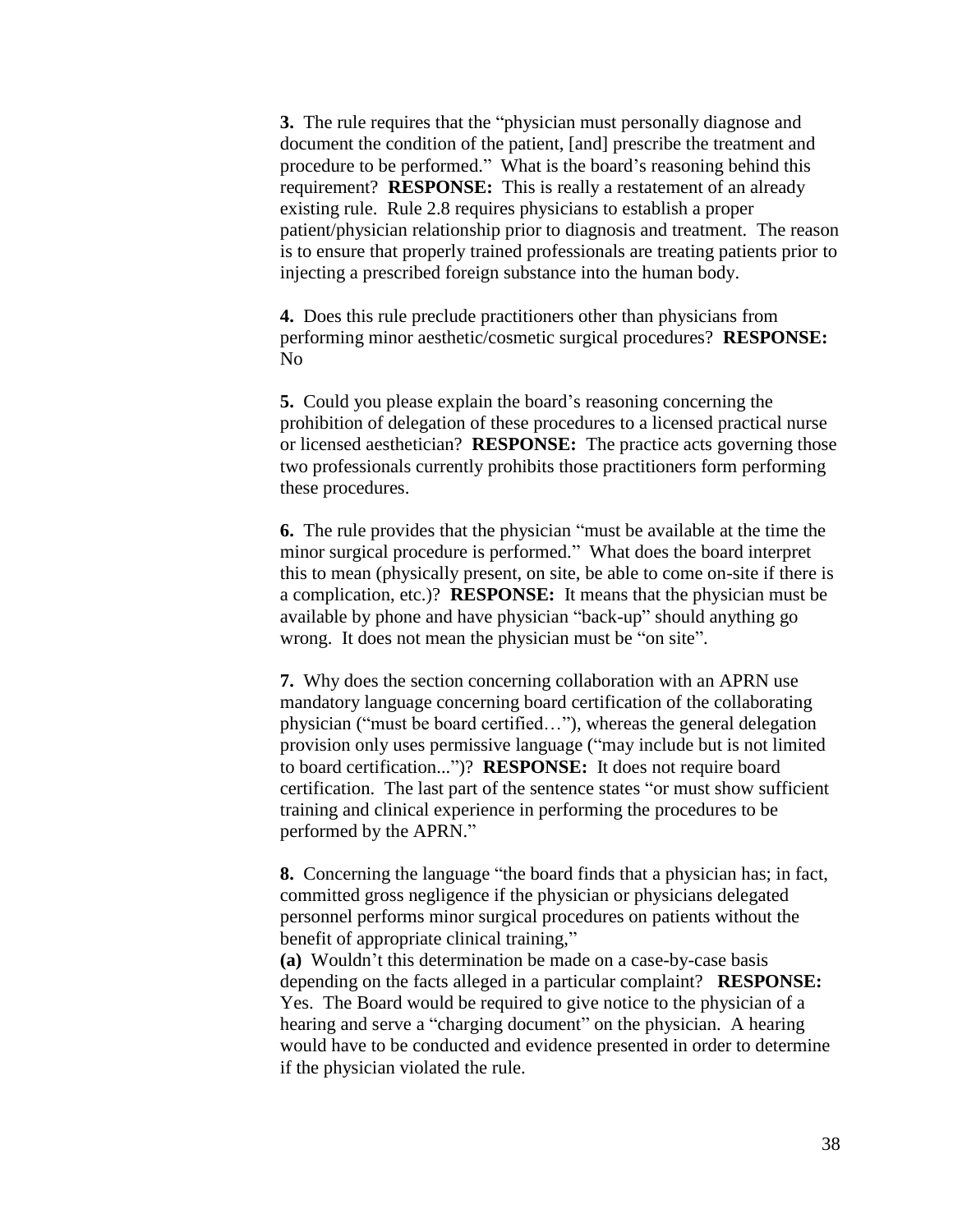**(b)** Would this determination be subject to the procedural provisions contained in Ark. Code Ann. § 17-95-410? **RESPONSE:** Yes.

The proposed effective date is pending legislative review and approval.

**FINANCIAL IMPACT:** The State Medical Board indicated that the proposed rules do not have a financial impact.

**LEGAL AUTHORIZATION:** The Arkansas State Medical Board has authority to:

(1) make and adopt all rules and bylaws not inconsistent with the laws of this state or of the United States and necessary or convenient to perform the duties and to transact the business required by law. *See* Ark. Code Ann. § 17-95-303(1);

(2) promulgate and put into effect such rules as are necessary to carry out the purposes of the Arkansas Medical Practices Act, § 17-95-201 *et seq.*, § 17-95-301 *et seq.*, and § 17-95-401 *et seq.*, and the intentions expressed therein. *See* Ark. Code Ann. § 17-95-303(2);

(3) promulgate rules limiting the amount of Schedule II narcotics that may be prescribed and dispensed by licensees of the board. *See* Ark. Code Ann. § 17-95-303(8); and

(4) adopt rules that establish standards to be met and procedures to be followed by a physician with respect to the physician's delegation of the performance of medical practices to a qualified and properly trained employee who is not licensed or otherwise specifically authorized by the Arkansas Code to perform the practice. *See* Ark. Code Ann. § 17-95- 208(a). Rules adopted pursuant to this section shall provide that the delegating physician remains responsible for the acts of the employee performing the delegated practice, that the employee performing the delegated practice is not represented to the public as a licensed healthcare provider, and that medical practices delegated under this section shall be performed under the physician's supervision. *See* Ark. Code Ann. § 17- 95-208(c).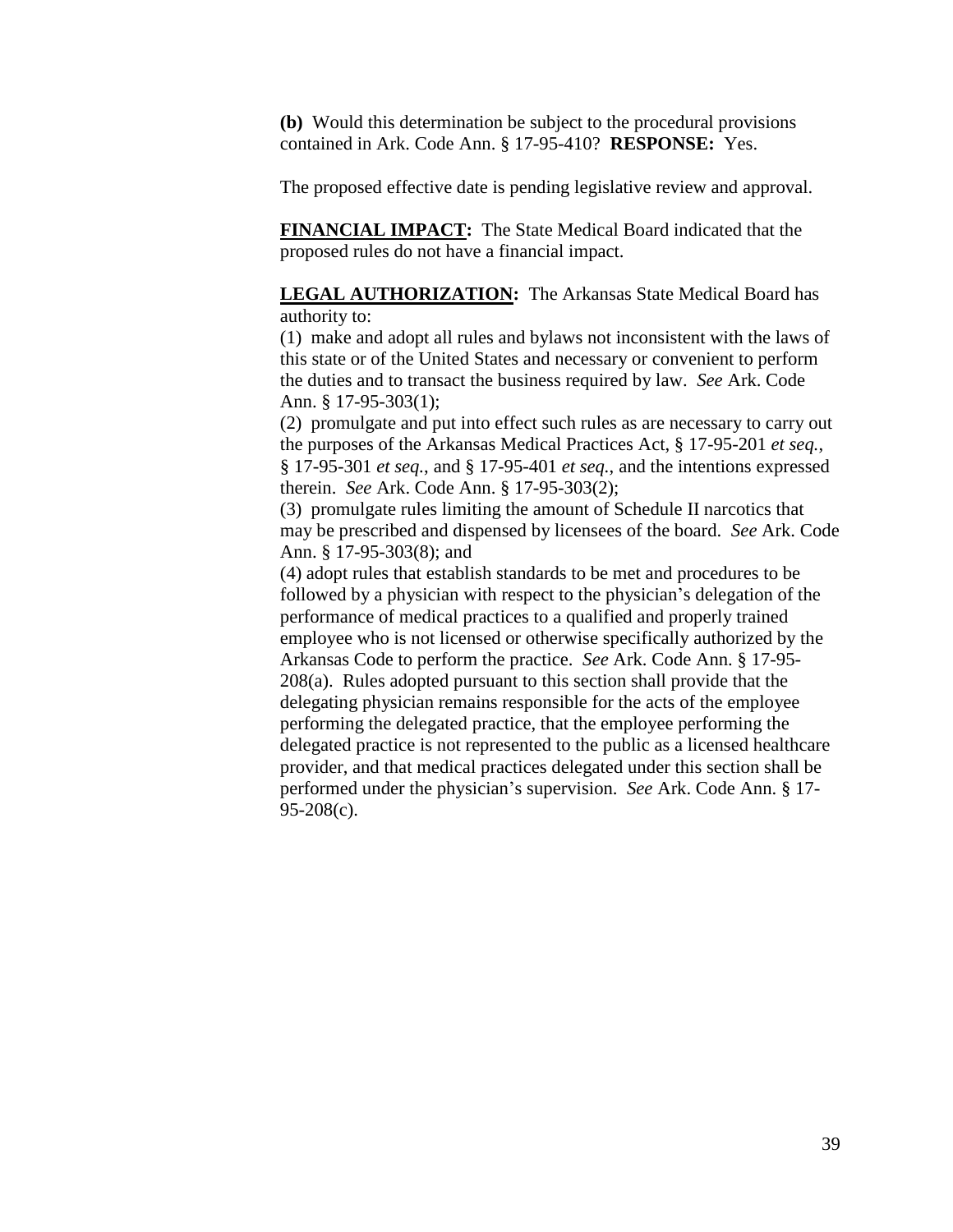# **7. DEPARTMENT OF HUMAN SERVICES, DIVISION OF AGING, ADULT, AND BEHAVIORAL HEALTH SERVICES (Mr. Mark White, Ms. Patricia Gann)**

**a. SUBJECT: Arkansas Long Term Care Ombudsman Program Policies**

# **DESCRIPTION:**

### Statement of Necessity

The federal Department of Health and Human Services, Administration on Aging (AoA), issued a final rule for State Long-Term Care Ombudsman programs, effective July 1, 2016, to implement provisions of the Older American Act of 1965 regarding States' Long-Term Care Ombudsman programs. The final rule filing provides that the federal regulation was necessary because the federal agency had not promulgated regulations regarding state implementation of the Long-Term Care Ombudsman program. This federal regulation was intended to eliminate variation in interpretation of the Act's provisions among the states. Arkansas's ombudsman has complied with the requirements of the Act even though the federal regulation regarding states' implementation was not yet in effect.

In order to comply with this new federal regulation, the Office of the State Ombudsman, Division of Aging, Adult, and Behavioral Health Services (DAABHS), has worked with the AoA to establish ombudsman policies. The AoA has approved these policies, and DAABHS is now bringing this promulgation.

### Rule Summary

This rule, entitled, "Ombudsman Policies," is being promulgated for the first time. These policies address:

- An introduction to the office;

- Definitions of important terms;

- Program administration, including the State Ombudsman's role within the Department of Human Services;

- Responsibilities of the Area Agency on Aging, providers, regional ombudsmen, and representatives;

- Grievance processes;

- Criteria for designations within the ombudsman process as well as removal or suspension of awarded designation;

- Service components, delivery, monitoring, and evaluation;

- An outline of organizational and individual conflicts of interest;

- Information on legal counsel;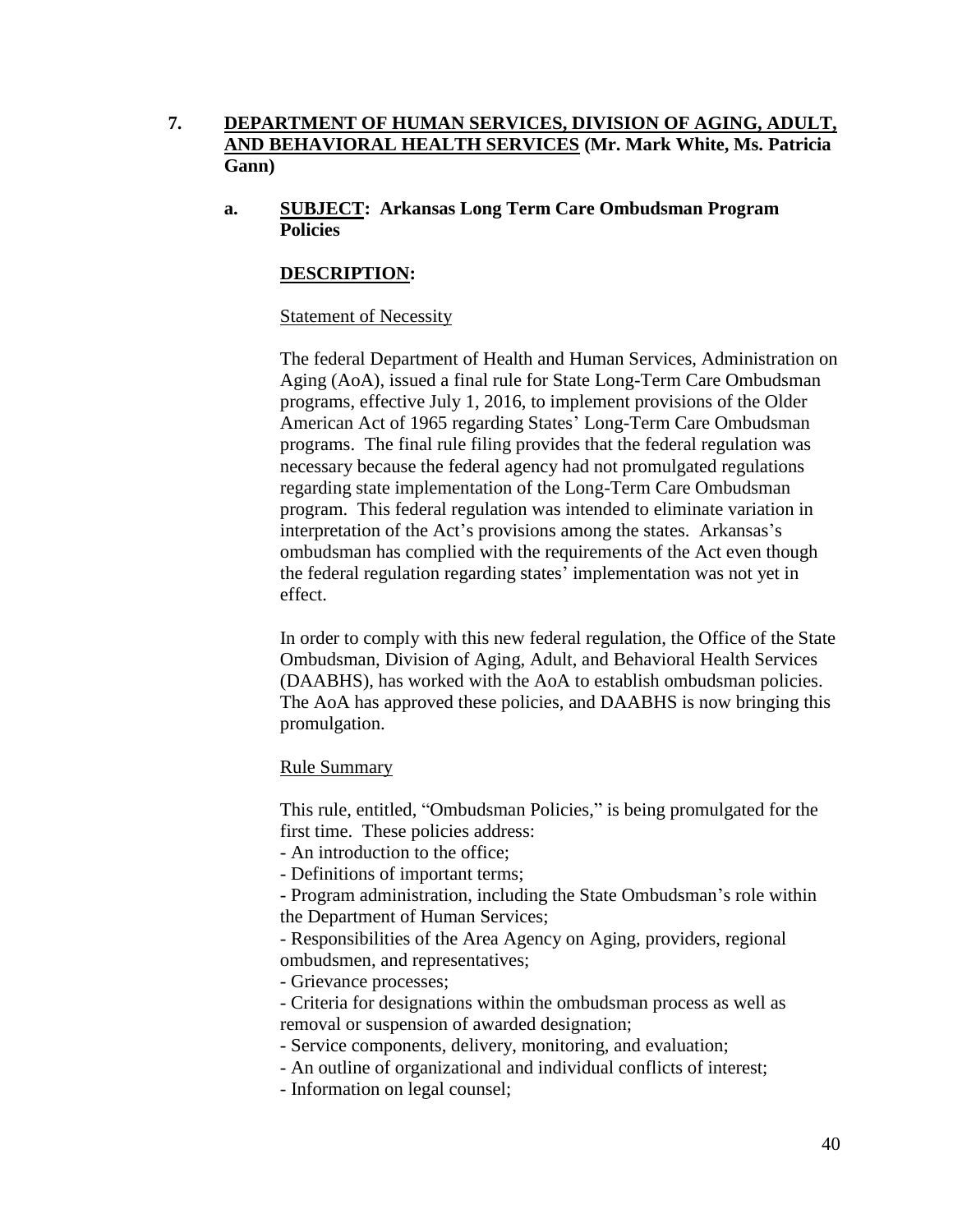- Prohibition of willful interference and retaliation along with reporting procedures;

- Authority of the Long Term Care Office to access residents, facilities, and records;

- Policy on confidentiality, monitoring, disclosure, and maintenance;

- Procedure to initiate complaints and how they will be investigated and resolved.

**PUBLIC COMMENT:** No public hearing was held on this rule. The public comment period expired on April 20, 2020. The agency provided the following summary of the public comments it received and its responses to those comments.

**Commenter's Name:** Luke Mattingly, CEO/President, CareLink

**COMMENT 1:** Page 1 – typo in line for Chapter 300 "Designation and Certification nd Grievance Processes" **RESPONSE:** We will edit this accordingly. Please see the revised rule.

**COMMENT 2:** Page 4 – Home and Community Based Services – is it possible to add older adults as a targeted population in this definition? **RESPONSE:** Medicaid has defined "Home and Community Based Services" as opportunities for Medicaid beneficiaries to receive services in their own home or community rather than institutions or other isolated settings. These programs serve a variety of targeted populations.

**COMMENT 3:** Page 11 – Section 204 (C)(3) Is the OSLTCO-approved monitoring tool one that that SLTCO provides to AAAs? Or Does the AAA have to develop a monitoring tool and submit to the SLTCO for approval? **RESPONSE:** The monitoring tool has been created by the SLTCO and approved by the ACL.

**COMMENT 4:** Page 12 – Section 204 (D) (1) – Please clarify which AAA staff are to attend OSLTCO-sponsored trainings and meetings. Is this the regional ombudsman, their supervisor, or someone from upper management? **RESPONSE:** The AAA staff that attends the OSLTCOsponsored trainings and meetings is the regional Ombudsman representative. Section 204(D)(1) is revised to state: "Promote the attendance of the AAA regional ombudsman representative to attend OSLTCO-sponsored trainings and meetings pertaining to the Program."

**COMMENT 5:** Page 19 – Section 305 (E)(2) What is considered a reasonable time to fill a vacant Ombudsman Representative staff position? Who determines the reasonable time frame? **RESPONSE:** We will revise the wording to state: "Failure to fill a vacant Ombudsman Representative staff position within 45 days of vacancy" based on the DHS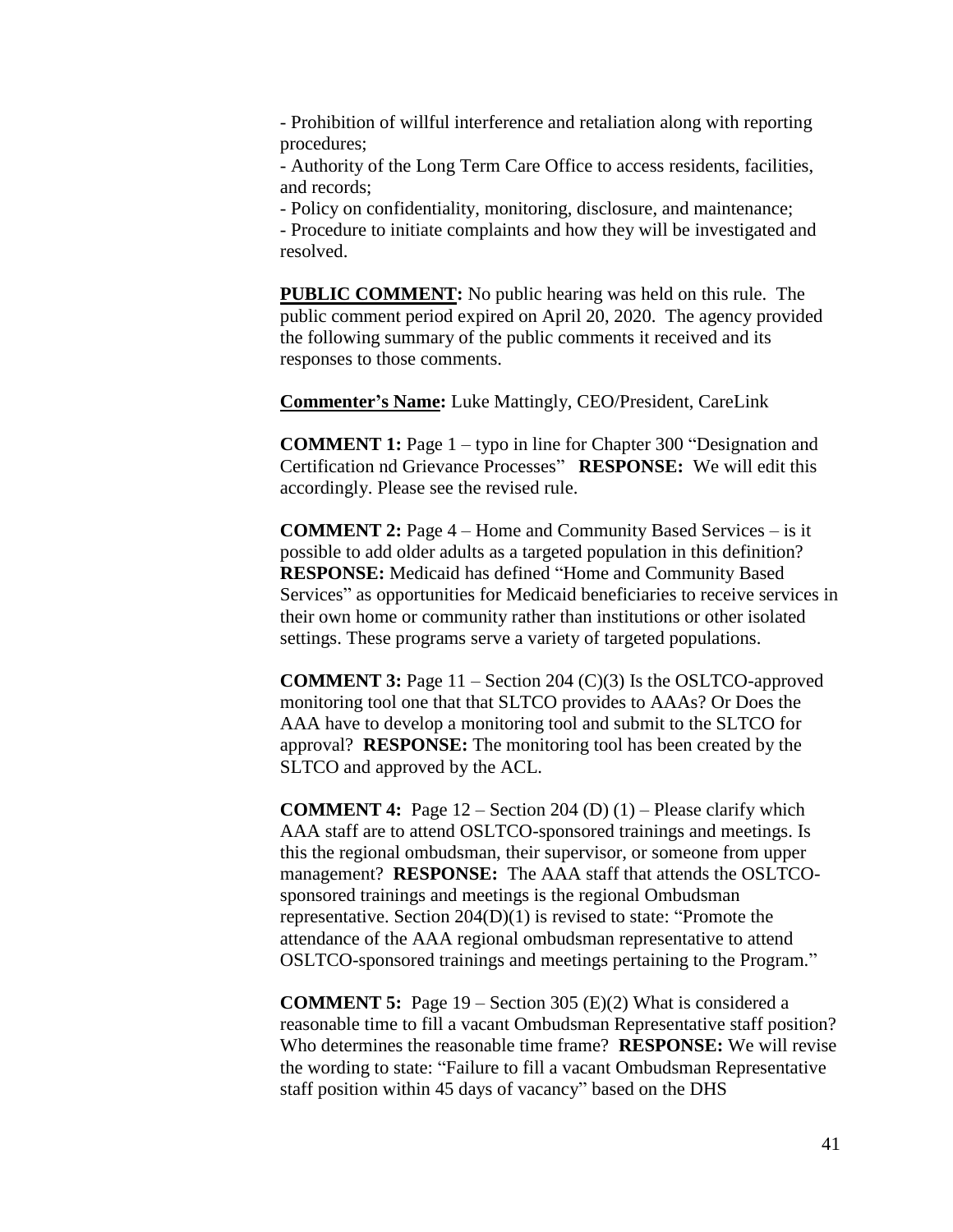Administrative Procedures Manual Chapter 801. This is the same policy as the state unit on aging when fulfilling the State Ombudsman position.

**COMMENT 6:** Page 20 – Section 307 (A) Typo – "An provider agency" **RESPONSE:** We will make this correction. Please see the revised rule.

**Commenter's Name:** Holly Johnson, Senior Assistant Attorney General, Medicaid Fraud Control Unit, Office of Arkansas Attorney General Leslie Rutledge

**COMMENT 1:** Pursuant to the directions outlined for public comments in the March 22, 2020, Arkansas Long Term Care Ombudsman Program Policies Memorandum, the Medicaid Fraud Control Unit offers the following response to the proposed rule revisions:

Under Section 203, State Long-Term Care Ombudsman (SLTCO) Responsibilities, Part E.9., I just wanted to note that the State Attorney General's Office is such an entity based on its statutory authority to ensure the well-being of long-term care facility residents.

**RESPONSE:** The rule has been revised to add the State Attorney General's Office to the list in Section 203(E)(9).

**COMMENT 2:** Under Section 305, Withdrawal of Designation of Ombudsman Programs, what constitutes a "reasonable time" (days, e.g.) under part E.2. pertaining to the failure to fill a vacant ombudsman representative staff position? **RESPONSE:** We will revise this to say: "Failure to fill a vacant Ombudsman Representative staff position within 45 days of vacancy" based on the DHS Administrative Procedures Manual Chapter 801. This is the same policy as the state unit on aging when fulfilling the State Ombudsman position.

**COMMENT 3:** Under Section 306, Process for Withdrawal of Designation of an Ombudsman Program Provider Agency, what are the "reconsideration procedures" referenced in A.1.?

**RESPONSE:** In response to your question, we will add to Section  $306(A)(1)$  the following:

"a) Designation is not withdrawn until reasonable notice and opportunity for a hearing is provided;

b) Notification of the right to appeal and the appeal procedures are included in the letter notifying the provider agency of a decision to withdraw designation; and,

c) Hearings are conducted by the Appeals and Hearing Units of Arkansas Department of Human Services. "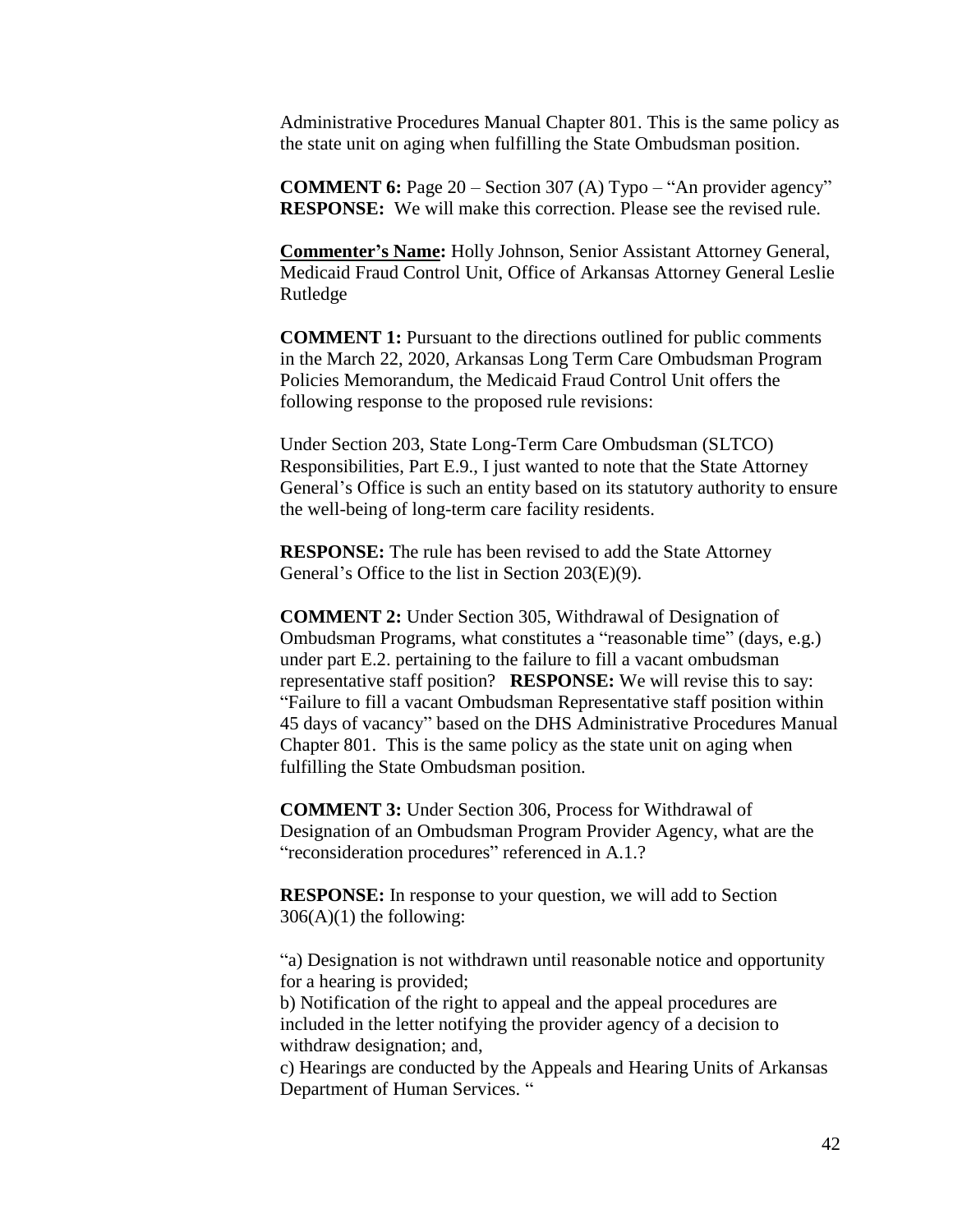**COMMENT 4:** Under Section 602, Legal Counsel for the OSLTCO, Part B.1., there is no time-frame for when the SLTCO or designee shall advise the Department of Human Services Secretary and the Office of Chief Counsel of the legal action or threatened legal action. Under Part B.2., there is no time-frame for when the SLTCO will submit a written request.

**RESPONSE:** We will add "as soon as possible" to Part B.1 and Part B.2, as follows:

Part B.1: "The SLTCO or designee shall as soon as possible…" Part B.2: "When appropriate, the SLTCO will as soon as possible…"

**COMMENT 5:** Under Section 603 B., for an Ombudsman Representative to obtain legal representation, there is no time-frame under No. 1. for when the representative shall advise the SLTCO of a legal action or threatened legal action. Under B.2.a., there is no time-frame for when the SLTCO will submit a written request.

**RESPONSE:** We will revise the wording to include "as soon as possible," as follows:

No. 1: "The Ombudsman Representative shall as soon as possible advise…" B.2.a: "The SLTCO will as soon as possible submit…"

**COMMENT 6:** Under Section 702, Procedures for Reporting Interference or Retaliation, will the OSLTCO have a certain time-period to conduct an investigation under Part B? Will there be a time-frame for SLTCO's written report under Part C.1.a.?

**RESPONSE:** In response to this input, we will make the following revisions:

Add the verbiage "within 10 days" to Part b, as follows: "The OSLTCO shall review the information provided and within 10 days conduct …"

Add the verbiage "within 14 days" to Part C.1.a., as follows: "The SLTCO shall submit within 14 days a written report."

**COMMENT 7:** Under Section 903, Disclosure of Information, Part F.1., is there a time-frame for the OSLTCO's response once a written request is made? Under No. 4, will there be a time-frame for the release of requested information? **RESPONSE:** There is no time frame for the OSLTCO's response once a written request is made. There is no timeframe for the release of requested information.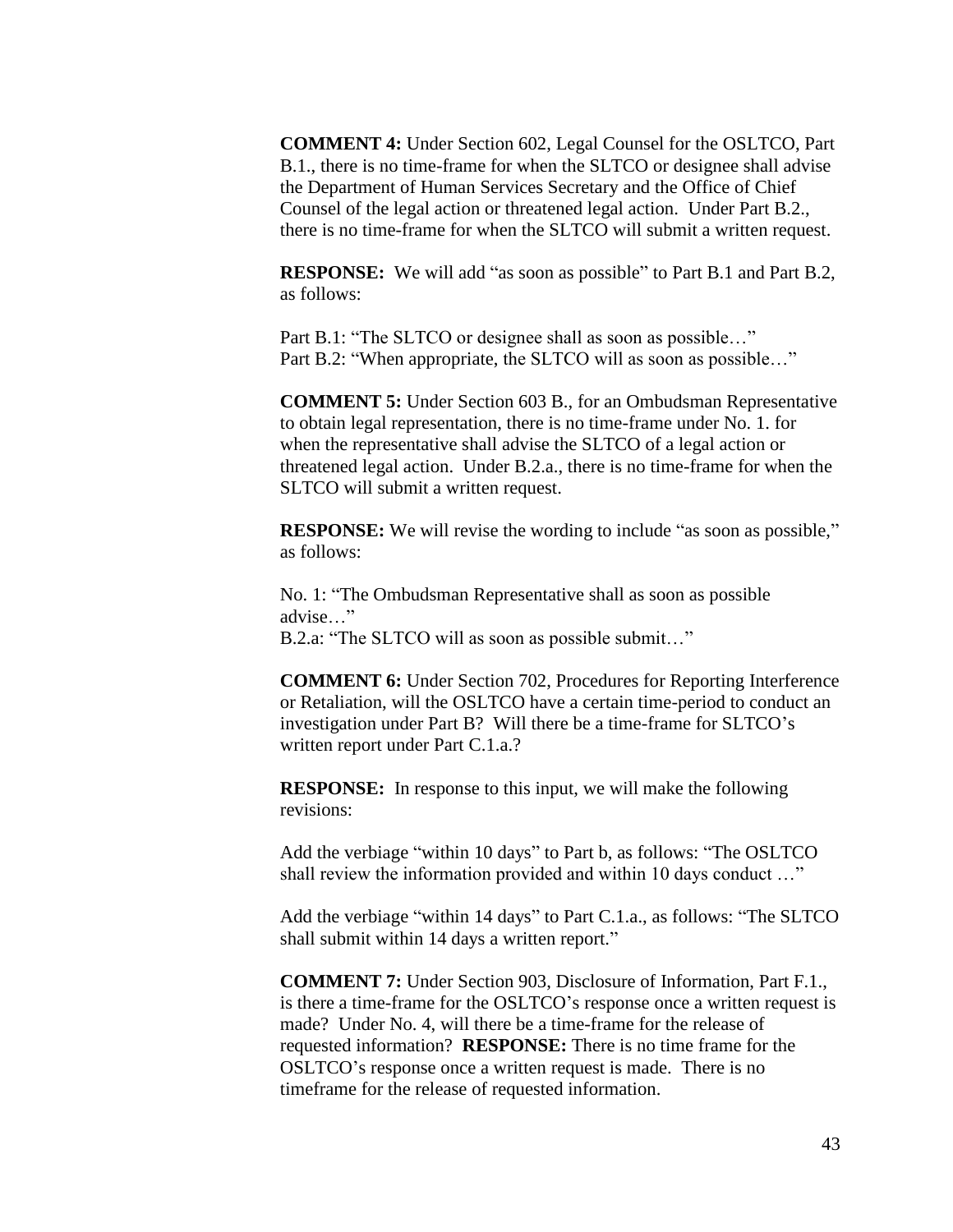**COMMENT 8:** Under 1006 Complaint Referral, No. 2, I would recommend adding the Arkansas Attorney General's Office to Part b given its statutory authority to ensure the well-being of residents. For example, (i.e., Arkansas Department of Health, the Office of Long-Term Care, and the Arkansas Attorney General's Office).

**RESPONSE:** The rule has been revised to add **"**the Arkansas Attorney General's Office" to Section  $1006(A)(2)(b)$ .

Lacey Johnson, an attorney with the Bureau of Legislative Research, asked the following questions and received the following responses:

**1.** The definition of "abuse" in the proposed rules includes deprivation of goods/services that are necessary to "avoid physical harm, mental anguish, or mental illness." The definition of "abuse" in the Older Americans Act (42 U.S.C. § 3002(1)) includes "knowing" deprivation of goods/services that are necessary to "meet essential needs or to avoid physical or psychological harm." Is there a reason DAABHS has altered this language for the proposed rule? **RESPONSE:** The definitions contained in the federal Older Americans Act and the Arkansas Adult and Long-Term Care Facility Resident Maltreatment Act differ in a number of ways. The definitions contained in the proposed rule are an attempt to balance the federal definitions, the state definitions, and current practice and policies. The definitions contained in the proposed rule have been approved by the Administration for Community Living of the U.S. Department of Health and Human Services.

**2.** The proposed definition of "exploitation" omits portions of the definition found at 42 U.S.C. § 3002(18)(A). Is this because the proposed definition of "exploitation" does not expressly include "financial exploitation," as the statutory definition does, or is there some other reason for this change? **RESPONSE:** The definitions contained in the federal Older Americans Act and the Arkansas Adult and Long-Term Care Facility Resident Maltreatment Act differ in a number of ways. The definitions contained in the proposed rule are an attempt to balance the federal definitions, the state definitions, and current practice and policies. The definitions contained in the proposed rule have been approved by the Administration for Community Living of the U.S. Department of Health and Human Services.

**3.** The statutory definition of "neglect" uses the phrase "goods or services that are necessary to maintain the health or safety of an older individual." 42 U.S.C. § 3002(38)(A). The proposed rules replace this phrase with "goods or services that are necessary to avoid physical harm, mental anguish, or mental illness." Why did the agency choose to make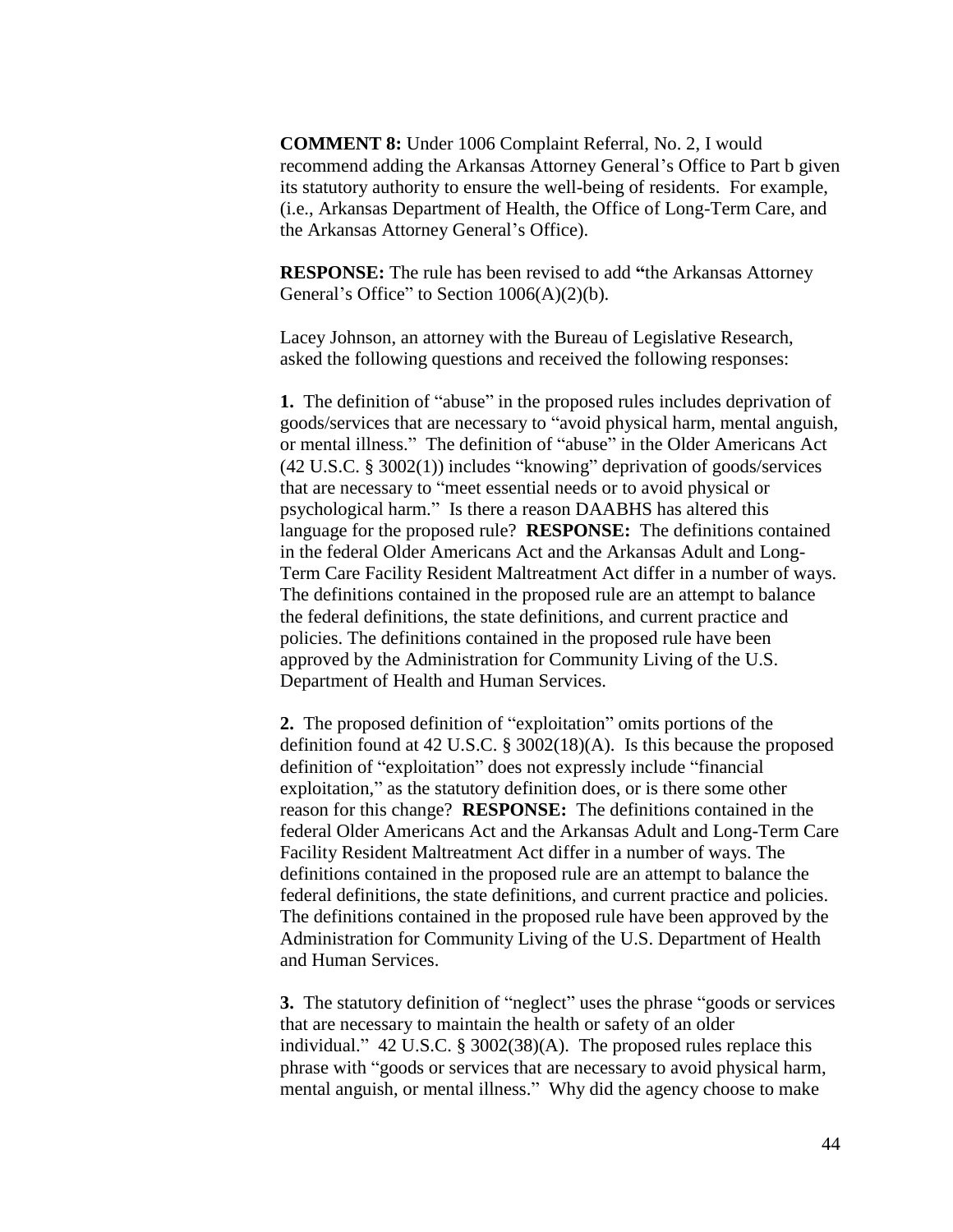this change? **RESPONSE:** The definitions contained in the federal Older Americans Act and the Arkansas Adult and Long-Term Care Facility Resident Maltreatment Act differ in a number of ways. The definitions contained in the proposed rule are an attempt to balance the federal definitions, the state definitions, and current practice and policies. The definitions contained in the proposed rule have been approved by the Administration for Community Living of the U.S. Department of Health and Human Services.

**4.** The proposed definition of "neglect" reads, "The failure to provide the goods or services that are necessary to avoid physical harm, mental anguish, or mental illness, or the failure of a caregiver to provide the goods and services." Does the agency anticipate that someone other than a caregiver could fail to provide goods/services, or is there another reason for the two separate clauses? **RESPONSE:** Yes. The definitions contained in the federal Older Americans Act and the Arkansas Adult and Long-Term Care Facility Resident Maltreatment Act differ in a number of ways. The definitions contained in the proposed rule are an attempt to balance the federal definitions, the state definitions, and current practice and policies. The definitions contained in the proposed rule have been approved by the Administration for Community Living of the U.S. Department of Health and Human Services.

**5.** Section 204 deals with Area Agency on Aging responsibilities. Is there specific statutory authority for these responsibilities, or are they adapted from something else? **RESPONSE:** The general statutory authority for the proposed rules is Ark. Code Ann. § 20-10-602, which gives broad authority to DHS to "establish and administer an ombudsman program" and to adopt rules necessary to administer the program. 42 U.S.C.  $3058g(a)(5)(D)$  and  $45$  C.F.R. § 1324.11(e) require the state to establish policies and procedures for area agencies on aging functioning as local Ombudsman entities under the Older Americans Act.

**6.** Section 205(F)(2) requires that provider agencies provide Ombudsman staff/volunteers in addition to the Ombudsman Program Representative as necessary to maintain or exceed the level of services provided in the service area during the previous fiscal year. Is there specific statutory authority for this provision? **RESPONSE:** The general statutory authority for the proposed rules is Ark. Code Ann. § 20-10-602, which gives broad authority to DHS to "establish and administer an ombudsman program" and to adopt rules necessary to administer the program. This specific requirement is drawn from the federal maintenance of effort requirement, found at 42 U.S.C. §3026(a)(9), regarding expenditures by each area agency on aging operating under the State Long-Term Care Ombudsman Program.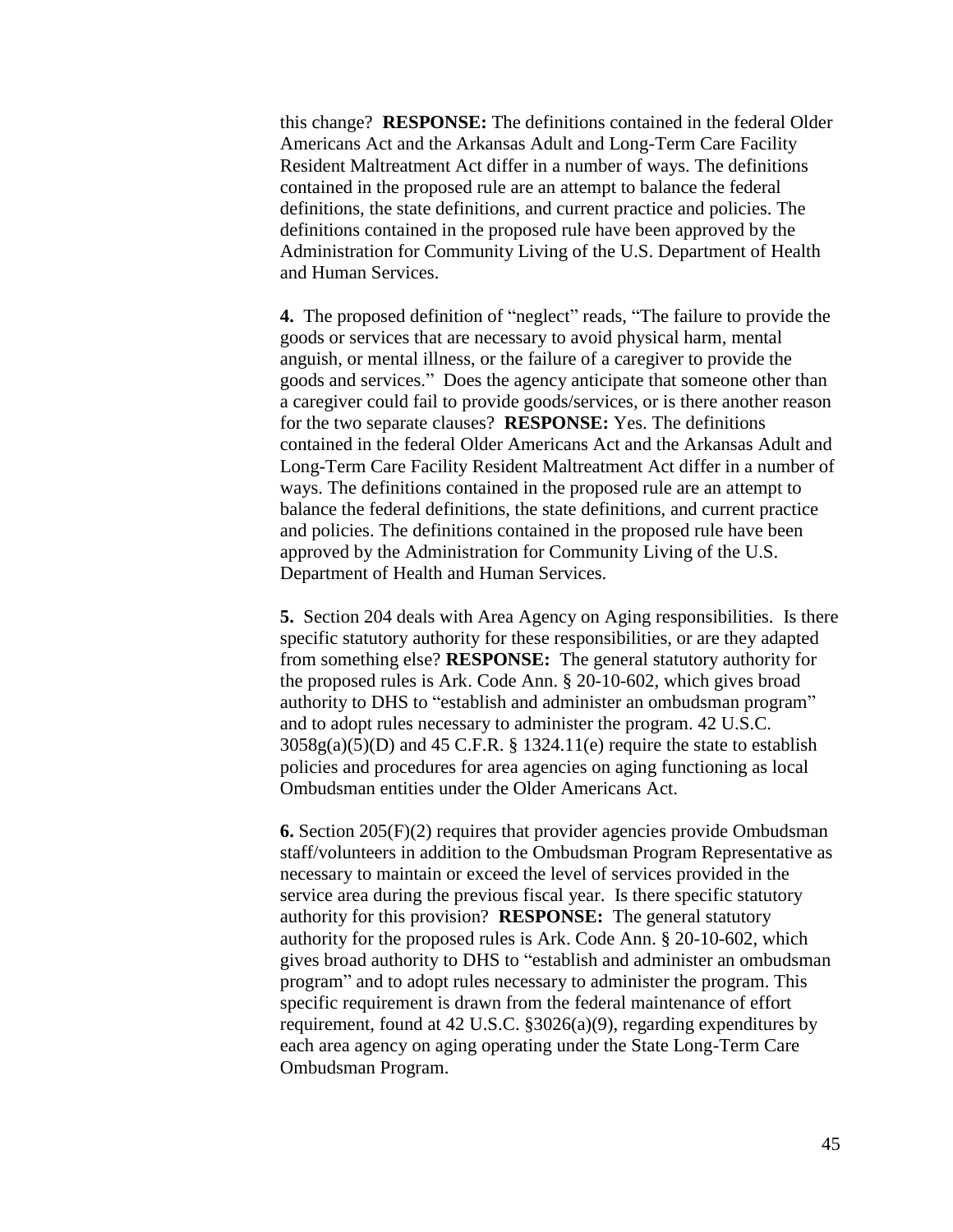**7.** What is the source for Section 205(J)'s requirement that provider agencies provide professional development opportunities for Ombudsman Representatives? **RESPONSE:** 42 U.S.C. § 3058g(h)(4) requires the State to establish minimum training requirements for all ombudsman representatives, and 45 C.F.R. § 1324.17(a) makes the local ombudsman entity responsible for personnel management for employee and volunteer representatives.

**8.** Section 205(O) requires provider agencies to retain personnel records for 5 years. Where does this timeframe come from? **RESPONSE:** The timeframe is taken from current practice and polices, as well as the Arkansas General Records Retention Schedule, Section GS 04007, as promulgated by the Department of Finance and Administration.

**9.** Where does the 30-day timeframe for review and closure of complaints in Section 206(B)(7) come from? **RESPONSE:** The timeframe is taken from current practice and policies and non-regulatory guidance issued by the Administration for Community Living of the U.S. Department of Health and Human Services.

**10.** Is the annual review of regional ombudsman programs in Section 206(B)(10) required by statute? **RESPONSE:** No, but the annual review is necessitated by the annual report required by  $42 \text{ U.S.C. }$  §  $3058 \text{ g(h)}(1)$ and by the monitoring requirements of 42 U.S.C.  $\S 3058g(a)(5)(D)(i)$  and 45 C.F.R. § 1324.15(e).

**11.** Are the designation processes laid out in Sections 303 and 304 adapted from somewhere else? **RESPONSE:** The processes are taken from current practice and policies and a review of state long-term care ombudsman policies of other states that have already received federal approval.

**12.** Are the withdrawal of designation processes in Sections 305 and 306 adapted from somewhere else? **RESPONSE:** The processes are taken from current practice and policies and a review of state long-term care ombudsman policies of other states that have already received federal approval.

**13.** Where do the requirements of Section 307, regarding voluntary withdrawal of provider agencies, come from? **RESPONSE:** The requirements are taken from a review of state long-term care ombudsman policies of other states that have already received federal approval.

**14.** Where do the staff qualification requirements laid out in Sections 310, 311, and 312 come from? **RESPONSE:** Local ombudsman entities are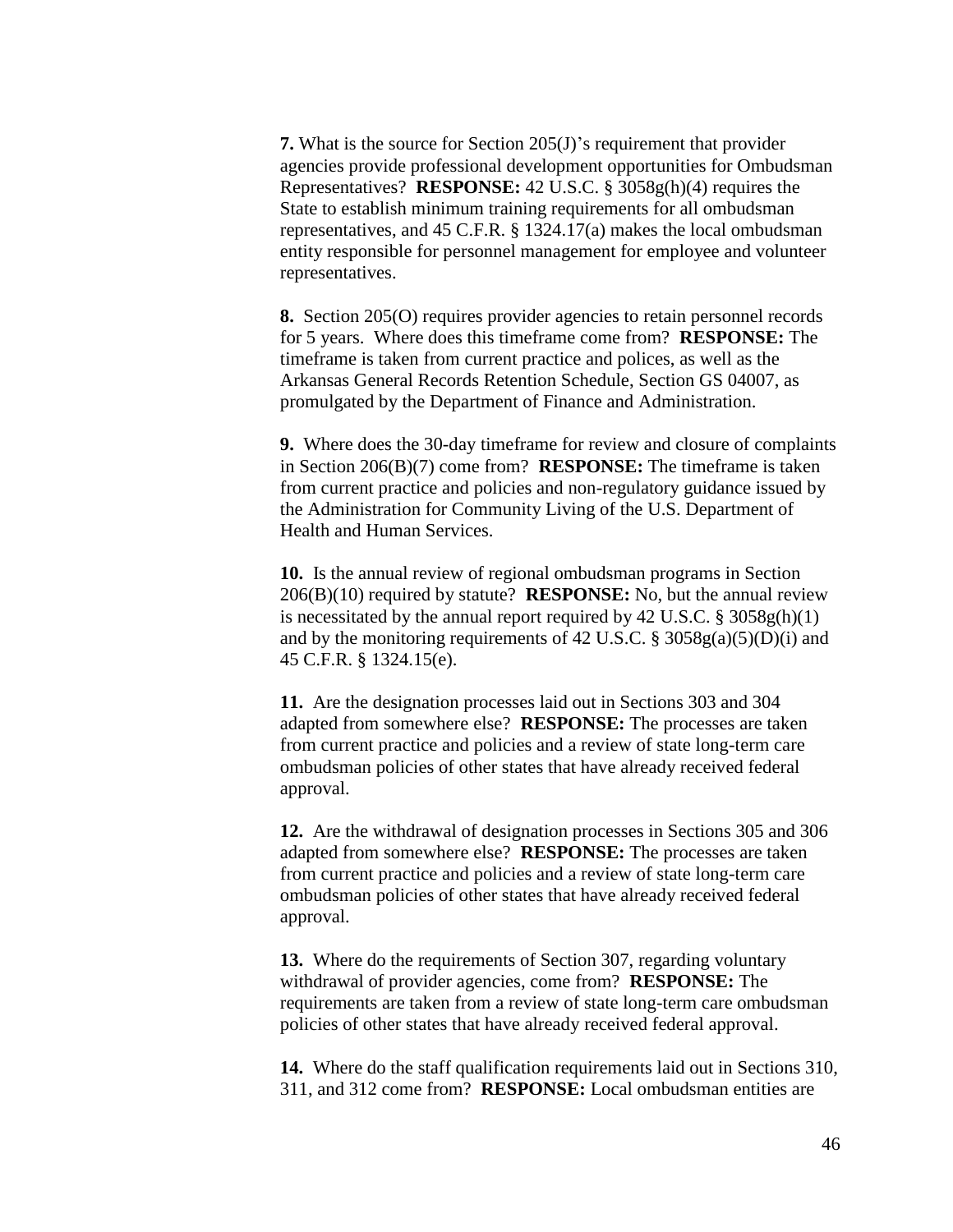required to cooperate with the State Ombudsman in the selection of these individuals, by 45 C.F.R. § 1324.11(e)(1), and representatives and volunteers are ultimately designated by the State Long-Term Care Ombudsman per 42 U.S.C. § 3058g(a)(5)(A). Criminal background checks are required by Ark. Code Ann. § 20-38-103. The remaining requirement are taken from current practice and policies.

**15.** Is the provider agency hiring process detailed in Section 313 adapted from somewhere else or original to the agency? **RESPONSE:** The process is taken from a review of state long-term care ombudsman policies of other states that have already received federal approval, as well as information from the National Long-Term Care Ombudsman Resource Center.

**16.** What is the source for the certification requirements for formerly certified ombudsman representatives (Section 314)? **RESPONSE:** The requirements are taken from a review of state long-term care ombudsman policies of other states that have already received federal approval, as well as information from the National Long-Term Care Ombudsman Resource Center.

**17.** Is the grievance process in Section 318 adapted from somewhere else? If not, where do the investigation timeframes come from? Is there any specific statutory source for these requirements? **RESPONSE:** The grievance process is required by 45 C.F.R. § 1324.11(e)(7). The timeframes are adapted from a review of state long-term care ombudsman policies of other states that have already received federal approval, as well as information from the National Long-Term Care Ombudsman Resource Center.

**18.** Chapter 400, subsection A lists several service components that the Program shall provide to residents. Is this list taken from somewhere, or was it drafted specifically for these proposed rules? **RESPONSE:** This list is taken from current practice and policies.

**19.** Section 401(A) provides that the Program shall "identify, investigate, and resolve complaints made by or on behalf of residents." Is this meant to apply to all complaints, or merely those specific types of complaints listed in 45 C.F.R. § 1324.13(a)(1)? **RESPONSE:** This language applies only to complaints authorized under 45 C.F.R. § 1324.13(a)(1). The limiting language of 1324.13(a)(1) is reflected in the remainder of the proposed rule, including the definition of "complaint" in Section 102.

**20.** Is there specific statutory authority for Section 404, which deals with routine visits to long-term care facilities? **RESPONSE:** Access to facilities by ombudsmen is guaranteed by Ark. Code Ann. § 20-10-603.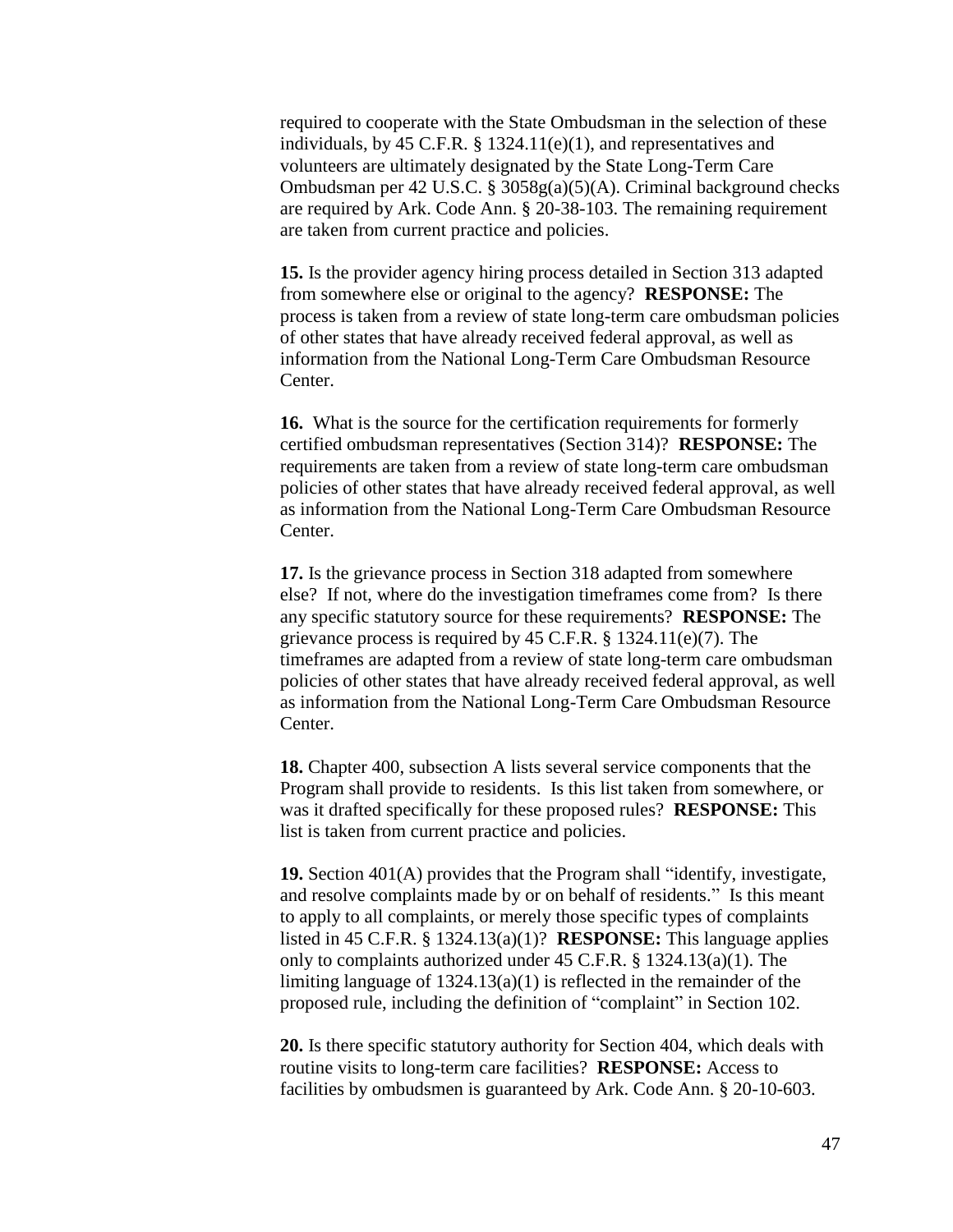The general statutory authority for the proposed rules is Ark. Code Ann. § 20-10-602, which gives broad authority to DHS to "establish and administer an ombudsman program" and to adopt rules necessary to administer the program. Additional requirements are contained in 45 C.F.R. § 1324.11(e)(2).

**21.** Is there specific statutory authority for Section 405(D)-(E), dealing with issue advocacy? **RESPONSE:** These provisions are authorized by 45 C.F.R. §§ 1324.11(e)(5) and 1324.13(a)(7)(iv). This function of the Ombudsman is required by 42 U.S.C.  $\S 3058g(a)(3)(G)$ .

**22.** Where do the annual plan requirements listed in Section 408(C) come from? **RESPONSE:** These requirements are taken from current practice and policies. 45 C.F.R. §§ 1324.13(c)(1)(i) & (ii) requires the submission, review, approval, and regular monitoring of a plan.

**23.** Section 502(B)(3) identifies "current or former employment of an individual by, or current or former involvement in the management of a long-term care facility or by the owner or operator of any long-term care facility or long-term care services or support services, or managed care organization," as a potential conflict of interest. Is this intended to apply to any prior employment/involvement, or just employment/involvement within the past year as specified by 42 U.S.C.  $\S 3058g(f)(1)(C)(iii)$ ? **RESPONSE:** This language is intended to follow and not exceed the requirements of 42 U.S.C.  $\S 3058g(f)(1)(C)(iii)$ .

**24.** Section 502(B)(9)(e) identifies providing "legal services outside the scope of ombudsman duties" as a potential conflict of interest. Is there specific statutory/regulatory authority for this provision? **RESPONSE:** An attorney-client relationship is a fiduciary relationship, and such a relationship explicitly qualifies as a conflict of interest under 42 U.S.C.  $§ 3058g(f)(1)(C)(vi).$ 

**25.** What is the source for the recurrent 5-calendar-day timeframe in Sections 503 and 504? **RESPONSE:** The timeframe is adapted from a review of state long-term care ombudsman policies of other states that have already received federal approval, as well as information from the National Long-Term Care Ombudsman Resource Center.

**26.** Where does Section 602, addressing legal counsel for the State Long Term Care Office, come from? **RESPONSE:** The provisions of this section reflect the requirements of 42 U.S.C.  $\S 3058g(g)$  and 45 C.F.R. § 1324.15(j) and current practices.

**27.** Where do the procedures detailed in Section 603, regarding legal counsel for representatives of the Long Term Care Office, come from?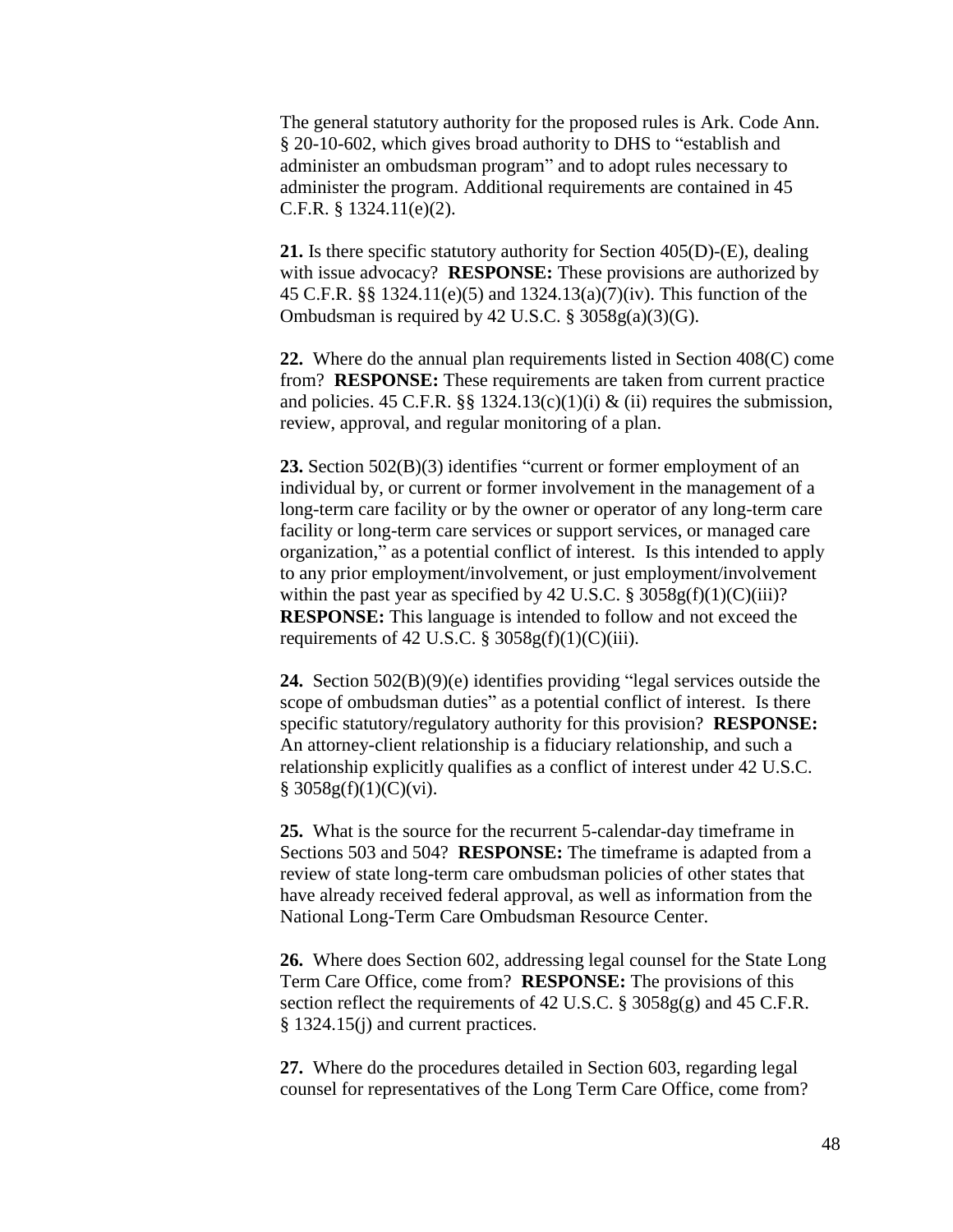**RESPONSE:** The provisions of this section reflect the requirements of 42 U.S.C.  $\S 3058g(g)$  and 45 C.F.R.  $\S 1324.15(i)$  and current practices.

**28.** Are the reporting procedures in Section 702 adapted from somewhere else? **RESPONSE:** The provisions of this section reflect the requirements of 42 U.S.C. § 3058g(j) and 45 C.F.R. § 1324.15(i), and were adapted from a review of state long-term care ombudsman policies of other states that have already received federal approval, as well as information from the National Long-Term Care Ombudsman Resource Center.

**29.** Are the confidentiality procedures in Section 901 adapted from somewhere else? **RESPONSE:** The provisions of this section reflect the requirements of 42 U.S.C. § 3058g(a)(5)(D)(iii) and current practices.

**30.** Where do the review requirements in Section 902(C)-(F) come from? **RESPONSE:** The provisions of this section reflect the requirements of 42 U.S.C. § 3058g(a)(5)(D)(i) and 45 C.F.R. § 1324.15(e), and were adapted from a review of state long-term care ombudsman policies of other states that have already received federal approval, as well as information from the National Long-Term Care Ombudsman Resource Center.

**31.** Where do the disclosure determination procedures in Section 903(F) come from? **RESPONSE:** The provisions of this section reflect the requirements of 45 C.F.R. § 1324.13(e)(3) and current practices.

**32.** Where do the record maintenance procedures in Section 904 come from? **RESPONSE:** The provisions of this section reflect the requirements of 45 C.F.R. § 1324.13(d) and were adapted from a review of state long-term care ombudsman policies of other states that have already received federal approval, as well as information from the National Long-Term Care Ombudsman Resource Center.

**33.** Are the complaint processing procedures in Section 1001 adapted from somewhere else? **RESPONSE:** The provisions of this section reflect the requirements of 45 C.F.R. § 1324.19(b).

**34.** Section 1002(C) states, "Investigation by the ombudsman representative shall proceed only with the express consent of the resident or resident representative except in systemic cases." What is the statutory authority for this provision? **RESPONSE:** 42 U.S.C. § 3058g(a)(3)(A)(i) and 45 C.F.R. § 1324.19(b)(2)(ii)(B). The general statutory authority for the proposed rules is Ark. Code Ann. § 20-10-602, which gives broad authority to DHS to "establish and administer an ombudsman program" and to adopt rules necessary to administer the program.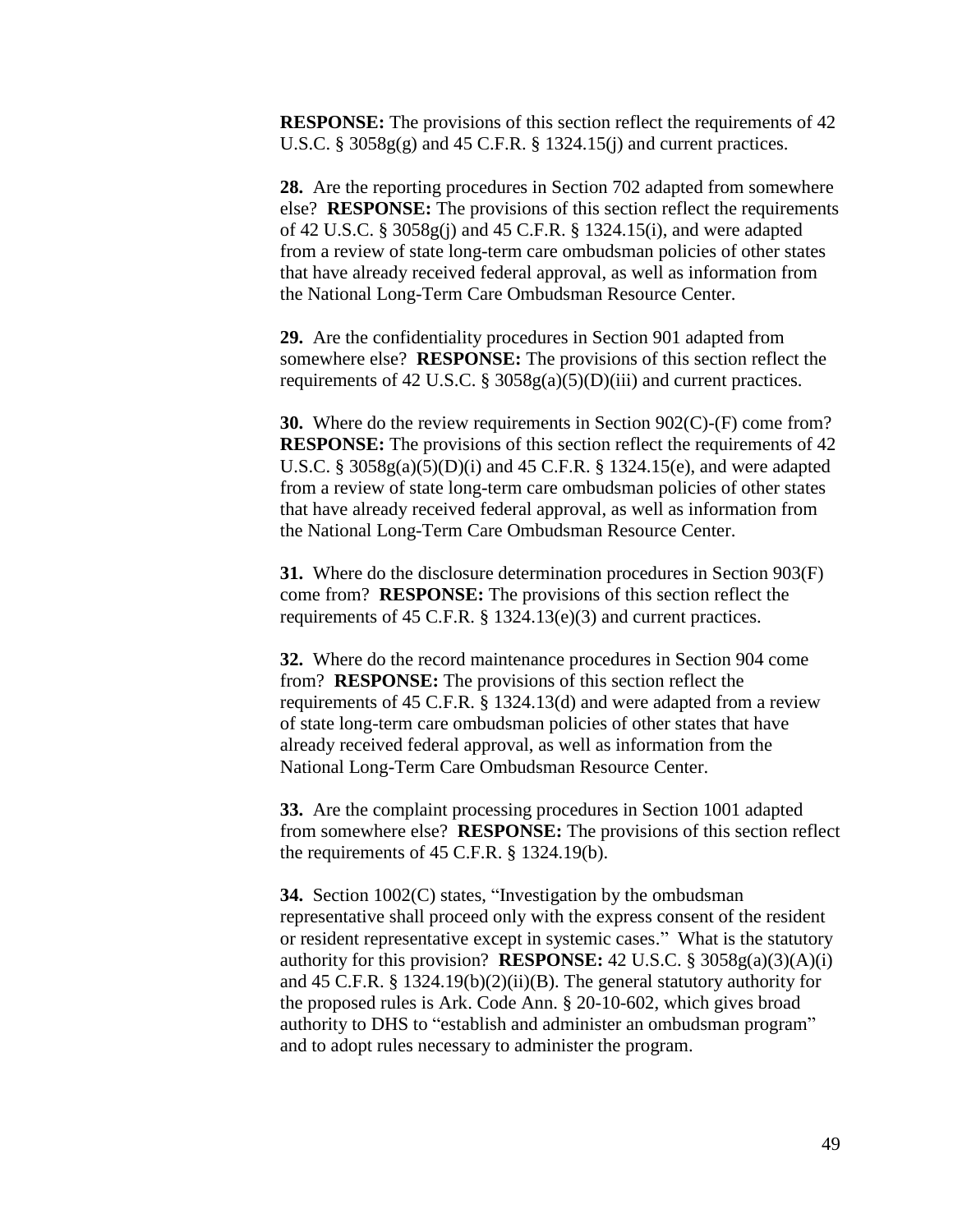**35.** Section 1002(F)(1) states that the State Ombudsman or designee shall refer the matter and disclose resident-identifying information to the appropriate agency/agencies if, among other things, "the ombudsman representative has reasonable cause to believe that the resident representative has taken an action, inaction, or decision that may adversely affect the health, safety, welfare, or rights of the resident." What is the statutory authority for this provision? **RESPONSE:** 42 U.S.C. § 3058g(a)(3)(A)(ii) and 45 C.F.R. § 1324.19(b)(7)(i). The general statutory authority for the proposed rules is Ark. Code Ann. § 20-10-602, which gives broad authority to DHS to "establish and administer an ombudsman program" and to adopt rules necessary to administer the program.

**36.** Where do the complaint investigation procedures in Section 1002(G) come from? **RESPONSE:** The provisions of this section reflect the requirements of 42 U.S.C. §  $3058g(a)(3)(A)(i)$  and 45 C.F.R.  $§ 1324.19(b)(2)(ii)(B).$ 

**37.** Section 1002(I) addresses case closure when residents die. Where do these procedures come from? **RESPONSE:** The provisions of this section reflect the requirements of 42 U.S.C.  $\S 3058g(a)(3)(A)(i)$  and 45 C.F.R.  $§ 1324.19(b)(2)(ii)(B).$ 

**38.** Are the complaint investigation procedures in Section 1002(J)-(O) adapted from somewhere else? **RESPONSE:** The provisions of these sections reflect the requirements of 45 C.F.R. § 1324.19(b) and were adapted from a review of state long-term care ombudsman policies of other states that have already received federal approval, as well as information from the National Long-Term Care Ombudsman Resource Center.

**39.** Where do the complaint verification provisions of Section 1003 come from? **RESPONSE:** The provisions of this section reflect the requirements of 42 U.S.C.  $\S 3058g(a)(3)(A)(i)$  and 45 C.F.R.  $§ 1324.19(b)(2)(F).$ 

**40.** Section 1004(C) lists classifications for case resolution status. Where do these classifications come from? **RESPONSE:** These classifications are taken from the National Ombudsman Reporting System (NORS), an ombudsman data collection tool provided by the Administration for Community Living of the U.S. Department of Health and Human Services.

**41.** What is the source for the case closure criteria in Section 1004(D)? **RESPONSE:** These criteria are taken from the National Ombudsman Reporting System (NORS), an ombudsman data collection tool provided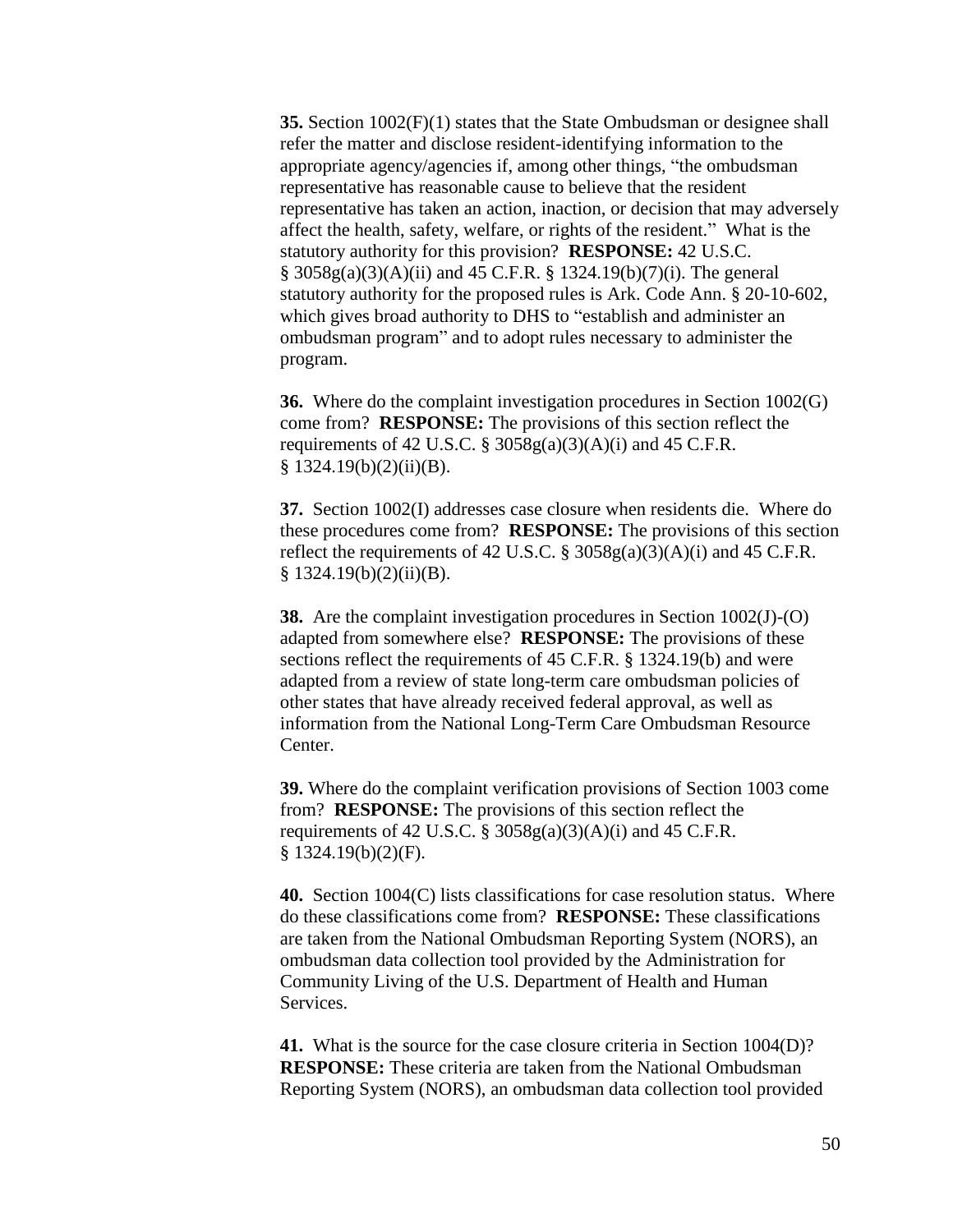by the Administration for Community Living of the U.S. Department of Health and Human Services.

**42.** Section 1005(F) addresses procedures when a resident refuses to consent to report suspected abuse or neglect. Where do these procedures come from? **RESPONSE:** These procedures are taken from current practice and reflect the requirement of 45 C.F.R. § 1324.17(a) that the State Long-Term Care Ombudsman retains programmatic oversight over local ombudsman entities.

**43.** What is the source for the procedures in Section 1005(I)-(J) dealing with suspected financial exploitation of a resident? **RESPONSE:** The procedures are taken from current practice and policies and a review of state long-term care ombudsman policies of other states that have already received federal approval.

**44.** Section 1006(D)(2) sets out procedures for referring a resident to private attorneys. Where do these procedures come from? **RESPONSE:** These procedures are implicitly required by 42 U.S.C.  $\S 3058g(a)(3)(C)$ . They are taken from current practice and policies and a review of state long-term care ombudsman policies of other states that have already received federal approval, as well as information from the National Long-Term Care Ombudsman Resource Center.

**45.** Are the training requirements in Appendix B based on specific statutory authority? If not, are they adapted from somewhere else? **RESPONSE:** The training requirements are published by the Administration for Community Living of the U.S. Department of Health and Human Services.

**46.** 45 C.F.R. § 1324.13(c)(2)(iii) requires that a state agency's training procedures "specify an annual number of hours of in-service training for all representatives of the Office." Does Appendix B address in-service training, or has the agency addressed this somewhere else? **RESPONSE:** This requirement is addressed in the proposed rules, in Appendix B, "CERTIFICATION-CONTINUATION REQUIREMENTS," section C.

The proposed effective date is pending legislative review and approval.

**FINANCIAL IMPACT:** The agency indicated that this rule does not have a financial impact.

**LEGAL AUTHORIZATION:** "The Division of Aging, Adult, and Behavioral Health Services of the Department of Human Services shall establish and administer an ombudsman program in accordance with the Older Americans Act . . . and all applicable federal and state laws . . . ."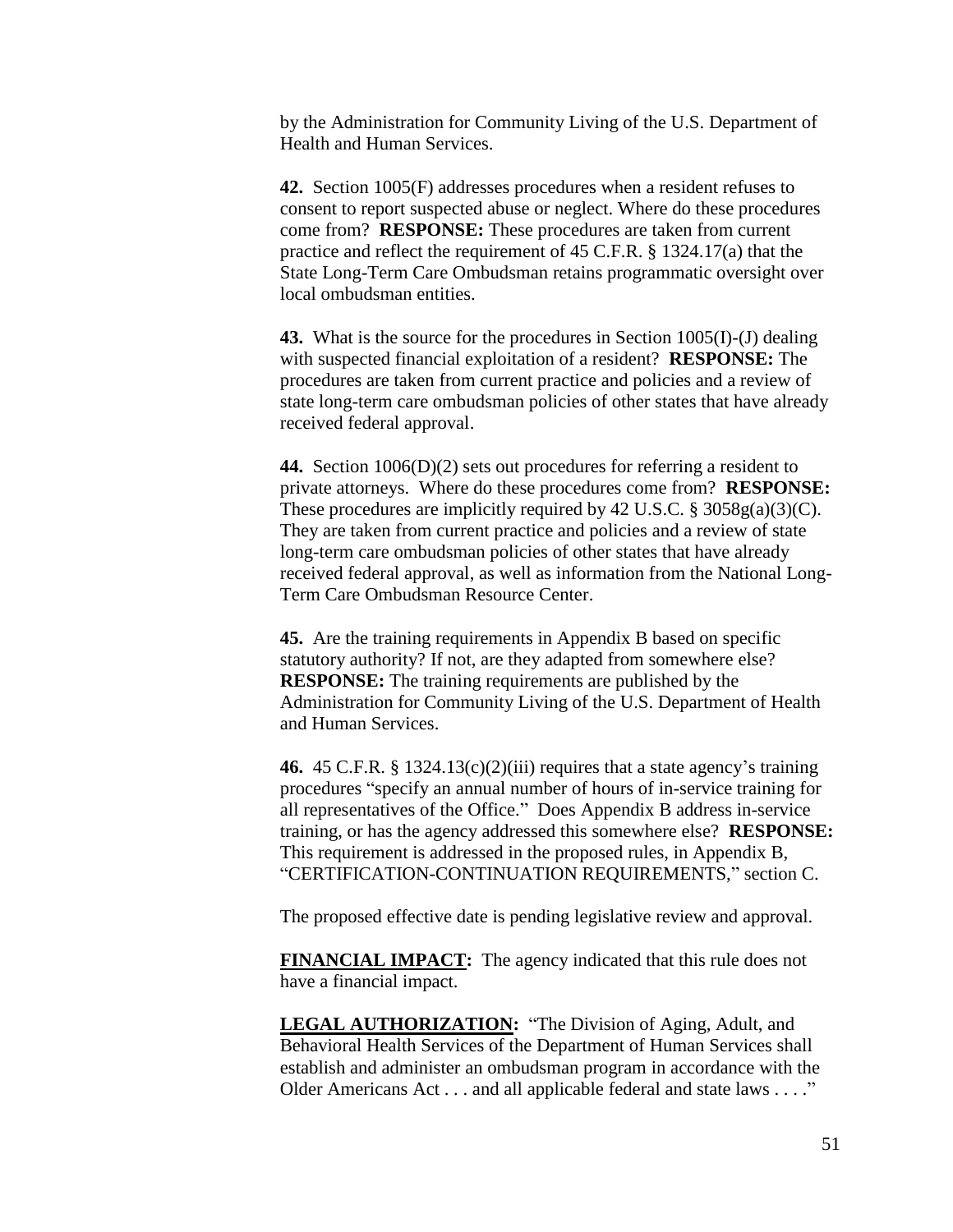Ark. Code Ann. § 20-10-602. Federal regulations require state agencies on aging to "develop policies governing all aspects of . . . the ombudsman program whether operated directly by the State agency or under contract." 45 C.F.R. § 1321.11(a). The Department has the authority to promulgate rules as necessary or desirable to administer assigned forms of welfare activities and services, *see* Ark. Code Ann. § 20-76-201, and it may also promulgate rules as needed to conform its programs to federal law and receive federal funding. Ark. Code Ann. § 25-10-129.

## **8. DEPARTMENT OF HUMAN SERVICES, DIVISION OF COUNTY OPERATIONS (Mr. Mark White, Ms. Mary Franklin)**

**a. SUBJECT: Transitional Employment Assistance Policy Manual 1,000 & 10,000**

### **DESCRIPTION:**

### Statement of Necessity

Outdated and non-valid information is being removed in Transitional Employment Assistance (TEA) Policy Manual sections 1030, 1040, 1060, 1070, 1080, and 10,000.

### Rule Summary

Changes to the Transitional Employment Assistance (TEA) policy include:

• Removing outdated TEA policy sections 1030, 1040, 1060, 1070, and 1080.

 Removing the requirement that the eligibility worker provide a TEA applicant with an Arkansas Work Pays pamphlet from section 10,000.

**PUBLIC COMMENT:** No public hearing was held on this rule. The public comment period expired on July 30, 2020. The agency indicated that it received no public comments.

The proposed effective date is October 1, 2020.

**FINANCIAL IMPACT:** The agency indicated that this rule does not have a financial impact.

**LEGAL AUTHORIZATION:** The Department of Human Services has the responsibility to administer assigned forms of public assistance. *See* Ark. Code Ann. §§ 20-76-201(1), 20-77-107(a)(1). The Department has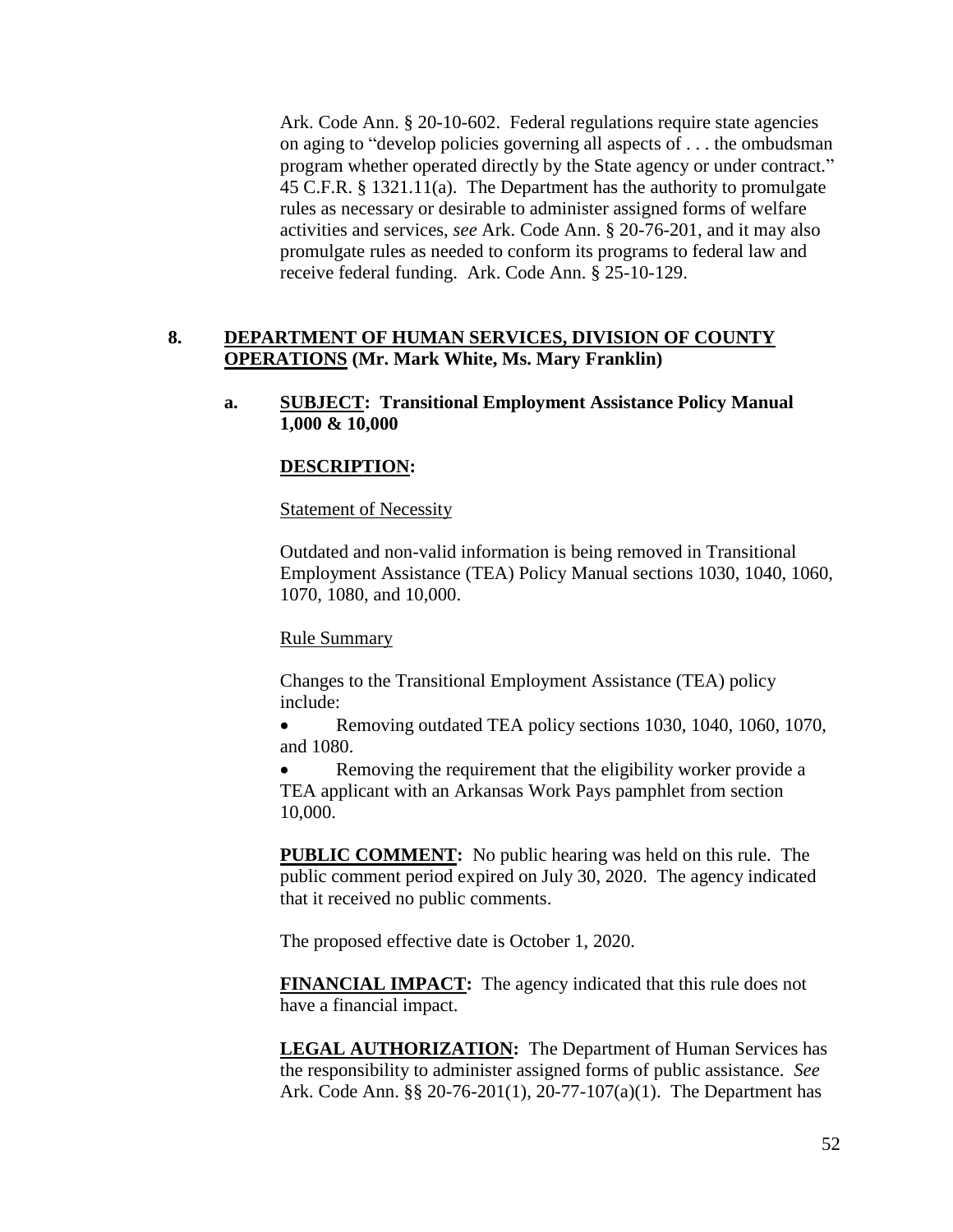the authority to make rules that are necessary or desirable to carry out its public assistance duties, *see* Ark. Code Ann. § 20-76-201(12), and it has the specific authority to "promulgate rules to determine resource eligibility and benefit levels for" Transitional Employment Assistance Program eligibility. Ark. Code Ann.  $\S 20-76-401(c)$ . The Department and its divisions also have the authority to promulgate rules as necessary to conform their programs to federal law and receive federal funding. Ark. Code Ann. § 25-10-129(b).

## **9. DEPARTMENT OF HUMAN SERVICES, DIVISION OF MEDICAL SERVICES (Mr. Mark White, Ms. Janet Mann)**

## **a. SUBJECT: Episode 1-19; Section I-3-19; and State Plan #20-0002**

### **DESCRIPTION:**

### Statement of Necessity

The Episode of Care (EOC) program has been successful as each episode is now reporting stability in cost and quality. Financially, the positive incentives (gain share) now outweigh negative incentives (risk share). The program has exhausted any practical selection of new or additional conditions or procedures for which to study.

Asthma, Chronic Obstructive Pulmonary Disease, and Congestive Heart Failure episodes have all increased follow up visits with physicians which decreased repeat visits to the emergency room. Tonsillectomy episode had a huge decrease in pathology rate from 70% the first year to 22% currently along with a decrease in steroid rate. Average length of inpatient stay has decreased for Total Joint Replacement and Congestive Heart Failure and Perinatal was successful in dramatically increasing Strep, HIV, and Chlamydia screenings while also reducing the number of emergency room visits. Upper Respiratory Episode decreased unnecessary antibiotic prescriptions typing a quality measure for strep tests to a prescription. With quality stabilizing, informational reporting is replacing the financial reporting to allow providers to see trends in quality metrics, comparing practice methodology with peers.

As a result of stabilization and no new avenues of consideration, the Episodes of Care program will gradually conclude over the next two (2) years. State fiscal year 2020 (July 1, 2019 – June 31, 2020) will be the last reporting period for each episode's performance period. In state fiscal year 2021, the final reconciliation episode report will be generated. The reconciliation report period allows Principal Accountable Providers the opportunity to improve their gain share/risk share or incentive position.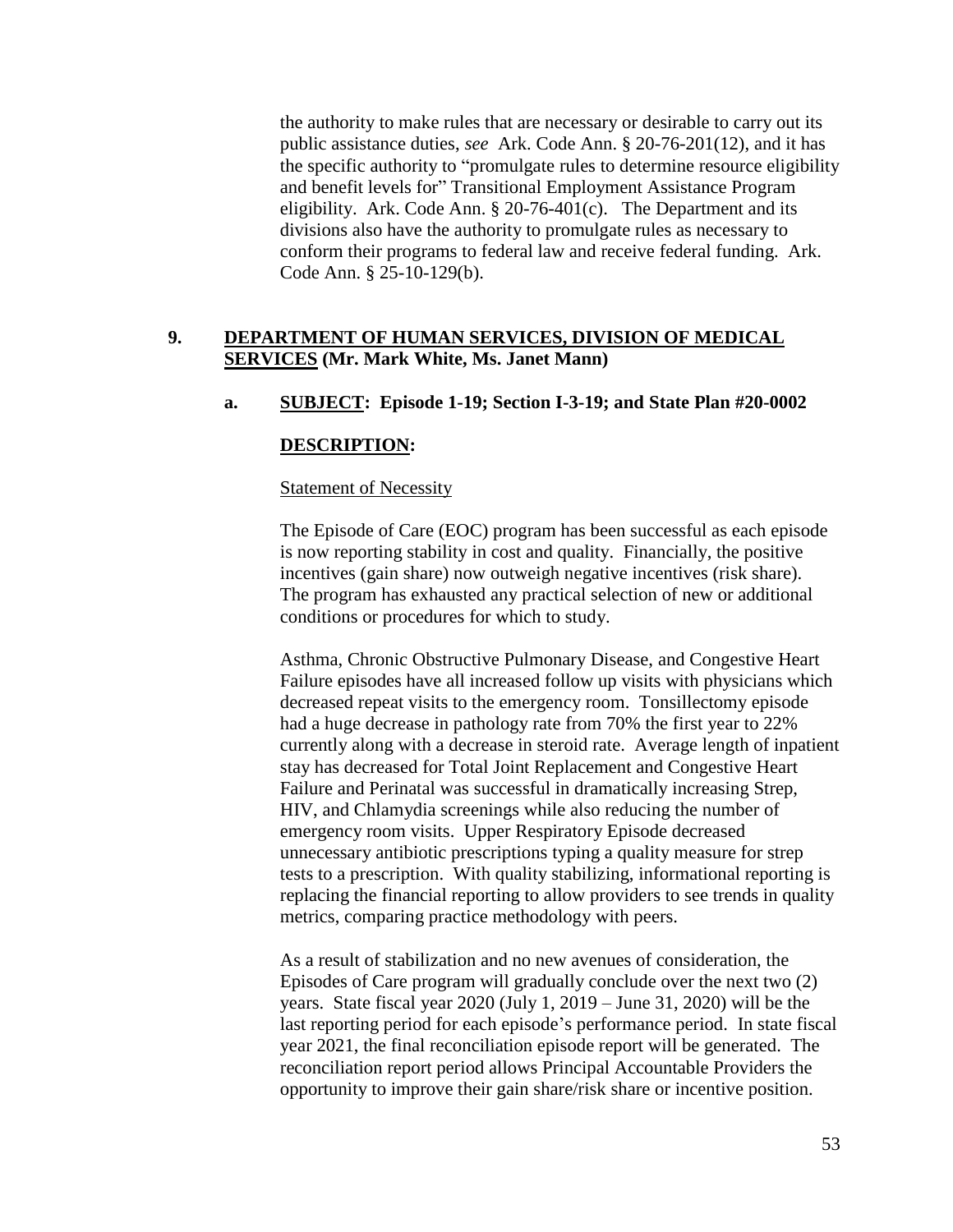The report will reconcile the payment report for a final determination of possible risk share or gain share. The reporting timeframe table below identifies the episode programs and the timeframe for each Episode of Care.

### Rule Summary

This proposed rule provides that the Episode of Care (EOC) Program will sunset over a period of two years, state fiscal year 2020 and state fiscal year 2021. The EOC program is a retroactive, financial program of Arkansas fee-for-services Medicaid. The episodes were launched quarterly and, as a result, have different performance periods. Hence, the reason for a gradual sunset of the program.

The Arkansas Medicaid State Plan is being revised throughout to announce the sunset of the Episode of Care Program gradually over SFY 2020 and SFY 2021.

Section I, 180.000, Episodes of Care, of the Medicaid provider manuals is being revised to announce the conclusion of the Episode of Care Program gradually over SFY 2020 and SFY 2021.

Section II, 200.000, Episodes of Care General Information, of the Episodes of Care Provider Manual is being revised to announce the conclusion of the Episode of Care Program gradually over SFY 2020 and SFY 2021. Included in the section is a timeframe of the gradual sunset for each episode of care.

Section II, 210.000 – 223.000, of the Episodes of Care Provider Manual are being revised to reflect the final payment report date and the final reconciliation report date of each episode of care.

|                | <b>SFY 2020</b> |               |              |               | <b>SFY 2021</b> |               |              |               |
|----------------|-----------------|---------------|--------------|---------------|-----------------|---------------|--------------|---------------|
| Report Type    | 7/31/19         | 10/31/19      | 1/31/20      | 4/30/20       | 7/31/20         | 10/31/20      | 1/31/21      | 4/30/21       |
|                | <b>CABG</b>     | <b>ASTHMA</b> | <b>URIN</b>  | <b>COPD</b>   |                 |               |              |               |
|                |                 |               | <b>URIS</b>  | HF            |                 |               |              |               |
| Payment        |                 |               | <b>URIP</b>  | <b>COLON</b>  |                 |               |              |               |
|                |                 |               | <b>CHOLE</b> | <b>TONSIL</b> |                 |               |              |               |
|                |                 |               | PERINATAL    | <b>TJR</b>    |                 |               |              |               |
|                |                 |               |              |               | <b>CABG</b>     | <b>ASTHMA</b> | <b>URIN</b>  | <b>COPD</b>   |
| Reconciliation |                 |               |              |               |                 |               | <b>URIS</b>  | HF            |
|                |                 |               |              |               |                 |               | <b>URIP</b>  | <b>COLON</b>  |
|                |                 |               |              |               |                 |               | <b>CHOLE</b> | <b>TONSIL</b> |
|                |                 |               |              |               |                 |               | PERINATAL    | <b>TJR</b>    |

### **Episodes of Care Reporting Timeframe**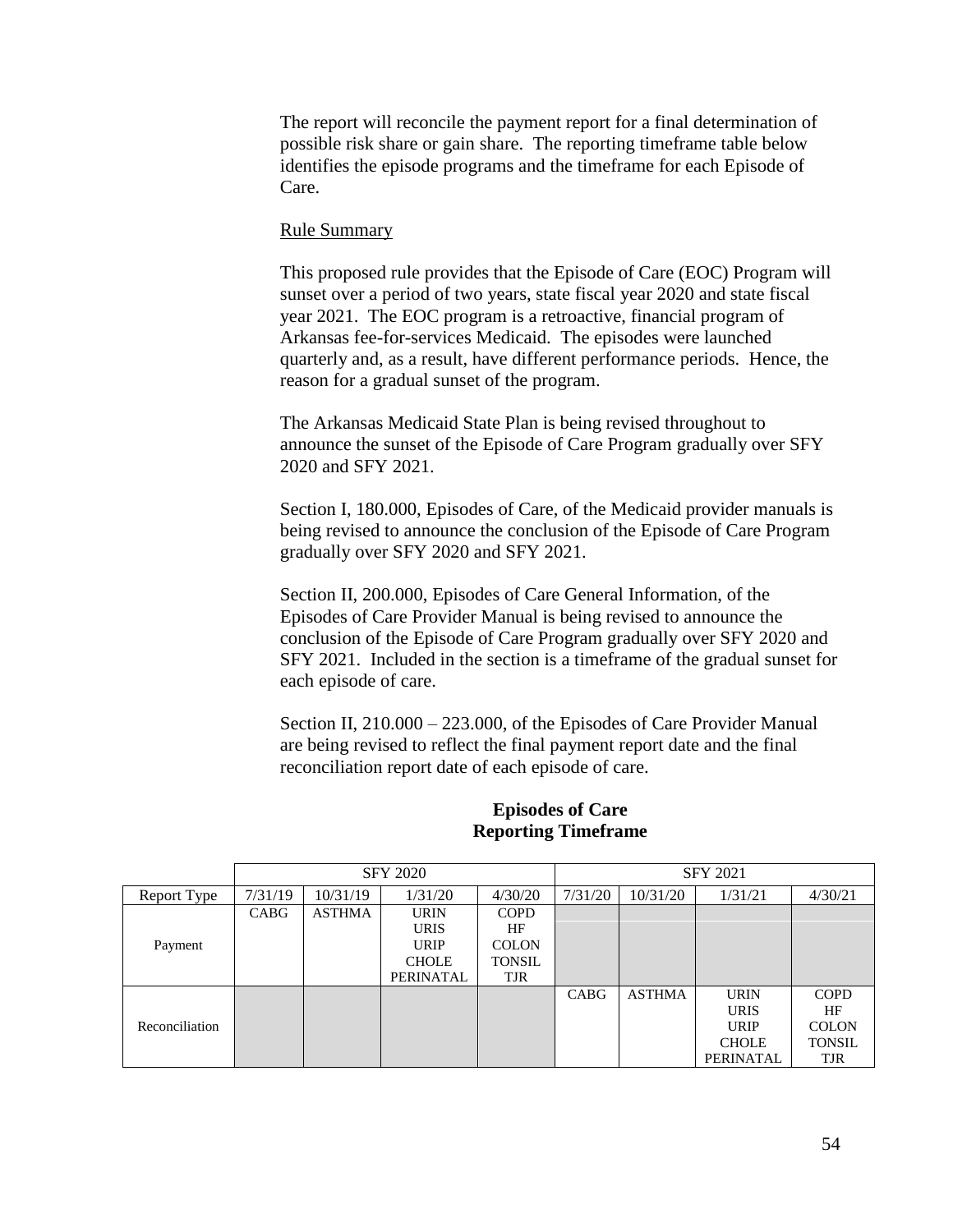**PUBLIC COMMENT:** No public hearing was held on this rule. The public comment period expired on July 25, 2020. The agency indicated that it received no public comments.

Lacey Johnson, an attorney with the Bureau of Legislative Research, asked the following questions and received the following responses:

**1.** What is the status on CMS approval of the SPA? **RESPONSE:** The SPA is still pending with CMS. It was submitted on June 17, 2020. The 90<sup>th</sup> day is September 15, 2020. We have not received any requests for additional information at this point in time from CMS.

**2.** Are the other Episodes of Care listed on the Department's website (ADHD, ODD, Hysterectomy, Pediatric Pneumonia, Appendectomy, and UTI) affected by the EOC program sunset process? **RESPONSE:** No, the ones you listed are not affected by the current sunset process. ADHD and ODD were retired as part of the behavioral health transformation in 2017. DHS has left them on the website for reference only. Hysterectomy, Pediatric Pneumonia, Appendectomy, and UTI are all informational reports based on Episode "technology" (algorithms, etc.). These reports do not have financial incentives and are informational for providers, and therefore are not part of this sunset rule promulgation.

The proposed effective date is October 1, 2020.

**FINANCIAL IMPACT:** The agency indicated that this rule does not have a financial impact.

**LEGAL AUTHORIZATION:** The Department of Human Services has the responsibility to administer assigned forms of public assistance and is specifically authorized to maintain an indigent medical care program (Arkansas Medicaid). *See* Ark. Code Ann. §§ 20-76-201(1), 20-77-  $107(a)(1)$ . The Department has the authority to make rules that are necessary or desirable to carry out its public assistance duties. Ark. Code Ann. § 20-76-201(12). The Department and its divisions also have the authority to promulgate rules as necessary to conform their programs to federal law and receive federal funding. Ark. Code Ann. § 25-10-129(b).

# **10. DEPARTMENT OF LABOR AND LICENSING, DIVISION OF OCCUPATIONAL & PROF. LICENSING BOARDS AND COMMISSIONS, APPRAISER LICENSING AND CERTIFICATION BOARD (Ms. Diana Piechocki)**

**a. SUBJECT: Registered Apprentice Appraiser and Revisions 19-0005**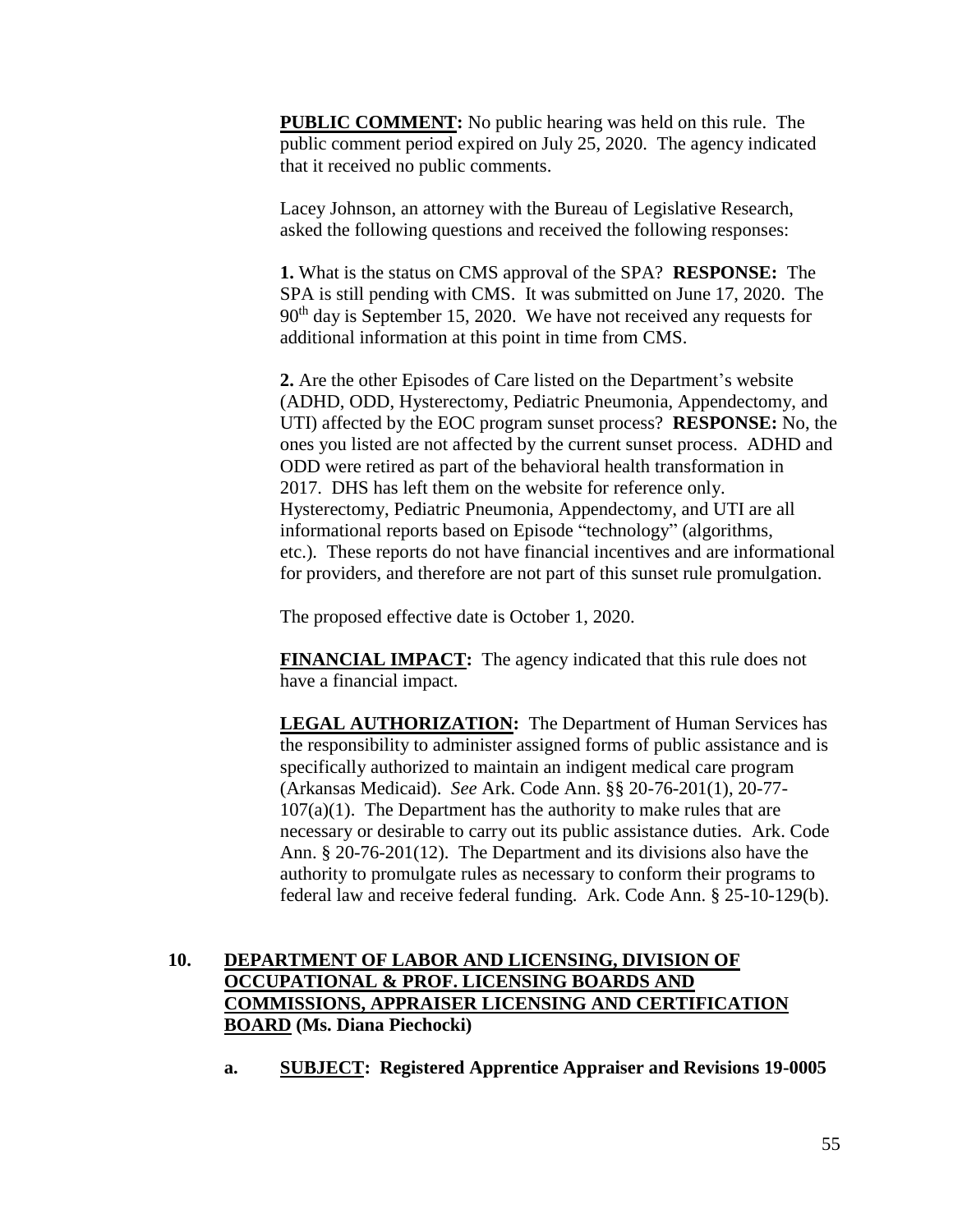**DESCRIPTION:** The Appraiser Licensing and Certification Board is proposing revisions to Rule 19-0005 concerning registered apprentice appraisers. The board approved these proposed changes to our Rules at the board meeting held on September 12, 2019. These changes are based on approval of the Rule changes we are currently promulgating. The prior Rule change, as well as these changes, are necessary to comply with Arkansas Statutes, specifically Acts 315, 426, 514, 820, 990, and 1028 of 2019, and Title XI of the Financial Institutions Reform, Recovery, and Enforcement Act as amended by Dodd-Frank. A summary of the changes is provided below:

• Removed the word "regulations" and replaced with "rules" where needed.

• Replaced "Competency Provision" with the correct terminology of "Competency Rule."

• Corrected the definition of "Supervisory Appraiser."

 We removed the definition of "Trainee Appraiser." The Registered Apprentice Appraiser classification replaces Trainee Appraiser.

 Added new definitions for "Registered Apprentice Appraiser," "Returning Military Veteran." and "Expedited Credentialing."

• Added a notice regarding the sound-only recording of open public meetings.

• Added "Standards of Practice." Moved to the beginning of the section, the "Restrictions on Appraisal Practice." And, corrected wording for State Licensed, Certified Residential, Certified General and State Registered appraisers. Added Registered Apprentice appraiser for continuity.

 We have corrected the process for a denial of a credential. The denial is subject to the Arkansas Administrative Procedures Act.

It is clarified when and where an appraiser's signature is required.

• Added the Registered Apprentice appraiser classification throughout where needed.

We removed the fee for a replacement credential.

 On pages 14 through 24, we made corrections to the education approval process and requirements. These revisions move all of the education information to the same section. Also, we separated criteria specific to qualifying education from criteria specific to continuing education. This information corresponds to "The Real Property Appraiser Qualification Criteria'' as promulgated by the Appraisal Foundation.

We removed the terminology "moral turpitude."

 We added a section for military veterans which provides expedited credentialing.

 The Board added a section for the Criteria Applicable to a Registered Apprentice Appraiser credential.

 On pages 42 through 47, the Board separated Reciprocity, Temporary Practice Permits, and a Transfer moving to the State of Arkansas.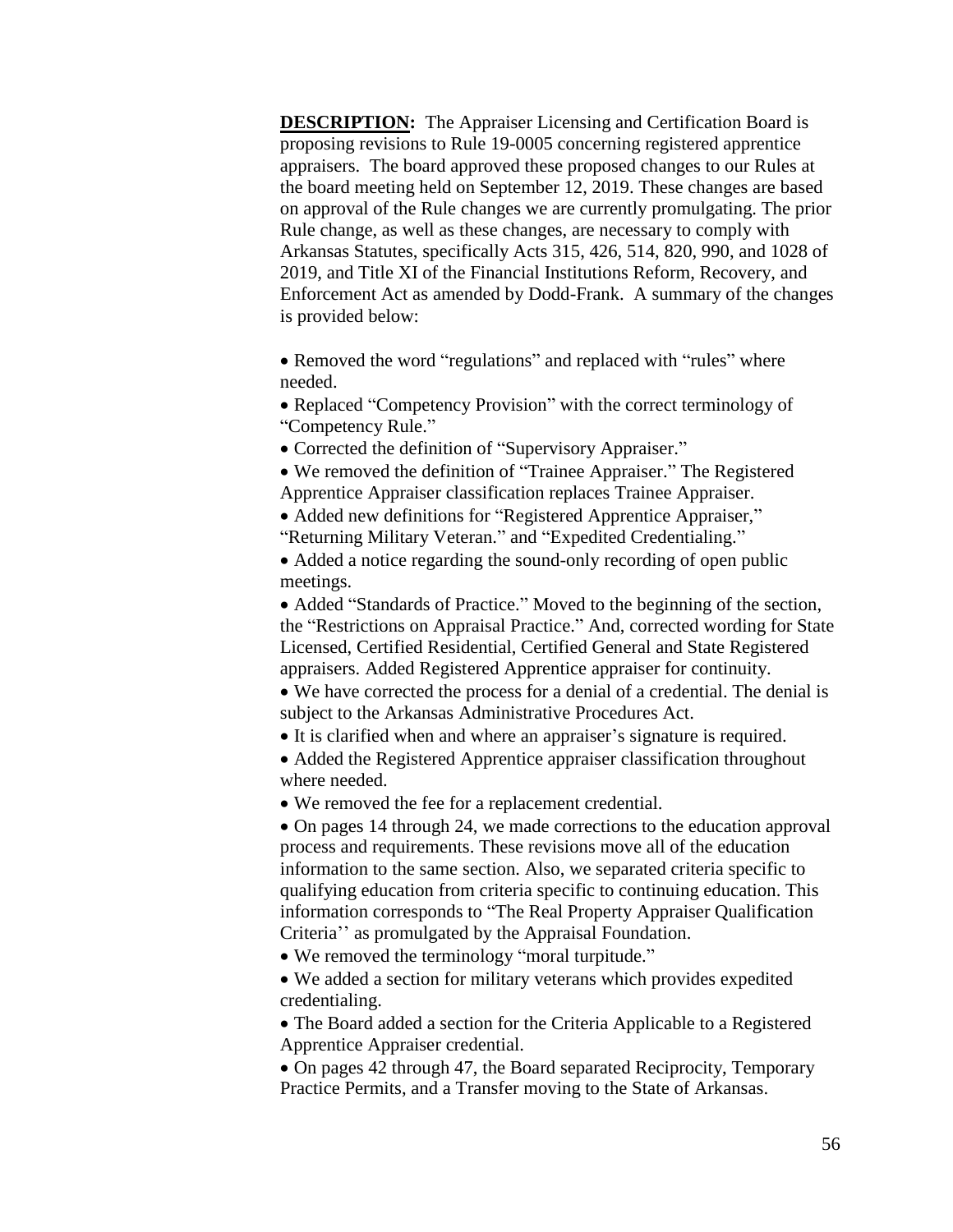Reciprocity applies to a non-resident wishing to obtain an Arkansas appraiser credential. Temporary Practice Permits apply to a non-resident wanting to work in Arkansas temporarily on an assignment specific basis. A Transfer applies to a resident of another State moving to Arkansas and wanting to apply for an Arkansas appraiser credential.

 The Supervisory appraiser requirements and responsibilities are revised and worded to correspond with "The Real Property Appraiser Qualification Criteria.''

 The Board added a section to detail Criminal Background Checks and Pre-Licensure Criminal Background Checks.

 Removed the requirement that the Uniform Standards of Professional Appraisal Practice be taken in a classroom setting.

**PUBLIC COMMENT:** A public hearing was held on August 10, 2020. The public comment period expired on August 10, 2020. The board provided the following summary of comments it received and its responses thereto:

### **Name of Commenter:** John Bice

**Summary of the Comment:** Correction of the word "energy" on page 22 of the mark-up copy from "entergy."

**Response to the Comment:** The Board appreciates your comments. The correction of the spelling of "energy" is considered non-substantive, and is corrected in the mark-up and clean draft copies of the Rules.

Suba Desikan, an attorney with the Bureau of Legislative Research, asked the following questions and received the following responses:

**1.** Ark. Code Ann. § 17-14-203(6)(C) requires that the board's promulgated rules shall be equivalent to the minimum appraiserqualification criteria as promulgated by the Appraiser Qualifications Board of the Appraisal Foundation for state-licensed, registered apprentice, and state-certified appraisers performing federally related transactions. I noticed that you cited to the Uniform Standards of Professional Appraisal Practice (USPAP).

**a.** Are these qualification criteria promulgated by the Appraiser Qualifications Board of the Appraisal Foundation? **RESPONSE:** The Appraisal Standards Board of the Appraisal Foundation promulgates the Uniform Standards of Professional Appraisal Practice (USPAP). **b.** If not, could you please provide authority for requiring compliance with these standards? **RESPONSE:** Ark. Code Ann. § 17-14-305 (a)(1) requires compliance with USPAP. Also, Ark. Code Ann. § 17-14-202 (b)(1)(2) requires equivalence to USPAP.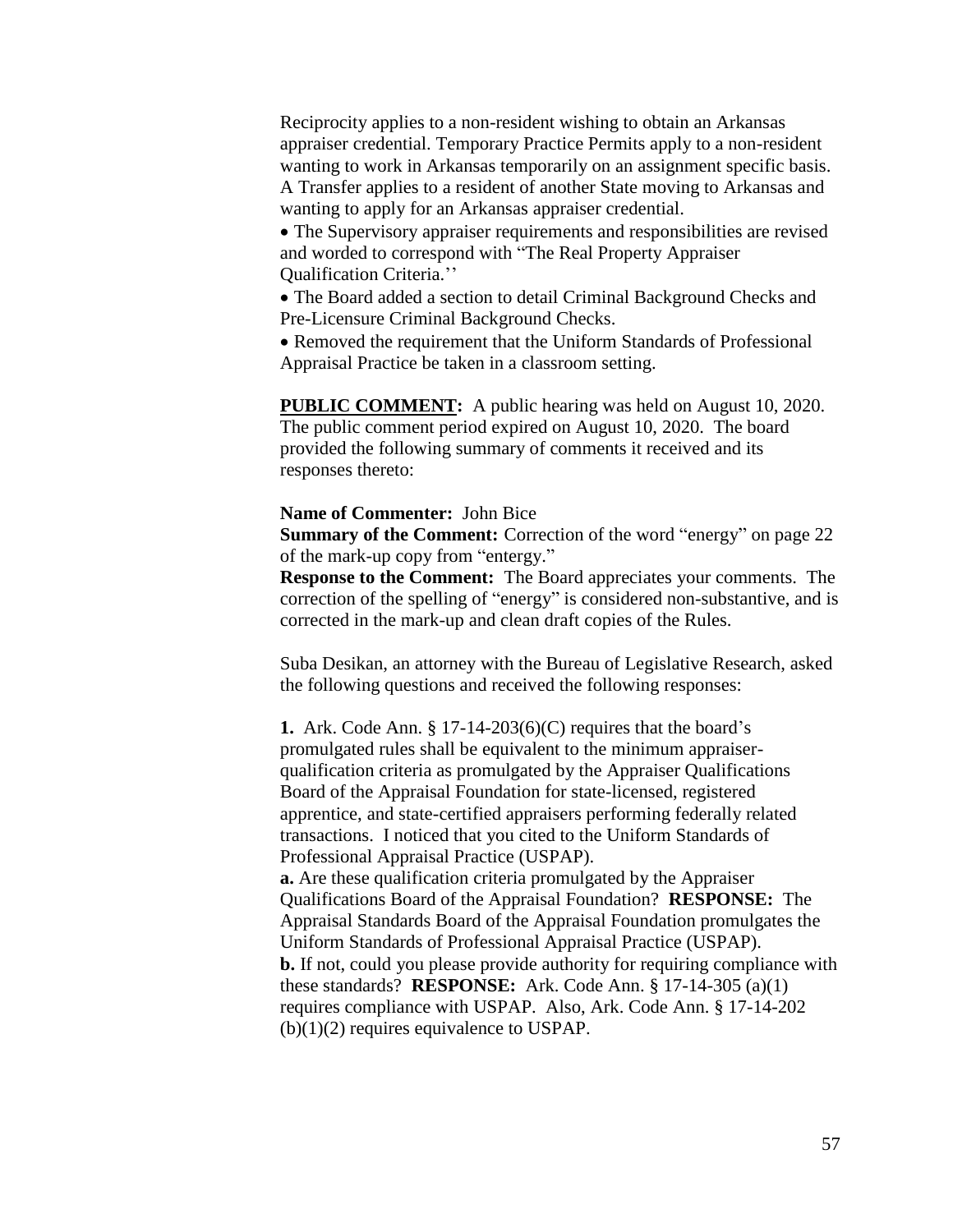**2.** There is a blank statutory citation on page 54 of the markup in # 10. Could you please provide a revised markup with the correct citation included? **RESPONSE:** Agency attached revised mark-up.

**3.** Concerning pre-licensure criminal background checks, what does the board consider a "reasonable time" to respond under Section (D)(3)? **RESPONSE:** The Board considers a "reasonable time" as 25 to 45 days.

**4.** The term "pre-registration" is used throughout the pre-licensure criminal background check section of the rule. This term does not appear in Act 990. Could you please explain what the term means? **RESPONSE:** We changed the wording of pre-licensure to preregistration since an appraiser starts with either a State Registered or Registered Apprentice credential. A license is a type of credential we issue after the applicant meets specific requirements and passes the national exam.

**5.** Concerning pre-licensure criminal background checks, could you please provide legal authority to support Section D(6), which states that decisions made by the board in response to a pre-registration criminal background check is not subject to appeal? **RESPONSE:** The decision is made at the Board level in response to a query or petition by an individual who is not an official applicant or candidate for a specific credential. The decision is non-binding, and the full application process remains available to the individual, including the provisions of appeal afforded in both our law/rules and the Administrative Procedure Act (APA). In other words, it is a Board-level recommendation advising an individual on whether their criminal history contains disqualifying offenses requiring a waiver or permanently disqualifying offenses for which a waiver is not available.

The proposed effective date is November 1, 2020.

**FINANCIAL IMPACT:** The board indicated that the proposed rules do not have a financial impact.

**LEGAL AUTHORIZATION:** The Arkansas Appraiser Licensing and Certification Board has authority to establish by rule the minimum examination, education, experience, and continuing education requirements for state-registered, state-licensed, registered apprentice, and state-certified appraisers. *See* Ark. Code Ann. § 17-14-203(6)(A). Promulgated rules shall be equivalent to the minimum appraiserqualification criteria as promulgated by the Appraiser Qualifications Board of the Appraisal Foundation for state-licensed, registered apprentice, and state-certified appraisers performing federally related transactions. *See* Ark. Code Ann. § 17-14-203(6)(C). The rules shall at all times require minimum examination contents that are equivalent to the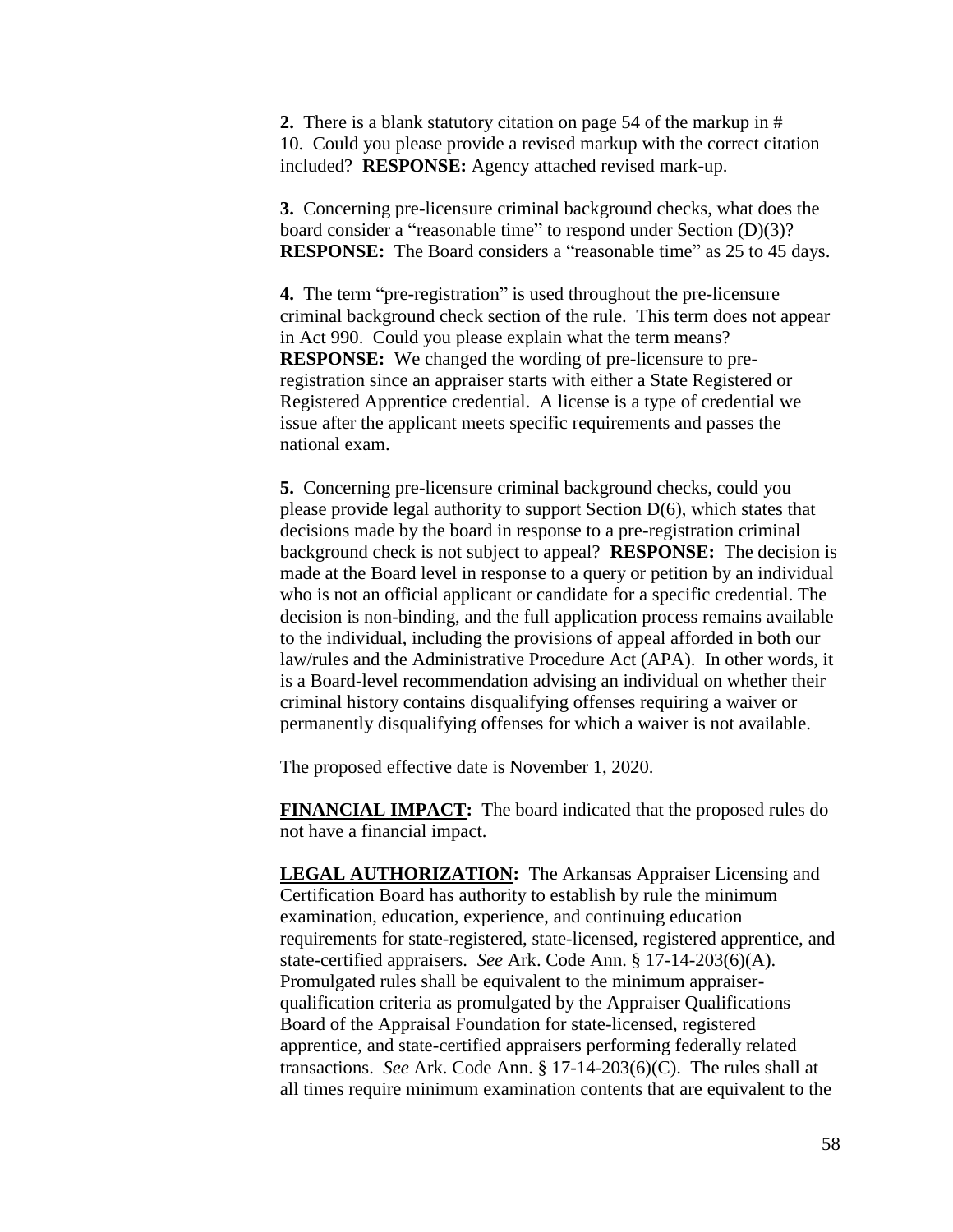national uniform examination content as promulgated by the Appraisal Qualifications Board of the Appraisal Foundation and utilize a testing service acceptable to the foundation. *See* Ark. Code Ann. § 17-14-  $203(6)(D)$ . The board is also authorized to adopt and enforce such administrative rules as may be necessary to comply with state law and federal law with specific reference to Title XI of the Financial Institutions Reform, Recovery, and Enforcement Act of 1989, as it exists today and as it may be amended and adopted by the Appraisal Subcommittee. *See* Ark. Code Ann. § 17-14-203(11).

## **11. DEPARTMENT OF LABOR AND LICENSING, DIVISION OF OCCUPATIONAL & PROF. LICENSING BOARDS AND COMMISSIONS, PROFESSIONAL BAIL BONDSMAN LICENSING BOARD (Mr. Randy Murray, Mr. Curt Clark)**

## **a. SUBJECT: Rule 1 – Regulation of the Bail Bond Business**

**DESCRIPTION:** The Arkansas Professional Bail Bondsman Licensing Board is proposing changes to Rule 1 of the Board's Rules governing the bail bond industry. The board provided the following summary of rule changes:

1. Act 315 of the 92nd General Assembly (2019): The Board is amending its rules to eliminate the use of the term "regulation" throughout Rule 1.

2. Act 820 of the 92nd General Assembly (2019):

The Board is adding a new Section 17 to its rules to address the need for automatic licensure for returning military service members, their spouses, and veterans.

3. Acts  $426/1011$  of the  $92<sup>nd</sup>$  General Assembly (2019):

The Board is adding a new Section 8 to its rules to provide for reciprocal licensure for professional bail bondsmen seeking to become licensed in this State who hold a substantively similar in their home state.

Additionally, the rule changes allow for a temporary permit for immediate licensure pending Board approval.

4. Act 990 of the 92nd General Assembly (2019):

The Board is adding two new Sections (22  $\&$  23) to put into place a prelicensure criminal background check and a waiver process for those individuals who have a qualifying conviction and are seeking licensure.

In addition to the above changes, the Board underwent Legislative review of its rules pursuant to Act 781 of the 91st General Assembly (2017). The review recommended the following changes and the Board has made the changes requested to address the concerns raised: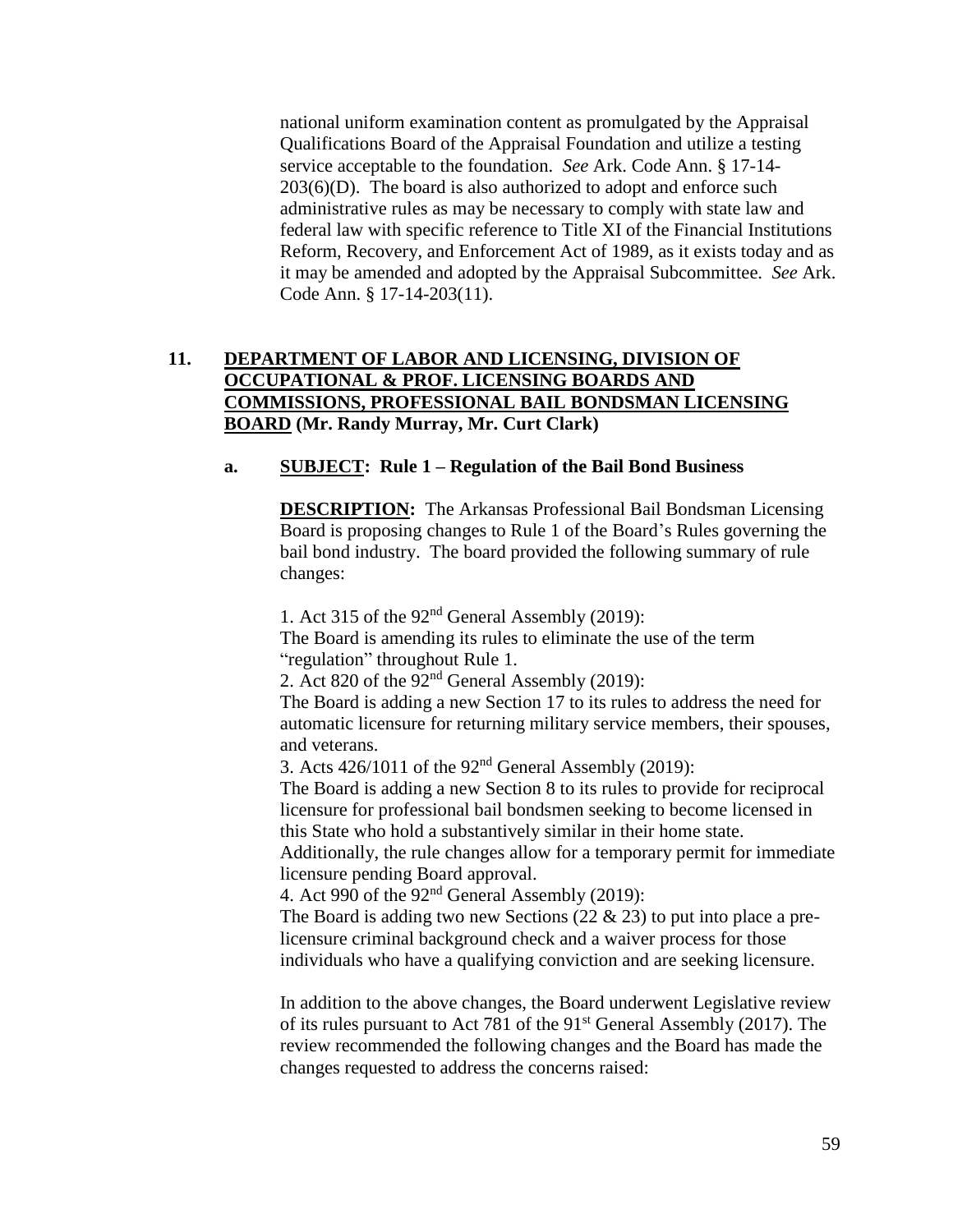1. Section 11: Unsecured Bail Bonds, should be deleted because Ark. Code Ann.  $\S 17-19-304$  has been repealed by ACT 343 of 2011.  $-$  No statutory authority;

2. Section 16 (C): exceeds the statutory authority by adding limitations not in Ark. Code Ann. § 17-19-201. Specifically the following language: "any professional bail bond company or professional bail bondsman who permits any bail bond to be executed to effect the release of a defendant without being physically present shall be deemed in violation..." – No statutory authority;

3. Section 16 (D): exceeds the statutory authority by adding limitations not in Ark. Code Ann. §17-19-201. Specifically the following language: "Notwithstanding the foregoing, no person whose bail bondsman license has been revoked may be employed by a bail bond company in any capacity. Additionally, no member, officer or director of a bail bond company whose license has been revoked may be employed by a bail bond company in any capacity, unless the Board entered a specific finding of fact in the matter that the member, officer or director was not personally at fault and did not acquiesce in the matter on account of which the company license was revoked as provided by Ark. Code Ann. §  $17-19-210(g)$ ." – No statutory authority;

4. Section 21(D, E, F, G, J, and K) – No statutory authority;

5. Section 27 (4) - violates statute, due process, and no statutory authority

**PUBLIC COMMENT:** A public hearing was not held in this matter. The public comment period expired on July 28, 2020. The board indicated that it received no public comments.

Suba Desikan, an attorney with the Bureau of Legislative Research, asked the following questions and received the following responses:

**1.** Please review the numbering of all sections in the rule. There are many instances where the rule hasn't been renumbered following removal of a section or has been numbered incorrectly with the addition of a section. Please submit a revised markup correcting these. **RESPONSE: [**These were corrected and a mark-up and clean copy of the proposed rules were attached.]

**2.** Concerning the new reciprocal licensure section, please provide legal authority to support the reciprocity and state-specific education subsection. Specifically, please provide legal authority that supports treating applicants from states offering reciprocity to Arkansas different than those from states who don't offer reciprocity to Arkansas residents. **RESPONSE:** Ark. Code Ann. § 17-1-108(i) provides "An occupational licensing entity may enter into written agreements with similar occupational licensing entities of another state, territory, or district of the United States as necessary to assure that licensees in this state have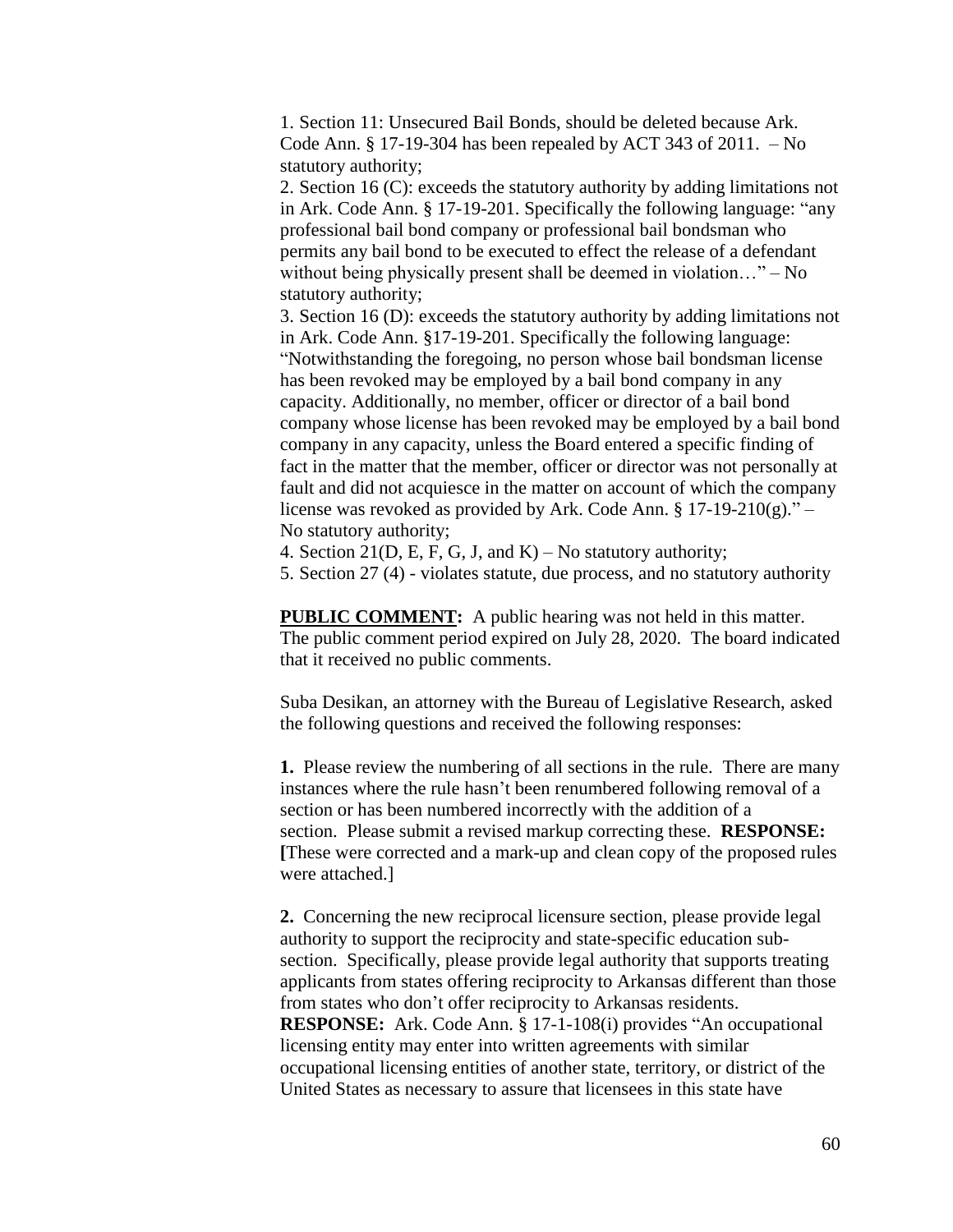comparable nonresident licensing opportunities as those opportunities available to nonresidents by occupational licensing entities in this state." Further, Ark. Code Ann. § 17-1-108(d)(3) provides "The occupational licensing entity may require additional state-specific education for an individual with an occupational license in another state, territory, or district of the United States that does not offer reciprocity similar to reciprocity under this section to individuals with an occupational license in this state." The board relies on these two provisions in support of the proposition that it can require testing of nonresidents from other states only if Arkansas residents cannot obtain a reciprocal license without testing.

**3.** Concerning Section 21 pre-licensure criminal background checks, what does the board consider a reasonable time to respond to a petition? **RESPONSE:** This has been changed to:"The Board will respond with a decision in writing to a completed petition within thirty (30) days of receipt of all documentation." The Board considers this a reasonable time.

**4.** The board appears to take the position that decisions made by the board in response to a pre-licensure criminal background check petition are not subject to appeal. Could you please provide rationale/legal authority for that position? **RESPONSE:** This is a decision made at the staff level in response to a query or petition by an individual who is **not** an official applicant or candidate for licensure. The decision is non-binding and the full application process remains available to the individual, including the provisions of appeal afforded in both our law/rules and the Administrative Procedure Act (APA). In other words, it is a staff-level recommendation advising an individual on whether their criminal history contains disqualifying offenses requiring a waiver or permanently disqualifying offenses for which a waiver is not available.

Please note that pursuant to the APA, Ark. Code Ann. § 25-15-212(a), in cases of "adjudication" a person is entitled to judicial review or appeal. The term "adjudication" is defined as the agency process for the formulation of an order. Ark. Code Ann. § 25-15-202(1)(A). An order is "the **final disposition** of an agency in any matter other than rulemaking, **including licensing** and rate making, in which the agency is required by law to make its determination after notice and hearing." Ark. Code Ann. § 25-15-202(6). The Commission has viewed the pre-licensure criminal background check petitions as a preliminary matter. They are not a final disposition on an application for licensure. Certainly, if the Subcommittee disagrees, the Commission will follow such direction.

**5.** Section 22 concerning criminal background check waiver requests, appears to incorrectly cite to Ark. Code Ann. § 17-2-102. Should this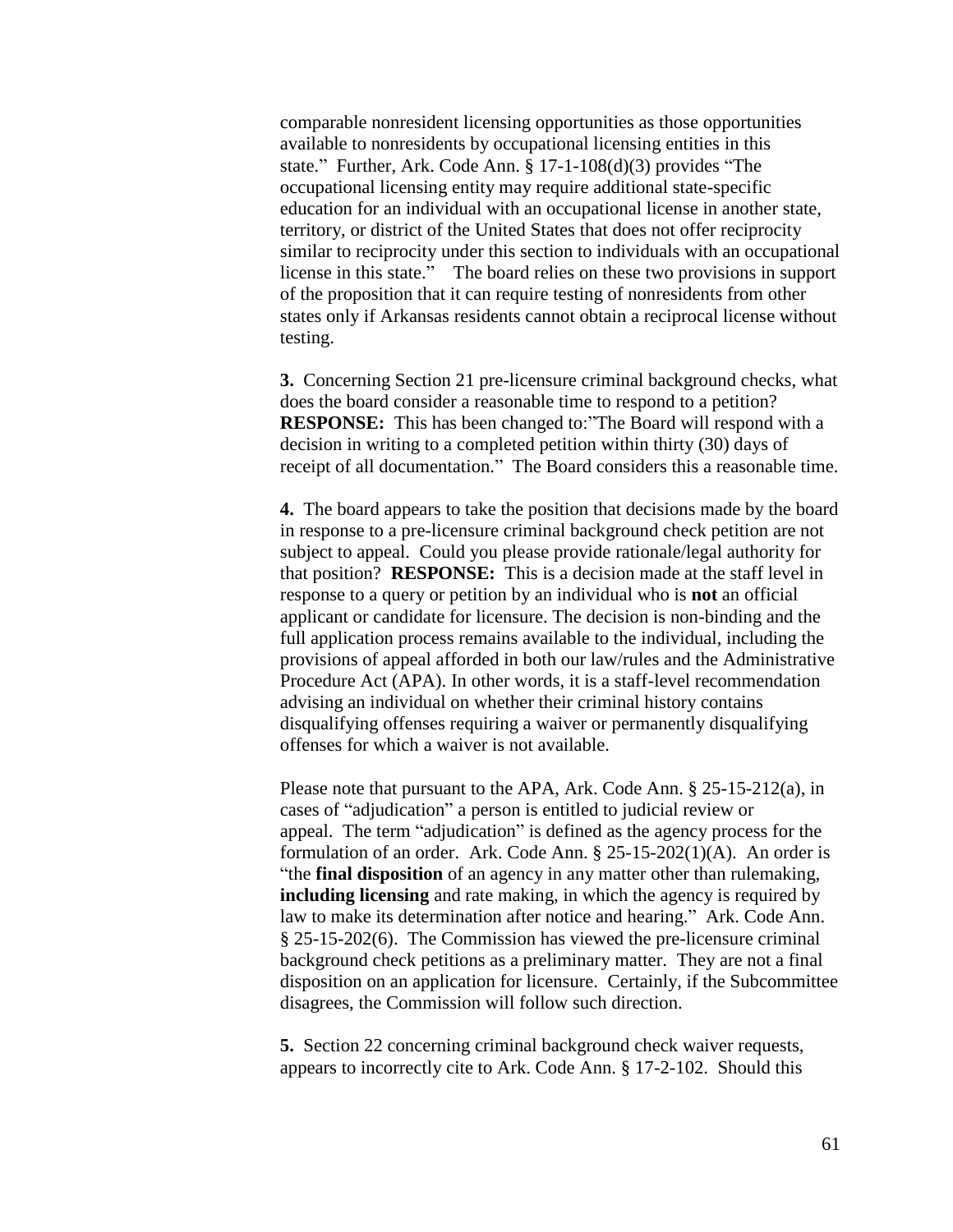citation be to Ark. Code Ann. § 17-3-102? **RESPONSE:** This has been corrected.

The proposed effective date is October 1, 2020.

**FINANCIAL IMPACT:** The board indicated that the proposed rules do not have a financial impact.

**LEGAL AUTHORIZATION:** The Professional Bail Bond Company and Professional Bail Bondsman Licensing Board has authority to adopt such reasonable rules as it shall deem necessary to assure the effective and efficient administration of Ark. Code Ann. §§ 17-19-107, 17-19-212, and 17-19-401 *et seq*. *See* Ark. Code Ann. § 17-19-108. The proposed rules implement the following Acts of the 2019 Regular Session:

Act 315 of 2019, sponsored by Representative Jim Dotson, provides for the uniform use of the term "rule" for an agency statement of general applicability and future effect that implements, interprets, or prescribes law or policy, or describes the organization, procedure, or practice of an agency and includes, but is not limited to, the amendment or repeal of a prior rule throughout the Arkansas Code as envisioned by defining the term in the Arkansas Administrative Procedure Act. *See* Act 315 of 2019,  $§ 1(a)(4).$ 

Act 426 of 2019, sponsored by Representative Bruce Cozart, authorizes occupational licensing entities to grant expedited temporary and provisional licensing for certain individuals. *See* Act 426 of 2019.

Act 820 of 2019, sponsored by Senator Missy Irvin, amended the law concerning the occupational licensure of active duty service members, returning military veterans, and their spouses to provide for automatic licensure. The Act required occupational licensing agencies to grant automatic occupational licensure to these individuals if they hold a substantially equivalent occupational license in good standing issued by another state, territory or district of the United States. *See* Act 820 of 2019, § 2(b).

Act 990 of 2019, sponsored by Senator John Cooper, amended the law regarding criminal background checks for professions and occupations to obtain consistency regarding criminal background checks and disqualifying offenses for licensure. An individual with a criminal record may petition a licensing entity at any time for a determination of whether the criminal record of the individual will disqualify the individual from licensure and whether or not he or she could obtain a waiver under Ark. Code Ann. § 17-3-102(b). *See* Ark. Code Ann. § 17-3-103(a)(1). A licensing entity shall adopt or amend rules necessary for the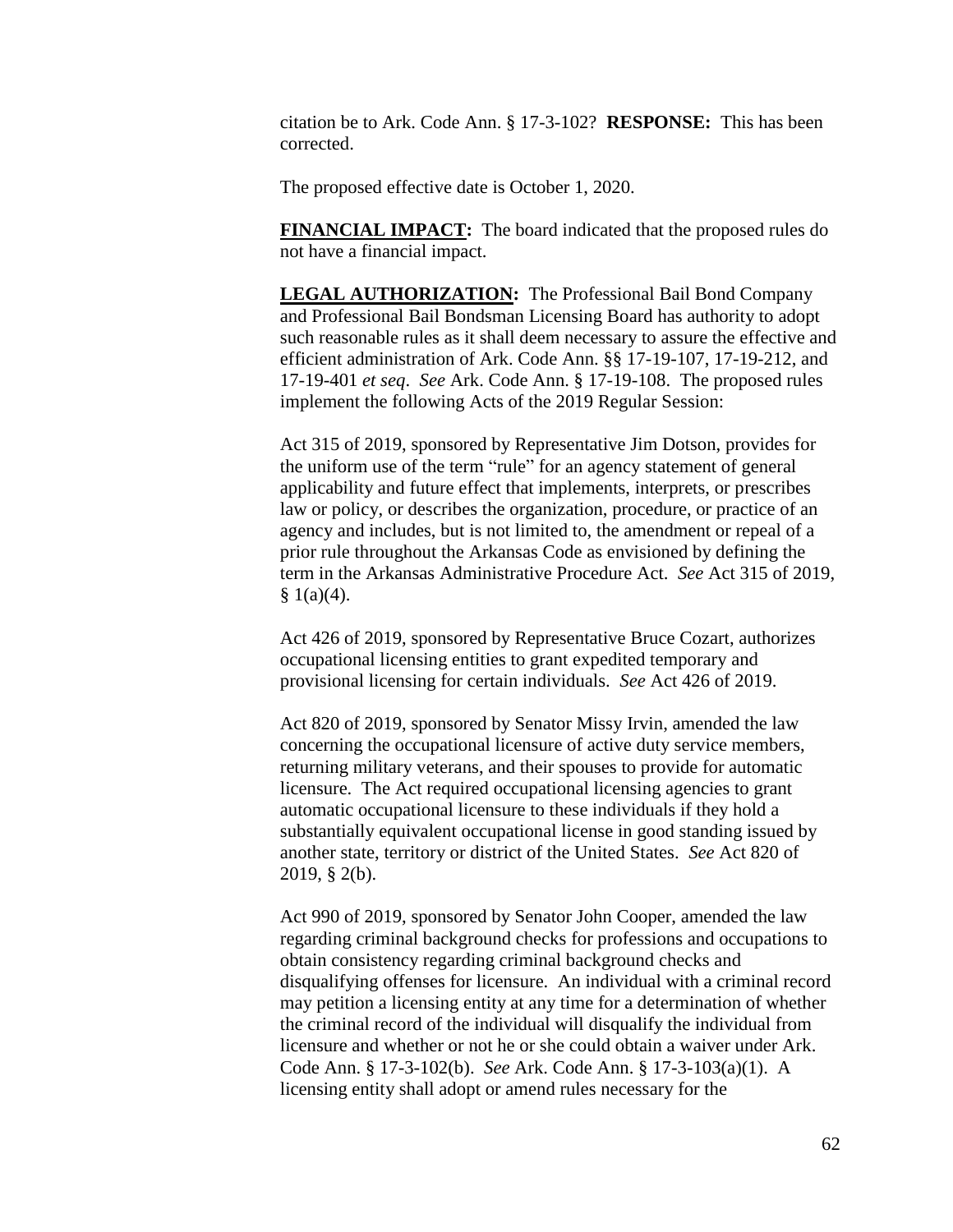implementation of Title 17, Chapter 3, of the Arkansas Code, concerning occupational criminal background checks. *See* Ark. Code Ann. § 17-3-  $104(a)$ .

Act 1011 of 2019, sponsored by Representative Jim Dotson, amended the law concerning licensing, registration, and certification for certain professions and established a system of endorsement, recognition, and reciprocity for licensing, registration, and certification for certain professions. *See* Act 1011 of 2019.

## **12. DEPARTMENT OF LABOR AND LICENSING, DIVISION OF OCCUPATIONAL & PROF. LICENSING BOARDS AND COMMISSIONS, CONTRACTORS LICENSING BOARD (Mr. Gregory Crow, Mr. Michael Langley)**

## **a. SUBJECT: Prelicensure Criminal Background Checks**

**DESCRIPTION:** The Contractors Licensing Board is proposing changes to its rules concerning prelicensure criminal background checks. The amended rule sets the process and procedures for prelicensure criminal background checks as required by change to state law.

**PUBLIC COMMENT:** A public hearing was held on July 23, 2020. The public comment period expired on July 22, 2020. The Contractors Licensing Board received no public comments.

Suba Desikan, an attorney with the Bureau of Legislative Research, asked the following questions and received the following answers:

**1.** Should the five (5) references to "17-2-102" in the rule be citing "17-3- 102"? **RESPONSE:** Yes, that is a typo, it should be 17-3-102 in each instance.

**2.** Under provision b(3) of the rule, what does the board consider a "reasonable time" to respond? **RESPONSE:** Reasonable time would be the first available Board meeting. The Board generally meets once a month, but it is possible they would not meet or there could be as much as 6 or 7 weeks between meetings as the Board could meet early in a month (December for example, avoiding Christmas) and late in the following month. We were not comfortable putting 30 days, but in the vast majority of cases, it will be determined in much less than 30 days.

**3.** The board appears to take the position that decisions made by the board in response to a pre-licensure criminal background check petition are not subject to appeal. Could you please provide rationale/legal authority for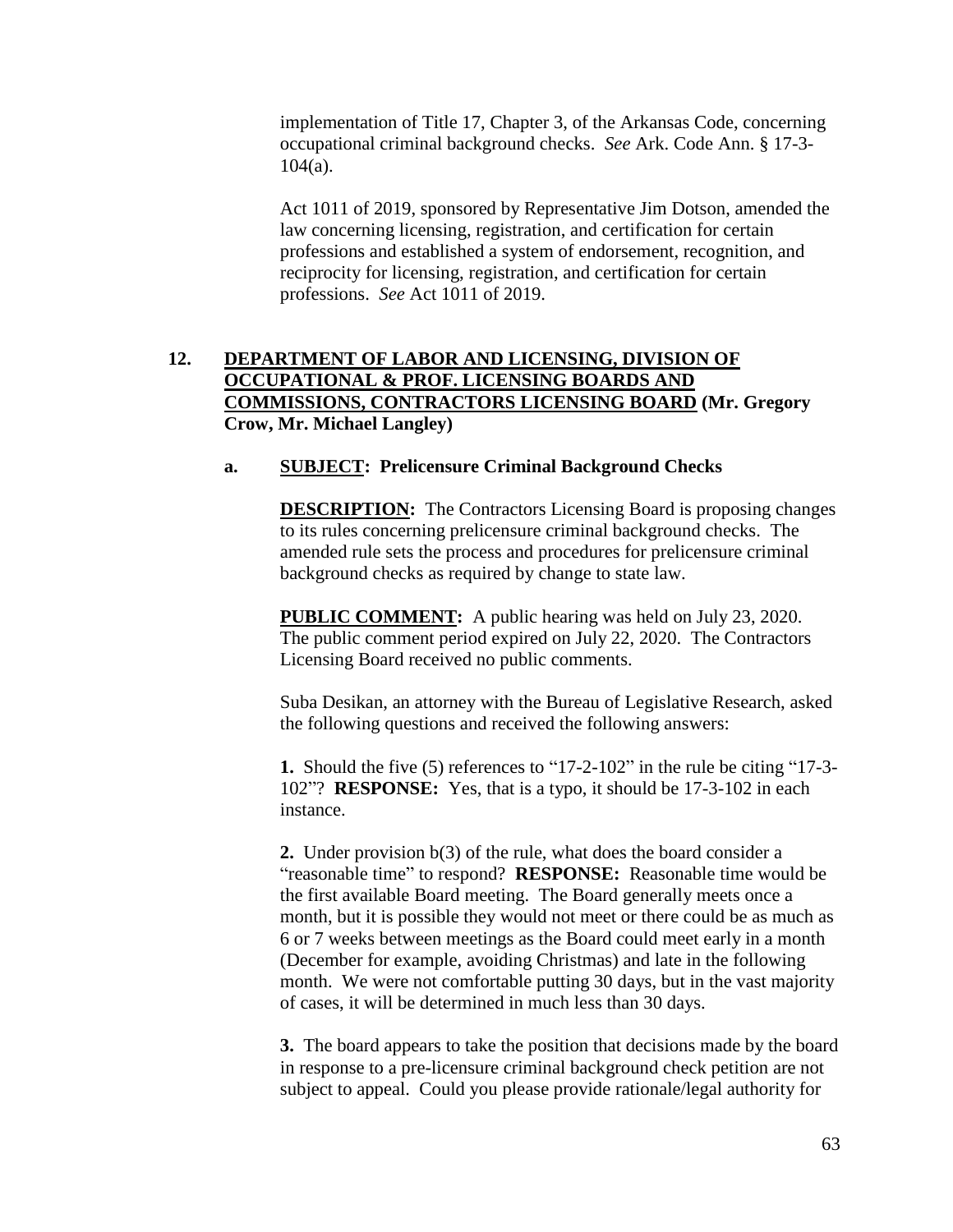that position? **RESPONSE:** [Agency attached a copy of the Act 990 model language from the AG's office.] That is where the "no appeal" language came from. That language was NOT in our initial draft, but we changed it to follow the instructions from the AG's office.

The proposed effective date is pending legislative review and approval.

**FINANCIAL IMPACT:** The board indicated that the proposed rules do not have a financial impact.

**LEGAL AUTHORIZATION:** The Contractors Licensing Board has authority to make such bylaws and rules for its operation as it shall consider appropriate, provided that they are not in conflict with the laws of the State of Arkansas. *See* Ark. Code Ann. § 17-25-203(a). The proposed rules implement Act 990 of 2019, sponsored by Senator John Cooper, which amended the law regarding criminal background checks for professions and occupations to obtain consistency regarding criminal background checks and disqualifying offenses for licensure. An individual with a criminal record may petition a licensing entity at any time for a determination of whether the criminal record of the individual will disqualify the individual from licensure and whether or not he or she could obtain a waiver under Ark. Code Ann. § 17-3-102(b). *See* Ark. Code Ann. § 17-3-103(a)(1). A licensing entity shall adopt or amend rules necessary for the implementation of Title 17, Chapter 3, of the Arkansas Code, concerning occupational criminal background checks. *See* Ark. Code Ann. § 17-3-104(a).

#### **b. SUBJECT: 224-25-5-1 Issuance of License**

**DESCRIPTION:** The Contractor's Licensing Board is proposing changes to its rules concerning issuance of licenses. The amended rule sets the process and procedures for temporary licensure and out of state applicants as required by change to state law.

**PUBLIC COMMENT:** A public hearing was held on July 23, 2020. The public comment period expired on July 22, 2020. The Contractor's Licensing Board received no public comments.

Suba Desikan, an attorney with the Bureau of Legislative Research, asked the following questions and received the following responses:

**1.** Concerning 224-25-5-1 (d)(2) of the proposed rule, what would constitute "appropriate testing?"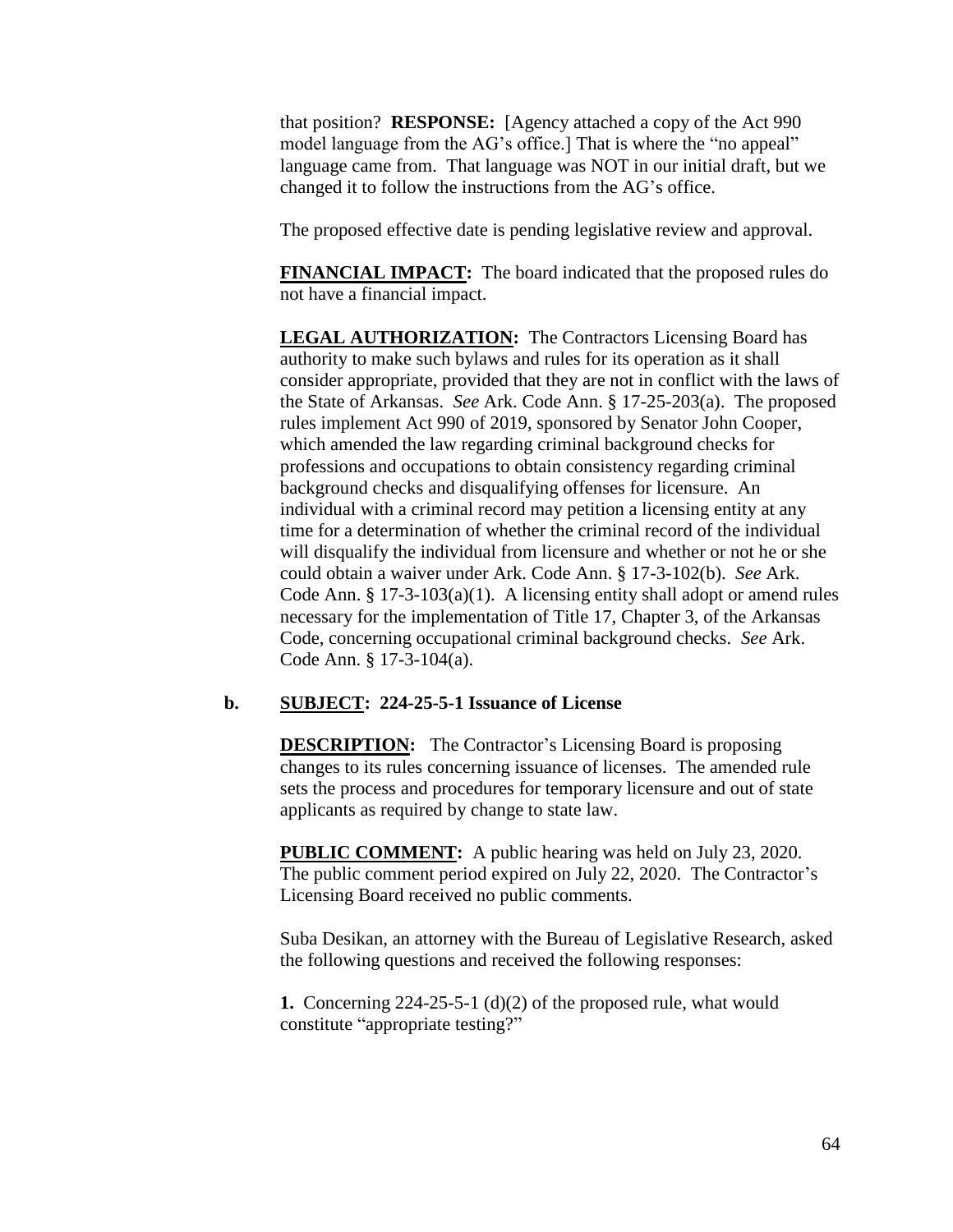**2.** Concerning 225-25-5-6 sections (a)(1)(C), (b)(1)(C), and (c)(1)(C) of the proposed rule, what is the "appropriate examination" which is referenced in the rule?

**RESPONSES:** Both appropriate testing and appropriate examination refer to the OPTION of taking a skills test instead of showing experience for a specific specialty classification (framing, roofing, etc). The Board has a contract with PSI, a nation-wide testing company, to provide optional test for specific classifications. Applicants have the option of showing experience in the type of construction for which they are applying, or, taking an examination that covers the type of construction for which they are applying. If they choose to take an examination, they will take an examination for that type of construction. For example, if they are applying for a Residential Builder, they would take the examination for Residential Builder. If they were applying for Residential Roofing, they would take the Residential Roofing examination. Again, the examinations are optional, most applicants submit proof of experience.

The proposed effective date is pending legislative review and approval.

**FINANCIAL IMPACT:** The board indicated that the proposed rules do not have a financial impact.

**LEGAL AUTHORIZATION:** The Contractor's Licensing Board has authority to make such bylaws and rules for its operation as it shall consider appropriate, provided that they are not in conflict with the laws of the State of Arkansas. *See* Ark. Code Ann. § 17-25-203(a). The proposed rules implement the following Acts of the 2019 Regular Session:

Act 426 of 2019, sponsored by Representative Bruce Cozart, authorizes occupational licensing entities to grant expedited temporary and provisional licensing for certain individuals. *See* Act 426 of 2019.

Act 1011 of 2019, sponsored by Representative Jim Dotson, amended the law concerning licensing, registration, and certification for certain professions and established a system of endorsement, recognition, and reciprocity for licensing, registration, and certification for certain professions. *See* Act 1011 of 2019.

# **13. DEPARTMENT OF LABOR AND LICENSING, DIVISION OF OCCUPATIONAL & PROF. LICENSING BOARDS AND COMMISSIONS, RESIDENTIAL CONTRACTORS COMMITTEE (Mr. Gregory Crow, Mr. Michael Langley)**

**a. SUBJECT: Prelicensure Criminal Background Checks**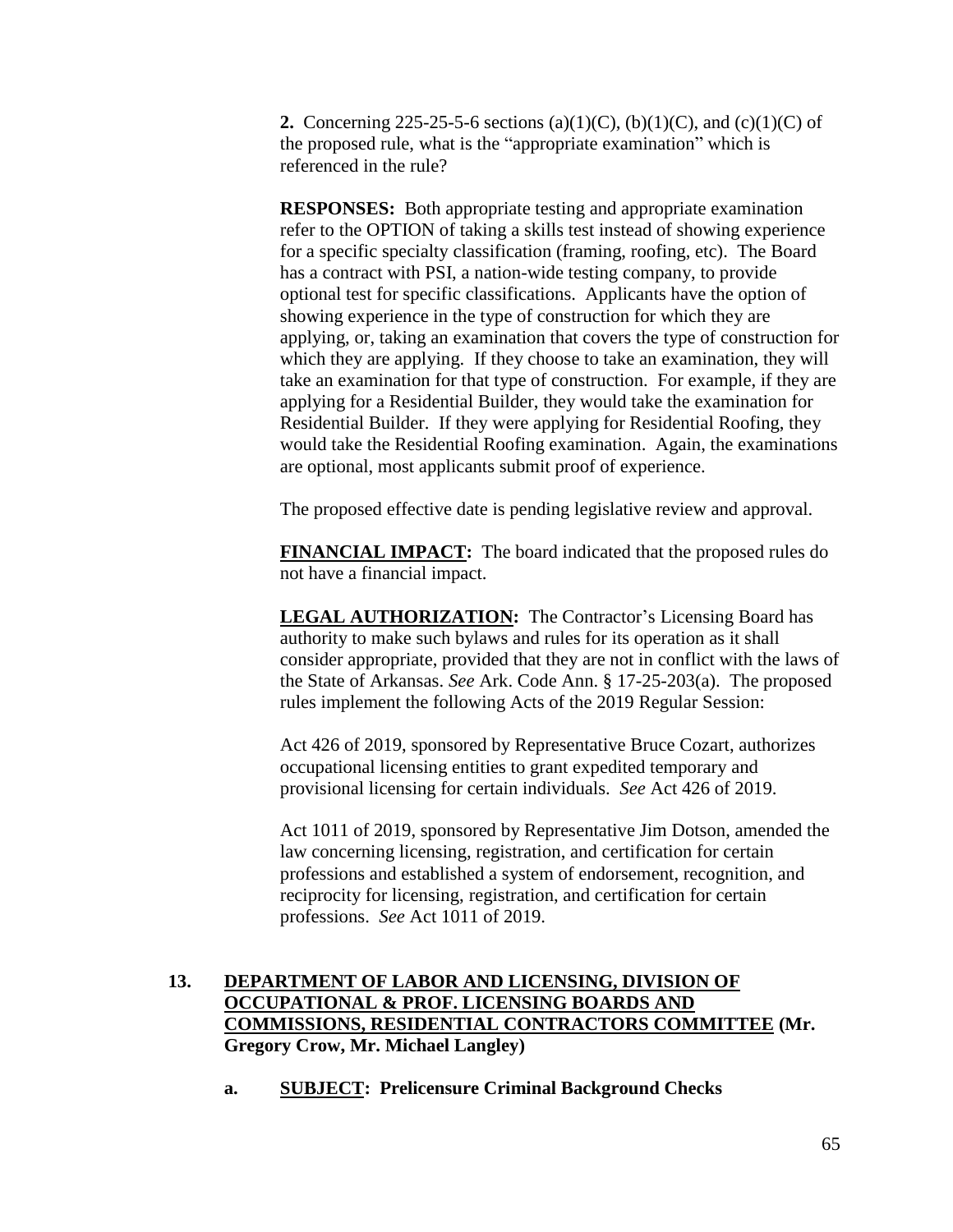**DESCRIPTION:** The Residential Contractors Committee is proposing changes to its rules concerning prelicensure criminal background checks. The amended rule sets the process and procedures for prelicensure criminal background checks as required by change to state law.

**PUBLIC COMMENT:** A public hearing was held on July 23, 2020. The public comment period expired on July 22, 2020. The Residential Contractor's Committee received no public comments.

Suba Desikan, an attorney with the Bureau of Legislative Research, asked the following questions and received the following answers:

**1.** Should the five (5) references to "17-2-102" in the rule be citing "17-3- 102"? **RESPONSE:** Yes, that is a typo, it should be 17-3-102 in each instance.

**2.** Under provision b(3) of the rule, what does the board consider a "reasonable time" to respond? **RESPONSE:** Reasonable time would be the first available Board meeting. The Board generally meets once a month, but it is possible they would not meet or there could be as much as 6 or 7 weeks between meetings as the Board could meet early in a month (December for example, avoiding Christmas) and late in the following month. We were not comfortable putting 30 days, but in the vast majority of cases, it will be determined in much less than 30 days.

**3.** The board appears to take the position that decisions made by the board in response to a pre-licensure criminal background check petition are not subject to appeal. Could you please provide rationale/legal authority for that position? **RESPONSE:** [Agency attached a copy of the Act 990 model language from the AG's office.] That is where the "no appeal" language came from. That language was NOT in our initial draft, but we changed it to follow the instructions from the AG's office.

The proposed effective date is pending legislative review and approval.

**FINANCIAL IMPACT:** The committee indicated that the proposed rules do not have a financial impact.

**LEGAL AUTHORIZATION:** The Residential Contractors Committee has authority to issue rules necessary for the implementation of Title 17, Chapter 25, Subchapter 5, concerning the residential contractors committee. *See* Ark. Code Ann. § 17-25-504(4).

The proposed rules implement Act 990 of 2019, sponsored by Senator John Cooper, which amended the law regarding criminal background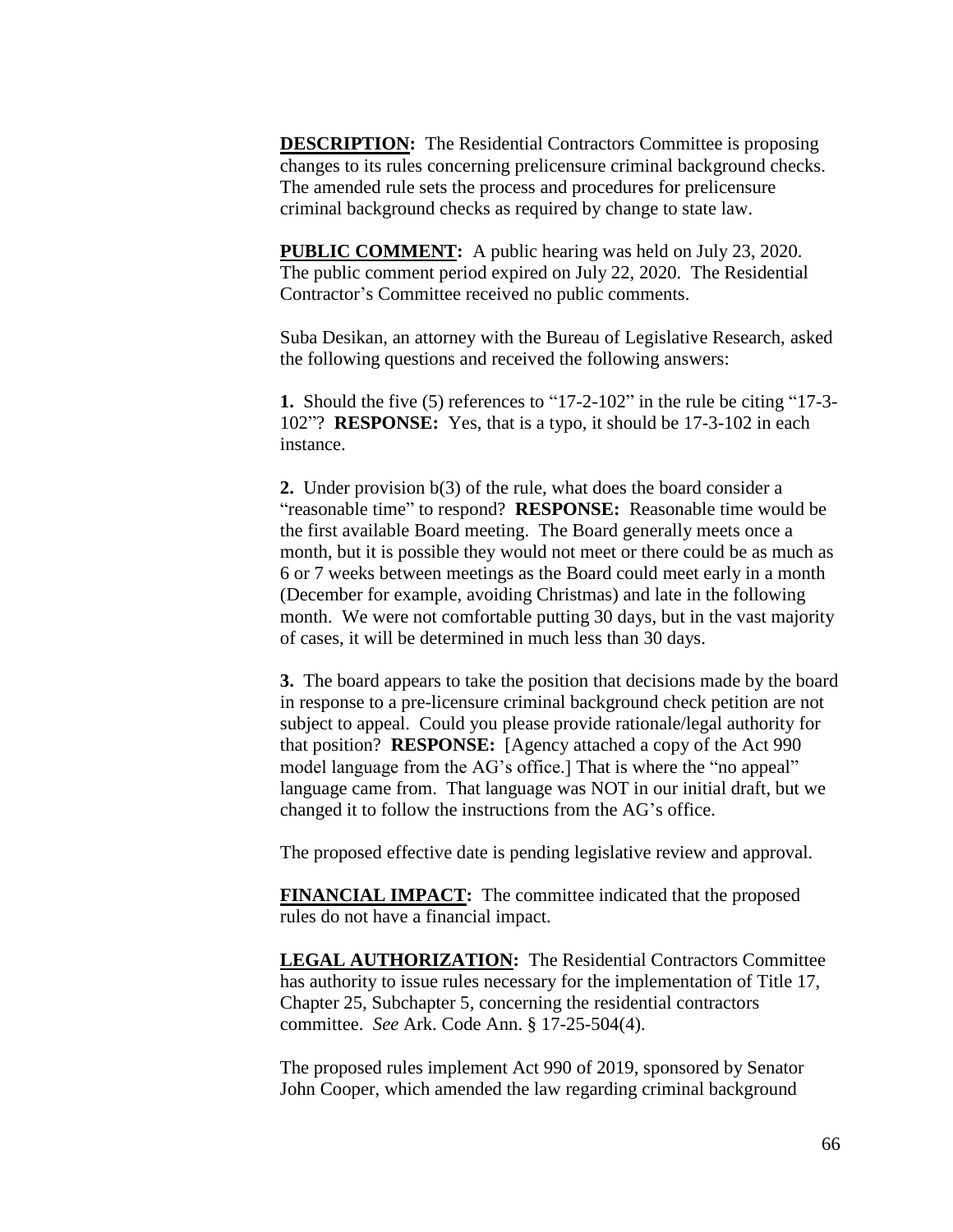checks for professions and occupations to obtain consistency regarding criminal background checks and disqualifying offenses for licensure. An individual with a criminal record may petition a licensing entity at any time for a determination of whether the criminal record of the individual will disqualify the individual from licensure and whether or not he or she could obtain a waiver under Ark. Code Ann. § 17-3-102(b). *See* Ark. Code Ann. § 17-3-103(a)(1). A licensing entity shall adopt or amend rules necessary for the implementation of Title 17, Chapter 3, of the Arkansas Code, concerning occupational criminal background checks. *See* Ark. Code Ann. § 17-3-104(a).

## **b. SUBJECT: 224-25-5-1 Issuance of License**

**DESCRIPTION:** The Residential Contractors Committee is proposing changes to its rules concerning issuance of license. The amended rule sets the process and procedures for temporary licensure and out of state applicants as required by changes to state law.

**PUBLIC COMMENT:** A public hearing was held on July 23, 2020. The public comment period expired on July 22, 2020. The Residential Contractor's Committee received no public comments.

Suba Desikan, an attorney with the Bureau of Legislative Research, asked the following questions and received the following responses:

**1.** Concerning 224-25-5-1 (d)(2) of the proposed rule, what would constitute "appropriate testing?"

**2.** Concerning 225-25-5-6 sections (a)(1)(C), (b)(1)(C), and (c)(1)(C) of the proposed rule, what is the "appropriate examination" which is referenced in the rule?

**RESPONSES:** Both appropriate testing and appropriate examination refer to the OPTION of taking a skills test instead of showing experience for a specific specialty classification (framing, roofing, etc). The Board has a contract with PSI, a nation-wide testing company, to provide optional test for specific classifications. Applicants have the option of showing experience in the type of construction for which they are applying, or, taking an examination that covers the type of construction for which they are applying. If they choose to take an examination, they will take an examination for that type of construction. For example, if they are applying for a Residential Builder, they would take the examination for Residential Builder. If they were applying for Residential Roofing, they would take the Residential Roofing examination. Again, the examinations are optional, most applicants submit proof of experience.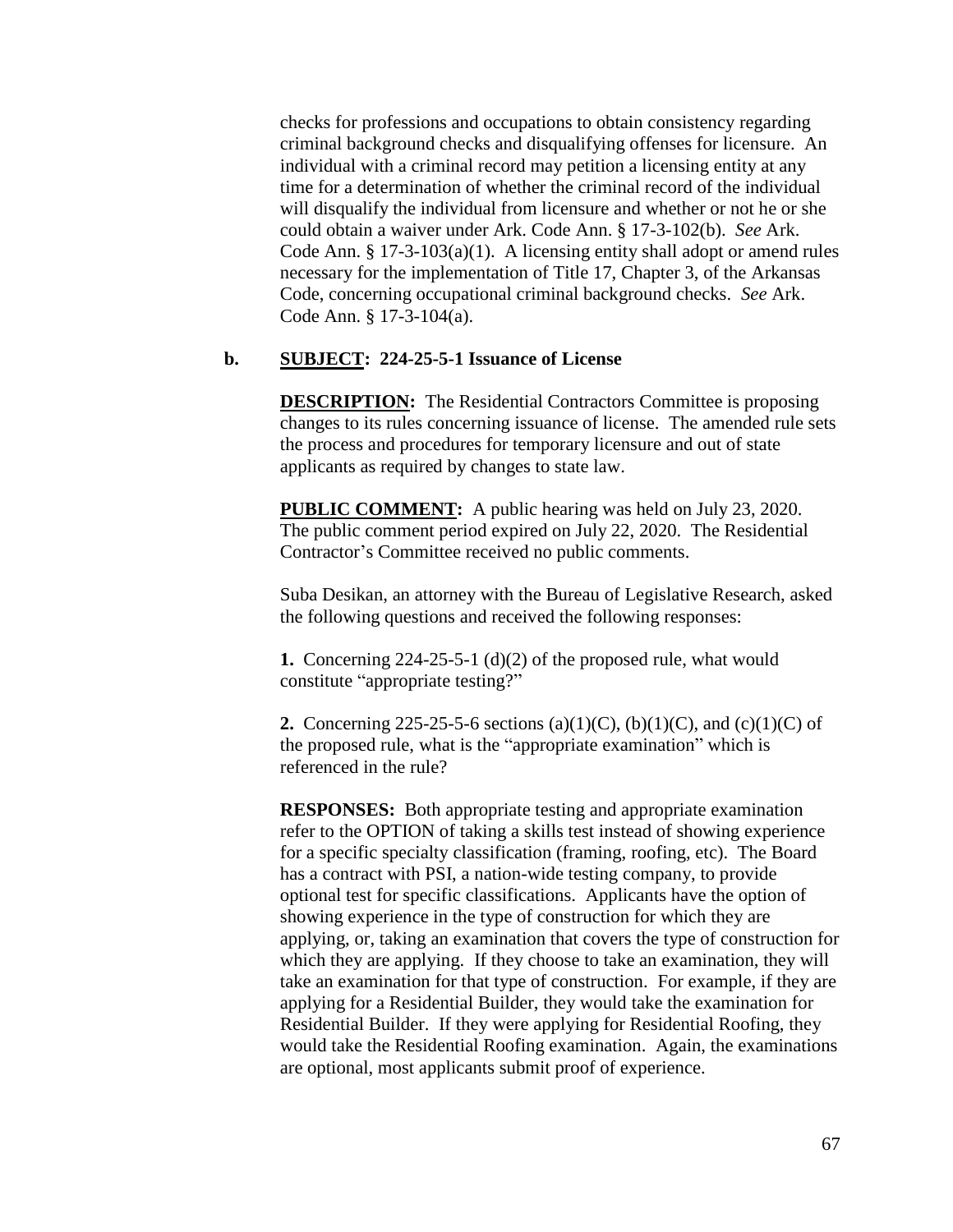The proposed effective date is pending legislative review and approval.

**FINANCIAL IMPACT:** The committee indicated that the proposed rules do not have a financial impact.

**LEGAL AUTHORIZATION:** The Residential Contractors Committee has authority to issue rules necessary for the implementation of Title 17, Chapter 25, Subchapter 5, concerning the residential contractors committee. *See* Ark. Code Ann. § 17-25-504(4). The proposed rules implement the following Acts of the 2019 Regular Session:

Act 426 of 2019, sponsored by Representative Bruce Cozart, authorizes occupational licensing entities to grant expedited temporary and provisional licensing for certain individuals. *See* Act 426 of 2019.

Act 1011 of 2019, sponsored by Representative Jim Dotson, amended the law concerning licensing, registration, and certification for certain professions and established a system of endorsement, recognition, and reciprocity for licensing, registration, and certification for certain professions. *See* Act 1011 of 2019.

## **14. DEPARTMENT OF LABOR AND LICENSING, DIVISION OF OCCUPATIONAL & PROF. LICENSING BOARDS AND COMMISSIONS, REAL ESTATE COMMISSION (Ms. Andrea Alford)**

## **a. SUBJECT: Automatic Licensure for Active Duty Service Members, Veterans, and their Spouses; and Pre-Licensure Criminal Background Checks & Waiver Requests**

**DESCRIPTION:** The Arkansas Real Estate Commission is amending its rules to implement changes required by Acts of the 2019 Regular Session:

Act 820 of 2019 requires occupational licensing agencies to provide for automatic licensure for active duty service members, returning military veterans, and their spouses to engage in their chosen professions. The purpose of this new rule is to grant automatic licensure for a real estate broker or salesperson for active duty service members, returning military veterans and their spouses.

Act 990 of 2019 requires licensing agencies to promulgate rules for applicants for licensure who have criminal background records. The purpose of this rule is to allow individuals with criminal background records to file a petition for a pre-licensure determination of whether the individual's criminal record will disqualify the individual from licensure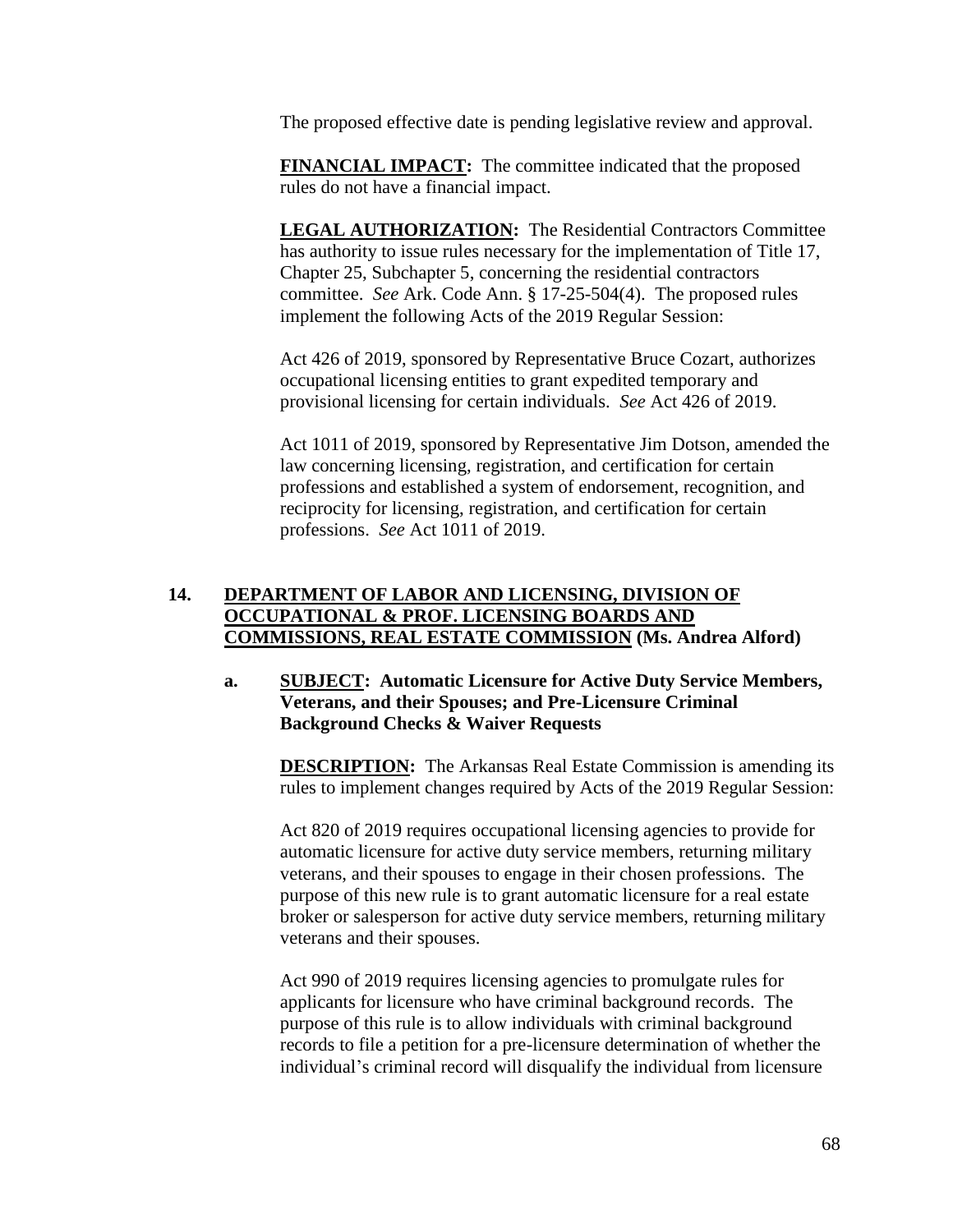as a real estate broker or salesperson and whether a waiver may be obtained.

**PUBLIC COMMENT:** A public hearing was held in this matter on August 10, 2020. The public comment period expired on August 10, 2020. The Arkansas Real Estate Commission received no public comments.

Suba Desikan, an attorney with the Bureau of Legislative Research, asked the following questions and received the following responses:

**1.** Concerning Section 4.5(a) of the rule, how does the board define "substantially equivalent license," as used in this section? **RESPONSE:** We define a substantially equivalent license as a real estate agent/broker license issued by the appropriate real estate licensing agency of another jurisdiction.

**2.** What evidence must an applicant provide to show that they hold a substantially equivalent license in another state? **RESPONSE:** A certified copy of licensure records from the appropriate real estate licensing agency of another jurisdiction (also known as a certified license history).

**3.** What evidence must an applicant provide to show that they are a qualified applicant under Section 4.5(a) of the rule? **RESPONSE:** The Commission will allow any acceptable form of documentation that serves to prove military service or the spousal relationship to a service member, to include: PCS or other military orders for active duty members, military ID card, DD Form 214, NGB22, discharge certificate, leave and earning statements, Veterans Identification Card (VIC), marriage certificate + spouse's military documentation listed above, military dependent ID/DD Form 1173, or a copy of PCS orders that show authorization for the spouse to accompany the service member to the duty location.

**4.** Concerning Section 4.6(a)(3) of the rule, what does the commission consider to be a "reasonable time" under this section? **RESPONSE:** 30 days.

**5.** Concerning Section4.6 (a)(6), the board appears to take the position that decisions made by the board in response to pre-licensure criminal background check petitions are not subject to appeal. Could you please provide the rationale/legal authority for that position? **RESPONSE:** This is a decision made at the staff level in response to a query or petition by an individual who is **not** an official applicant or candidate for licensure. The decision is non-binding and the full application process remains available to the individual, including the provisions of appeal afforded in both our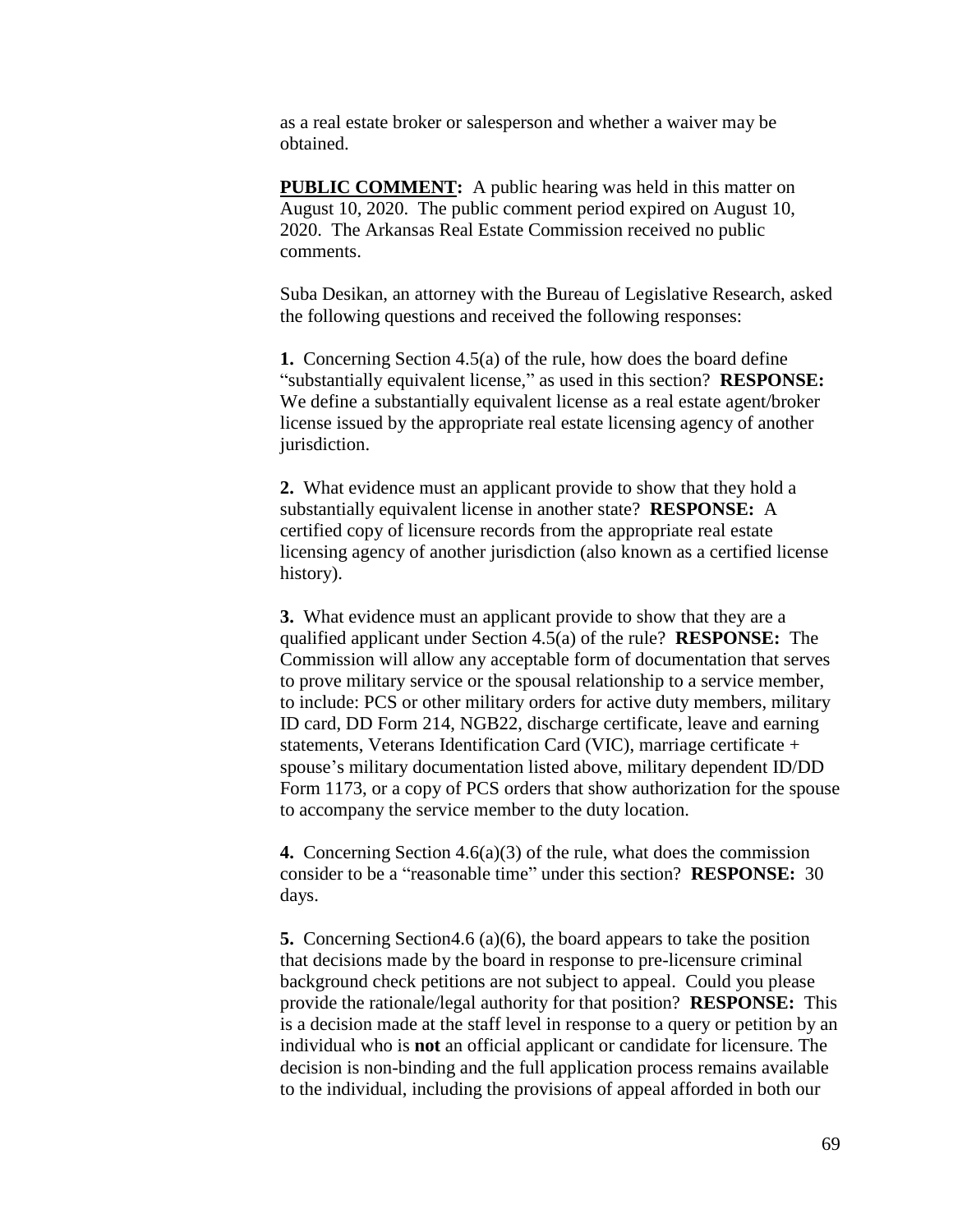law/rules and the Administrative Procedures Act (APA). In other words, it is a staff-level recommendation advising an individual on whether their criminal history contains disqualifying offenses requiring a waiver or permanently disqualifying offenses for which a waiver is not available.

Please note that pursuant to the APA, Ark. Code Ann. § 25-15-212(a), in cases of "adjudication" a person is entitled to judicial review or appeal. The term "adjudication" is defined as the agency process for the formulation of an order. Ark. Code Ann. § 25-15-202(1)(A). An order is "the **final disposition** of an agency in any matter other than rulemaking, **including licensing** and rate making, in which the agency is required by law to make its determination after notice and hearing." Ark. Code Ann. § 25-15-202(6). The Commission has viewed the pre-licensure criminal background check petitions as a preliminary matter. They are not a final disposition on an application for licensure. Certainly, if the Subcommittee disagrees, the Commission will follow such direction.

**6.** Concerning Section 4.6(a)(7), should the citation to the Arkansas code be to Ark. Code Ann. § 17-3-102(a) rather than Ark. Code Ann. § 17-2- 102(a)? **RESPONSE:** Yes. Corrected markup and clean copies are attached.

The proposed effective date November 1, 2020.

**FINANCIAL IMPACT:** The agency indicated that the proposed rules do not have a financial impact.

**LEGAL AUTHORIZATION:** The Arkansas Real Estate Commission has authority to do all things necessary and convenient for carrying into effect the provisions of Title 17, Chapter 42 of the Arkansas Code concerning real estate license law, and from time to time promulgate necessary or desirable rules. *See* Ark. Code Ann. § 17-42-203(a). The proposed rules implement the following Acts of the 2019 Regular Session:

Act 820 of 2019, sponsored by Senator Missy Irvin, amended the law concerning the occupational licensure of active duty service members, returning military veterans, and their spouses to provide for automatic licensure. The Act required occupational licensing agencies to grant automatic occupational licensure to these individuals if they hold a substantially equivalent occupational license in good standing issued by another state, territory or district of the United States. *See* Act 820 of 2019, § 2(b).

Act 990 of 2019, sponsored by Senator John Cooper, amended the law regarding criminal background checks for professions and occupations to obtain consistency regarding criminal background checks and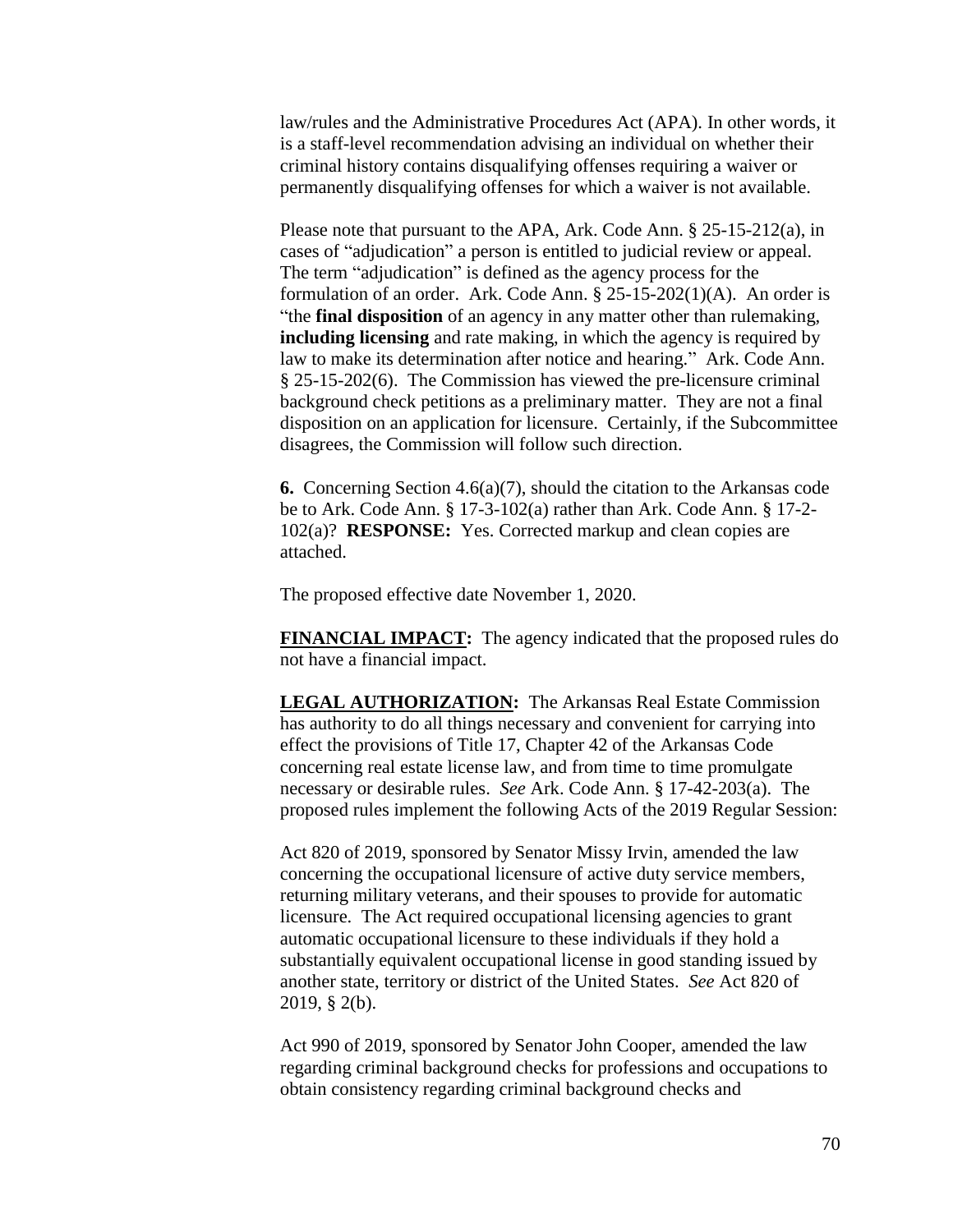disqualifying offenses for licensure. An individual with a criminal record may petition a licensing entity at any time for a determination of whether the criminal record of the individual will disqualify the individual from licensure and whether or not he or she could obtain a waiver under Ark. Code Ann. § 17-3-102(b). *See* Ark. Code Ann. § 17-3-103(a)(1). A licensing entity shall adopt or amend rules necessary for the implementation of Title 17, Chapter 3, of the Arkansas Code, concerning occupational criminal background checks. *See* Ark. Code Ann. § 17-3- 104(a).

### **15. PUBLIC SERVICE COMMISSION (Ms. Donna Gray)**

#### **a. SUBJECT: Arkansas Gas Pipeline Code**

**DESCRIPTION:** The Public Service Commission proposes changes to the Arkansas Gas Pipeline Code. Arkansas law, specifically, Arkansas Code Annotated § 23-15-205(d), requires that the Arkansas Gas Pipeline Code be consistent with federal law. The proposed rules incorporate the federal changes made by the U.S. Department of Transportation to certain Pipeline Safety Regulations contained in 49 C.F.R. Parts 191, 192, 193, and 199.

The proposed changes include:

*Administrative History of the Code*

The description of the current proposed changes to the Code have been added.

*Part 192 – Transportation of Natural and Other Gas by Pipeline: Minimum Safety Standards*

1. § 192.381, paragraph (a) is revised to incorporate the 2017 CFR amendment by adding "EFVs" after Excess Flow Valves and by striking "single residence."

2. § 192.383, paragraph (a) is revised to incorporate the 2017 CFR amendment by adding "*Branched service line* means a gas service line that begins at the existing service line or is installed concurrently with the primary service line but serves a separate residence" and by adding "(SFR)" after single-family residence in the definition of *Service line serving single-family residence*.

3. § 192.383, paragraph (b) and (c) are revised to incorporate the 2017 CFR amendment by striking the installation and reporting requirements in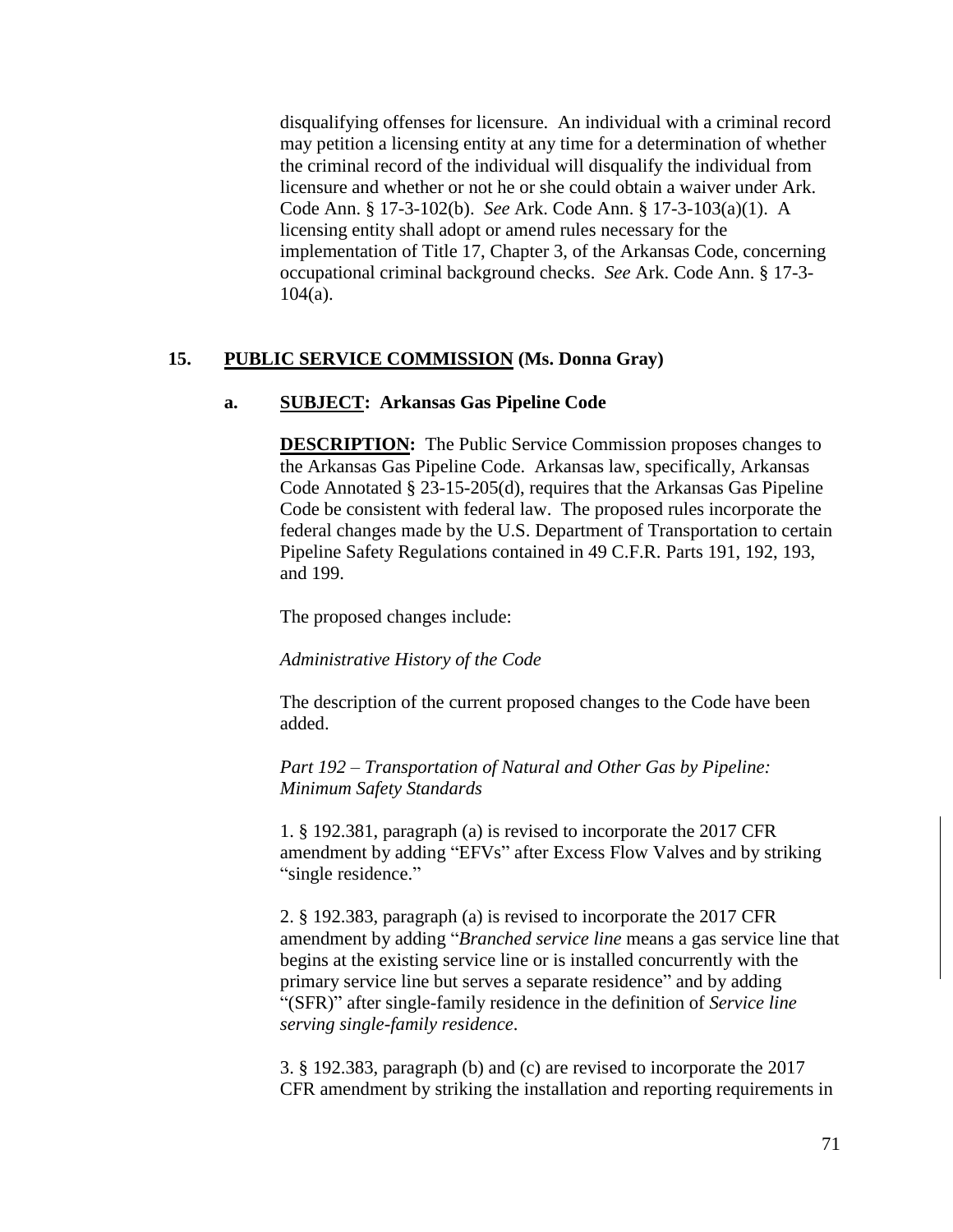their entirety and inserting new paragraphs b, c, d, e, f, and g to read as follows:

(b) *Installation required*. An EFV installation must comply with the performance standards in § 192.381. After April 14, 2017, each operator must install an EFV on any new or replaced service line serving the following types of services before the line is activated:

(1) A single service line to one SFR;

(2) A branched service line to a SFR installed concurrently with the primary SFR service line (i.e., a single EFV may be installed to protect both service lines);

(3) A branched service line to a SFR installed off a previously installed SFR service line that does not contain an EFV;

(4) Multifamily residences with known customer loads not exceeding 1,000 SCFH per service, at time of service installation based on installed meter capacity, and

(5) A single, small commercial customer served by a single service line with a known customer load not exceeding 1,000 SCFH, at the time of meter installation, based on installed meter capacity.

(c) *Exceptions to excess flow valve installation requirement*. An operator need not install an excess flow valve if one or more of the following conditions are present:

(1) The service line does not operate at a pressure of 10 psig or greater throughout the year;

(2) The operator has prior experience with contaminants in the gas stream that could interfere with the EFV's operation or cause loss of service to a customer;

(3) An EFV could interfere with necessary operation or maintenance activities, such as blowing liquids from the line; or

(4) An EFV meeting the performance standards in § 192.381 is not commercially available to the operator.

(d) *Customer's right to request an EFV*. Existing service line customers who desire an EFV on service lines not exceeding 1,000 SCFH and who do not qualify for one of the exceptions in paragraph (c) of this section may request an EFV to be installed on their service lines. If an eligible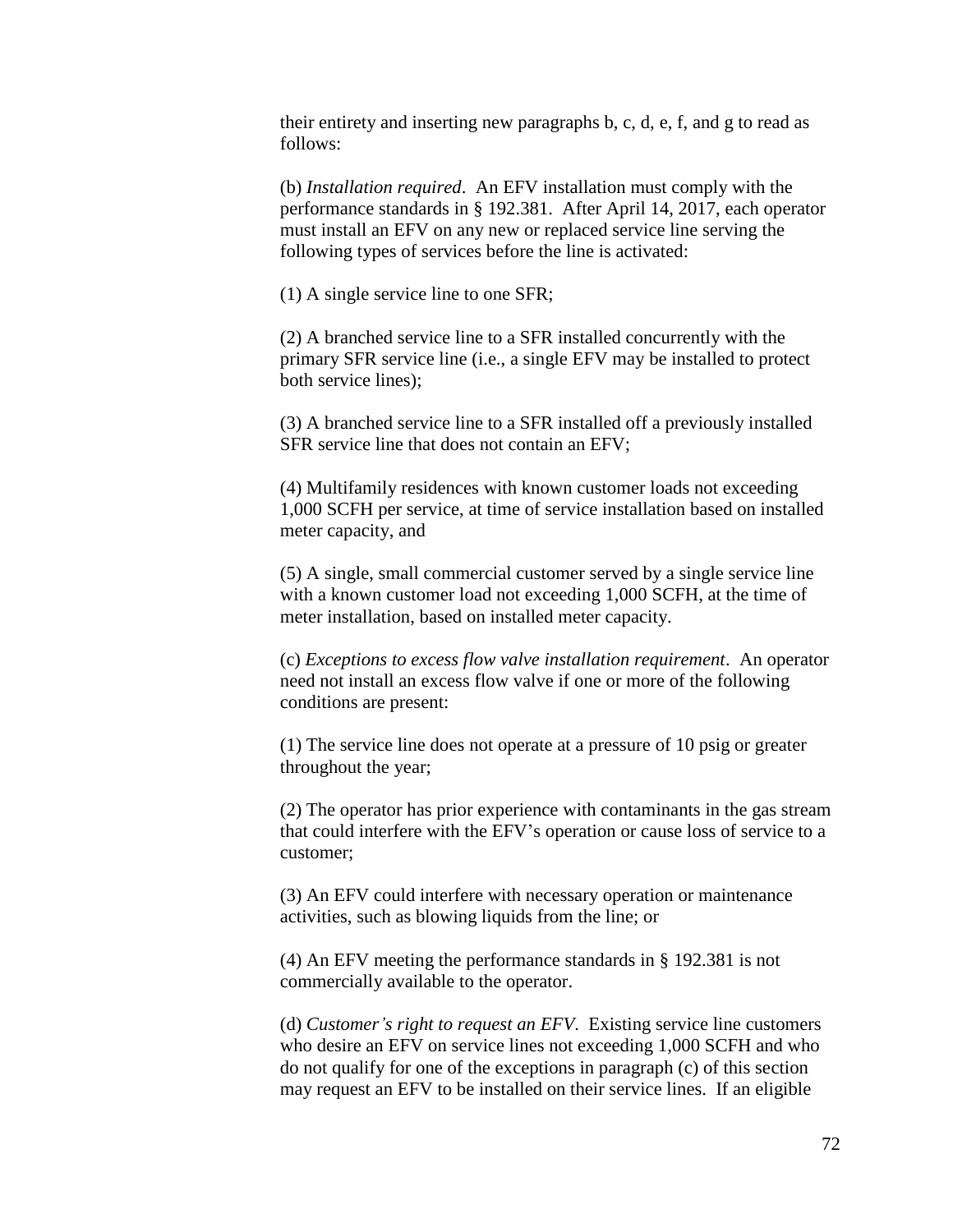service line customer requests an EFV installation, an operator must install the EFV at a mutually agreeable date. The operator's rate-setter determines how and to whom the costs of the requested EFVs are distributed.

(e) *Operator notification of customers concerning EFV installation*. Operators must notify customers of their right to request an EFV in the following manner:

(1) Except as specified in paragraphs (c) and (e)(5) of this section, each operator must provide written or electronic notification to customers of their right to request the installation of an EFV. Electronic notification can include emails, Web site postings, and e-billing notices.

(2) The notification must include an explanation for the service line customer of the potential safety benefits that may be derived from installing an EFV. The explanation must include information that an EFV is designed to shut off the flow of natural gas automatically if the service line breaks.

(3) The notification must include a description of EFV installation and replacement costs. The notice must alert the customer that the costs for maintaining and replacing an EFV may later be incurred, and what those costs will be to the extent known.

(4) The notification must indicate that if a service line customer requests installation of an EFV and the load does not exceed 1,000 SCFH and the conditions of paragraph (c) are not present, the operator must install an EFV at a mutually agreeable date.

(5) Operators of master-meter systems and liquefied petroleum gas (LPG) operators with fewer than 100 customers may continuously post a general notification in a prominent location frequented by customers.

(f) *Operator evidence of customer notification*. An operator must make a copy of the notice or notices currently in use available during PHMSA inspections or State inspections conducted under a pipeline safety program certified or approved by PHMSA under 49 U.S.C. 60105 or 60106.

(g) *Reporting*. Except for operators of master-meter systems and LPG operators with fewer than 100 customers, each operator must report the EFV measures detailed in the annual report required by § 191.11.

4. Section 192.385 is added to subpart H to read as follows:

§ 192.385 Manual service line shut-off valve installation.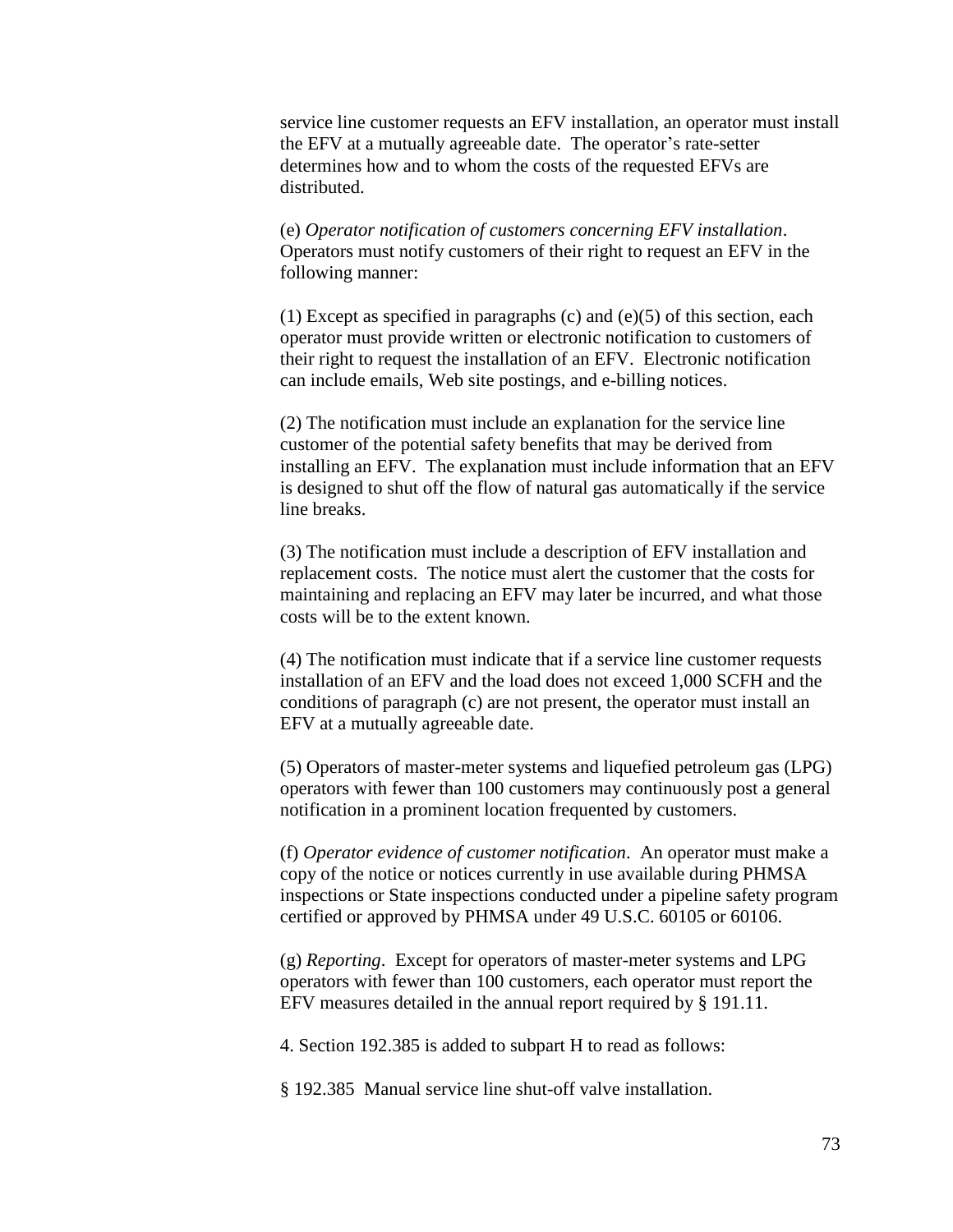(a) *Definitions*. As used in this section:

*Manual service line shut-off valve* means a curb valve or other manually operated valve located near the service line that is safely accessible to operator personnel or other personnel authorized by the operator to manually shut off gas flow to the service line, if needed.

(b) *Installation requirement*. The operator must install either a manual service line shut-off valve or, if possible, based on sound engineering analysis and availability, an EFV for any new or replaced service line with installed meter capacity exceeding 1,000 SCFH.

(c) *Accessibility and maintenance*. Manual service line shut-off valves for any new or replaced service line must be installed in such a way as to allow accessibility during emergencies. Manual service shut-off valves installed under this section are subject to regular scheduled maintenance, as documented by the operator and consistent with the valve manufacturer's specification.

## **DEFINITIONS**

1. In the Definitions Section, added the definition "Confirmed Discovery" in alphabetical order to read as follows:

*Confirmed Discovery* means when it can be reasonably determined, based on information available to the operator at the time a reportable event has occurred, even if only based on a preliminary evaluation.

2. In the Definitions Section, added the definition "Incident" in alphabetical order to read as follows:

*Incident* means any of the following events:

(1) An event that involves a release of gas from a pipeline, gas from an underground natural gas storage facility, liquefied natural gas, or gas from an LNG facility, and that results in one or more of the following consequences:

(i) A death, or personal injury necessitating in-patient hospitalization; (ii) Estimated property damage of \$50,000 or more, including loss to the operator and others, or both, but excluding cost of gas lost; or (iii) Unintentional estimated gas loss of three million cubic feet or more.

(2) An event that results in an emergency shutdown of an LNG facility or an underground natural gas storage facility. Activation of an emergency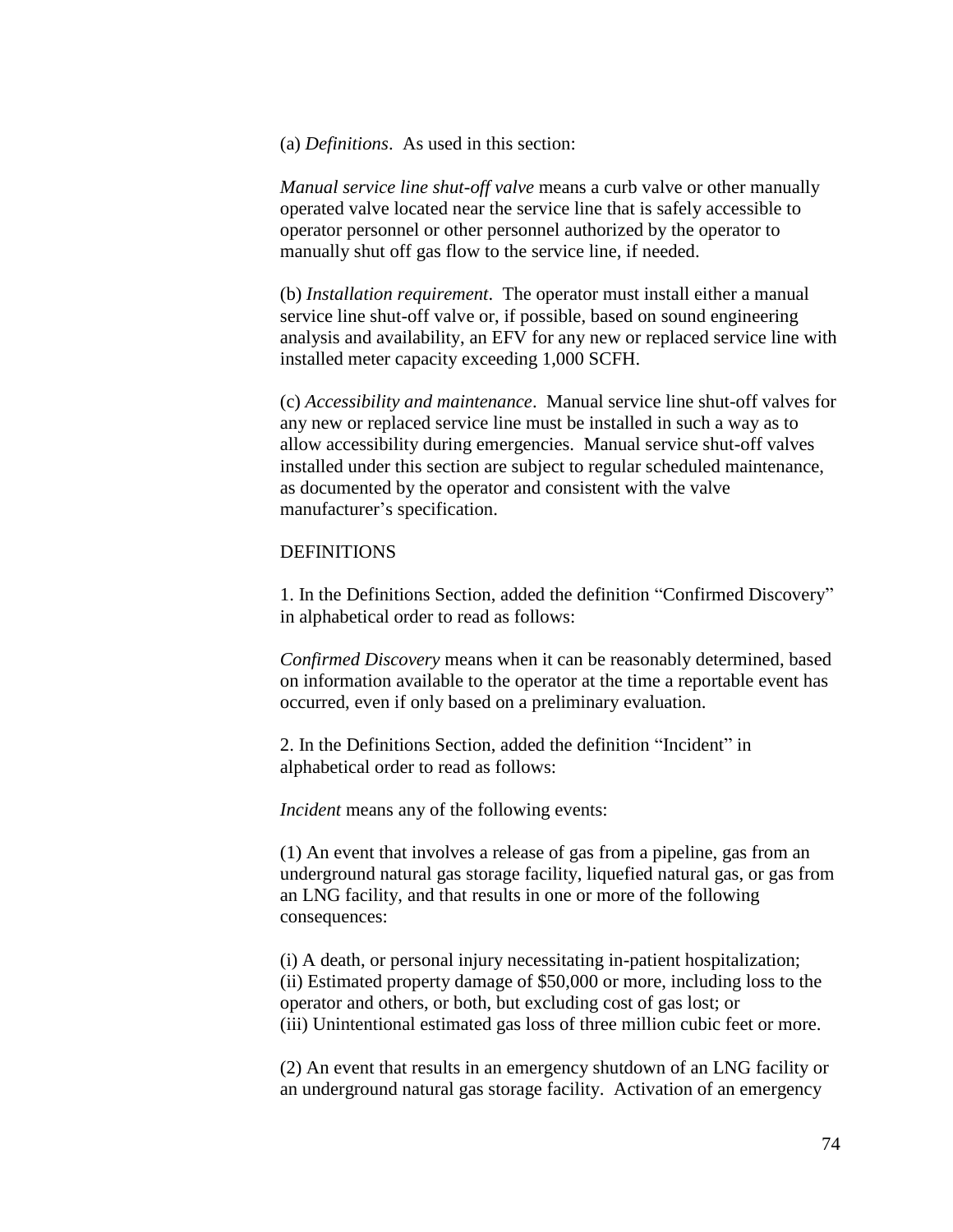shutdown system for reasons other than an actual emergency does not constitute an incident.

(3) An event that is significant in the judgment of the operator, even though it did not meet the criteria of paragraph (1) or (2) of this definition.

*Part 191 – Transportation of Natural Gas and Other Gas by Pipeline; Annual Reports, Incident Reports, and Safety-Related Condition Reports*

1. § 191.5, paragraph (a) is revised to read:

(a) At the earliest practicable moment following discovery, but no later than one hour after confirmed discovery, each operator must give notice in accordance with paragraph (b) of this section of each incident as defined in the Definitions Section.

Incidents reportable under this subsection (a) include incidents occurring on all pipelines up to the outlet side of the customer's meter and must be reported at the earliest practicable moment unless there is evidence that the leak probably did not occur on pipelines used by the operator in the transportation of gas, in which case, notice may be delayed until determination is made.

2. § 191.5, a new paragraph (c) is added to read:

(c) Within 48 hours after the confirmed discovery of an incident, to the extent practicable, an operator must revise or confirm its initial telephonic notice required in paragraph (b) of this section with an estimate of the amount of product released, an estimate of the number of fatalities and injuries, and all other significant facts that are known by the operator that are relevant to the cause of the incident or extent of the damages. If there are no changes or revisions to the initial report, the operator must confirm the estimates in its initial report.

3. § 191.5, existing paragraph (c) is revised to become paragraph (d).

4. § 191.5, existing paragraph (d) is revised to become paragraph (e).

5. § 191.22 $(c)(1)(ii)$  is revised to read:

(ii) Construction of 10 or more miles of a new or replacement pipeline;

6. § 191.22(c)(1), (iv), (v), and (vi) are added to read:

(iv) Construction of a new underground natural gas storage facility or the abandonment, drilling or well workover (including replacement of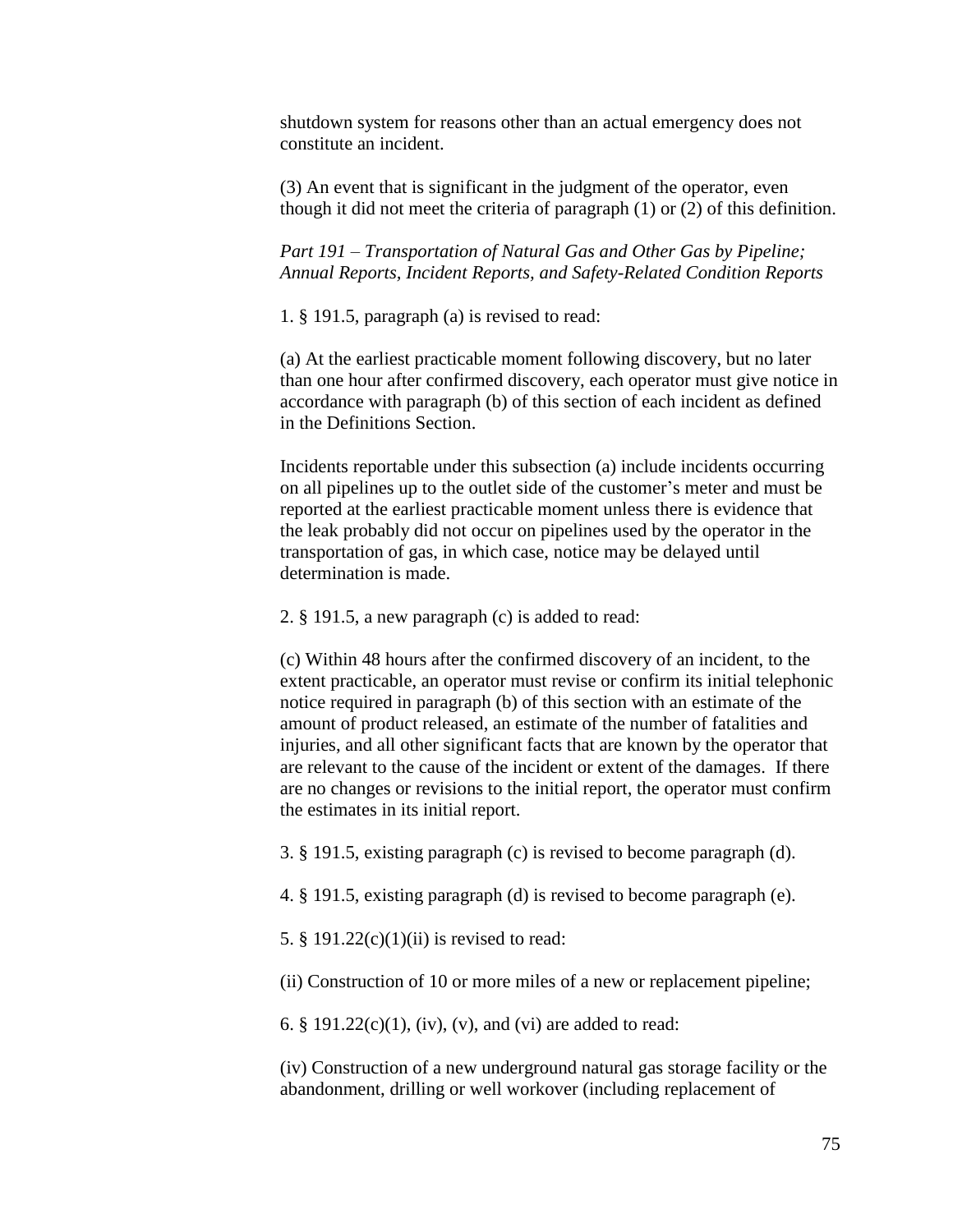wellhead, tubing, or a new casing) of an injection, withdrawal, monitoring, or observation well for an underground natural gas storage facility.

(v) Reversal of product flow direction when the reversal is expected to last more than 30 days. This notification is not required for pipeline systems already designed for bi-directional flow; or

(vi) A pipeline converted for service under § 192.14 of this chapter, or a change in commodity as reported on the annual report as required by § 191.17.

*Part 192 – Transportation of Natural Gas and Other Gas by Pipeline: Minimum Federal Safety Standards*

1. § 192.14, paragraph (c) is added to read:

(c) An operator converting a pipeline from service not previously covered by this part must notify PHMSA 60 days before the conversion occurs as required by § 191.22 of this chapter.

2. § 192.175, paragraph (b) is revised to read:

(b) Each pipe-type or bottle-type holder must have minimum clearance from other holders in accordance with the following formula:

 $C = (3D \times P \times F)/1000$  in inches;  $(C = (3D \times P \times F)/6,895)$  in millimeters

In which:

 $C =$  Minimum clearance between pipe containers or bottles in inches (millimeters).

 $D =$  Outside diameter of pipe containers or bottles in inches (millimeters).

 $P =$  Maximum allowable operating pressure, psi (kPa) gauge.

 $F =$  Design factor as set forth in § 192.111 of this part.

3. § 192.225, paragraph (a) is revised to read as follows:

§ 192.225 Welding Procedures

(a) Welding must be performed by a qualified welder or welding operator in accordance with welding procedures qualified under section 5, section 12, Appendix A or Appendix B of API Std 1104 (incorporated by reference, *see* § 192.7), or Section IX of the ASME Boiler and Pressure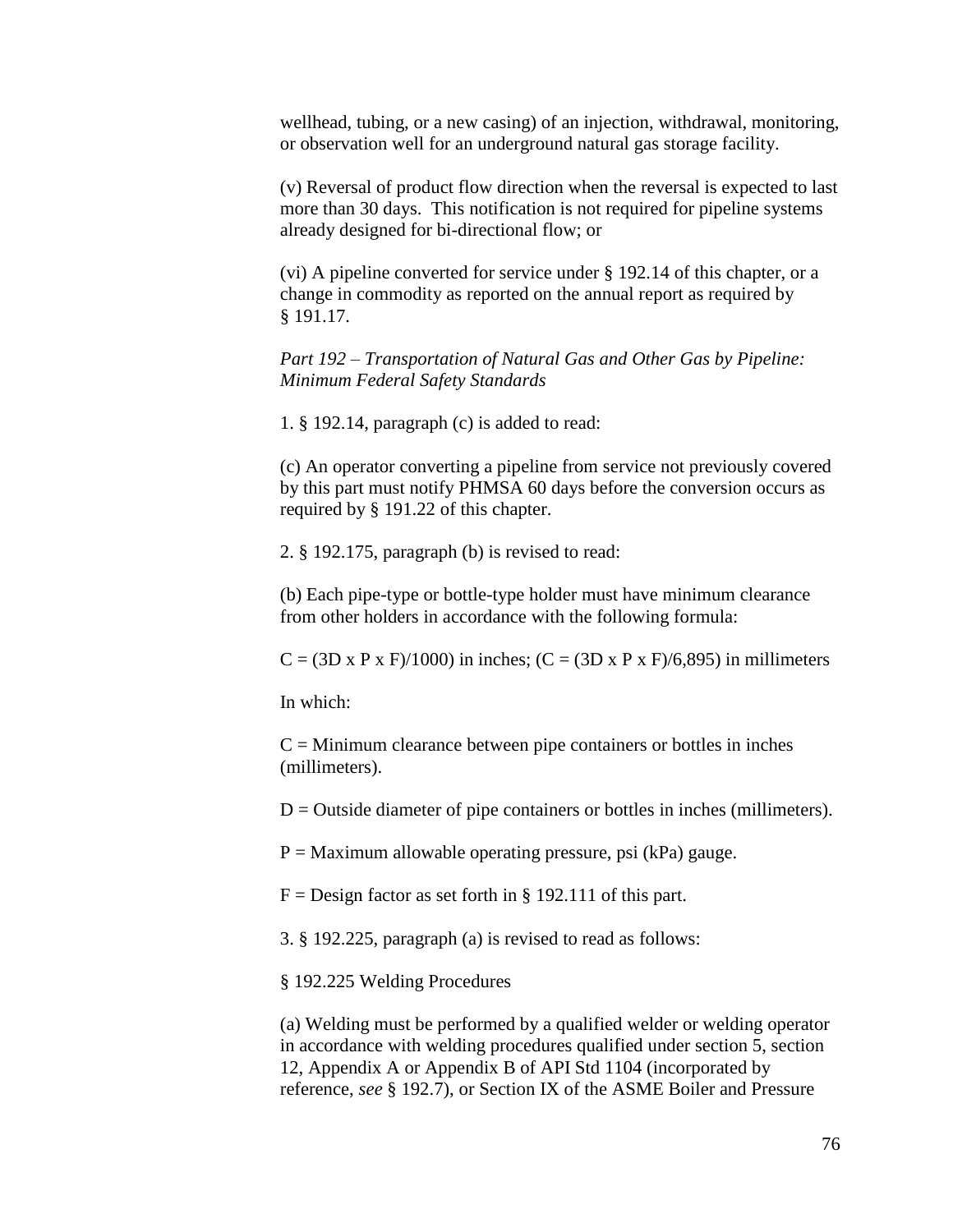Vessel Code (ASME BPVC) (incorporated by reference, *see* § 192.7) to produce welds meeting the requirements of this subpart. The quality of the test welds used to qualify welding procedures must be determined by destructive testing in accordance with the applicable welding standard(s).

4. § 192.227, paragraph (a) is revised to read as follows:

§ 192.227 Qualification of Welders.

(a) Except as provided in paragraph (b) of this section, each welder or welding operator must be qualified in accordance with section 6, section 12, Appendix A or Appendix B of API Std 1104 (incorporated by reference, *see* § 192.7), or section IX of the ASME Boiler and Pressure Vessel Code (ASME BPVC) (incorporated by reference, *see* § 192.7). However, a welder or welding operator qualified under an earlier edition than listed in § 192.7 of this part may weld but may not requalify under that earlier edition.

5. § 192.631 paragraphs (b)(3) and (4) are revised, paragraph (b)(5) is added, paragraphs  $(h)(4)$  and  $(h)(5)$  are revised, and paragraph  $(h)(6)$  is added to read as follows:

§ 192.631 Control Room Management

(b)\*\*\*

(3) A controller's role during an emergency, even if the controller is not the first to detect the emergency, including the controller's responsibility to take specific actions and to communicate with others; and

(4) A method of recording controller shift-changes and any hand-over of responsibility between controllers; and

(5) The roles, responsibilities and qualifications of others with the authority to direct or supersede the specific technical actions of a controller.

(h)\*\*\*

(4) Training that will provide a controller a working knowledge of the pipeline system, especially during the development of abnormal operating conditions; and

(5) For pipeline operating setups that are periodically, but infrequently used, providing an opportunity for controllers to review relevant procedures in advance of their application; and

(6) Control room team training and exercises that include both controllers and other individuals, defined by the operator, who would reasonably be expected to operationally collaborate with controllers (control room personnel) during normal, abnormal or emergency situations. Operators must comply with the team training requirements under this paragraph by no later than January 23, 2018.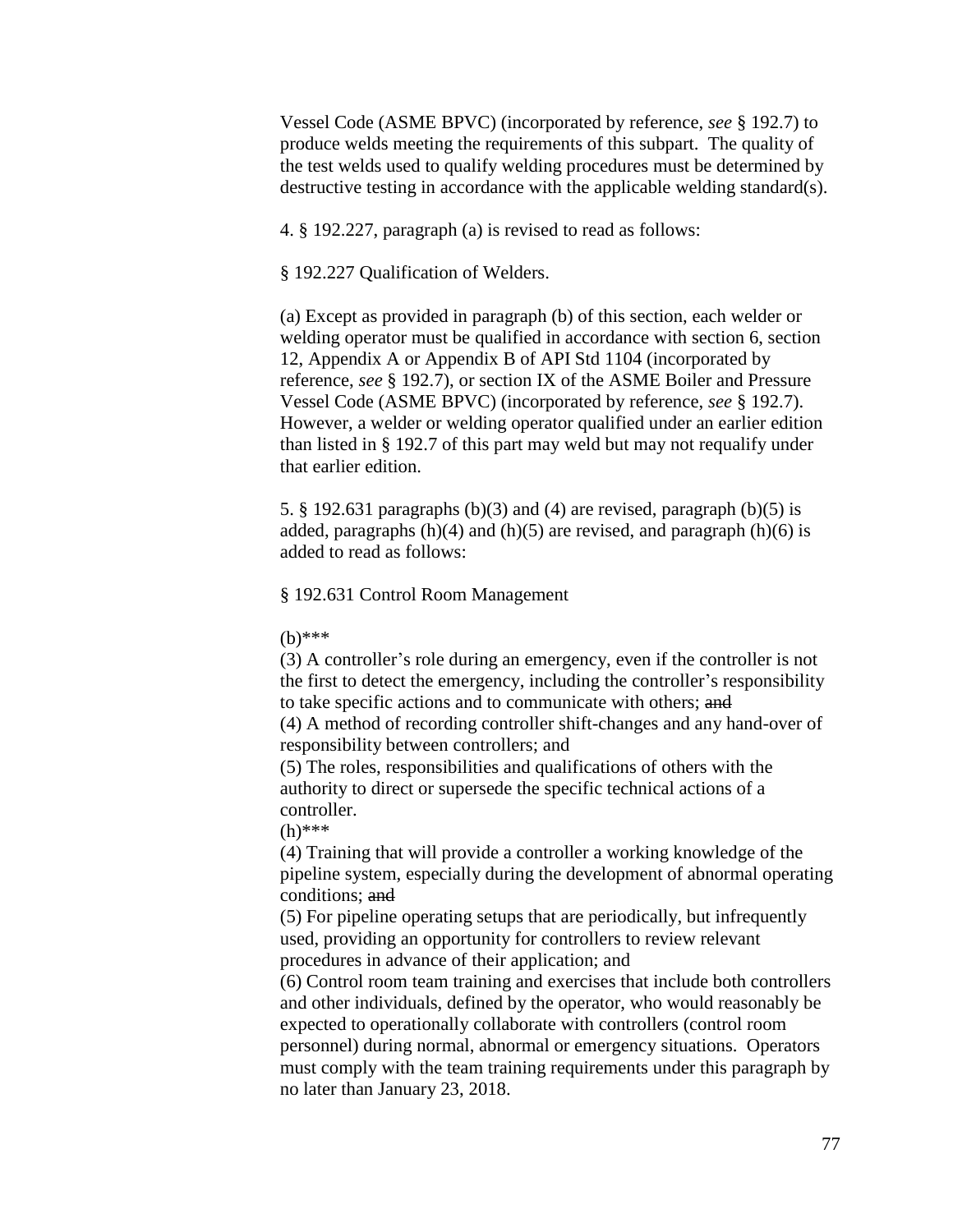6. § 192.740 is added to read:

§ 192.740 Pressure regulating, limiting, and overpressure protection – Individual service lines directly connected to production, gathering, or transmission pipelines.

(a) This section applies, except as provided in paragraph (c) of this section, to any service line directly connected to a production, gathering, or transmission pipeline that is not operated as part of a distribution system.

(b) Each pressure regulating or limiting device, relief device (except rupture discs), automatic shutoff device, and associated equipment must be inspected and tested at least once every 3 calendar years, not exceeding 39 months, to determine that it is:

(1) In good mechanical condition;

(2) Adequate from the standpoint of capacity and reliability of operation for the service in which it is employed;

(3) Set to control or relieve at the correct pressure consistent with the pressure limits of § 192.197; and to limit the pressure on the inlet of the service regulator to 60 psi (414 kPA) gauge or less in case the upstream regulator fails to function properly; and

(4) Properly installed and protected from dirt, liquids, or conditions that might prevent proper operation.

(c) This section does not apply to equipment installed on service lines that only serve engines that power irrigation pumps.

7. § 192.1003, is revised to read:

§ 192.1003 What do the regulations in this subpart cover?

(a) *General*. Unless exempted in paragraph (b) of this section this subpart prescribes minimum requirements for an IM program for any gas distribution pipeline covered under this part, including liquefied petroleum gas systems. A gas distribution operator, other than a master meter operator or a small LPG operator, must follow the requirements in §§ 192.1005 through 192.1013 of this subpart. A master meter operator or small LPG operator of a gas distribution pipeline must follow the requirements in § 192.1015 of this subpart.

(b) *Exceptions*. This subpart does not apply to an individual service line directly connected to a transmission, gathering, or production pipeline.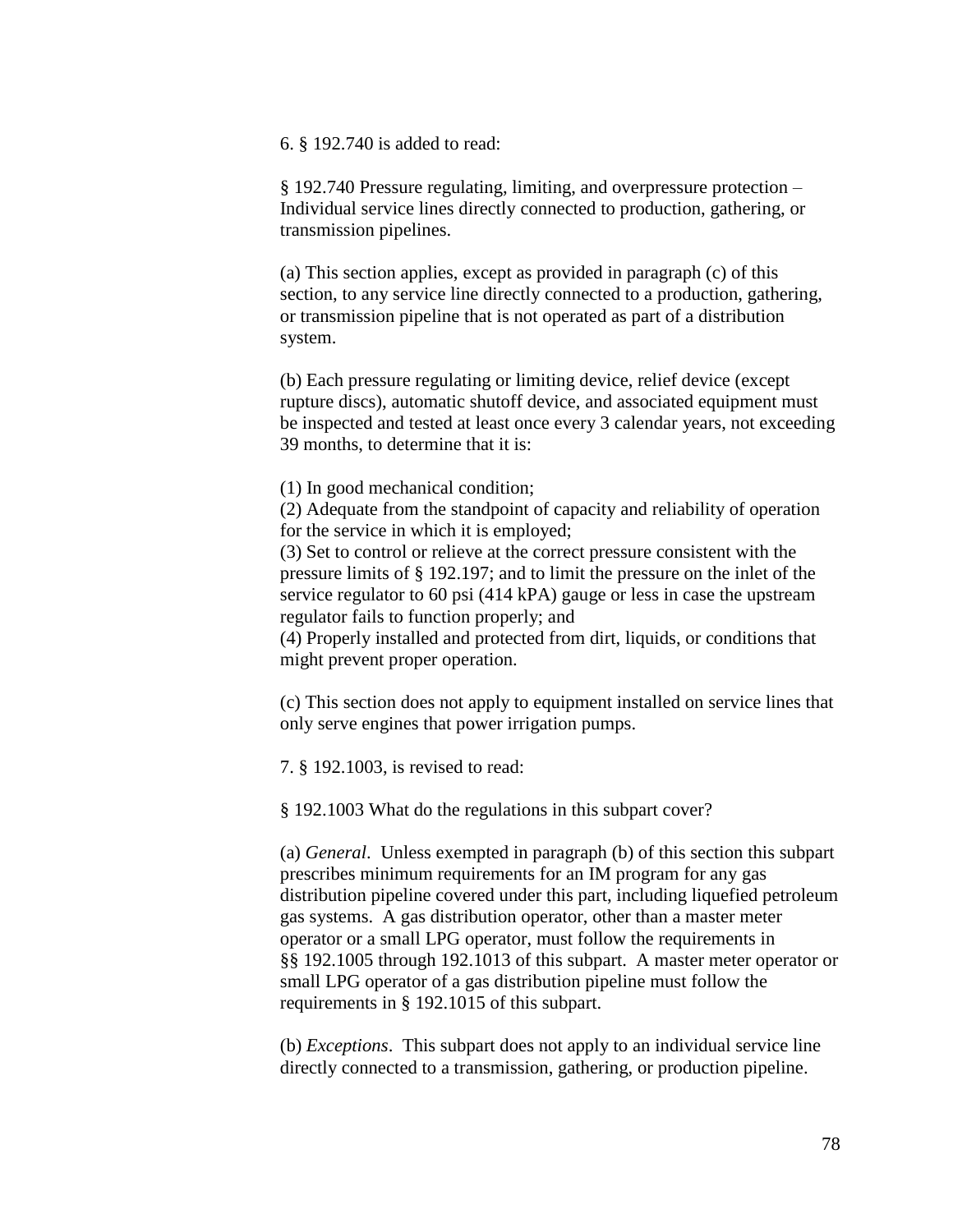1. § 199.105, paragraph (b) is revised to read:

(b) *Post-accident testing*. (1) As soon as possible but no later than 32 hours after an accident, an operator must drug test each surviving covered employee whose performance of a covered function either contributed to the accident or cannot be completely discounted as a contributing factor to the accident. An operator may decide not to test under this paragraph but such a decision must be based on specific information that the covered employee's performance had no role in the cause(s) or severity of the accident.

(2) If a test required by this section is not administered within the 32 hours following the accident, the operator must prepare and maintain its decision stating the reasons why the test was not promptly administered. If a test required by paragraph (b)(1) of this section is not administered within 32 hours following the accident, the operator must cease attempts to administer a drug test and must state in the record the reasons for not administering the test.

2. § 199.119, paragraphs (a) and (b) are revised to read:

(a) Each large operator (having more than 50 covered employees) must submit an annual Management Information System (MIS) report to PHMSA of its anti-drug testing using the MIS form and instructions as required by 49 CFR part 40 (at § 40.26 and appendix H to part 40), not later than March 15 of each year for the prior calendar year (January 1 through December 31). The Administrator may require by notice in the PHMSA Portal (https://portal.phmsa.dot.gov/phmsaportallanding) that small operators (50 or fewer covered employees), not otherwise required to submit annual MIS reports, to prepare and submit such reports to PHMSA.

(b) Each report required under this section must be submitted electronically at http://damis.dot.gov. An operator may obtain the user name and password needed for electronic reporting from the PHMSA Portal (https://portal.phmsa.dot.gov/phmsaportallanding). If electronic reporting imposes an undue burden and hardship, the operator may submit a written request for an alternative reporting method to the Information Resources Manager, Office of Pipeline Safety, Pipeline and Hazardous Materials Safety Administration, 1200 New Jersey Avenue SE., Washington, DC 20590. The request must describe the undue burden and hardship. PHMSA will review the request and may authorize, in writing, an alternative reporting method. An authorization will state the period for which it is valid, which may be indefinite. An operator must contact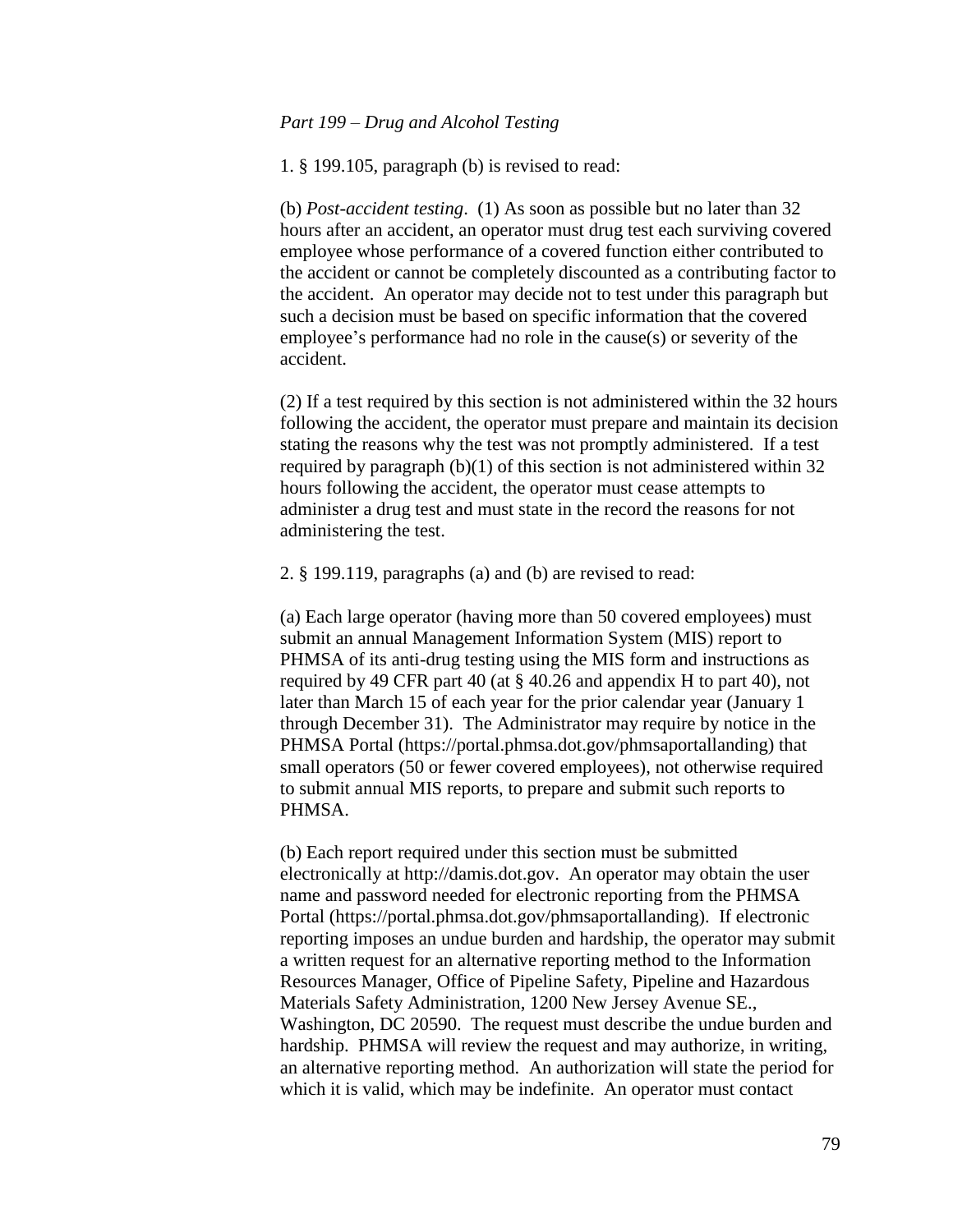#### PHMSA at 202-366-8075, or electronically to

informationresourcesmanager@dot.gov to make arrangements for submitting a report that is due after a request for alternative reporting is submitted but before an authorization or denial is received.

3. § 199.225, paragraph (a)(1) is revised to read:

§ 199.225 Alcohol tests required.

Each operator shall conduct the following types of alcohol tests for the presence of alcohol:

 $(a)$ \*\*\*

(1) As soon as practicable following an accident, each operator must test each surviving covered employee for alcohol if that employee's performance of a covered function either contributed to the accident or cannot be completely discounted as a contributing factor to the accident. The decision not to administer a test under this section must be based on specific information that the covered employee's performance had no role in the cause(s) or severity of the accident.

4. § 199.227, paragraph (b)(4) is added to read:

§ 199.227 Retention of Records.

(b)\*\*\*

(4) *Three years*. Records of decisions not to administer post-accident employee alcohol tests must be kept for a minimum of three years.

5. § 199.229, paragraphs (a) and (c) are revised to read:

§ 199.229 Reporting of alcohol testing results.

(a) Each large operator (having more than 50 covered employees) must submit an annual MIS report to PHMSA of its alcohol testing results using the MIS form and instructions as required by 49 CFR part 40 (at § 40.26 and appendix H to part 40) not later than March 15 of each year for the prior calendar year (January 1 through December 31). The Administrator may require by notice in the PHMSA Portal

(https://portal.phmsa.dot.gov/phmsaportallanding) that small operators (50 or fewer covered employees), not otherwise required to submit annual MIS reports, to prepare and submit such reports to PHMSA.

\* \* \* \*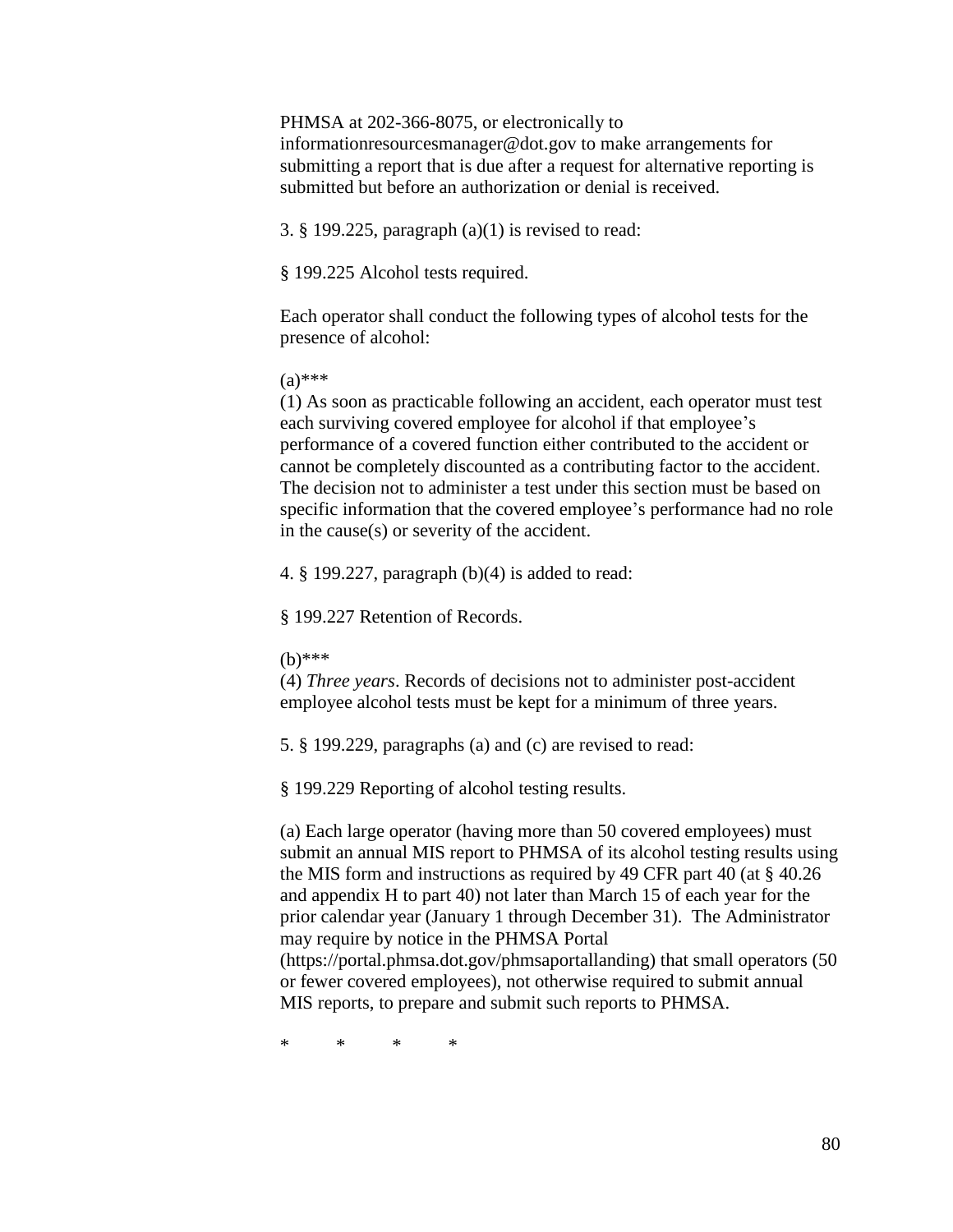(c) Each report required under this section must be submitted electronically at http://damis.dot.gov. An operator may obtain the user name and password needed for electronic reporting from the PHMSA Portal https://portal.phmsa.dot.gov/phmsaportallanding. If electronic reporting imposes an undue burden and hardship, the operator may submit a written request for an alternative reporting method to the Information Resources Manager, Office of Pipeline Safety, Pipeline and Hazardous Materials Safety Administration, 1200 New Jersey Avenue SE., Washington, DC 20590. The request must describe the undue burden and hardship. PHMSA will review the request and authorize, in writing, an alternative reporting method. An authorization will state the period for which it is valid, which may be indefinite. An operator must contact PHMSA at 202-366-8075, or electronically to informationresourcesmanager@dot.gov to make arrangements for submitting a report that is due after a request for alternative reporting is submitted but before an authorization or denial is received.

**PUBLIC COMMENT:** A public hearing was held on February 27, 2020. The public comment period expired that same day. The Commission provided the following summary of the comments that it received and its responses thereto:

#### **Chris Willis**

**Date Received:** January 9, 2020

**Comment:** Mr. Willis wrote that it would be helpful of the Public Service Commission to send out a link to guidelines and/or a synopsis of changes to help smaller operators understand any changes.

**Agency Response:** The head of the Commission's Pipeline Safety Office sent a letter on February 28, 2020 to Mr. Willis, offering to personally discuss the code changes. During the hearing, Judge Griffin requested that the head of the Pipeline Safety Office contact Mr. Willis by letter, advising him of the link to find the proposed changes to the code on the Commission's website, along with another copy of the summary and description of the proposed changes to the code.

## **Black Hills Energy Arkansas, Inc.**

**Date Received:** February 19, 2020

**Comment:** BHEA filed comments in this docket and voiced that its only concern with the proposed rules is how adoption of 192.740 and the modification of 192.1003 would affect the time in which BHEA was required to complete inspection and testing of its farm taps. BHEA requested that the Commission adopt the proposed amendments, but to also clarify in its order adopting the amendments that the Commission intended to follow the same enforcement policy as PHMSA with regard to 192.740 and 192.1003.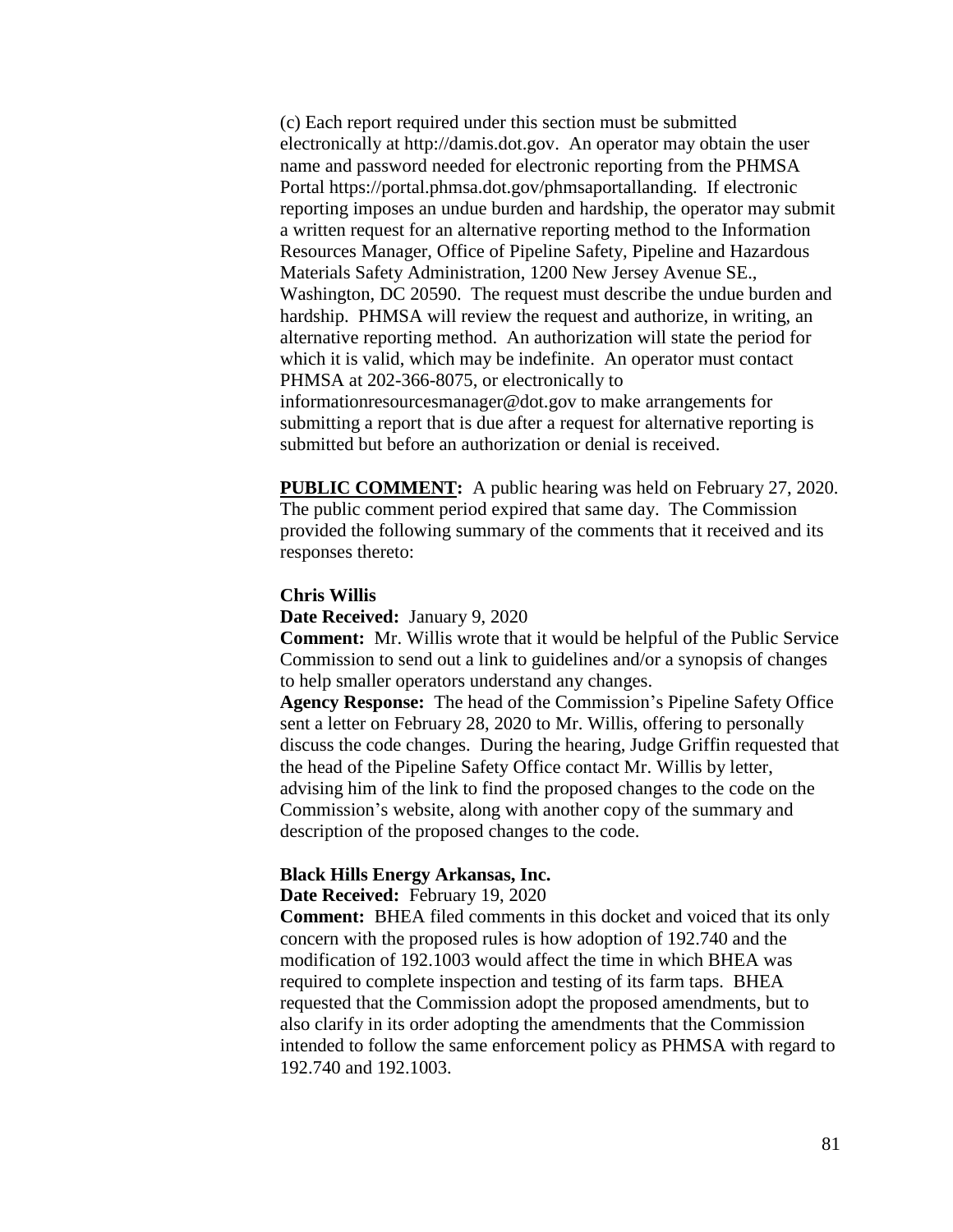**Agency Response:** Judge Griffin ordered that the Commission's Pipeline Safety Office will follow the exercise of enforcement discretion as implemented by PHMSA regarding farm taps. In doing so, the Pipeline Safety Office will give natural gas pipeline operators the choice of managing farm taps under 192.740 or the operator's current DIMP plan. This enforcement discretion will remain in effect until PHMSA changes its enforcement discretion. At that time, the Pipeline Safety Office will make the appropriate changes to its enforcement policy to be at least as stringent as the PHMSA enforcement policy, and the Pipeline Safety Office will notify all pipelines operating in the state that the enforcement discretion policy has been rescinded and farm taps must be managed under 192.740.

## **Received During February 27, 2020 Hearing**:

# **Jeff Dangeau, on behalf of Black Hills Energy Arkansas, Inc.**

**Comment:** Mr. Russell (referring to APSC Staff Attorney Jacob Russell) just addressed the only issue we had with the rules. It's basically integrating the federal pipeline safety rules into Arkansas code, which is the one issue we had was with the timing of  $-$  we'd have to complete under the farm tap rule, complete or inspect and test requirement. And Black Hills Energy Arkansas has elected to  $\mathfrak{g}_0$  – to address its farm taps under the DIMP regulations which allows us to stretch it out over a longer period of time to prioritize our DIMP program according to risk ranking and also spread out the impact of the cost of compliance over a longer period of time. And we had suggested in our comments some specific language which the Judge could put in her order that would address that. And we discussed it and allowed AG and Staff to both review our comments ahead of time, so we think we're all on the same page about what should be done.

**Agency Response:** Judge Griffin ordered that the Commission's Pipeline Safety Office will follow the exercise of enforcement discretion as implemented by PHMSA regarding farm taps. In doing so, the Pipeline Safety Office will give natural gas pipeline operators the choice of managing farm taps under 192.740 or the operator's current DIMP plan. This enforcement discretion will remain in effect until PHMSA changes its enforcement discretion. At that time, the Pipeline Safety Office will make the appropriate changes to its enforcement policy to be at least as stringent as the PHMSA enforcement policy, and the Pipeline Safety Office will notify all pipelines operating in the state that the enforcement discretion policy has been rescinded and farm taps must be managed under 192.740.

# **Michael Sappington, on behalf of the Arkansas Attorney General's Office**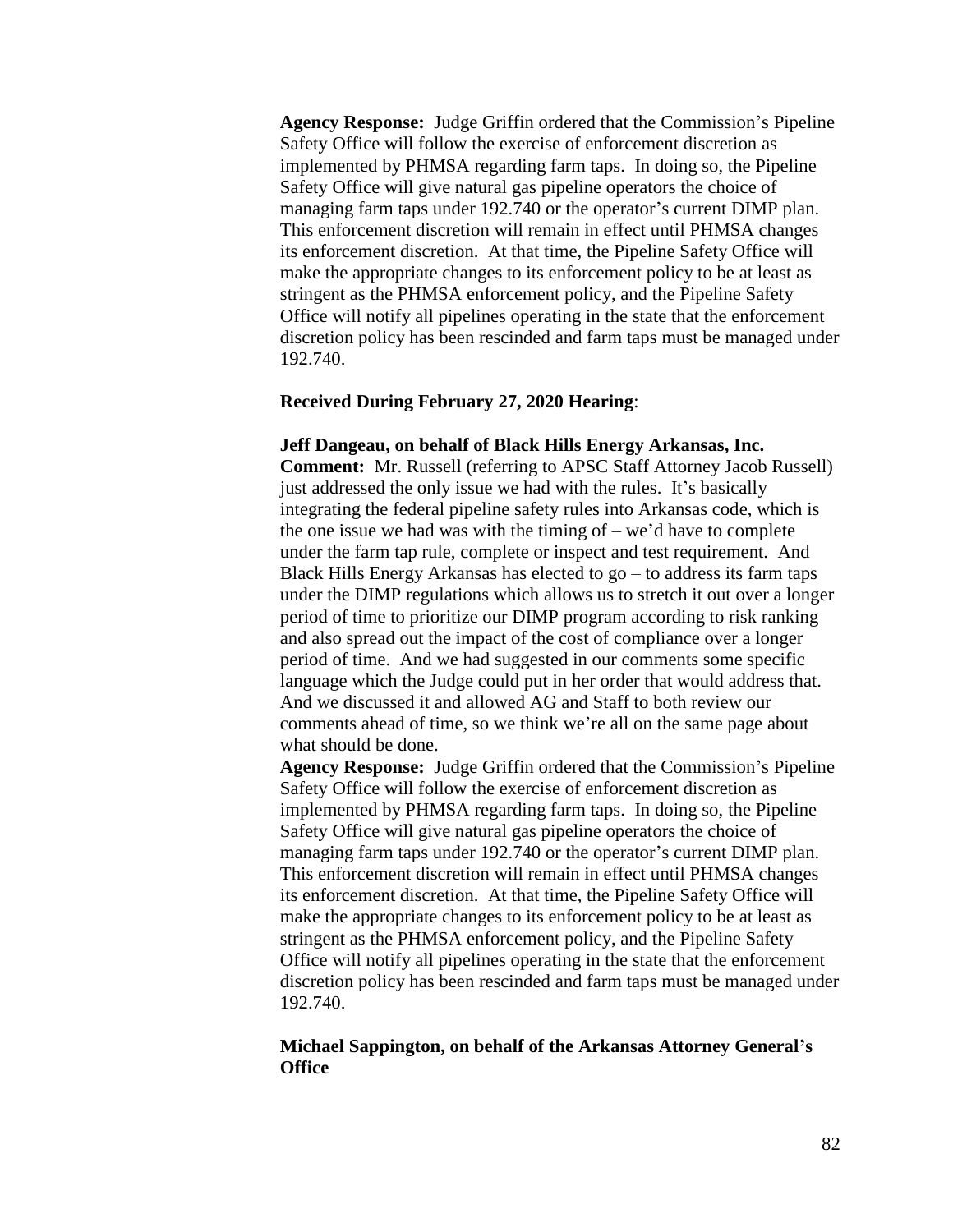**Comment:** The Attorney General intervened in this matter in order to make comments if necessary once we reviewed the proposed pipeline revisions. We have reviewed those proposed rules and we have no comment on those proposed rules. We also have no opposition to the comments made by Black Hills. And to the extent that they are – they essentially mirror what Staff has recommended and stated just now in opening.

**Agency Response:** N/A.

The proposed effective date is pending legislative review and approval.

**FINANCIAL IMPACT:** The agency states that the amended rules have no financial impact.

Regarding the total estimated cost by fiscal year to any private individual, entity, or business subject to the amended rules, the agency states that natural gas facility operators subject to the jurisdiction of the Commission are not required to incur any additional expense as a result of the state's adoption of the federal regulations.

With respect to the total estimated cost by fiscal year to state, county, and municipal government to implement the rules, the agency states that the APSC will incur deminimus administrative costs to revise the Arkansas Gas Pipeline Code.

**LEGAL AUTHORIZATION:** Pursuant to Ark. Code Ann. § 23-15- 205(a), the Arkansas Public Service Commission by order may promulgate, amend, enforce, waive, and repeal minimum safety standards for the transportation of gas and pipeline facilities. These standards may apply to the design, installation, inspection, testing, construction, extension, operation, replacement, and maintenance of pipeline facilities and shall be practicable and designed to meet the needs for pipeline safety. *See* Ark. Code Ann. § 23-15-205(b). Safety regulations promulgated for gas pipeline facilities or the transportation of gas shall be consistent with federal law and with rules and regulations promulgated under authority of the Natural Gas Pipeline Safety Act of 1968, Pub. L. No. 90-481, as amended. *See* Ark. Code Ann. § 23-15-205(d).

Per the agency, these rules are required to comply with the federal Natural Gas Pipeline Safety Act of 1968, Pub. L. No. 90-481, as amended.